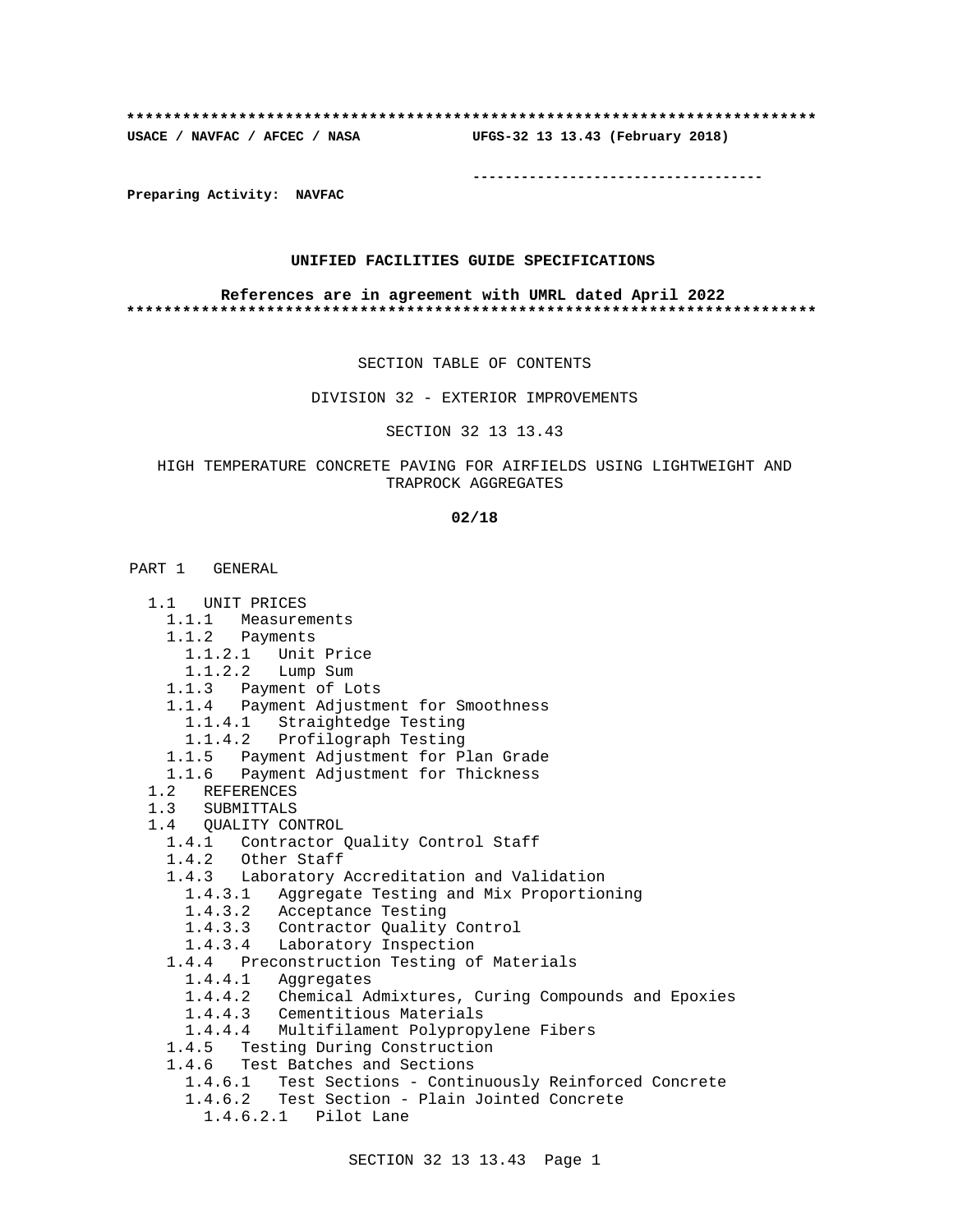- 1.4.6.2.2 Fill-In Lane
- 1.4.7 Acceptability of Work
- 1.4.8 Acceptance Requirements
	- 1.4.8.1 Pavement Lots Continually Reinforced Concrete
	- 1.4.8.2 Pavement Lots Plain Jointed Concrete
	- 1.4.8.3 Evaluation
- 1.4.8.4 Additional Sampling and Testing

1.5 DELIVERY, STORAGE, AND HANDLING

- 1.5.1 Bulk Cementitious Materials
- 1.5.2 Aggregate Materials
- 1.5.3 Multifilament Polypropylene Fibers
- 1.5.4 Other Materials

# PART 2 PRODUCTS

- 2.1 SYSTEM DESCRIPTION 2.1.1 Surface Smoothness
	- 2.1.1.1 Straightedge Testing
		- 2.1.1.1.1 For Certified Vertical Landing Spots
		- 2.1.1.1.2 For All Other Areas
	- 2.1.1.2 Profilograph Testing
	- 2.1.1.3 Bumps ("Must Grind" Areas)
	- 2.1.1.4 Testing Method
		- 2.1.1.4.1 Straightedge Testing
		- 2.1.1.4.2 Profilograph Testing
	- 2.1.2 Edge Slump and Joint Face Deformation<br>2.1.2.1 Edge Slump
		- Edge Slump
		- 2.1.2.2 Joint Face Deformation
		- 2.1.2.3 Slump Determination
		- 2.1.2.4 Excessive Edge Slump
	- 2.1.3 Plan Grade
	- 2.1.4 Flexural Strength
		- 2.1.4.1 Sampling and Testing
		- 2.1.4.2 Computations
	- 2.1.5 Thickness
	- 2.1.6 Evaluation of Cores
	- 2.1.7 Diamond Grinding of PCC Surfaces
- 2.2 CEMENTITIOUS MATERIALS
	- 2.2.1 Portland Cement
	- 2.2.2 Pozzolan
		- 2.2.2.1 Fly Ash
- 2.2.3 Supplemental Cementitious Materials (SCM) Content
- 2.3 AGGREGATES
	- 2.3.1 Aggregate Sources
		- 2.3.1.1 Combined Aggregate Gradation
		- 2.3.1.2 Alkali-Silica Reactivity for Traprock
		- 2.3.1.3 Durability Testing for Traprock
		- 2.3.1.4 Alkali-Silica Reactivity for Traprock
		- 2.3.1.5 Durability Testing for Traprock
	- 2.3.2 Coarse Aggregate
		- 2.3.2.1 Material Composition
		- 2.3.2.2 Particle Shape Characteristics
		- 2.3.2.3 Size and Grading
		- 2.3.2.4 Deleterious Materials Traprock
		- 2.3.2.5 Testing Sequence/Deleterious Materials Traprock Only
		-
		- 2.3.2.6 Deleterious Materials Traprock Testing Sequence/Deleterious Materials - Traprock Only
	- 2.3.3 Fine Aggregate
		- 2.3.3.1 Composition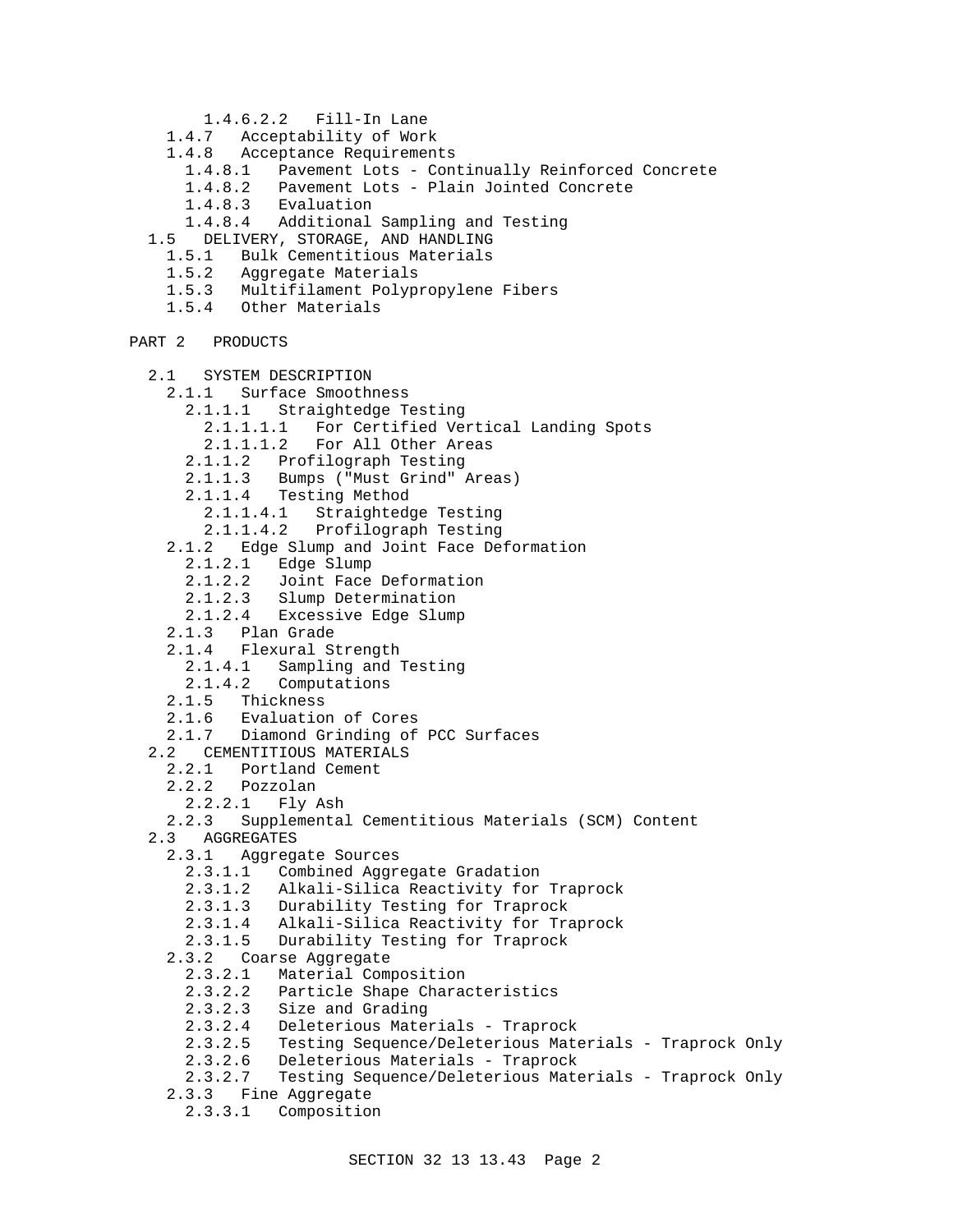- 2.3.3.2 Grading
- 2.3.3.3 Deleterious Materials for Traprock Fine Aggregate
- 2.3.3.4 Deleterious Materials[ for Traprock] Fine Aggregate
- 2.4 CHEMICAL ADMIXTURES
- 2.4.1 General Requirements
- 2.5 MULTIFILAMENT POLYPROPYLENE FIBERS
- 2.6 CURING MATERIALS
	- 2.6.1 Impervious Sheet
	- 2.6.2 Burlap and Cotton Mat
	- 2.6.3 Membrane Forming Curing Compound
- 2.7 WATER
- 2.8 REINFORCING
	- 2.8.1 Reinforcing Bars for Continuously Reinforced Concrete
	- 2.8.2 Reinforcing Bars and Bar Mats for Non-Continuously Reinforced Concrete
	- 2.8.3 Welded Wire Reinforcement for Non-Continuously Reinforced Concrete
- 2.9 JOINT MATERIALS
	- 2.9.1 Dowels
	- 2.9.2 Dowel Bar Assemblies
- 2.9.3 Expansion Joint Materials
- 2.10 EPOXY RESIN
- 2.11 EQUIPMENT
	- 2.11.1 Batching and Mixing Plant
		- 2.11.1.1 Location
		- 2.11.1.2 Type and Capacity
		- 2.11.1.3 Tolerances
		- 2.11.1.4 Moisture Control
	- 2.11.2 Concrete Mixers
		- 2.11.2.1 Stationary
		- 2.11.2.2 Mixing Time and Uniformity for Stationary Mixers
		- 2.11.2.3 Abbreviated Test
		- 2.11.2.4 Truck
	- 2.11.3 Transporting Equipment
	- 2.11.4 Transfer and Spreading Equipment
	- 2.11.5 Vibrating Truss For Continuously Reinforced Concrete
	- 2.11.6 Paver-Finisher For Non-Continuously Reinforced Concrete 2.11.6.1 Vibrators
		-
		- 2.11.6.2 Screed or Extrusion Plate
		- 2.11.6.3 Longitudinal Mechanical Float
		- 2.11.6.4 Other Types of Finishing Equipment
		- 2.11.6.5 Fixed Forms
		- 2.11.6.6 Slipform
	- 2.11.7 Texturing Equipment
		- 2.11.7.1 Burlap Drag
		- 2.11.7.2 Broom
		- 2.11.7.3 Artificial Turf
	- 2.11.8 Sawing Equipment
	- 2.11.9 Straightedge
	- 2.11.10 Work Bridge

## 2.12 SPECIFIED CONCRETE STRENGTH AND OTHER PROPERTIES

- 2.12.1 Specified Flexural Strength For Lightweight Aggregate
- 2.12.2 Specified Flexural Strength For Traprock Aggregate
- 2.12.3 Specified Flexural Strength For Lightweight Aggregate
- 2.12.4 Specified Flexural Strength For Traprock Aggregate
- 2.12.5 Water-Cementitious Materials Ratio
- 2.12.6 Air Content
- 2.12.7 Slump
- 2.12.8 Concrete Temperature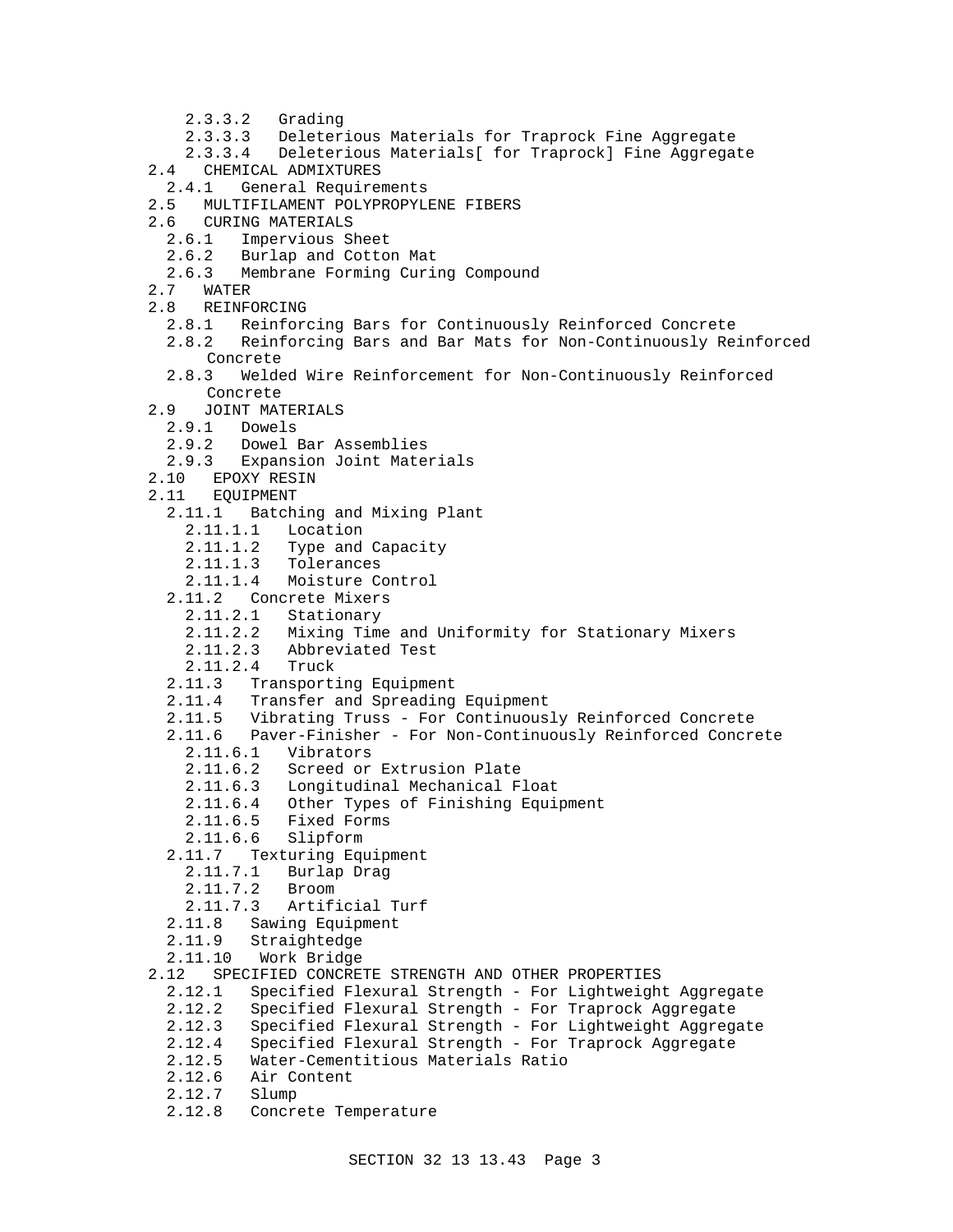- 2.12.9 Concrete Strength for Final Acceptance
- 2.13 MIXTURE PROPORTIONS<br>2.13.1 Composition
	- Composition
	- 2.13.2 Proportioning Studies
		- 2.13.2.1 Determination of Moisture Properties Coarse and Fine Lightweight Aggregates and Fine Traprock Aggregate
		- 2.13.2.2 Water-Cementitious Materials Ratio
		- 2.13.2.3 Trial Mixture Studies
	- 2.13.3 Example High Temperature Concrete Mix Designs
		- 2.13.3.1 Example Traprock Aggregate Mix Design
		- 2.13.3.2 Example Lightweight Aggregate Mix Design
		- 2.13.3.3 Example Traprock Aggregate Mix Design
		- 2.13.3.4 Example Lightweight Aggregate Mix Design
- 2.14 SURFACE CLEANING SOLUTIONS
- 2.15 SURFACE SEALER SOLUTION
- PART 3 EXECUTION
	- 3.1 PREPARATION FOR PAVING
		- 3.1.1 Weather Prevention
	- 3.1.2 Proposed Techniques
	- 3.2 CONDITIONING OF UNDERLYING MATERIAL
		- 3.2.1 General Procedures
	- 3.2.2 Traffic on Underlying Material
	- 3.3 WEATHER LIMITATIONS
		- 3.3.1 Placement and Protection During Inclement Weather
		- 3.3.2 Paving in Hot Weather
		- 3.3.3 Prevention of Plastic Shrinkage Cracking
		- 3.3.4 Paving in Cold Weather
	- 3.4 CONCRETE PRODUCTION
		- 3.4.1 Batching and Mixing Concrete
		- 3.4.2 Transporting and Transfer Spreading Operations
	- 3.5 PAVING FOR CONTINUOUSLY REINFORCED CONCRETE
		- 3.5.1 General Requirements for Continuously Reinforced Concrete
		- 3.5.2 Consolidation for Continuously Reinforced Concrete
		- 3.5.3 Operation for Continuously Reinforced Concrete
		- 3.5.4 Required Results for Continuously Reinforced Concrete
		- 3.5.5 Forms for Fixed-Form Paving for Continuously Reinforced Concrete
			- 3.5.5.1 Form Removal for Continuously Reinforced Concrete
		- 3.5.6 Placing Reinforcing Steel for Continuously Reinforced Concrete
			- 3.5.6.1 Reinforcement Support for Continuously Reinforced Concrete
	- 3.6 PAVING FOR NON-CONTINUOUSLY REINFORCED CONCRETE
		- 3.6.1 General Requirements for Non-Continuously Reinforced Concrete
		- 3.6.2 Consolidation for Non-Continuously Reinforced Concrete
		- 3.6.3 Operation for Non-Continuously Reinforced Concrete
		- 3.6.4 Required Results for Non-Continuously Reinforced Concrete
		- 3.6.5 Fixed Form Paving for Non-Continuously Reinforced Concrete
		- 3.6.5.1 Forms for Fixed-Form Paving for Non-Continuously Reinforced Concrete
		- 3.6.5.2 Form Removal for Non-Continuously Reinforced Concrete
		- 3.6.6 Slipform Paving for Non-Continuously Reinforced Concrete
			- 3.6.6.1 General for Non-Continuously Reinforced Concrete
			- 3.6.6.2 Guideline for Slipform Paving for Non-Continuously Reinforced Concrete
			- 3.6.6.3 Stringless Technology for Non-Continuously Reinforced Concrete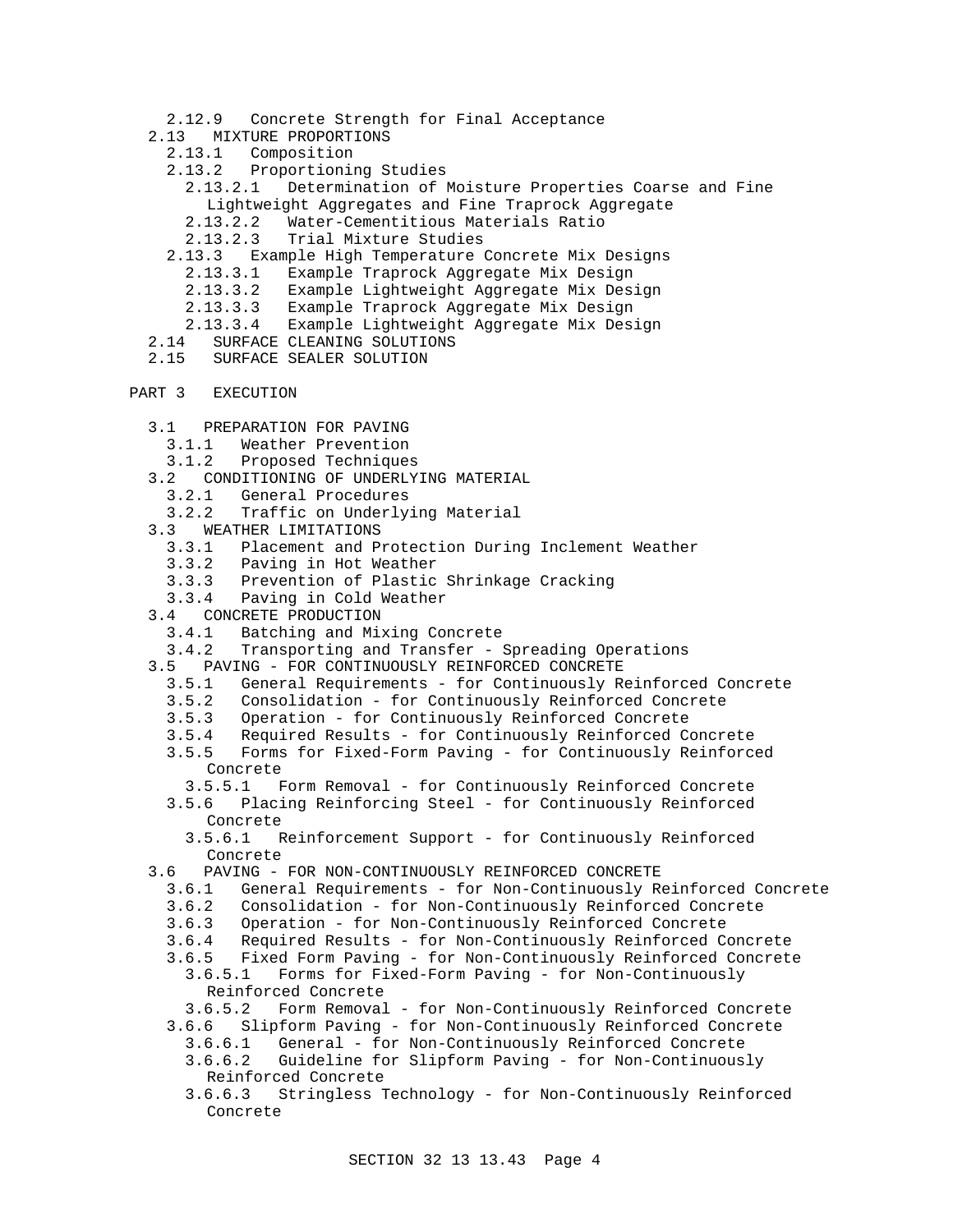3.6.7 Placing Reinforcing Steel - for Non-Continuously Reinforced Concrete 3.6.7.1 Pavement Thickness Greater Than 300 mm 12 inches - for Non-Continuously Reinforced Concrete 3.6.7.2 Pavement Thickness Less Than 300 mm 12 Inches - for Non-Continuously Reinforced Concrete 3.6.8 Placing Dowels - for Non-Continuously Reinforced Concrete 3.6.8.1 Contraction Joints - for Non-Continuously Reinforced Concrete 3.6.8.2 Construction Joints-Fixed Form Paving - for Non-Continuously Reinforced Concrete 3.6.8.3 Dowels Installed in Hardened Concrete - for Non-Continuously Reinforced Concrete 3.6.8.4 Lubricating Dowel Bars - for Non-Continuously Reinforced Concrete 3.7 FINISHING 3.7.1 Machine Finishing With Fixed Forms Machine Finishing with Slipform Pavers 3.7.3 Surface Correction and Testing 3.7.4 Hand Finishing 3.7.4.1 Equipment and Template 3.7.4.2 Finishing and Floating 3.7.5 Texturing 3.7.5.1 Burlap Drag Surface 3.7.5.2 Broom Texturing 3.7.5.3 Artificial Turf Drag Surface 3.7.6 Edging<br>3.7.7 Outlets Outlets in Pavement 3.8 CURING 3.8.1 Protection of Concrete 3.8.2 Wet Curing 3.9 JOINTS FOR NON-CONTINUOUSLY REINFORCED CONCRETE 3.9.1 General Requirements for Joints 3.9.2 Longitudinal Construction Joints 3.9.3 Transverse Construction Joints 3.9.4 Expansion Joints 3.9.5 Slip Joints 3.9.6 Contraction Joints 3.9.7 Thickened Edge Joints 3.10 SURFACE PREPARATION FOR SEALING 3.11 SODIUM SILICATE SEALING 3.11.1 Pavement Marking Installation 3.12 REPAIR, REMOVAL AND REPLACEMENT OF NEWLY CONSTRUCTED CONCRETE FOR CONTINUOUSLY REINFORCED CONCRETE 3.12.1 High Temperature Concrete 3.12.1.1 Removal and Replacement Of Continuously Reinforced High Temperature Concrete 3.12.2 Removal and Replacement of Plane Jointed Concrete Pavement 3.13 REPAIR, REMOVAL AND REPLACEMENT OF NEWLY CONSTRUCTED SLABS FOR NON-CONTINUOUSLY REINFORCED CONCRETE 3.13.1 General Criteria 3.13.2 Slabs with Cracks 3.13.3 Removal and Replacement of Full Slabs 3.13.4 Repairing Spalls Along Joints 3.13.5 Repair of Weak Surfaces 3.13.6 Repair of Pilot Lane Vertical Faces 3.14 EXISTING CONCRETE PAVEMENT REMOVAL AND REPAIR 3.14.1 Removal of Existing Pavement Slab 3.14.2 Edge Repair SECTION 32 13 13.43 Page 5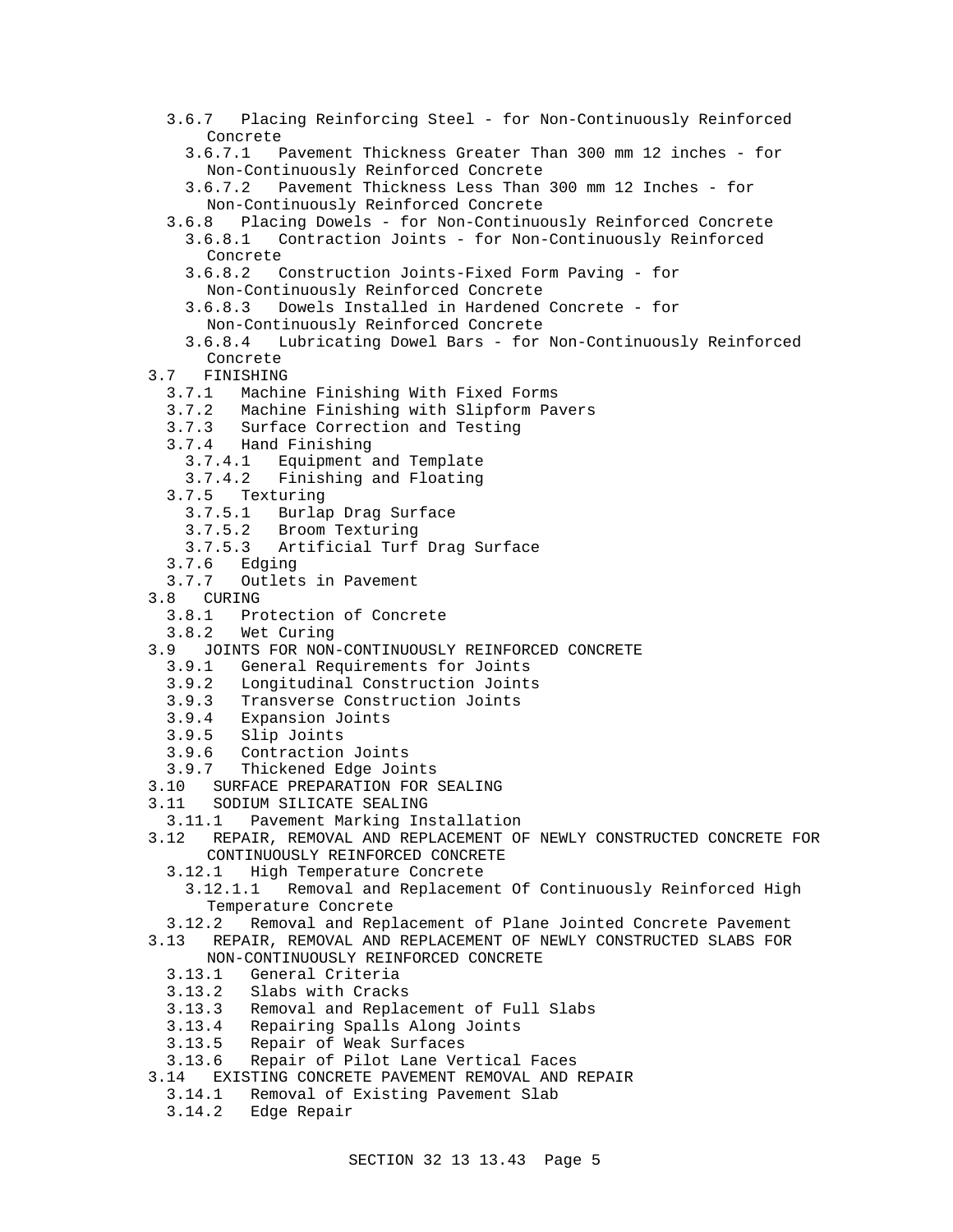3.14.2.1 Spall Repair 3.14.2.2 Underbreak and Underlying Material 3.15 PAVEMENT PROTECTION 3.16 TESTING AND INSPECTION FOR CONTRACTOR QUALITY CONTROL<br>3.16.1 Testing and Inspection by Contractor 3.16.1 Testing and Inspection by Contractor<br>3.16.2 Testing and Inspection Requirements Testing and Inspection Requirements 3.16.3 Concrete Strength Testing for CQC 3.16.4 Reports

-- End of Section Table of Contents --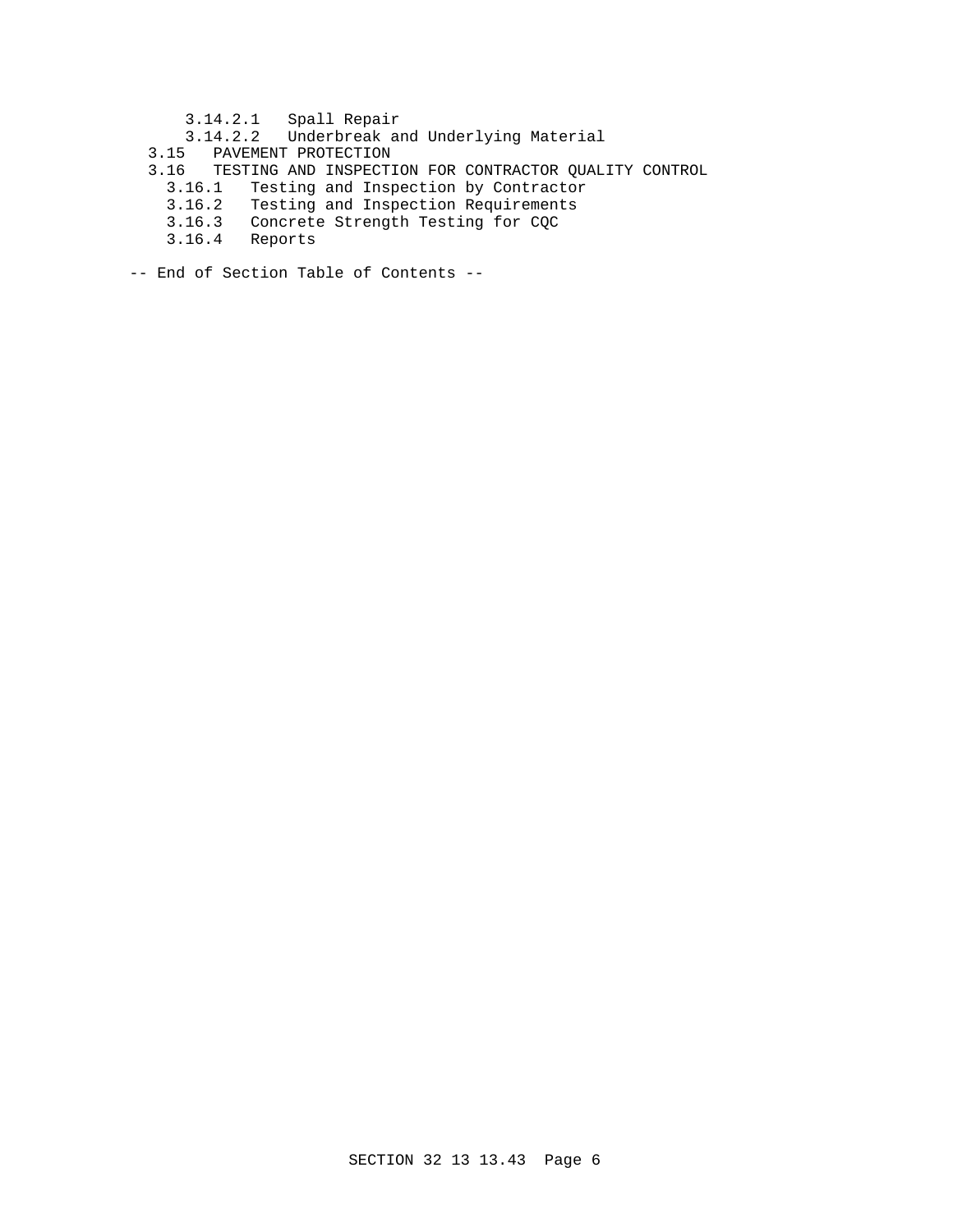USACE / NAVFAC / AFCEC / NASA UFGS-32 13 13.43 (February 2018)

Preparing Activity: NAVFAC

## UNIFIED FACILITIES GUIDE SPECIFICATIONS

References are in agreement with UMRL dated April 2022 

### SECTION 32 13 13.43

HIGH TEMPERATURE CONCRETE PAVING FOR AIRFIELDS USING LIGHTWEIGHT AND TRAPROCK AGGREGATES  $02/18$ 

NOTE: This specification is for concrete pavements exposed to temperatures of 482 degrees C 900 degrees F or higher, referred to herein as High Temperature Concrete. Heat Resistant recommendations exist for concrete exposed to moderate temperatures of 149 to 482 degrees C 300 to 900 degrees F per ETL 14-2 but are also applicable to the specification. Those responsible for design and construction of High Temperature Concrete pavement should familiarize themselves with the most current criteria pertaining to High Temperature Concrete. The most current criteria may be obtained from the cognizant Corps of Engineers Transportation Systems Center (TSMCX), the Air Force Civil Engineer Center (AFCEC) pavement Subject Matter Expert (SME), or Naval Facilities Engineering Command (NAVFAC, Echelon III) Pavement Engineer.

This specification is based on ETL 14-4, Vertical Landing Zone (VLZ) and Other Airfield Pavement Design and Construction Using High Temperature Concrete and NAVFAC EXWC Technical Report - traprock Aggregate Characterization for High Temperature Concrete.

Tailoring options are for both traprock & lightweight aggregates (TRAPROCK & LIGHTWEIGHT), traprock aggregate only (TRAPROCK), lightweight aggregate only (LIGHTWEIGHT), US customary and metric units. To properly tailor this specification, choose one of the three Tailoring options and hide the other two. For instance, if you chose TRAPROCK & LIGHTWEIGHT to show both, you would hide the individual Tailoring options for TRAPROCK and LIGHTWEIGHT. When tailoring for traprock or lightweight, check for bracketed items to edit. Use the traprock tailoring option whenever possible. Traprock aggregates require deleterious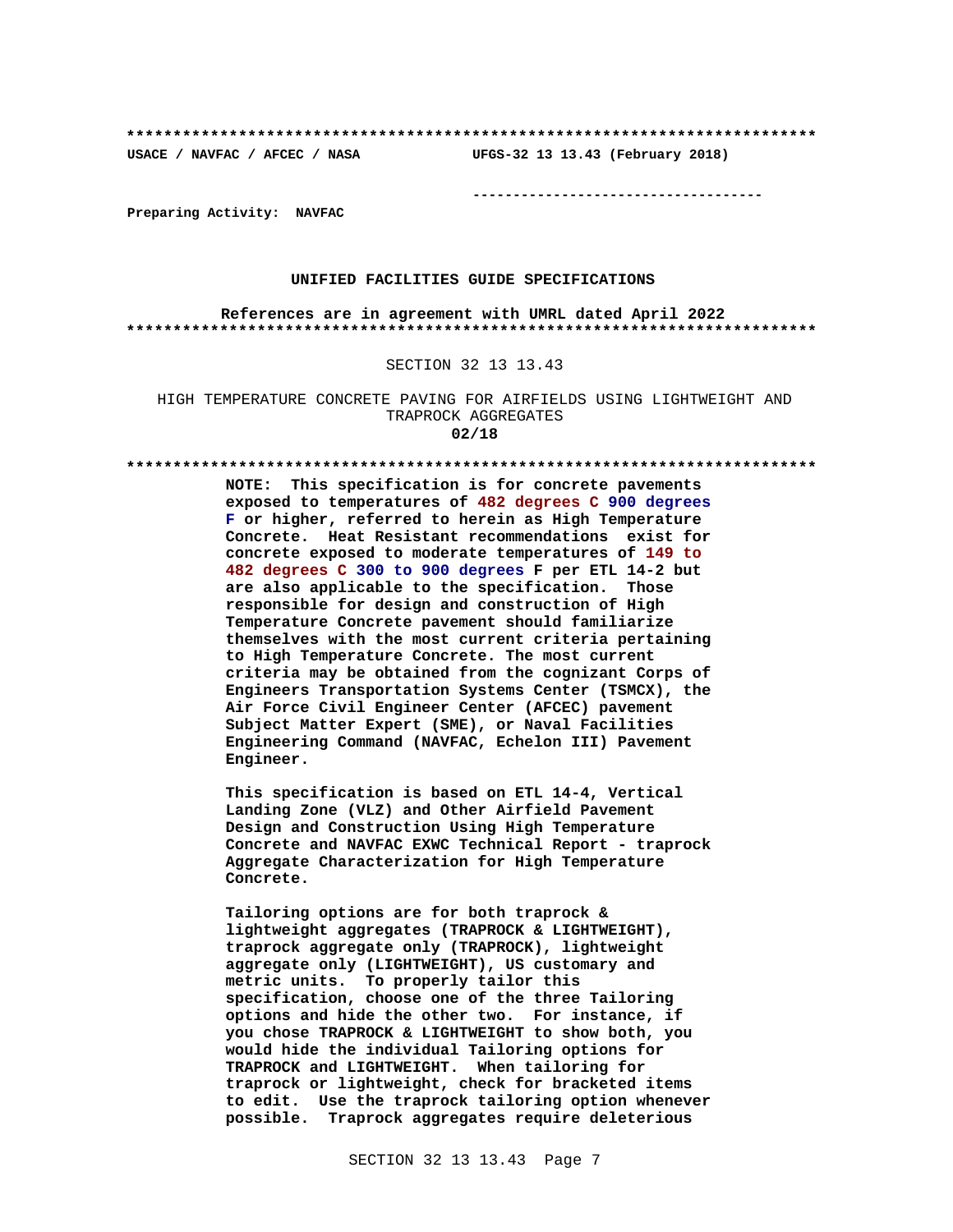materials and Alkali-Silica Reaction testing similar to normal airfield concrete; lightweight aggregates are a manufactured product to ASTM C330/C330M standards and do not require deleterious or Alkali-Silica Reaction testing.

This specification includes the ability to place the thigh temperature concrete via hand placement with a vibrating truss screed, or a fixed or slipform paver. Continuously reinforced concrete placements must always be performed with a vibrating truss screed. It is encouraged to avoid using a slipform paver, however there are some plain jointed applications where this method of placement would be advantageous.

This specification is to be used only with the written approval of the cognizant Corps of Engineers Transportation Systems Center (TSMCX), the Air Force Civil Engineer Center (AFCEC) pavement Subject Matter Expert (SME), or Naval Facilities Engineering Command (NAVFAC, Echelon III) Pavement Engineer.

If used on Design/Build projects, this section must be prepared by the Government RFP preparer. Edit this guide specification for project specific requirements by deleting non applicable paragraphs only. For bracketed items, choose applicable items(s) or insert appropriate information. No further edited by the contractor's designer of record, unless specifically stated otherwise in the contract documents is authorized.

Adhere to UFC 1-300-02 Unified Facilities Guide Specifications (UFGS) Format Standard when editing this guide specification or preparing new project specification sections. Edit this guide specification for project specific requirements by adding, deleting, or revising text. For bracketed items, choose applicable item(s) or insert appropriate information.

Remove information and requirements not required in respective project, whether or not brackets are present.

Comments, suggestions and recommended changes for this guide specification are welcome and should be submitted as a Criteria Change Request (CCR).

# PART 1 GENERAL

NOTE: In preparing contract specifications for concrete pavement, the designer will use UFC 3-250-04 STANDARD PRACTICE FOR CONCRETE PAVEMENTS for guidance. State highway specifications may not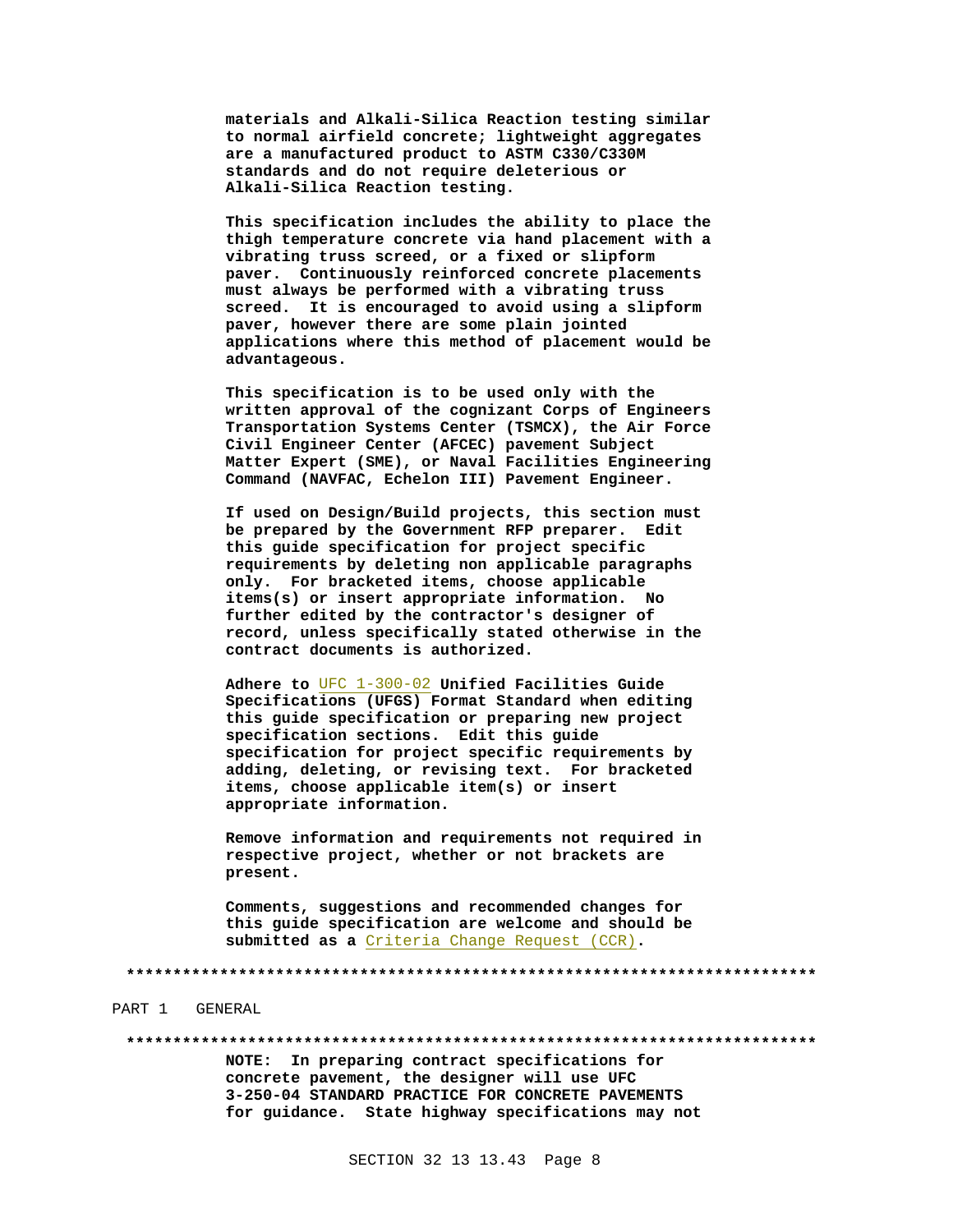be used.

Specifications developed for Corps of Engineers managed projects must be edited in accordance with ER 1110-34-1 Engineering and Design Transportation Systems Mandatory Center of Expertise (Section 11, 12, App A, B, C).

Contact the Corps of Engineers Transportation Systems Center (TSMCX), the Air Force Civil Engineer Center (AFCEC) pavement Subject Matter Expert (SME), or Naval Facilities Engineering Command (NAVFAC) for guidance on interpreting and editing this specification section.

This specification section is structured for Contractor sampling and testing of materials and mixture proportioning. If Government sampling, testing and mixture proportioning is required, contact the TSMCX, AFCEC pavement SME, or NAVFAC for specification language. 

#### UNIT PRICES  $1.1$

NOTE: For Lump Sum payment, include concrete unit price from Government estimate in paragraph PAYMENTS to provide cost basis for calculating payment reduction. 

## 1.1.1 Measurements

The quantity of concrete to be paid for will be the volume of concrete in cubic meters yards including thickened edges [monolithic curb], where required, placed in the completed and accepted pavement. Concrete will be measured in place in the completed and accepted pavement only within the neat line dimensions shown in the plan and cross section. No deductions will be made for rounded or beveled edges or the space occupied by pavement reinforcement, dowel bars, or electrical conduits, nor for any void, or other structure extending into or through the pavement slab, measuring 0.1 cubic meter 3 cubic feet or less in volume. No other allowance for concrete will be made unless placed in specified locations in accordance with the approved contract modification. The quantity of other materials specified herein, and used in the construction of the work covered by this section, will not be measured for payment, but will be considered a subsidiary obligation, covered under the price per cubic meter yard for concrete. Joint sealing materials are covered in Section 32 01 19.61 SEALING OF JOINTS IN RIGID PAVEMENT or Section 32 13 73.19 COMPRESSION CONCRETE PAVING JOINT SEALANT.

#### $1.1.2$ Payments

NOTE: Use the applicable paragraph from the two choices below and delete the other.

If this specification is used for the to construct a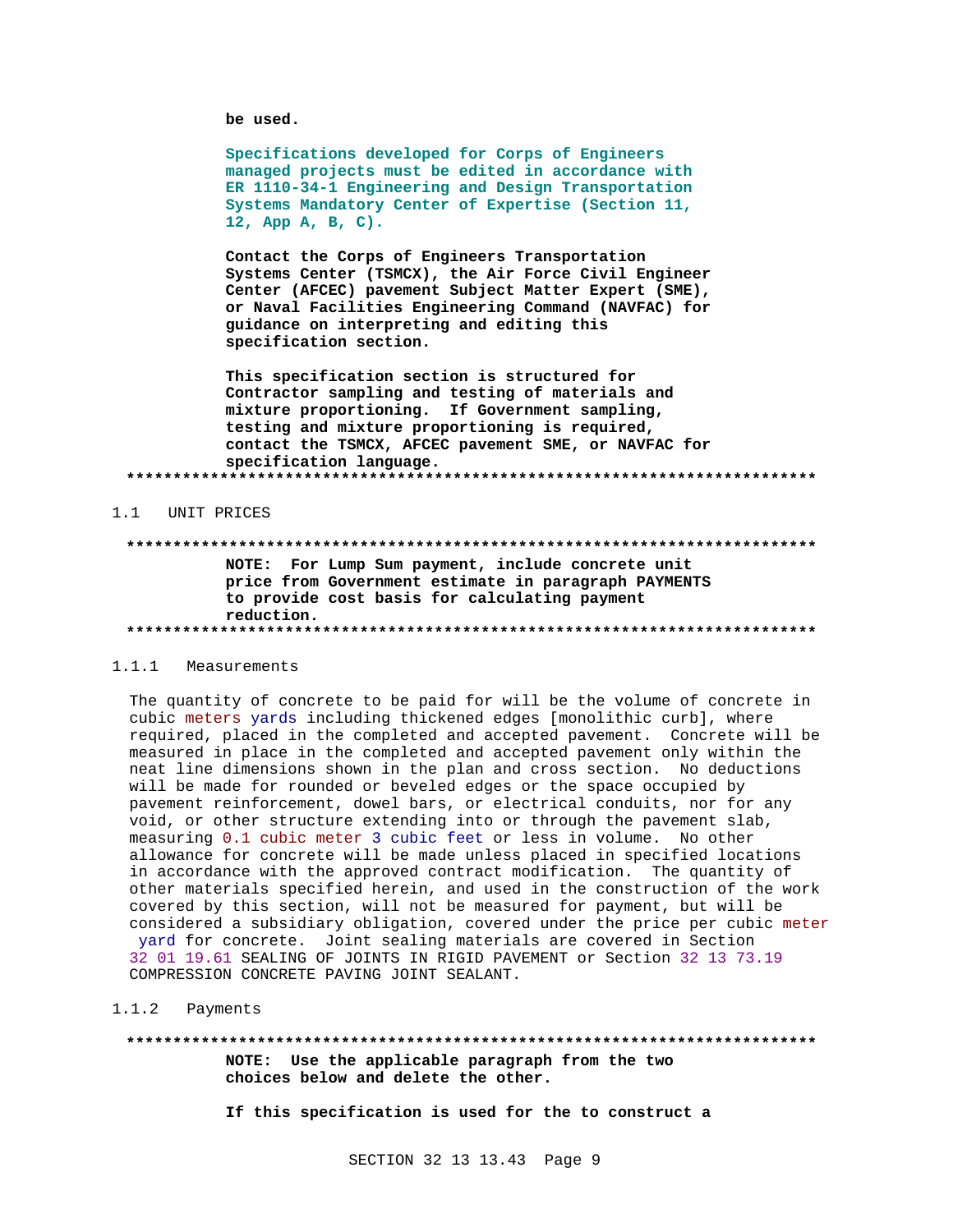**certified F-35B landing or hover point, typical of Vertical Landing Pads and LHA Simulators, use Lump Sum.**

**This specification is not intended to be used as the primary pavement of Runways and Taxiways unless there is a specific operational need to do so. The use of Unit Price should be limited to large areas such as Aprons in support of MV-22 operations. \*\*\*\*\*\*\*\*\*\*\*\*\*\*\*\*\*\*\*\*\*\*\*\*\*\*\*\*\*\*\*\*\*\*\*\*\*\*\*\*\*\*\*\*\*\*\*\*\*\*\*\*\*\*\*\*\*\*\*\*\*\*\*\*\*\*\*\*\*\*\*\*\*\***

## 1.1.2.1 Unit Price

The quantity of concrete measured as specified above will be paid for at the contract unit price when placed in completed and accepted pavements. Payment will be made at the contract price for cubic meter yard for the scheduled item, with necessary adjustments as specified below. Payment will constitute full compensation for providing all materials, equipment, plant and tools, and for all labor and other incidentals necessary to complete the concrete pavement, except for other items specified herein for separate payment.

### 1.1.2.2 Lump Sum

The quantity of concrete will be paid for and included in the lump-sum contract price. If less than 100 percent payment is due based on the pay factors stipulated below, a unit price of [\_\_\_\_\_] per cubic meter yard will be used for purposes of calculating the payment reduction.

## 1.1.3 Payment of Lots

When a lot of material fails to meet the specification requirements, that lot will be accepted at a reduced price or be removed and replaced. The lowest computed percent payment determined for any pavement characteristic discussed below (for example, thickness, grade, and surface smoothness) becomes the actual percent payment for that lot. The actual percent payment will be applied to the unit price and the measured quantity of concrete in the lot to determine actual payment. Use results of strength tests to control concreting operations. Strength will be evaluated, but will not be considered for payment adjustment. Remove and replace any pavement not meeting the required 'Concrete Strength for Final Acceptance' at no additional cost to the Government.

## 1.1.4 Payment Adjustment for Smoothness

## 1.1.4.1 Straightedge Testing

Record location and deviation from straightedge for all measurements. When more than 5.0 and less than or equal to 10.0 percent of all measurements made within a lot exceed the tolerance specified in paragraph SURFACE SMOOTHNESS, after any reduction of high spots or removal and replacement, the computed percent payment based on surface smoothness will be 95 percent. When more than 10.0 percent and less than or equal to 15.0 percent of all measurements exceed the tolerance, the computed percent payment will be 90 percent. When more than 15.0 and less than or equal to 20.0 percent of all measurements exceed the tolerance, the computed percent payment will be 75 percent. Remove and replace the lot when more than 20.0 percent of the measurements exceed the tolerance, at no additional cost to the Government.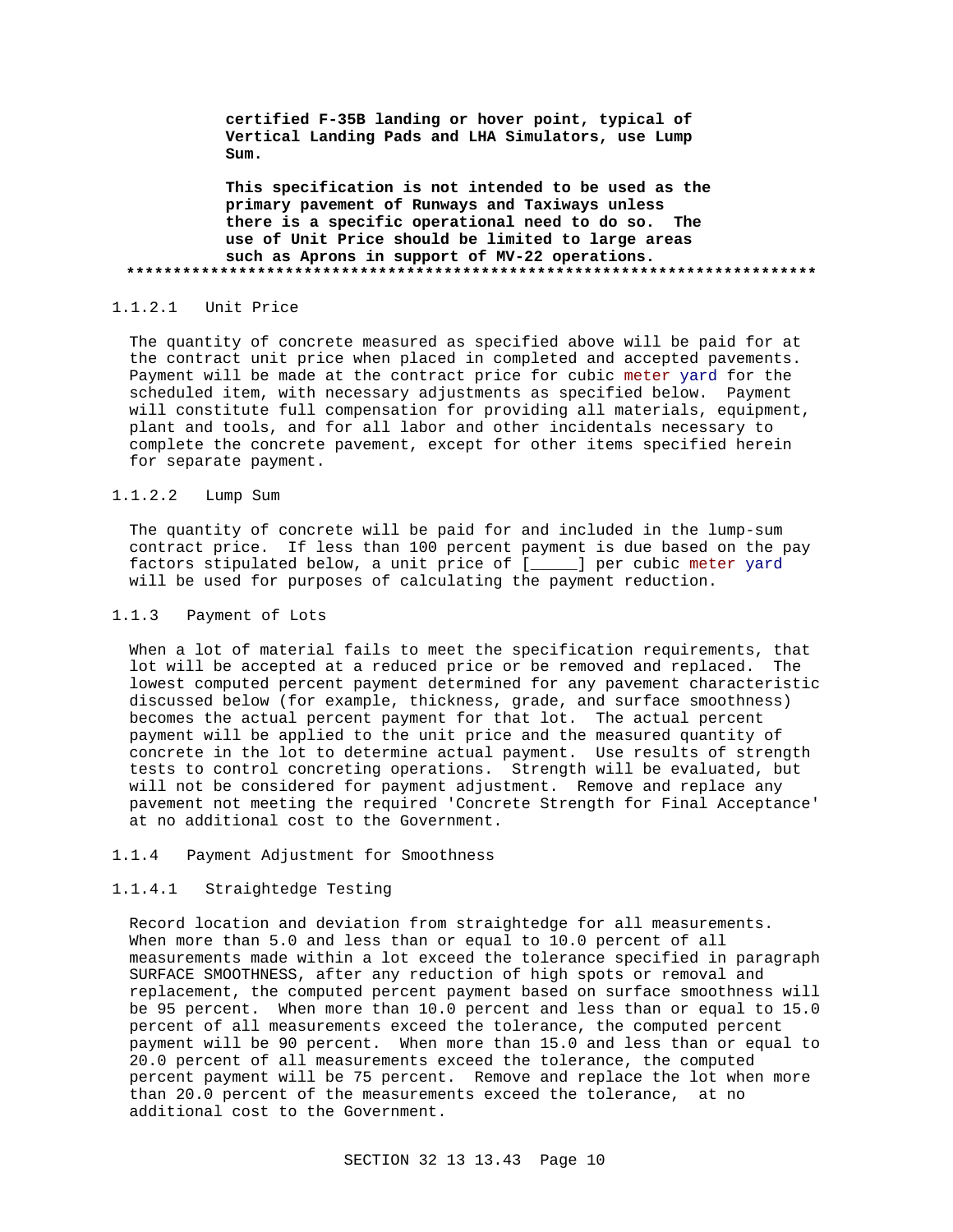## 1.1.4.2 Profilograph Testing

Record location and data from all profilograph measurements. When the Profile Index of a 0.1 km 0.1 mile segment of a lot exceeds the tolerance specified in paragraph SURFACE SMOOTHNESS by 16 mm per km 1.0 inch per mile but less than 32 mm per km 2.0 inches per mile, after any reduction of high spots or removal and replacement, the computed percent payment based on surface smoothness will be 95 percent. When the Profile Index exceeds the tolerance by 32 mm per km 2.0 inches per mile but less than 47 mm per km 3.0 inches per mile, the computed percent payment will be 90 percent. When the Profile Index exceeds the tolerance by 47 mm per km 3.0 inches per mile but less than 63 mm per km 4.0 inches per mile, the computed percent payment will be 75 percent. Remove and replace the lot when the Profile Index exceeds the tolerance by 63 mm per km 4.0 inches per mile or more, at no additional cost to the Government.

## 1.1.5 Payment Adjustment for Plan Grade

When more than 5.0 and less than or equal to 10.0 percent of all measurements made within a lot are outside the specified tolerance, the computed percent payment for that lot will be 95 percent. When more than 10.0 percent but less than 50 percent are outside the specified tolerances, the computed percent payment for the lot will be 75 percent. Remove and replace the deficient area where the deviation from grade exceeds the specified tolerances by 50 percent or more, at no additional cost to the Government.

## 1.1.6 Payment Adjustment for Thickness

Using the Average Thickness of the lot, determine the computed percent payment for thickness by entering the following table:

| Computed Percent Payment for Thickness                               |                                                                |                                              |  |  |  |  |
|----------------------------------------------------------------------|----------------------------------------------------------------|----------------------------------------------|--|--|--|--|
|                                                                      |                                                                |                                              |  |  |  |  |
| Deficiency in Thickness<br>Determined by cores<br>millimeters inches | Pavements Equal To or<br>Greater Than 200 mm 8 inches<br>Thick | Pavements Less Than 200 mm 8<br>inches Thick |  |  |  |  |
| 0.00 to 6.2 0.00 to 0.24                                             | 100                                                            | 100                                          |  |  |  |  |
| 6.3 to 12.5 0.25 to 0.49                                             | 75                                                             | 65                                           |  |  |  |  |
| 12.6 to 18.9 0.50 to 0.74                                            | 50                                                             | $\Omega$                                     |  |  |  |  |
| 19.0 0.75 or greater                                                 | $\Omega$                                                       | $\Omega$                                     |  |  |  |  |

Where 0 percent payment is indicated, remove the entire lot and replace at no additional cost to the Government. Where either of the two cores from a sublot show a thickness deficiency of 19 mm 0.75 inch or greater, [13 mm 0.50 inch for pavements 200 mm 8 inches or less in thickness] drill two more cores in the sublot and compute the average thickness of the four cores. If this average shows a thickness deficiency of 19 mm 0.75 inch or more [13 mm0.50 inch for pavements 200 mm 8 inches or less in thickness]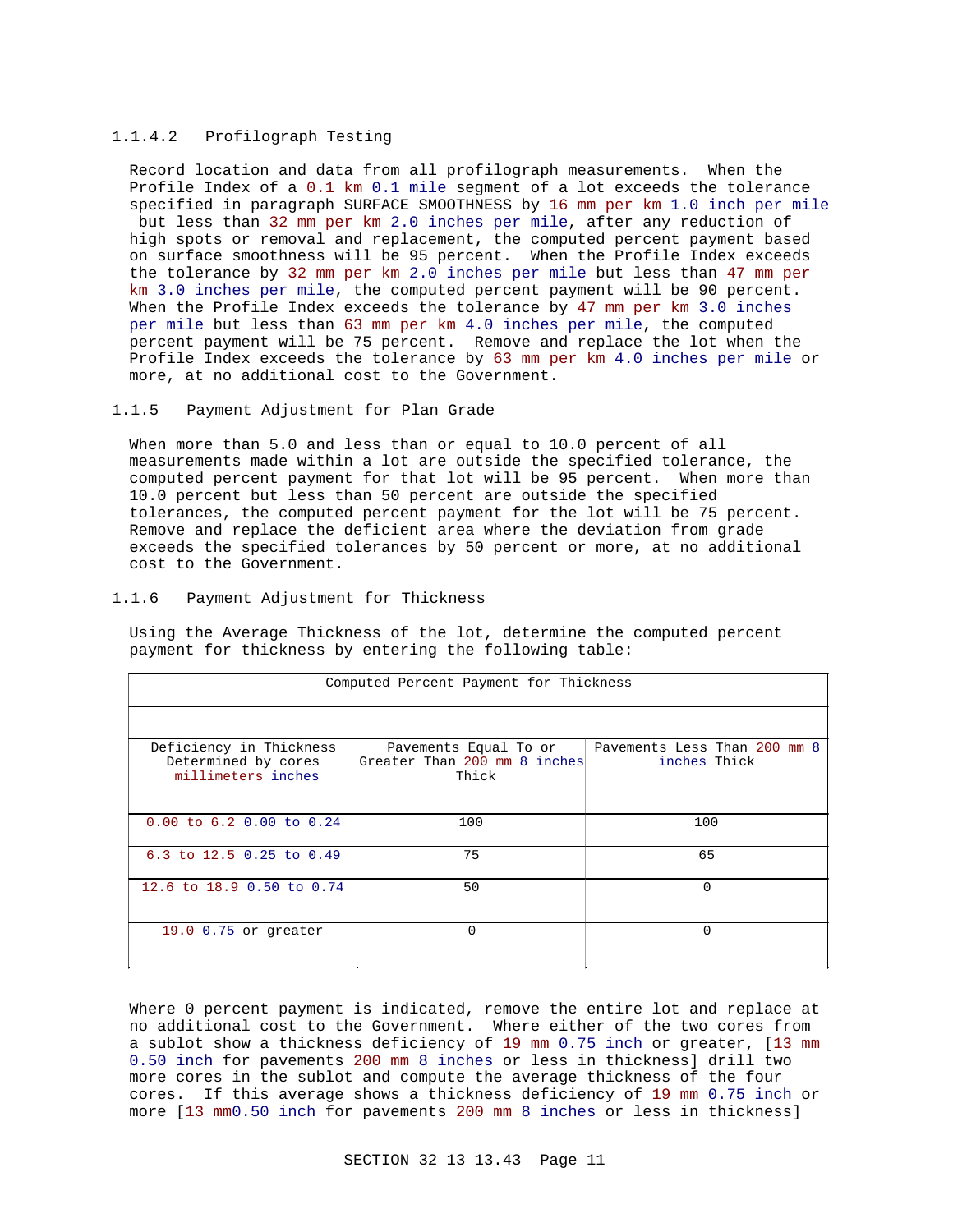remove the entire sublot.

## 1.2 REFERENCES

NOTE: This paragraph is used to list the publications cited in the text of the guide specification. The publications are referred to in the text by basic designation only and listed in this paragraph by organization, designation, date, and title.

Use the Reference Wizard's Check Reference feature when you add a Reference Identifier (RID) outside of the Section's Reference Article to automatically place the reference in the Reference Article. Also use the Reference Wizard's Check Reference feature to update the issue dates.

References not used in the text will automatically be deleted from this section of the project specification when you choose to reconcile references in the publish print process. 

The publications listed below form a part of this specification to the extent referenced. The publications are referred to within the text by the basic designation only.

> AMERICAN ASSOCIATION OF STATE HIGHWAY AND TRANSPORTATION OFFICIALS (AASHTO)

| AASHTO M 182 |             |  | (2005; R 2017) Standard Specification for |  |  |
|--------------|-------------|--|-------------------------------------------|--|--|
|              |             |  | Burlap Cloth Made from Jute or Kenaf and  |  |  |
|              | Cotton Mats |  |                                           |  |  |

### AMERICAN CONCRETE INSTITUTE (ACI)

| ACI 201.1R  | (2008) Guide for Conducting a Visual<br>Inspection of Concrete in Service                                    |
|-------------|--------------------------------------------------------------------------------------------------------------|
| ACI 211.1   | $(1991; R 2009)$ Standard Practice for<br>Selecting Proportions for Normal,<br>Heavyweight and Mass Concrete |
| ACI 211.2   | (1998; R 2004) Standard Practice for<br>Selecting Proportions for Structural<br>Lightweight Concrete         |
| ACI 213R    | (2014; E2017) Guide for Structural<br>Lightweight-Aggregate Concrete                                         |
| ACI 305R    | (2020) Guide to Hot Weather Concreting                                                                       |
| ACI 306R    | (2016) Guide to Cold Weather Concreting                                                                      |
| ACI 325.14R | (2017) Guide for Design and Proportioning<br>of Concrete Mixtures for Pavements                              |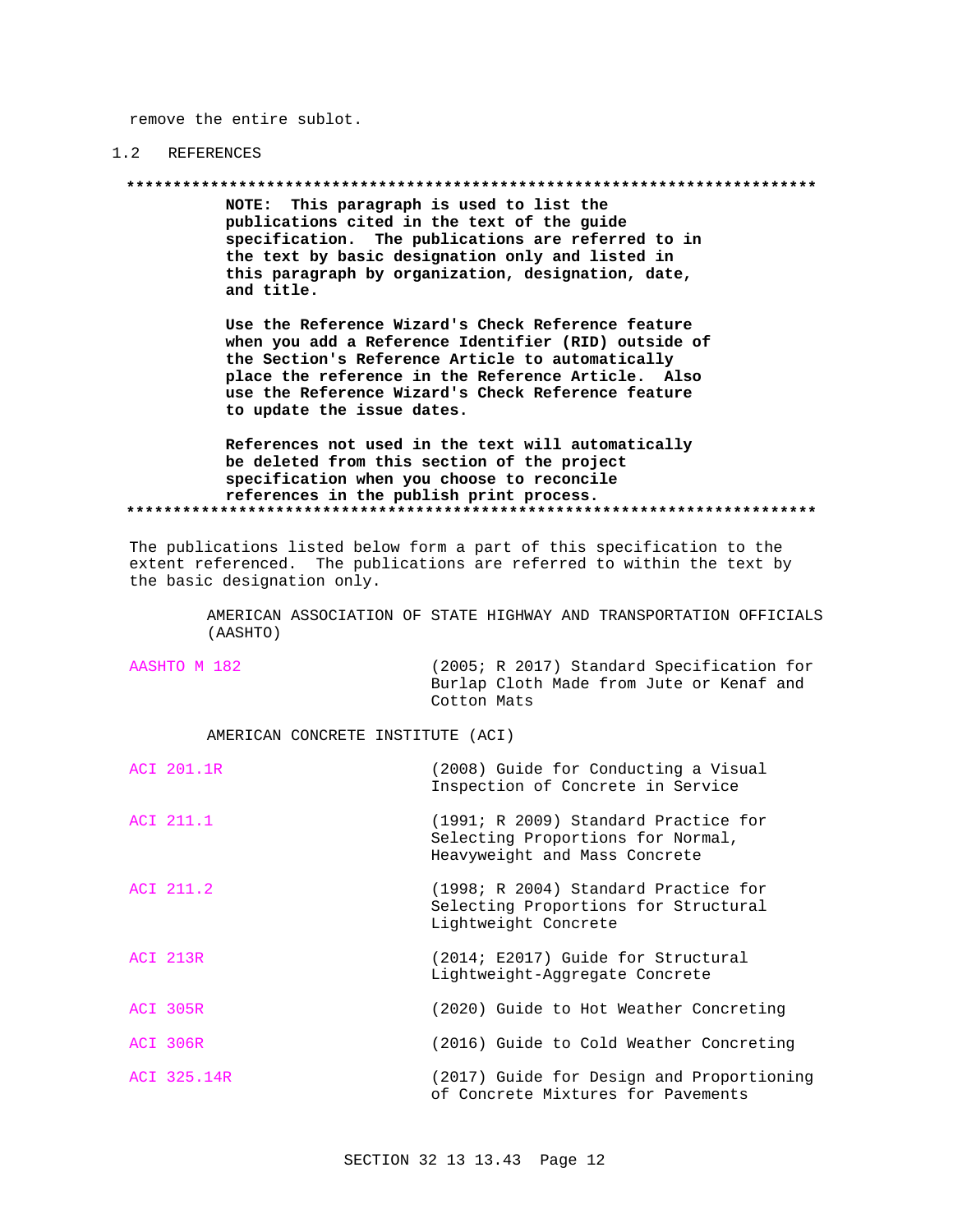ASTM INTERNATIONAL (ASTM)

| <b>ASTM A184/A184M</b> | (2019) Standard Specification for Welded<br>Deformed Steel Bar Mats for Concrete<br>Reinforcement                            |
|------------------------|------------------------------------------------------------------------------------------------------------------------------|
| <b>ASTM A185/A185M</b> | (2007) Standard Specification for Steel<br>Welded Wire Reinforcement, Plain, for<br>Concrete                                 |
| <b>ASTM A615/A615M</b> | (2020) Standard Specification for Deformed<br>and Plain Carbon-Steel Bars for Concrete<br>Reinforcement                      |
| <b>ASTM A722/A722M</b> | (2015) Standard Specification for Uncoated<br>High-Strength Steel Bar for Prestressing<br>Concrete                           |
| <b>ASTM A775/A775M</b> | (2017) Standard Specification for<br>Epoxy-Coated Steel Reinforcing Bars                                                     |
| <b>ASTM A996/A996M</b> | (2016) Standard Specification for<br>Rail-Steel and Axle-Steel Deformed Bars<br>for Concrete Reinforcement                   |
| ASTM A1064/A1064M      | (2017) Standard Specification for<br>Carbon-Steel Wire and Welded Wire<br>Reinforcement, Plain and Deformed, for<br>Concrete |
| ASTM C31/C31M          | (2021a) Standard Practice for Making and<br>Curing Concrete Test Specimens in the Field                                      |
| ASTM C33/C33M          | (2018) Standard Specification for Concrete<br>Aggregates                                                                     |
| ASTM C39/C39M          | (2021) Standard Test Method for<br>Compressive Strength of Cylindrical<br>Concrete Specimens                                 |
| ASTM C78/C78M          | (2021) Standard Test Method for Flexural<br>Strength of Concrete (Using Simple Beam<br>with Third-Point Loading)             |
| ASTM C88               | (2018) Standard Test Method for Soundness<br>of Aggregates by Use of Sodium Sulfate or<br>Magnesium Sulfate                  |
| ASTM C94/C94M          | (2021b) Standard Specification for<br>Ready-Mixed Concrete                                                                   |
| ASTM C117              | (2017) Standard Test Method for Materials<br>Finer than 75-um (No. 200) Sieve in<br>Mineral Aggregates by Washing            |
| ASTM C123              | (2014) Standard Test Method for<br>Lightweight Particles in Aggregate                                                        |
| <b>ASTM C131/C131M</b> | (2020) Standard Test Method for Resistance                                                                                   |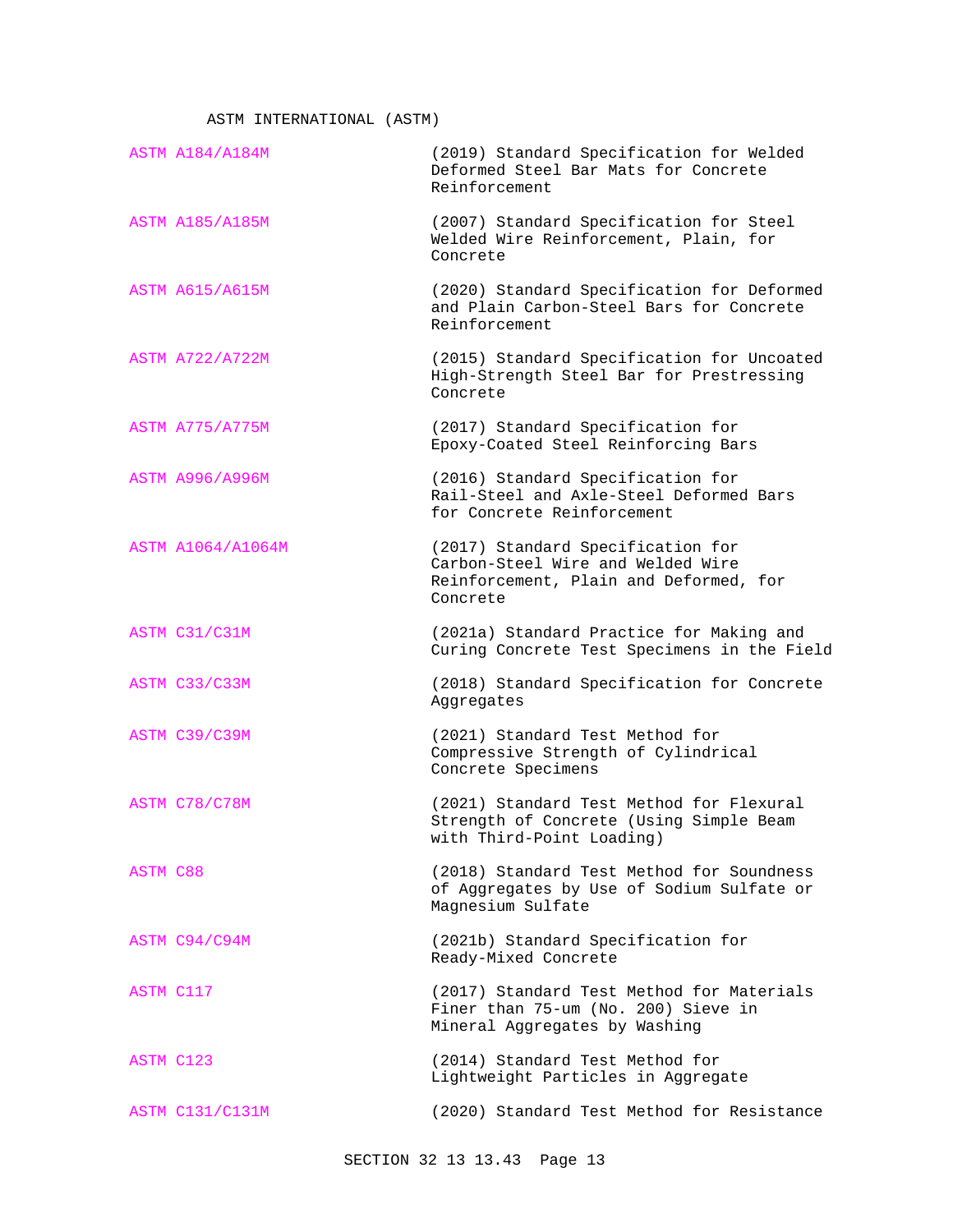|           |                        | to Degradation of Small-Size Coarse<br>Aggregate by Abrasion and Impact in the<br>Los Angeles Machine          |
|-----------|------------------------|----------------------------------------------------------------------------------------------------------------|
|           | <b>ASTM C136/C136M</b> | (2019) Standard Test Method for Sieve<br>Analysis of Fine and Coarse Aggregates                                |
|           | <b>ASTM C138/C138M</b> | (2017a) Standard Test Method for Density<br>(Unit Weight), Yield, and Air Content<br>(Gravimetric) of Concrete |
|           | ASTM C142/C142M        | (2017) Standard Test Method for Clay Lumps<br>and Friable Particles in Aggregates                              |
|           | <b>ASTM C143/C143M</b> | (2020) Standard Test Method for Slump of<br>Hydraulic-Cement Concrete                                          |
|           | <b>ASTM C150/C150M</b> | (2021) Standard Specification for Portland<br>Cement                                                           |
| ASTM C171 |                        | (2020) Standard Specification for Sheet<br>Materials for Curing Concrete                                       |
|           | ASTM C172/C172M        | (2017) Standard Practice for Sampling<br>Freshly Mixed Concrete                                                |
|           | <b>ASTM C173/C173M</b> | (2016) Standard Test Method for Air<br>Content of Freshly Mixed Concrete by the<br>Volumetric Method           |
|           | <b>ASTM C231/C231M</b> | (2017a) Standard Test Method for Air<br>Content of Freshly Mixed Concrete by the<br>Pressure Method            |
|           | <b>ASTM C260/C260M</b> | (2010a; R 2016) Standard Specification for<br>Air-Entraining Admixtures for Concrete                           |
| ASTM C294 |                        | (2012; R 2017) Standard Descriptive<br>Nomenclature for Constituents of Concrete<br>Aggregates                 |
|           | <b>ASTM C295/C295M</b> | (2019) Standard Guide for Petrographic<br>Examination of Aggregates for Concrete                               |
|           | ASTM C330/C330M        | (2017a) Standard Specification for<br>Lightweight Aggregates for Structural<br>Concrete                        |
|           | <b>ASTM C494/C494M</b> | (2019) Standard Specification for Chemical<br>Admixtures for Concrete                                          |
| ASTM C618 |                        | (2019) Standard Specification for Coal Fly<br>Ash and Raw or Calcined Natural Pozzolan<br>for Use in Concrete  |
|           | <b>ASTM C666/C666M</b> | (2015) Resistance of Concrete to Rapid<br>Freezing and Thawing                                                 |
|           | <b>ASTM C881/C881M</b> | (2020a) Standard Specification for                                                                             |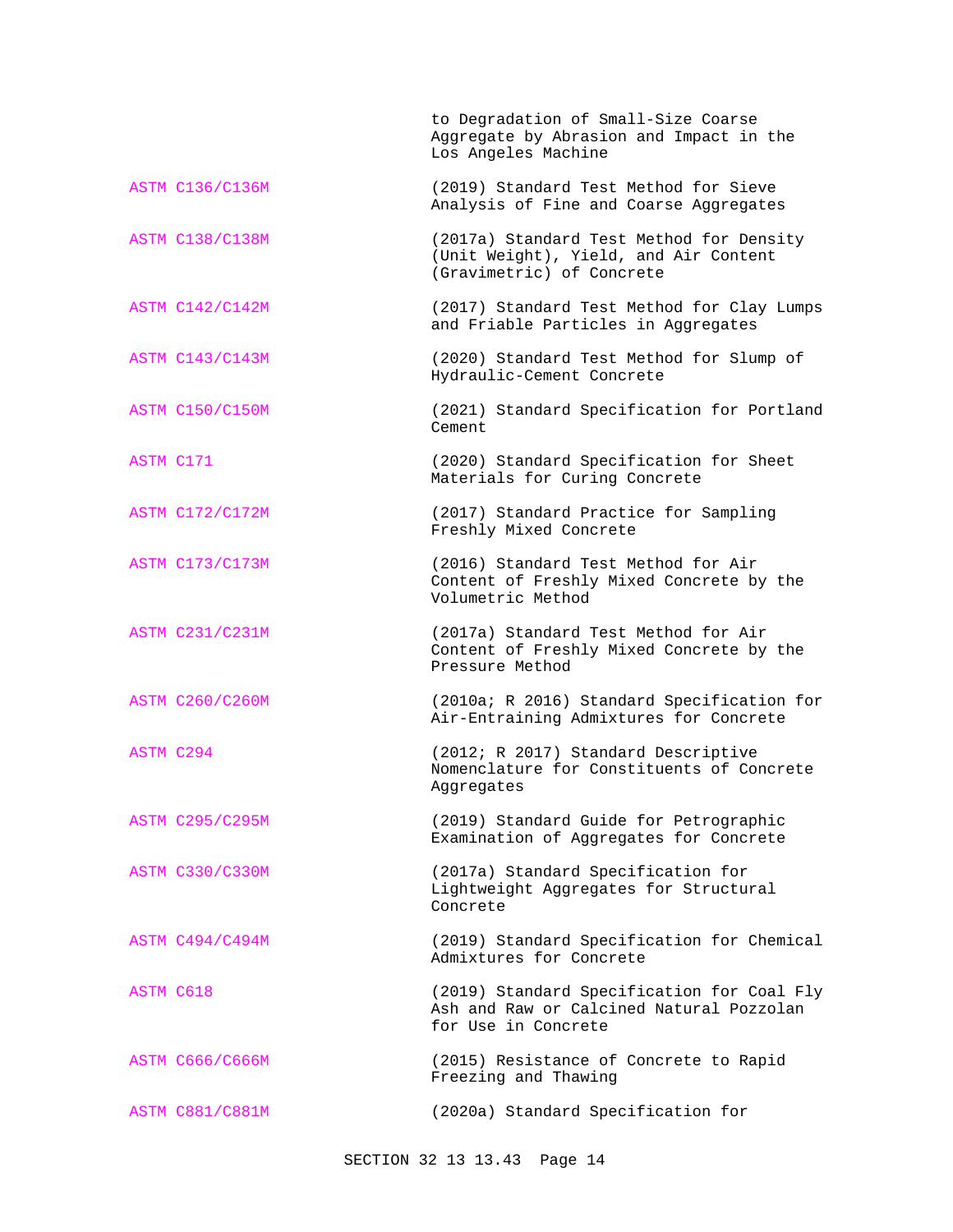|                          | Epoxy-Resin-Base Bonding Systems for<br>Concrete                                                                                                                    |
|--------------------------|---------------------------------------------------------------------------------------------------------------------------------------------------------------------|
| ASTM C1017/C1017M        | (2013; E 2015) Standard Specification for<br>Chemical Admixtures for Use in Producing<br>Flowing Concrete                                                           |
| ASTM C1064/C1064M        | (2017) Standard Test Method for<br>Temperature of Freshly Mixed<br>Hydraulic-Cement Concrete                                                                        |
| ASTM C1077               | (2017) Standard Practice for Agencies<br>Testing Concrete and Concrete Aggregates<br>for Use in Construction and Criteria for<br>Testing Agency Evaluation          |
| <b>ASTM C1116/C1116M</b> | (2010a; R 2015) Standard Specification for<br>Fiber-Reinforced Concrete                                                                                             |
| ASTM C1231/C1231M        | (2015) Standard Practice for Use of<br>Unbonded Caps in Determination of<br>Compressive Strength of Hardened Concrete<br>Cylinders                                  |
| ASTM C1260               | (2021) Standard Test Method for Potential<br>Alkali Reactivity of Aggregates<br>(Mortar-Bar Method)                                                                 |
| ASTM C1567               | (2021) Standard Test Method for Potential<br>Alkali-Silica Reactivity of Combinations<br>of Cementitious Materials and Aggregate<br>(Accelerated Mortar-Bar Method) |
| ASTM C1602/C1602M        | (2018) Standard Specification for Mixing<br>Water Used in Production of Hydraulic<br>Cement Concrete                                                                |
| ASTM C1646/C1646M        | (2016) Making and Curing Test Specimens<br>for Evaluating Frost Resistance of Coarse<br>Aggregate in Air-Entrained Concrete by<br>Rapid Freezing and Thawing        |
| ASTM D75/D75M            | (2019) Standard Practice for Sampling<br>Aggregates                                                                                                                 |
| ASTM D1752               | (2018) Standard Specification for<br>Preformed Sponge Rubber, Cork and Recycled<br>PVC Expansion Joint Fillers for Concrete<br>Paving and Structural Construction   |
| ASTM D2628               | (1991; R 2016) Standard Specification for<br>Preformed Polychloroprene Elastomeric<br>Joint Seals for Concrete Pavements                                            |
| ASTM D3665               | (2012; R 2017) Standard Practice for<br>Random Sampling of Construction Materials                                                                                   |
| ASTM D4791               | (2019) Flat Particles, Elongated<br>Particles, or Flat and Elongated Particles                                                                                      |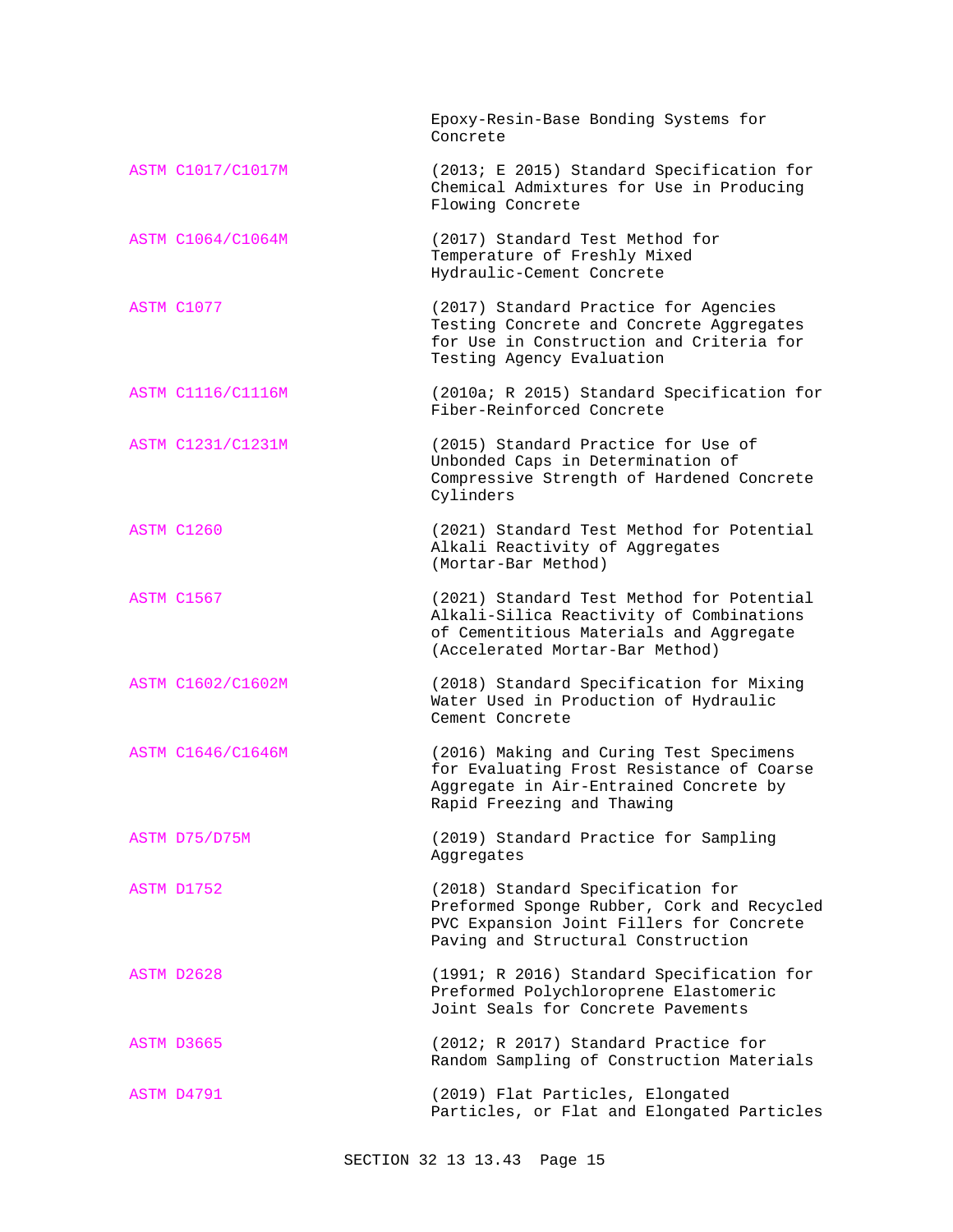in Coarse Aggregate ASTM D5893/D5893M (2016) Standard Specification for Cold Applied, Single Component, Chemically Curing Silicone Joint Sealant for Portland Cement Concrete Pavements ASTM E1274 (2018) Standard Test Method for Measuring Pavement Roughness Using a Profilograph NATIONAL READY MIXED CONCRETE ASSOCIATION (NRMCA) NRMCA QC 3 (2015) Quality Control Manual: Section 3, Plant Certifications Checklist: Certification of Ready Mixed Concrete Production Facilities NEW YORK STATE DEPARTMENT OF TRANSPORTATION MATERIALS BUREAU (NYSDOT) NY 703-19 E (2008) Moisture Content of Lightweight Fine Aggregate U.S. ARMY CORPS OF ENGINEERS (USACE) COE CRD-C 55 (1992) Test Method for Within-Batch Uniformity of Freshly Mixed Concrete COE CRD-C 130 (2001) Standard Recommended Practice for Estimating Scratch Hardness of Coarse Aggregate Particles COE CRD-C 143 (1962) Specifications for Meters for Automatic Indication of Moisture in Fine Aggregate COE CRD-C 300 (1990) Specifications for Membrane-Forming Compounds for Curing Concrete COE CRD-C 521 (1981) Standard Test Method for Frequency and Amplitude of Vibrators for Concrete

1.3 SUBMITTALS

### **\*\*\*\*\*\*\*\*\*\*\*\*\*\*\*\*\*\*\*\*\*\*\*\*\*\*\*\*\*\*\*\*\*\*\*\*\*\*\*\*\*\*\*\*\*\*\*\*\*\*\*\*\*\*\*\*\*\*\*\*\*\*\*\*\*\*\*\*\*\*\*\*\*\***

**NOTE: Review Submittal Description (SD) definitions in Section 01 33 00 SUBMITTAL PROCEDURES and edit the following list, and corresponding submittal items in the text, to reflect only the submittals required for the project. The Guide Specification technical editors have classified those items that require Government approval, due to their complexity or criticality, with a "G." Generally, other submittal items can be reviewed by the Contractor's Quality Control System. Only add a "G" to an item if the submittal is sufficiently important or complex in context of the project.**

**For Army projects, fill in the empty brackets**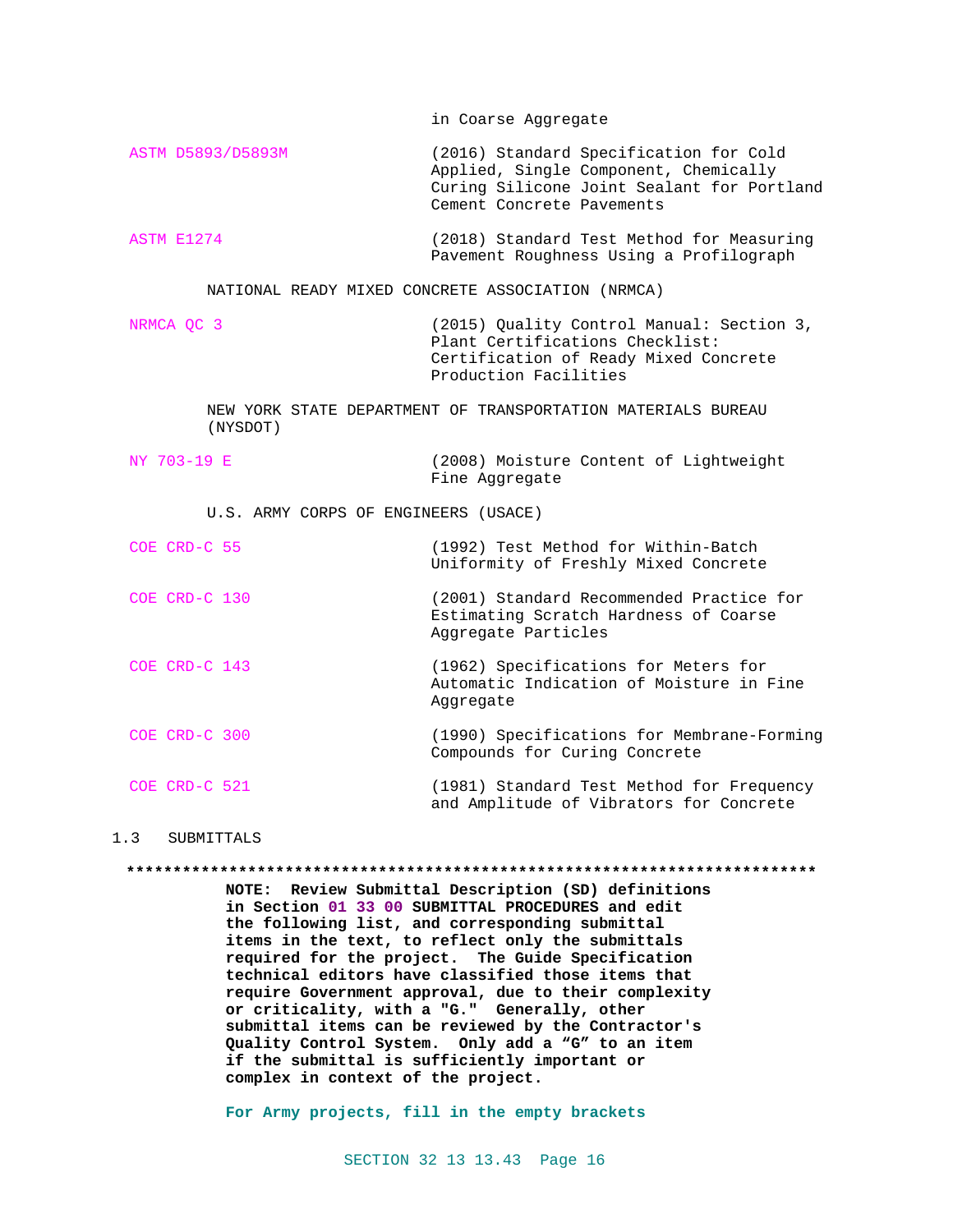**following the "G" classification, with a code of up to three characters to indicate the approving authority. Codes for Army projects using the Resident Management System (RMS) are: "AE" for Architect-Engineer; "DO" for District Office (Engineering Division or other organization in the District Office); "AO" for Area Office; "RO" for Resident Office; and "PO" for Project Office. Codes following the "G" typically are not used for Navy, Air Force, and NASA projects.**

**The "S" classification indicates submittals required as proof of compliance for sustainability Guiding Principles Validation or Third Party Certification and as described in Section 01 33 00 SUBMITTAL PROCEDURES.**

**Choose the first bracketed item for Navy, Air Force, and NASA projects, or choose the second bracketed item for Army projects. \*\*\*\*\*\*\*\*\*\*\*\*\*\*\*\*\*\*\*\*\*\*\*\*\*\*\*\*\*\*\*\*\*\*\*\*\*\*\*\*\*\*\*\*\*\*\*\*\*\*\*\*\*\*\*\*\*\*\*\*\*\*\*\*\*\*\*\*\*\*\*\*\*\***

Government approval is required for submittals with a "G" or "S" classification. Submittals not having a "G" or "S" classification are [for Contractor Quality Control approval.][for information only. When used, a code following the "G" classification identifies the office that will review the submittal for the Government.] Submit the following in accordance with Section 01 33 00 SUBMITTAL PROCEDURES:

SD-03 Product Data

| Diamond Grinding Plan; G, [____]              |
|-----------------------------------------------|
| Dowels; $G,$ [ $\_\_\_\_\_\_\$ ]              |
| Dowel Bar Assemblies; G, [ ]                  |
| Equipment; $G,$ [ $\_\_\_\_$ ]                |
| Proposed Techniques; G, [ <i>____</i> ]       |
| Forms; $G,$ [ $\_\_\_\_\$ ]                   |
| Reinforcement; G, [____]                      |
| Supports; G, [____]                           |
| Curing Materials; G, [ <i>____</i> ]          |
| Surface Sealer Solution; G, [____]            |
| SD-05 Design Data                             |
| Preliminary Proposed Proportioning; G, [____] |
| Proportioning Studies; G, [____]              |
| SD-06 Test Reports                            |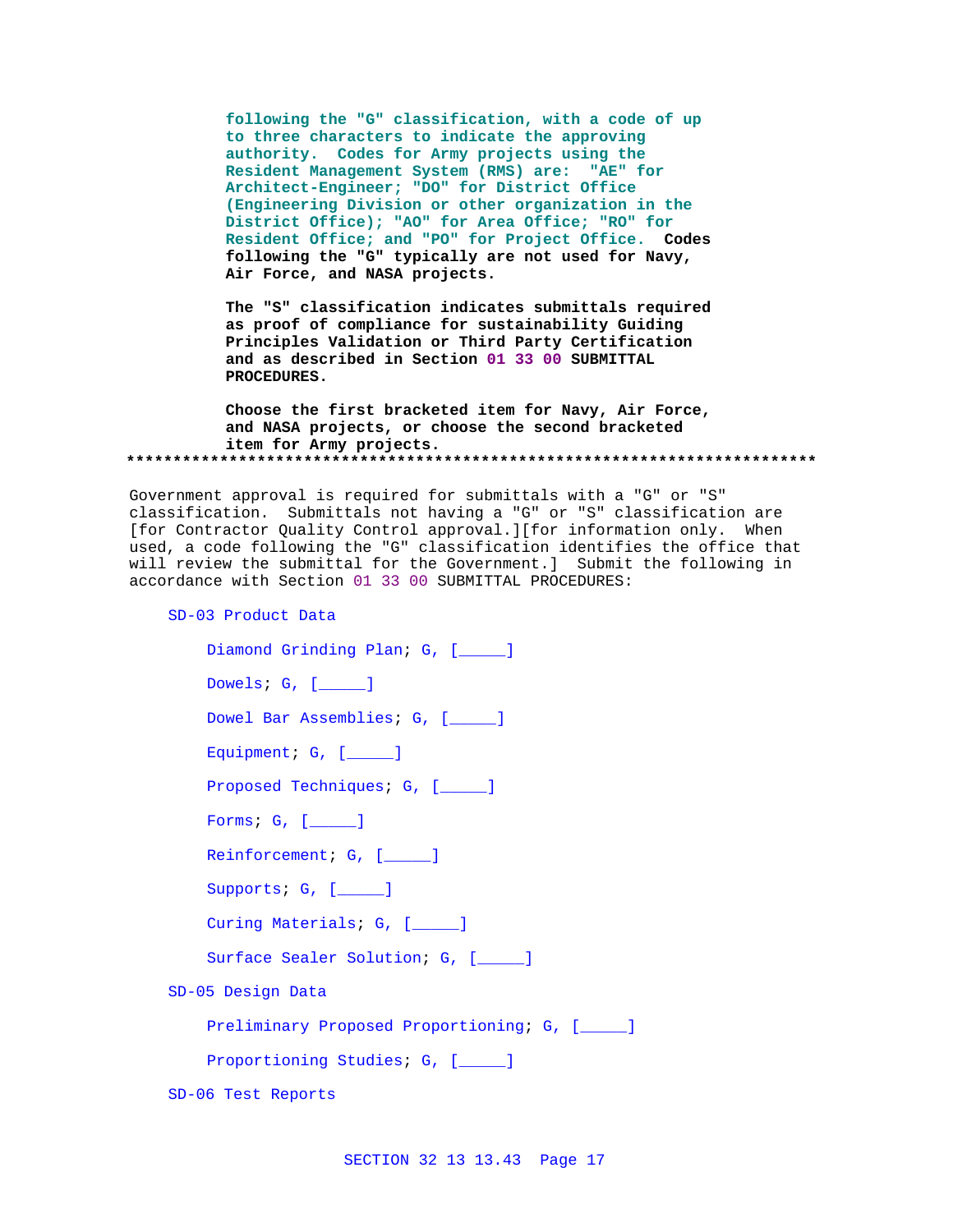Batch Plant Manufacturer's Inspection Report; G, [1666] Slipform Paver Manufacturer's Inspection Report; G, [\_\_\_\_] Sampling and Testing; G, [\_\_\_\_] Diamond Grinding of PCC Surfaces; G, [ ] Mixer Performance (Uniformity) Testing; G, [\_\_\_\_] Repair Recommendations Plan; G, [\_\_\_\_] SD-07 Certificates Contractor Quality Control Staff; G, [\_\_\_\_] Laboratory Accreditation and Validation; G, [\_\_\_\_] Commercial Laboratory; G, [ ] NRMCA Certificate of Conformance; NOTE: A USACE validation letter is also required for Navy projects in regions where an accredited laboratory is not available. Commercial Laboratory; G, [\_\_\_\_] NRMCA Certificate of Conformance; G, [ ]

# 1.4 QUALITY CONTROL

### Contractor Quality Control Staff  $1.4.1$

Reference Section 01 45 00.00 10 OUALITY CONTROL for Contractor personnel qualification requirements. Submit American Concrete Institute certification for Contractor Quality Control Staff. Qualifications and resumes for petrographer, surveyor, concrete batch plant operator, and profilograph operator. All Contractor Quality Control personnel assigned to concrete construction are required to be American Concrete Institute (ACI) certified in the following grade:

- a. The minimum requirements for the CQC System Manager consist of being a graduate engineer or a graduate of construction management, with a minimum of 5 years airfield construction experience and a minimum of 1 year experience as a CQC System Manager on an airfield construction project.
- b. CQC personnel responsible for inspection of concrete paving operations: ACI Concrete Transportation Inspector. The ACI Concrete Transportation Inspector is required to be present at the paving site during all paving operations, with the exception of the initial saw cutting operation. The QC manager is required to be present during initial saw cutting operations.
- c. CQC staff is required to oversee all aspects of sawing operations (sawing, flushing, vacuuming, checking for random cracking, lighting).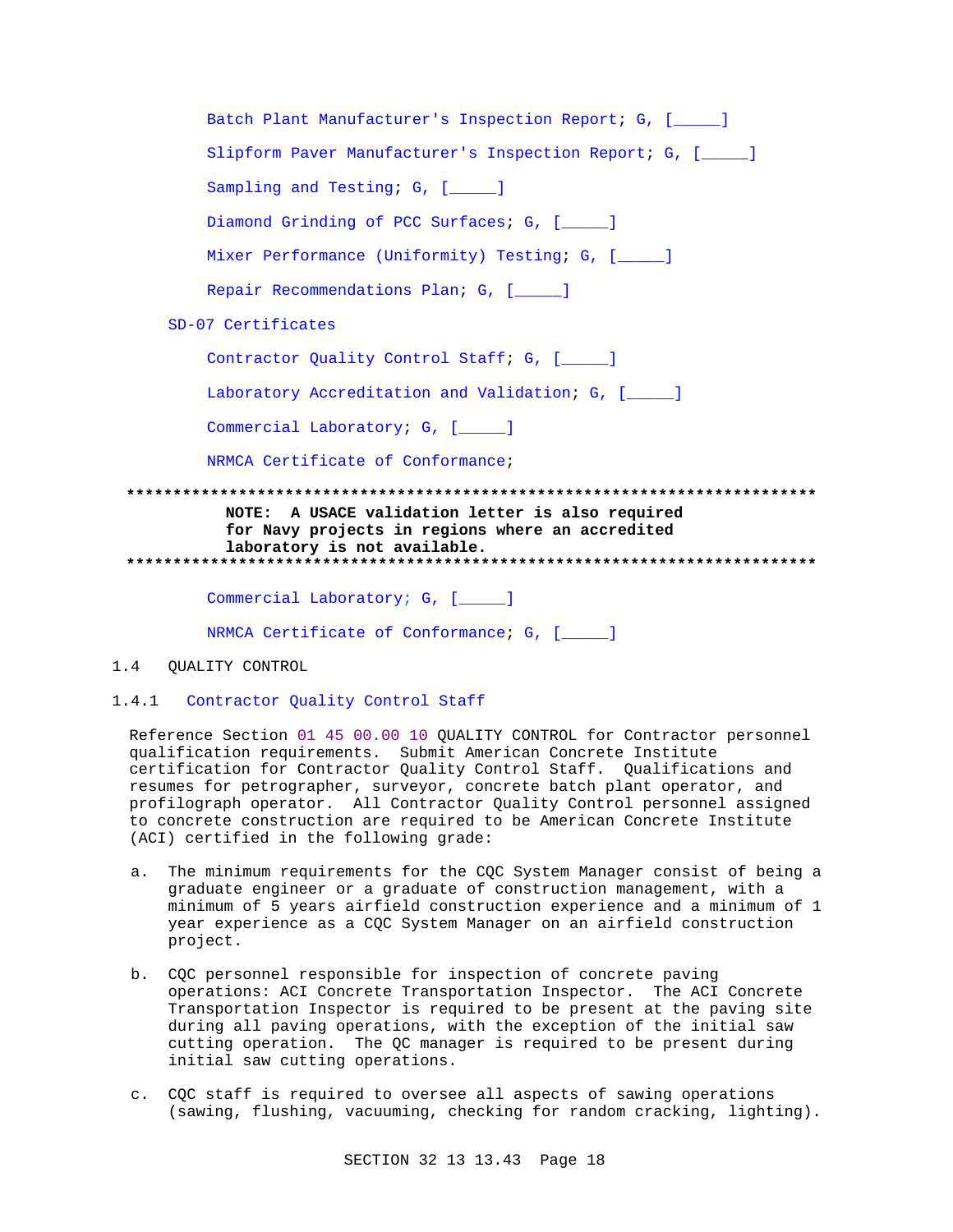- d. Lead Foreman or Journeyman of the Concrete Placing, Finishing, and Curing Crews: ACI Concrete Flatwork Technician/Finisher.
- e. Batch Plant Manufacturer's Representative: A representative from the batch plant manufacturer is required to be on-site to inspect and make necessary adjustments to all components of the batch plant including but not limited to aggregate bin weighing operations, water metering, cement and fly ash weighing devices. All necessary inspections and adjustments by the manufacturer representative is required to be performed prior to uniformity testing. Submit a written Batch Plant Manufacturer's Inspection Report signed by the representative noting all inspection items and corrections and stating the batch plant is capable of producing the volume of concrete as required herein.
- f. Field Testing Technicians: ACI Concrete Field Testing Technician, Grade I.
- g. Slipform Paving Equipment Manufacturer's Representative: A representative of the slipform paving equipment manufacturer is required to be on-site to inspect and make corrections to the paving equipment to ensure proper operations. Perform a complete and full hydraulic flow test of the vibrator system prior to the test section being placed. Submit a written Slipform Paver Manufacturer's Inspection Report signed by the manufacturer's representative noting all inspections, corrections, and flow tests have been performed and the paver is in a condition to perform the required work.
- h. Laboratory Testing Technicians: ACI Concrete Strength Testing Technician and Laboratory Testing Technician, Grade I or II.

## 1.4.2 Other Staff

Submit for approval, the qualifications and resumes for the following staff:

- a. Petrographer: Bachelor of Science degree in geology or petrography, trained in petrographic examination of concrete aggregate according to ASTM C294 and ASTM C295/C295M and trained in identification of the specific deleterious materials and tests identified in this specification. Detail the education, training and experience related to the project-specific test methods and deleterious materials in the Resume and submit at least 20 days before petrographic and deleterious materials examination is to commence.
- b. Licensed Surveyor: Perform all survey work under the supervision of a Licensed Surveyor.
- c. Concrete Batch Plant Operator: National Ready Mix Concrete Association (NRMCA) Plant Manager certification.
- d. Profilograph Operator: Certification by equipment manufacturer or a state Department of Transportation.

## 1.4.3 Laboratory Accreditation and Validation

**\*\*\*\*\*\*\*\*\*\*\*\*\*\*\*\*\*\*\*\*\*\*\*\*\*\*\*\*\*\*\*\*\*\*\*\*\*\*\*\*\*\*\*\*\*\*\*\*\*\*\*\*\*\*\*\*\*\*\*\*\*\*\*\*\*\*\*\*\*\*\*\*\*\* NOTE: The USACE validation letter requirement does not apply to the Navy.**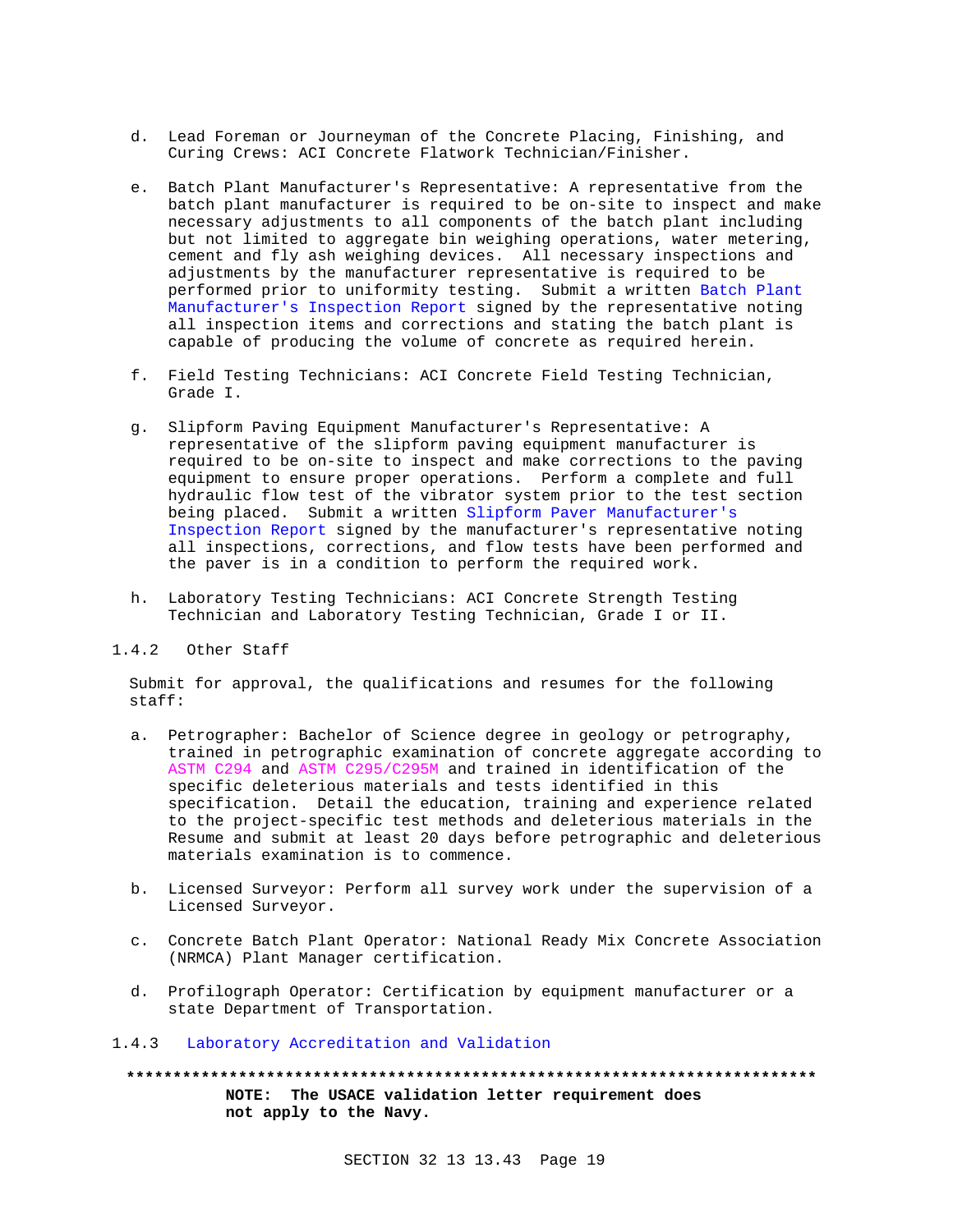# **\*\*\*\*\*\*\*\*\*\*\*\*\*\*\*\*\*\*\*\*\*\*\*\*\*\*\*\*\*\*\*\*\*\*\*\*\*\*\*\*\*\*\*\*\*\*\*\*\*\*\*\*\*\*\*\*\*\*\*\*\*\*\*\*\*\*\*\*\*\*\*\*\*\***

Provide laboratory and testing facilities. Submit accreditation of the commercial laboratory by an independent evaluation authority, indicating conformance to ASTM C1077, including all applicable test procedures. The laboratories performing the tests are required to be accredited in accordance with ASTM C1077, including ASTM C78/C78M and ASTM C1260. Provide current accreditation and include the required and optional test methods, as specified. In addition, all contractor quality control testing laboratories performing acceptance testing require USACE validation by the Material Testing Center (MTC) for both parent laboratory and on-site laboratory. Validation on all laboratories is required to remain current throughout the duration of the paving project. Contact the MTC manager listed at http://www.erdc.usace.army.mil/Media/FactSheets/FactSheetArticleView/tabid/9254/Articl

 for costs and scheduling. Provide on-site temperature-controlled concrete curing facilities.

## 1.4.3.1 Aggregate Testing and Mix Proportioning

Aggregate testing and mixture proportioning studies are required to be performed by a commercial laboratory.

1.4.3.2 Acceptance Testing

Provide all materials, labor, and facilities required for molding, curing, testing, and protecting test specimens at the paving site and in the laboratory. Provide steel molds for molding the beam specimens. Provide and maintain boxes or other facilities suitable for storing and curing the specimens at the paving site while in the mold within the temperature range stipulated by ASTM C31/C31M. Provide flexural loading equipment in accordance with ASTM C78/C78M.

## 1.4.3.3 Contractor Quality Control

All sampling and testing is required to be performed by an approved, on-site, independent, commercial laboratory, or for cementitious materials and admixtures, the manufacturer's laboratory.

## 1.4.3.4 Laboratory Inspection

The Government will inspect all laboratories requiring validation for equipment and test procedures prior to the start of any concreting operations for conformance to ASTM C1077. Schedule and provide payment for laboratory inspections. Additional payment or a time extension due to failure to acquire the required laboratory validation is not allowed. The laboratory is to maintain this certification for the duration of the project.

## 1.4.4 Preconstruction Testing of Materials

### **\*\*\*\*\*\*\*\*\*\*\*\*\*\*\*\*\*\*\*\*\*\*\*\*\*\*\*\*\*\*\*\*\*\*\*\*\*\*\*\*\*\*\*\*\*\*\*\*\*\*\*\*\*\*\*\*\*\*\*\*\*\*\*\*\*\*\*\*\*\*\*\*\*\***

**NOTE: Designer must edit this paragraph and following subparagraphs as appropriate. For Design Build Contracts the testing must be performed by the Contractor utilizing an approved petrographer and commercial testing laboratory. Delete any subparagraphs which are not applicable. Fill in blanks as appropriate.**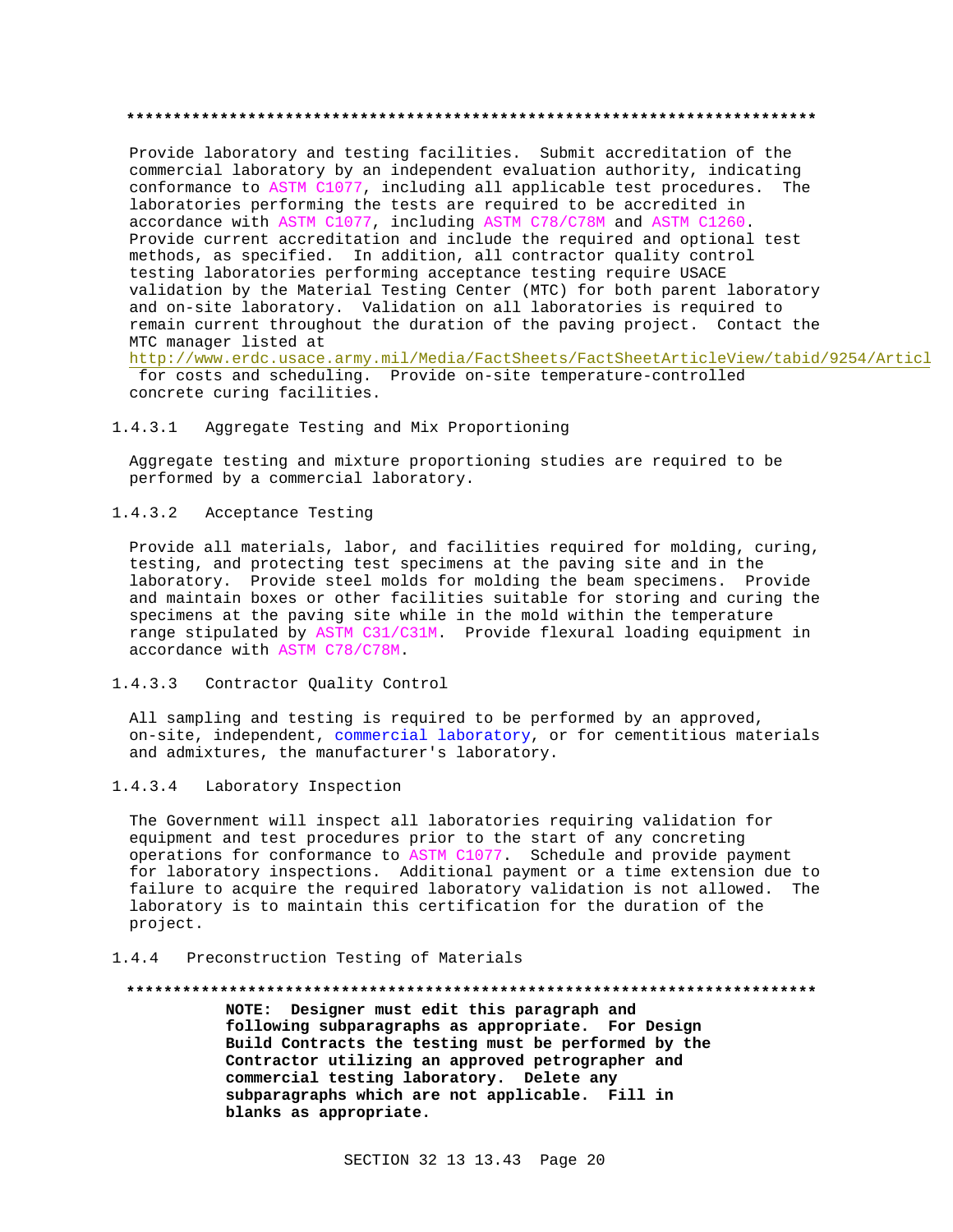All sampling and testing is required to be performed. Use an approved commercial laboratory or, for cementitious materials and chemical admixtures, a laboratory maintained by the manufacturer of the material. Materials are not allowed to be used until notice of acceptance has been given. Additional payment or extension of time due to failure of any material to meet project requirements, or for any additional sampling or testing required is not allowed. Additional tests may be performed by the Government; such Government testing does not relieve any required testing responsibilities.

## 1.4.4.1 Aggregates

### \*\*\*\*\*\*\*\*\*\*\*\*\*\*\*\* NOTE: Delete 'test section' for Design-Bid-Build projects. Delete 'contract award' for Design-Bid projects.

Sample aggregates in the presence of a Government Representative. Obtain samples in accordance with ASTM D75/D75M and be representative of the materials to be used for the project. Perform all aggregate tests no earlier than 120 days prior to [contract award][test section]. Submit test results a minimum of 7 days before commencing mixture proportioning studies.

1.4.4.2 Chemical Admixtures, Curing Compounds and Epoxies

At least 30 days before the material is used, submit certified copies of test results for the specific lots or batches to be used on the project. Provide test results less than 6 months old prior to use in the work. Retest chemical admixtures that have been in storage at the project site for longer than 6 months or that have been subjected to freezing, and rejected if test results do not meet manufacturer requirements.

#### $1.4.4.3$ Cementitious Materials

Cement, slag cement, [and pozzolan ]will be accepted on the basis of manufacturer's certification of compliance, accompanied by mill test reports showing that the material in each shipment meets the requirements of the specification under which it is provided. Provide mill test reports no more than 1 month old, prior to use in the work. Do not use cementitious materials until notice of acceptance has been given. Cementitious materials may be subjected to testing by the Government from samples obtained at the mill, at transfer points, or at the project site. If tests prove that a cementitious material that has been delivered is unsatisfactory, promptly remove it from the project site. Retest cementitious material that has not been used within 6 months after testing, and reject if test results do not meet manufacturer requirements.

[1.4.4.4 Multifilament Polypropylene Fibers

### 

NOTE: Retain this paragraph for High Temperature Concrete supporting F-35B operations. Delete this paragraph if High Temperature Concrete is only intended to be used by V-22 aircraft.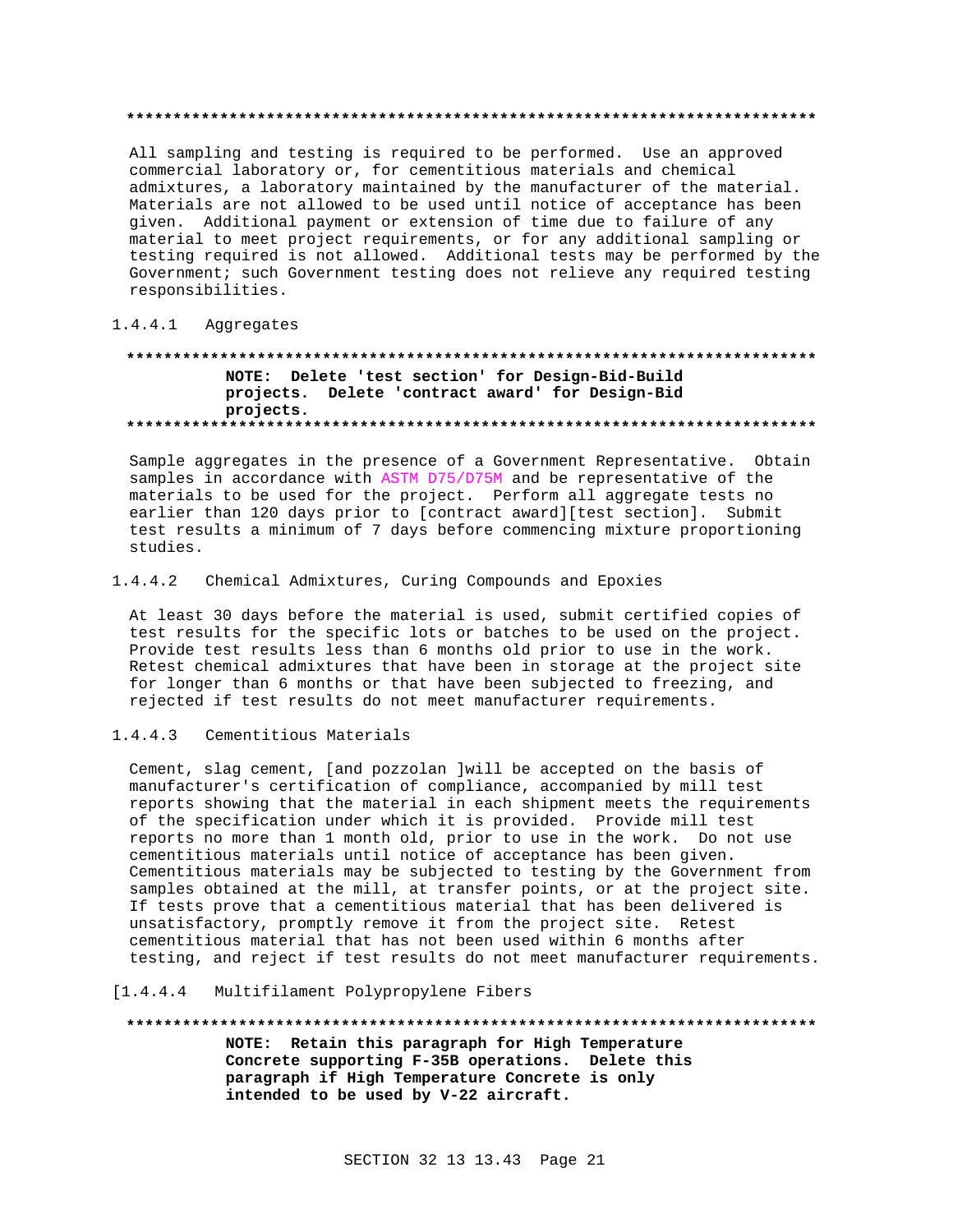## Deletion of this paragraph will preclude any F-35B vertical landing operations on this High Temperature Concrete.

Multifilament polypropylene fibers will be accepted on the basis of the manufacturer's certification of compliance, accompanied by test reports showing that the material in each shipment meets the requirements of the specification under which it is furnished. Test reports must be no older than 6 months, prior to use in the work. Fibers may be subjected to check testing by the Government from samples obtained at the manufacturer site, at transfer points, or at the project site. Promptly remove all unsatisfactory fiber material that has been delivered to the site. Retest fibers that have not been used within 6 months after initial testing at the Contractor's expense. The Government can reject fiber material if results are not satisfactory.

#### $]1.4.5$ Testing During Construction

During construction, the Contractor is responsible for sampling and testing aggregates, cementitious materials, and concrete as specified herein. The Government will sample and test concrete and ingredient materials as considered appropriate. Provide facilities and labor as may be necessary for procurement of representative test samples. Testing by the Government will in no way relieve the Contractor of the specified testing requirements.

#### \*\*\*\*\*\*\*\*\*\*\*\*

NOTE: Purpose of test batches and test sections is for Contractor to optimize mixture to placement conditions. Traprock usually will only require a few of the 10 test patches. Test batches are required, as it is important that the mix have sufficient paste to close concrete surface. Traprock mixtures are very similar to normal weight airfield concrete, with the exception of fibers influencing the finishing of the surface. Finishing concrete with lightweight aggregates requires additional mixture optimization efforts to meet requirements and will likely use all 10 batches. Test batches are not required to be cured. Test sections are vital for High Temperature Concrete as sequencing of forming, steel placement, use of telebelt and developing surface finishing techniques are critical prior to actual placement. 

## 1.4.6 Test Batches and Sections

NOTE: Use Test Sections for Continuously Reinforced Concrete paragraph in areas where CRC is required, such as for F-35B Vertical Landing Pad Landing Zones or other areas that may experience high jet blast pressures. Seek Echelon III guidance where other areas may be applicable.

For continuously reinforced concrete used for isolated areas that necessitate an absence of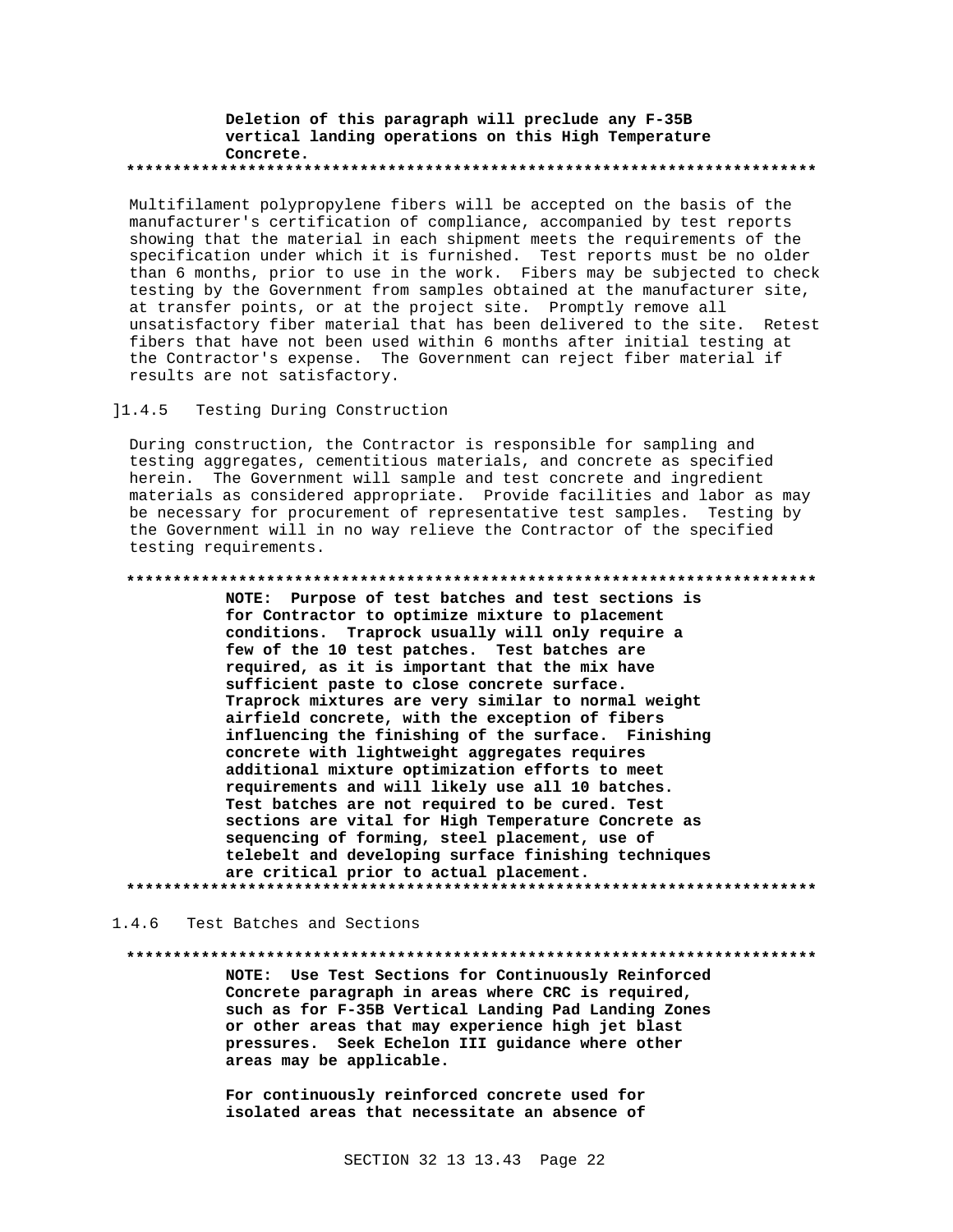**joints, such as vertical landing pads, use the first bracketed paragraph.**

**For plain jointed concrete used for large areas, such as aprons, use the second bracketed paragraph.**

**Coordinate with the End User regarding the location of the test batches and test sections. The intent for test batches and test sections is to simulate production paving, thus delivery distance, smoothness of the roads, access through ECP's, etc. may not be fully understood if the Test Batches and Test Sections are selected at a locations which do not represent what will be experienced during production paving. \*\*\*\*\*\*\*\*\*\*\*\*\*\*\*\*\*\*\*\*\*\*\*\*\*\*\*\*\*\*\*\*\*\*\*\*\*\*\*\*\*\*\*\*\*\*\*\*\*\*\*\*\*\*\*\*\*\*\*\*\*\*\*\*\*\*\*\*\*\*\*\*\*\***

- a. At least 10 days but not more than 90 days prior to construction of the concrete pavement, conduct trial batches and build two test sections as described herein. Provide a dedicated concrete batch plant for the Test Batch, Test Section and Production Paving production while batching is being conducted for that day. To avoid cross contamination, it is not permissible to produce other loads of other concrete between loads of High Temperature Concrete.
- b. Prepare up to five, 3.8 cubic meter 5 cubic yard traprock batchesten, 3.8 cubic meter 5 cubic yard light weight batchesfive, 3.8 cubic meter 5 cubic yard traprock batches or ten, 3.8 cubic meter 5 cubic yard light weight batches of High Temperature Concrete to optimize mix proportions to field conditions. Start test Batches no sooner than 60 days and completed no later than 30 days prior to production paving. Prepare batches in the presence and to the satisfaction of the Government. Batches may be placed at or near batch plant to improve coordination of mix proportion adjustment. Conduct test batches at or near the batch plant to simulate travel time to site. Place batches in forms, nominally 3 m x 3 m 10 feet by 10 feet and 300 mm 12 inches thick. Provide hand-held vibrators, strike-off and hand floats similar to what will be used for production and paving. It is not required to cure test batch pads; this enables observation of time to any potential cracking.
- c. Fabricate and cure six beams and six cylinders per test batch in accordance with ASTM C1231/C1231M, using 150 mm x 150 mm 6 x 6 inch steel forms and 150 mm x 300 mm 6 x 12 inch single-use or steel cylinder forms. Cure and test 2 beams and 2 cylinders at 3, 7 and 28 days. Test beams in accordance with ASTM C78/C78M, cylinders in accordance with ASTM C39/C39M. Extract two 150 mm 6 inch diameter cores from selected pads. Contracting Officer may reduce the amount of testing.
- d. Concrete loads that are rejected due to noncompliance of this specification, including temperature, slump and water/cement ratio, do not count as part of the ten test batches.

[1.4.6.1 Test Sections - Continuously Reinforced Concrete

Construct two test sections near the job site at a location agreed upon with Contracting Officer, but not as part of the production pavement area. Commence test section paving after Government and Contractor have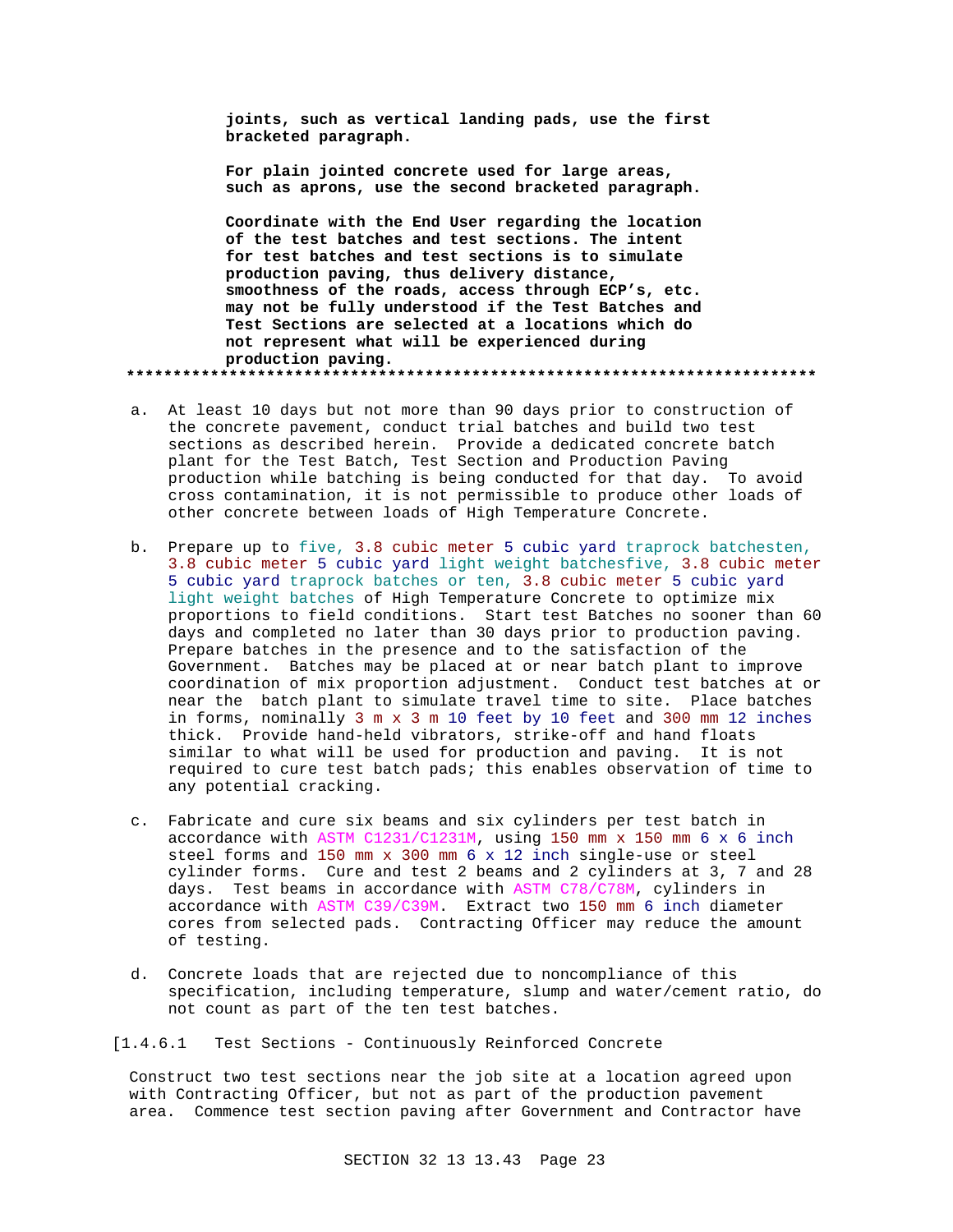agreed upon target proportions from Test Batches. Use the test sections to develop and demonstrate to the satisfaction of the Contracting Officer the proposed techniques of SSD stockpile moisture content determination during production paving, mixing, hauling, placing, consolidating, finishing, brooming, curing, initial saw cutting, start-up procedures, testing methods, plant operations, and the preparation of the construction joints. Include use of proposed conveyor at maximum extension necessary for production paving. Variations in mixture proportions can only be made in the presence of the Contracting Officer. Calibrate and operate the mixing plant prior to start of placing the test section. Use the same equipment, materials, and construction techniques on the test section as will be used in all subsequent work, including reinforcing steel. Provide base course preparation of six inch thick layer of the same granular base, concrete production, placing, consolidating, curing, construction of joints, and all testing in accordance with applicable provisions of this specification. Within three days after completion of each test section, provide up to six cores 150 mm 6 inch diameter by full depth cut from points selected in the test section by the Government. The cores will be evaluated by the Government. Construct the test section meeting all specification requirements and being acceptable to the Contracting Officer in all aspects, including surface texture. Failure to follow specification requirements will necessitate construction of additional test sections at no additional cost to the Government. Do not commence production paving until the results on aggregates and concrete, concrete has reached the specified 28 day strength, and evaluation of the cores, and all pavement measurements for actual plan grade, surface smoothness and thickness have been submitted and approved by the Contracting Officer.

a. First Test Section

 Construct the first test section to consist of one paving lane at least 30 m 100 feet long and constructed 300 mm 12 inches thick on a 150 mm 6 inch thick layer of the same granular base prepared and compacted as required for the production paving. Provide a lane width of 20 feet. Wet cure pilot lane for 14 days.

b. Second Test Section

 Construct a second test section lane adjacent to the first lane with the same dimensions as the first test lane after the minimum wet cure time of first lane per paragraph WET CURING. Purpose is to further evaluate joint construction methods, differential shrinkage and Contractor's work sequencing. Provide a header at the end of the lane. To demonstrate an unplanned transverse construction joint, provide a split header with reinforcement protruding. All requirements for the test section are applicable, as appropriate. Wet cure fill-in lane.

c. Cracks in Test Sections

 Cracks are expected to, but do not always, develop in test sections. If cracks do occur in test section lanes, inform Contracting Officer to notify cognizant Corps of Engineers Transportation Systems Center (TSMCX), the Air Force Civil Engineer Center (AFCEC) pavement Subject Matter Expert (SME), or Naval Facilities Engineering Command (NAVFAC, Echelon III) Pavement Engineer.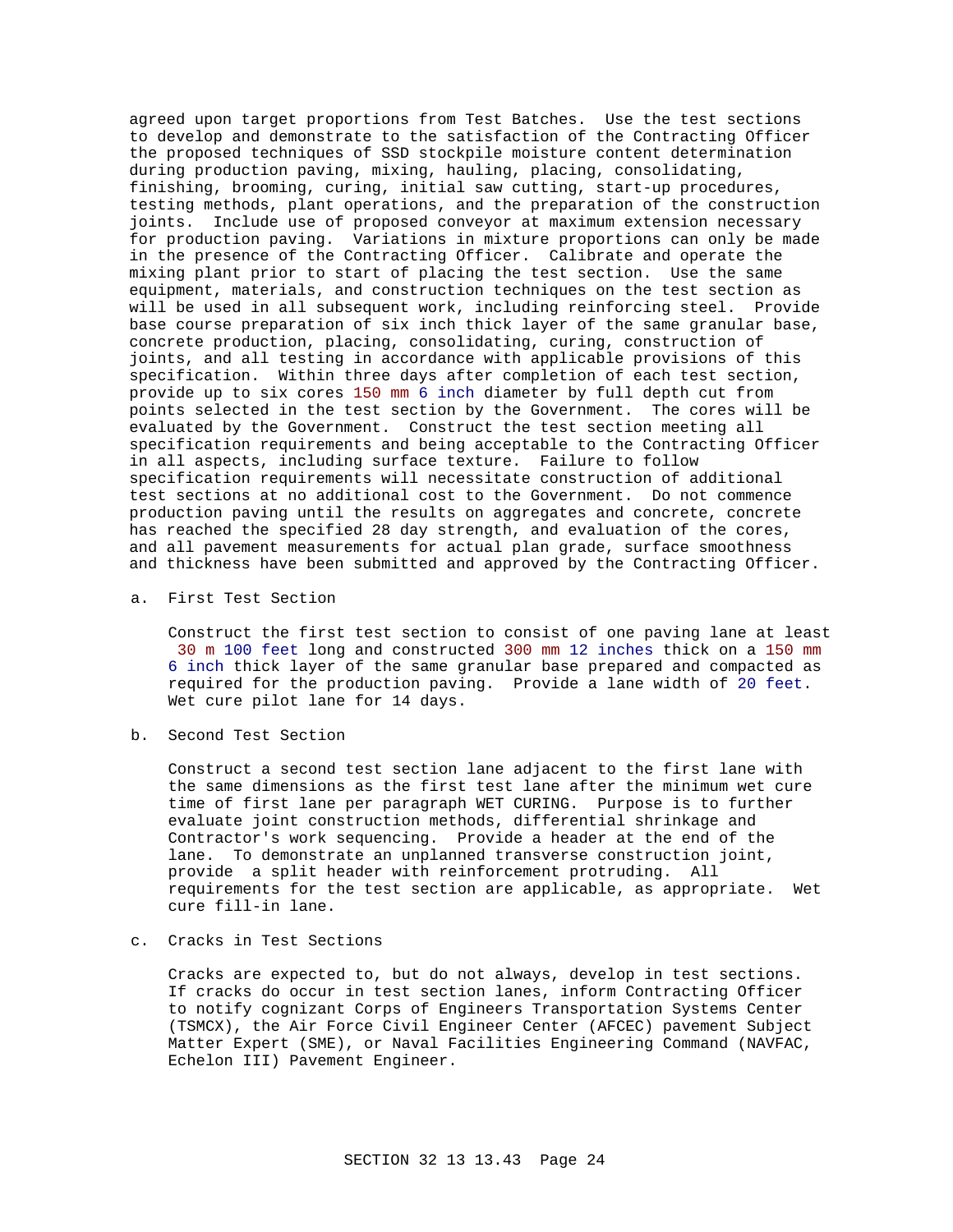#### $11.4.6.2$ Test Section - Plain Jointed Concrete

### 

NOTE: Use Test Sections for Non-Continuously Reinforced Concrete paragraph for areas that only necessitate jointed heat resistant concrete. This may be applicable for F-35B Vertical Landing Pad Safety Zones, parking, warmup, and holding areas. Test section areas may be reduced to half a lot where areas are small like the F-35B Vertical Landing Zones.

If test section is not to be part of the production pavement area, delete the two bracketed sentences referring to test sections constructed as part of production pavement and production lot payment. 

Up to 10 days, but not more than 60 days, prior to construction of the concrete pavement, construct a test section [near the job site, but not as part of the production pavement area. I [as part of the production paving area at an outer edge as indicated on the drawings . ]Construct test section of the same depth as the course which it represents. The underlying grade or pavement structure upon which the test section is to be constructed is required to be the same as the remainder of the course represented by the test section. The equipment used in construction of the test section is required to be the same equipment to be used on the remainder of the course represented by the test section. Use the test section to develop and demonstrate the proposed techniques of mixing, hauling, placing, consolidating, finishing, curing, initial saw cutting, start-up procedures, testing methods, plant operations, and the preparation of the construction joints. Perform variations in mixture proportions, other than water, if directed. Operate and calibrate the mixing plant prior to start of placing the test section. Use the same equipment, materials, and construction techniques on the test section proposed for use in all subsequent work. Perform base course preparation, concrete production, placing, consolidating, curing, construction of joints, and all testing in accordance with applicable provisions of this specification. Three days after completion of the test section, provide eight cores at least 150 mm 6 inches in diameter by full depth cut from points selected in the test section by the Government. Construct the test section meeting all specification requirements and being acceptable in all aspects, including surface texture, thickness, grade, and longitudinal and transverse joint alignment. Failure to construct an acceptable test section necessitates construction of additional test sections at no additional cost to the Government. [ Remove test sections allowed to be constructed as part of the production pavement which do not meet specification requirements at no expense to the Government. ] If slipform paving is performed and is unable to construct an acceptable test section, repair or replace the slipform paving equipment, or paving completed using fixed-forms and equipment compatible with them and allowed by the specification. Do not commence production paving until the results on aggregates and concrete, including evaluation of cores, and all pavement measurements for edge slump, joint face deformation, actual plan grade, surface smoothness and thickness have been submitted and approved. [ Pavement accepted as a production lot will be evaluated and paid as specified in PART 1 GENERAL.]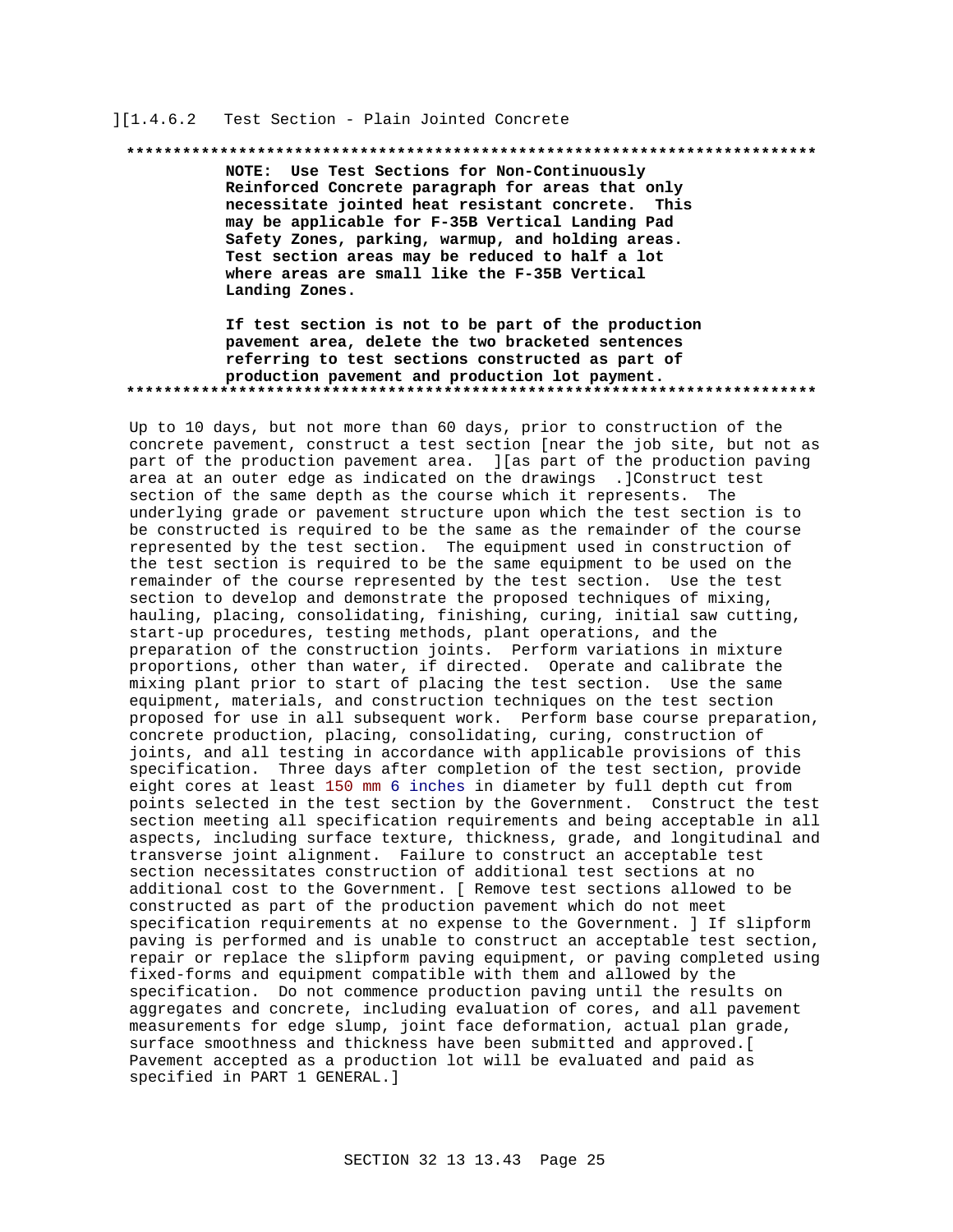## 1.4.6.2.1 Pilot Lane

Construct the test section consisting of one paving lane at least 130 m 400 feet long and to the same thickness as the thickest portion of pavement shown on the Drawings. Construct at the same lane width as that required for use in the project. Provide at least one transverse construction joint in the test section. If [keyed or ]doweled longitudinal construction joints are required in any of the production pavements, install them full length along one side of the test lane throughout the test section. [If both keys and dowels are required, install each in half of the test section. ]Construct the test section on two separate days.

## 1.4.6.2.2 Fill-In Lane

Consider the first 130 m 400 feet of the initial production fill-in lane as a fill-in lane test section for purposes of testing and evaluation. All requirements for the test section are applicable. Obtain cores from the fill-in lane side of the longitudinal construction joint with the pilot lane.

# ]1.4.7 Acceptability of Work

The materials and the pavement itself will be accepted on the basis of production testing. The Government may make check tests to validate the results of the production testing. If the results of the production testing vary by less than 2.0 percent of the Government's test results, the results of the production testing will be used. If the results of the Government and production tests vary by 2.0 percent, but less than 4.0 percent, the average of the two will be considered the value to be used. If these vary by 4.0 percent or more, carefully evaluate each sampling and testing procedure and obtain another series of Government and production tests on duplicate samples of material. If these vary by 4.0 percent or more, use the results of the tests made by the Government and the Government will continue check testing of this item on a continuous basis until the two sets of tests agree within less than 4.0 percent on a regular basis. Testing performed by the Government does not relieve the specified testing requirements.

## 1.4.8 Acceptance Requirements

### **\*\*\*\*\*\*\*\*\*\*\*\*\*\*\*\*\*\*\*\*\*\*\*\*\*\*\*\*\*\*\*\*\*\*\*\*\*\*\*\*\*\*\*\*\*\*\*\*\*\*\*\*\*\*\*\*\*\*\*\*\*\*\*\*\*\*\*\*\*\*\*\*\*\***

**NOTE: The lot size can be specified on the basis of time or volume of production. Normally, it is most practical for construction oversight if a lot is made equal to one shift, but not over 10 hours. If the lot size is based on the amount of production, it is to be selected to be approximately equal to the amount of concrete pavement produced in one shift (one day) of operation. The lot size must never exceed 750 cubic meters 1000 cubic yards. of concrete pavement. When the total job does not exceed 750 cubic meters 1000 cubic yards, the lot size becomes the total job. Edit the following paragraphs accordingly. Do not change terminology (for instance computed percent payment, actual percent payment).**

**For continuously reinforced concrete used for**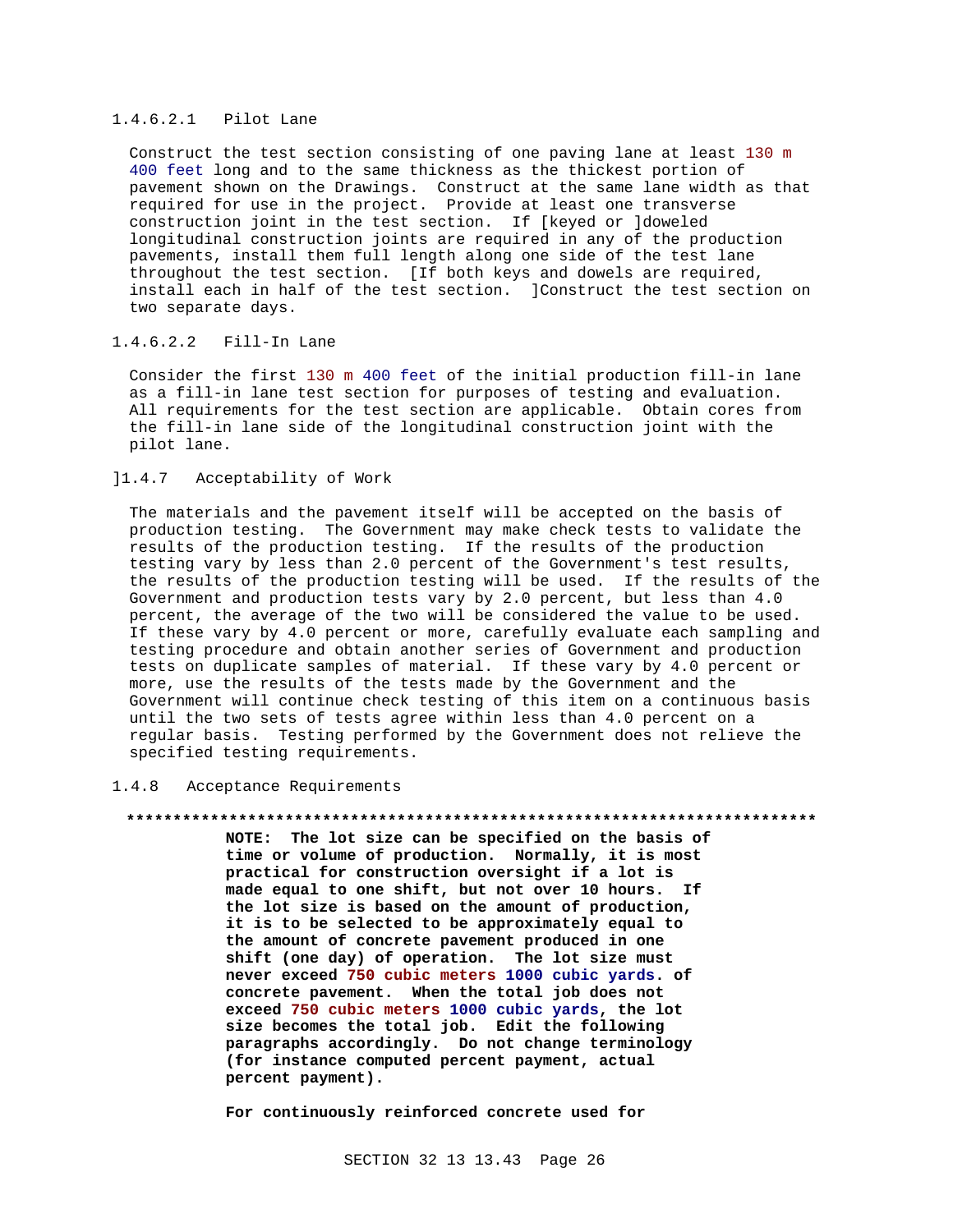**isolated areas that necessitate an absence of joints, such as vertical landing pads, use the first bracketed paragraph.**

## **For plain jointed concrete used for large areas, such as aprons, use the second bracketed paragraph. \*\*\*\*\*\*\*\*\*\*\*\*\*\*\*\*\*\*\*\*\*\*\*\*\*\*\*\*\*\*\*\*\*\*\*\*\*\*\*\*\*\*\*\*\*\*\*\*\*\*\*\*\*\*\*\*\*\*\*\*\*\*\*\*\*\*\*\*\*\*\*\*\*\***

## [1.4.8.1 Pavement Lots - Continually Reinforced Concrete

A lot will be that quantity of construction that will be evaluated for acceptance with specification requirements. A lot will be equal to one shift of production, not to exceed 76 cubic meters 100 cubic yards for continuously reinforced areas. For non-continuously reinforced areas, a lot is equal to one shift of production, not to exceed 230 cubic meters 300 cubic yards. Each lot will be divided into two equal sublots. Grade and surface smoothness determinations will be made on the lot as a whole. All samples locations are to be selected on a random basis in accordance with ASTM D3665.

## ][1.4.8.2 Pavement Lots - Plain Jointed Concrete

A lot is that quantity of construction to be evaluated for acceptance with specification requirements. A lot is equal to one shift of production not to exceed 750 cubic meters 1000 cubic yards. In order to evaluate thickness, divide each lot into four equal sublots. A sublot is equal to one shift of production not to exceed 190 cubic meters 250 cubic yards. Grade determinations will be made on the lot as a whole. Surface smoothness determinations will be made on every 0.1 km 0.1 mile segment in each lot. Select sample locations on a random basis in accordance with ASTM D3665. When operational conditions cause a lot to be terminated before the specified four sublots have been completed, use the following procedure to adjust the lot size and number of tests for the lot. Where three sublots have been completed, they constitute a lot. Where one or two sublots have been completed, incorporate them into the next lot (except for the last lot), and the total number of sublots used and acceptance criteria adjusted accordingly.

# ]1.4.8.3 Evaluation

Provide all sampling and testing required for acceptance and payment adjustment, including batch tickets with all required acceptance testing. Individuals performing sampling, testing and inspection duties are required to meet the Qualifications. The Government reserves the right to direct additional samples and tests for any area which appears to deviate from the specification requirements. Testing in these areas are in addition to the sublot or lot testing, and the requirements for these areas are the same as those for a sublot or lot. Provide facilities for and, where directed, personnel to assist in obtaining samples for any Government testing.

## 1.4.8.4 Additional Sampling and Testing

The Contracting Officer reserves the right to direct additional samples and tests for any area which appears to deviate from the specification requirements. Testing in these areas will be in addition to the sublot or lot testing, and the requirements for these areas will be the same as those for a sublot or lot. Provide facilities for and, where directed, personnel to assist in obtaining samples for any Government testing.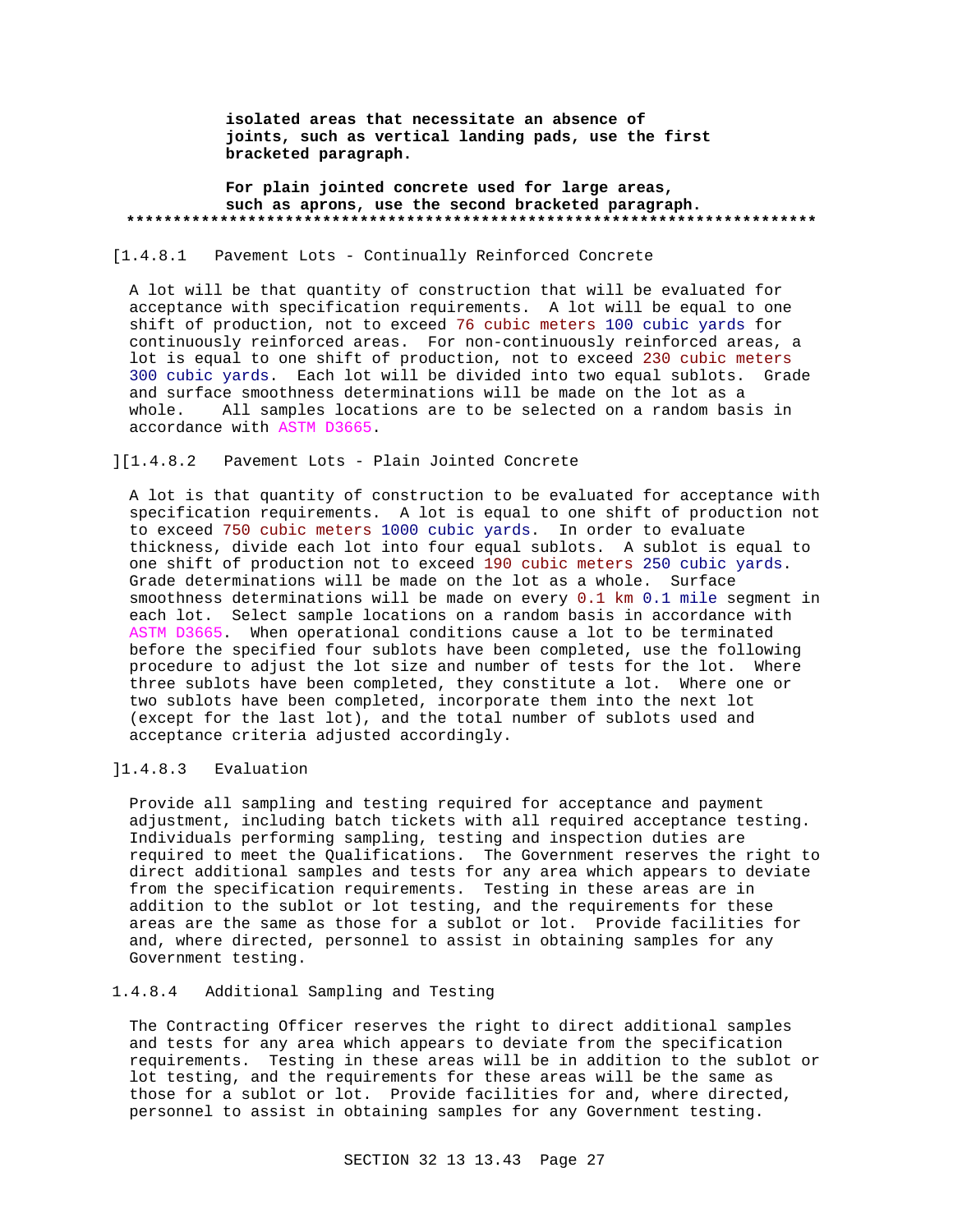## 1.5 DELIVERY, STORAGE, AND HANDLING

## 1.5.1 Bulk Cementitious Materials

Provide all cementitious materials in bulk at a temperature, as delivered to storage at the site, not exceeding 65 degrees C 150 degrees F. Provide sufficient cementitious materials in storage to sustain continuous operation of the concrete mixing plant while the pavement is being placed. Provide separate facilities to prevent any intermixing during unloading, transporting, storing, and handling of each type of cementitious material.

## 1.5.2 Aggregate Materials

Store aggregate at the site of the batching and mixing plant avoiding breakage, segregation, intermixing or contamination by foreign materials. Store each size of aggregate from each source separately in free-draining stockpiles. Provide a minimum 0.6 m 24 inch thick sacrificial layer left undisturbed for each aggregate stored on ground. Provide free-draining storage for fine aggregate and the smallest size coarse aggregate for at least 24 hours immediately prior to use. Maintain sufficient aggregate at the site at all times to permit continuous uninterrupted operation of the mixing plant at the time concrete pavement is being placed. Do not allow tracked equipment on coarse aggregate stockpiles.

Any aggregate, coarse or fine, that is not approved for High Temperature Concrete, that is observed or detected in a stockpile must constitute rejection of the complete stockpile. Any debris, mud, dirt, organic matter, trash, garbage or any other material that Contracting Officer deems detrimental to the High Temperature Concrete, regardless of the quantity, must constitute rejection of the stockpile. Ensure that batch plant loaders, hoppers, conveyors, weigh hoppers, drums, mixers, conveyors, haul truck beds, delivery truck beds, rail cars, delivery containers, and other equipment are cleaned, washed and be free of any non-High Temperature Concrete aggregate. Any unapproved material in the High Temperature Concrete is considered noncompliant and rejection, removal and replacement of the entire affected lot is required at Contractor's expense. Instruct loader operators not to disturb the bottom 300 mm 12 inch layer of aggregate. Post a sign at the working face of each stockpile. If all the aggregate for the project will not be stockpiled at one time then access from all sides of the stockpile for charging the batch plant is required. Stockpile and continuously water all lightweight aggregates for a planned day's placement by sprinklers for 7 days prior to paving. Stockpile and continuously water manufactured traprock sands for a planned day's placement by sprinklers for 7 days prior to paving. Stockpile and continuously water all lightweight aggregates and manufactured traprock sands for a planned day's placement by sprinklers for 7 days prior to paving. Spraying by water trucks or hand-held hoses is supplemental but does not replace continuous sprinkler operation. Maintain sufficient watered aggregate at the site at all times to permit continuous uninterrupted operation of the mixing plant at the time concrete pavement is being placed. Tracked equipment is not permitted on aggregate stockpiles. Protect all aggregate from contamination of other stockpiles, materials or deleterious material considered objectionable to Government. Reject all unsatisfactory stockpiles.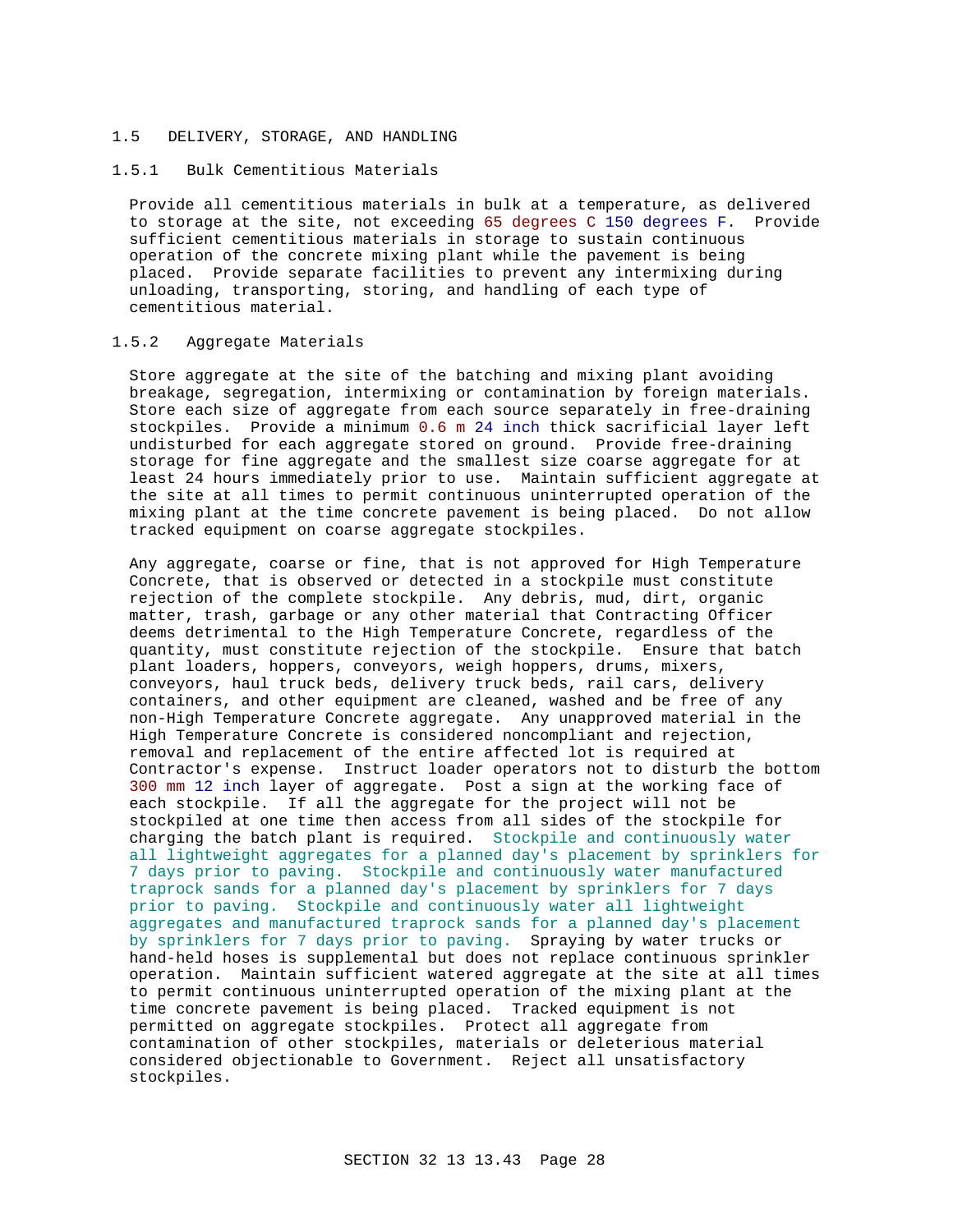## [1.5.3 Multifilament Polypropylene Fibers

### 

NOTE: Retain this paragraph for High Temperature Concrete supporting F-35B operations. Delete this paragraph if High Temperature Concrete is only intended to be used by V-22 aircraft.

Deletion of this paragraph will preclude any F-35B vertical landing operations on this High Temperature Concrete. 

Furnish all fibers in bulk or water soluble bags added at the plant. Store fibers in a dry and protected location and protected from damage.

 $]1.5.4$ Other Materials

Store reinforcing bars and accessories above the ground on supports. Store all materials to avoiding contamination and deterioration.

#### PART 2 PRODUCTS

# 

NOTE: Delete any reference to any products which are not to be used on the project. Coordinate all product requirements with the appropriate agency's Pavements or Materials Engineer. 

#### $2.1$ SYSTEM DESCRIPTION

This section is intended to stand alone for construction of High Temperature Concrete airfield pavement for applied pavement temperatures of

482 degrees Celsius 900 degrees Fahrenheit or above. However, where the construction covered herein interfaces with other sections, construct each interface to conform to the requirements of both this section and the other section, including tolerances for both. Aggregates for High Temperature Concrete are defined as either lightweight (produced from expanded slate or shale) or traprock. This specification is for light weight aggregate only. This specification is for traprock aggregate only.

This specification is for lightweight and traprock aggregates. Aggregates for High Temperature Concrete require additional modified testing and time for materials testing compared to normal weight concrete. High temperature concrete aggregates are very specific. Contractor to enact additional precautions to avoid cross-contamination with other materials during transportation (rail cars, trucks, containers clean of other materials), during stockpiling, and not laying tools directly on ground during placing and finishing. Contractor must note there are substantial scheduling requirements for test lanes, placing sequence, wet curing, joint sealing, sodium silicate application, and pavement markings. It requires approximately 100 days for materials sampling through test section paving and another 100 days for placement through sodium silicate application. Where the construction covered herein interfaces with other sections, the construction at each interface must conform to the requirements of either this section or the other section, whichever has the more stringent tolerances.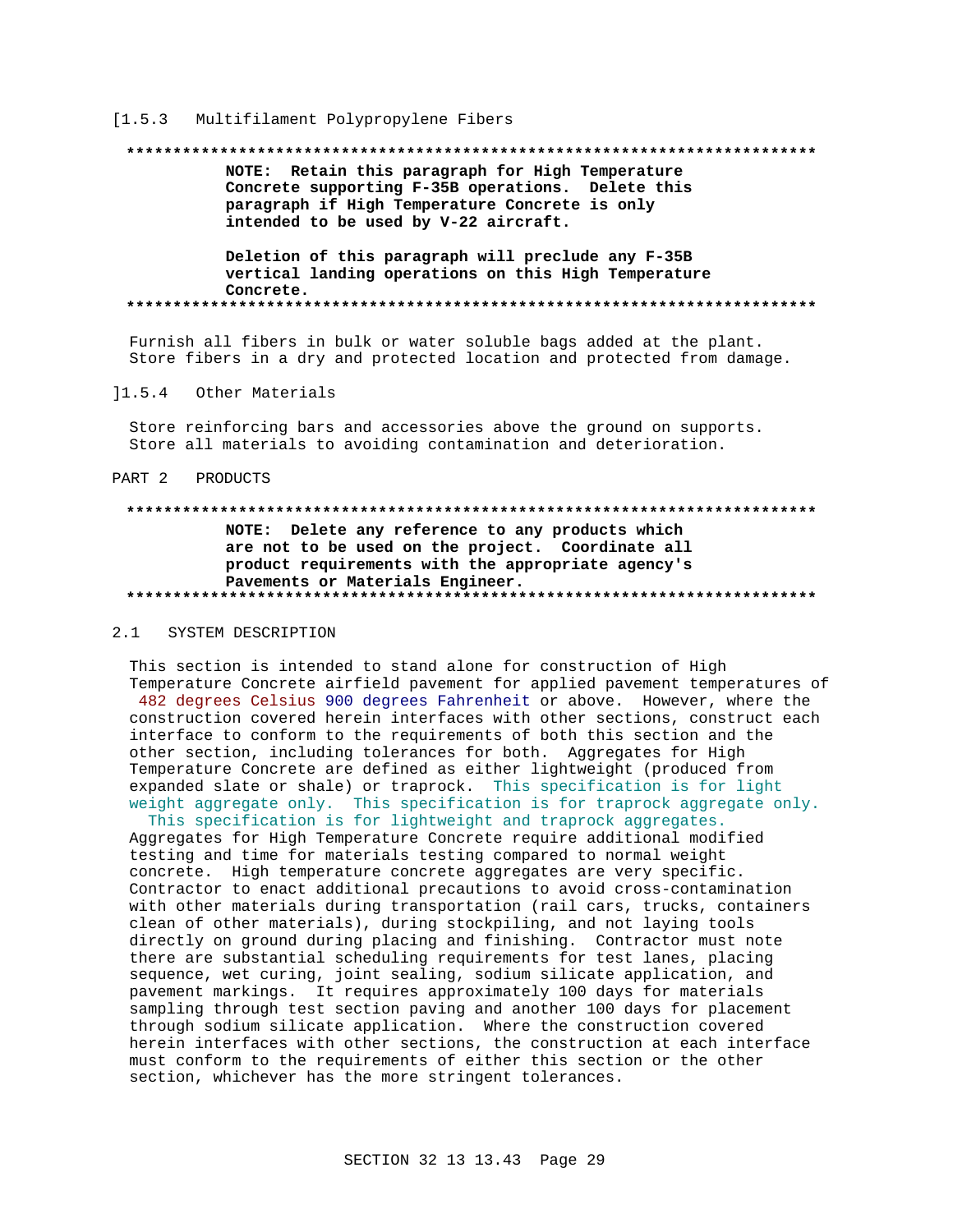## 2.1.1 Surface Smoothness

### 

NOTE: Edit these paragraphs as appropriate to the project. If it is desired to restrict surface smoothness testing and evaluation to either straightedge method or profilograph method, retain the one and delete the other; otherwise, retain both as a Contractor's option. Require use of the profilograph method for airfield taxiways and runways. When the profilograph method is allowed, and there are areas with dimensions less than 60 m (200 feet) in any direction, retain the straightedge method for these short runs. Profilograph is typically used to measure longitudinal smoothness and straightedge for transverse smoothness. Aircraft arresting systems require straightedge for longitudinal and transverse smoothness. 

Use the profilograph method for all longitudinal testing, except for paving lanes less than 60 m 200 feet in length. Use the straightedge method for transverse testing, for longitudinal testing where the length of each pavement lane is less than 60 m 200 feet, [ within 60 m 200 feet on both the approach and departure sides of an aircraft arresting gear, ] and at the ends of the paving limits for the project. Smoothness requirements do not apply over crowns, drainage structures, or similar penetration. Maintain detailed notes of the testing results and provide a copy to the Government after each day's testing.

#### $2.1.1.1$ Straightedge Testing

## 2.1.1.1.1 For Certified Vertical Landing Spots

Provide the finished surfaces of the pavements with no abrupt change of 3 mm 1/8 inch or more, and all pavements within the limits specified when checked with an approved 4 m 12 foot straightedge. Provide vertical landing spots with a variation from the specified straight edge not greater than 3 mm 1/8 inch in the longitudinal direction and not greater than  $3 \text{ mm } 1/8$  inch in the transverse direction.

### $2.1.1.1.2$ For All Other Areas

NOTE: Retain first and third bracketed statements for airfield projects. Retain second bracketed statement for projects with an aircraft arresting systems. 

Provide the finished surfaces of the pavements with no abrupt change of 6 mm 1/4 inch or more, and all pavements within the limits specified when checked with an approved 4 m 12 foot straightedge. [ Provide runways and taxiways with a variation from the specified straight edge not greater than 3 mm 1/8 inch in the longitudinal direction and not greater than 6 mm 1/4 inch in the transverse direction. I Provide runway pavement within 60 m 200 feet on both the approach and departure sides of an aircraft arresting gear with a variation in the longitudinal direction from the specified straightedge not more than plus or minus 3 mm 1/8 inch. I Provide all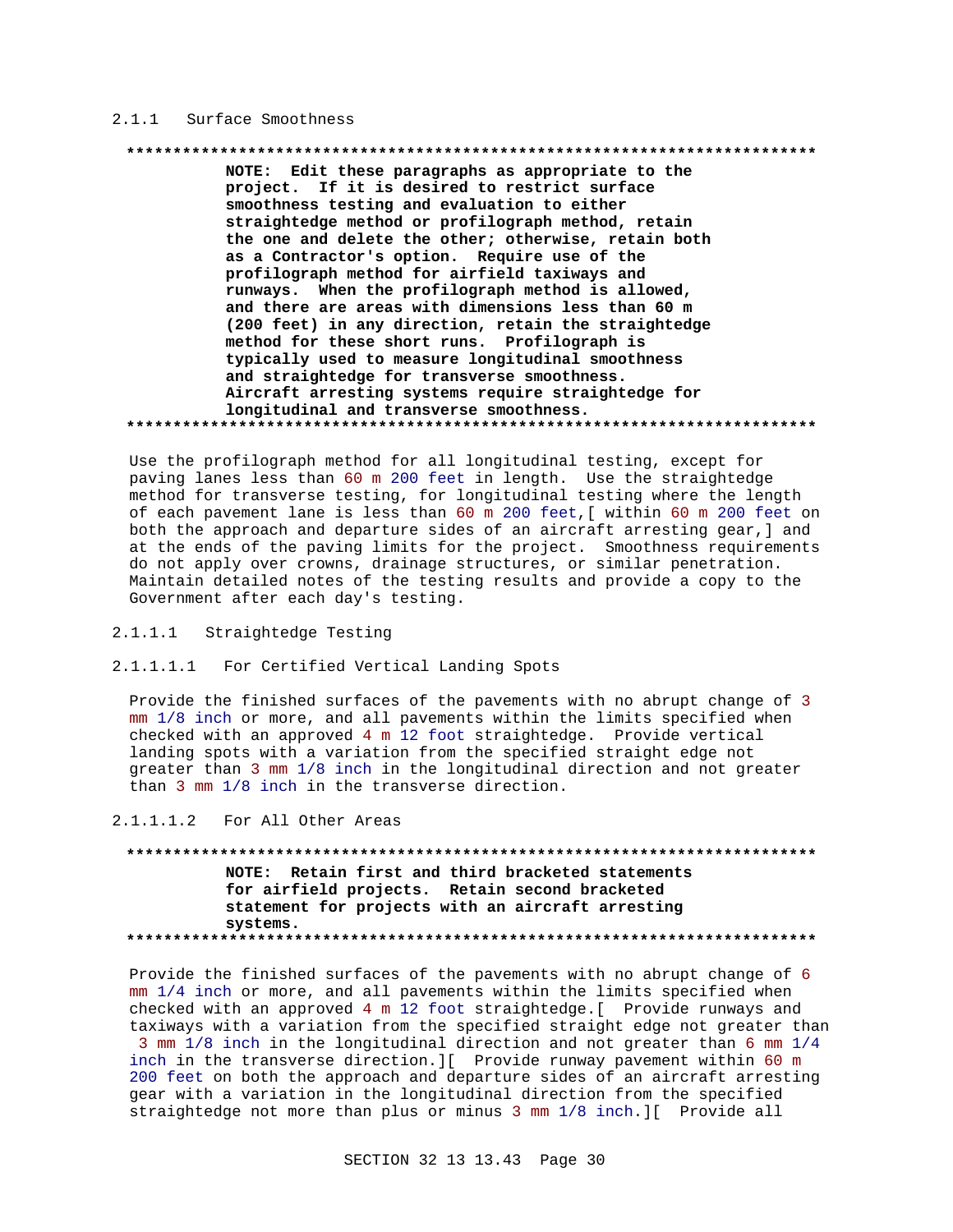other airfield areas with a variation from a straight edge not greater than 6 mm 1/4 inch in either the longitudinal or transverse direction.]

## 2.1.1.2 Profilograph Testing

Provide the finished surfaces of the pavements with no abrupt change of 6 mm 1/4 inch or more, and each 0.1 km 0.1 mile segment of each pavement lot with a Profile Index not greater than specified when tested with an approved California-type profilograph.[ Provide runways and taxiways with a Profile index not greater than 110 mm per km 7 inches per mile in the longitudinal direction. Provide runway and taxiway transverse smoothness measured with the straightedge method and the straightedge requirements apply. Provide all other airfield areas with a Profile Index not greater than 140 mm per km 9 inches per mile in the longitudinal direction.][ Provide roads, streets, tank hardstands, vehicular parking areas and open storage areas with a Profile index not greater than 140 mm per km 9 inches per mile in the longitudinal direction.]

## 2.1.1.3 Bumps ("Must Grind" Areas)

Reduce any bumps ("must grind" areas) shown on the profilograph trace which exceed 10 mm 0.4 inch in height by diamond grinding in accordance with subparagraph DIAMOND GRINDING OF PCC SURFACES below until they do not exceed 7.5 mm 0.3 inch when retested. Taper such diamond grinding in all directions to provide smooth transitions to areas not requiring diamond grinding.

## 2.1.1.4 Testing Method

After the concrete has hardened sufficiently to permit walking thereon, but not later than 48 hours after placement, test the entire surface of the pavement in each lot in such a manner as to reveal all surface irregularities exceeding the tolerances specified above. If any pavement areas are diamond ground, retest these areas immediately after diamond grinding. Test the entire area of the pavement in both a longitudinal and a transverse direction on parallel lines. Perform the transverse lines 4.5 m 15 feet or less apart, as directed. Perform the longitudinal lines at the centerline of each paving lane shown on the drawings, regardless of whether multiple lanes are allowed to be paved at the same time, and at the 1/8th point in from each side of the lane. Also test other areas having obvious deviations. Perform longitudinal testing lines continuous across all joints. Perform transverse testing lines for pilot lanes carried to construction joint lines and for fill-in lanes carried 600 mm 24 inches across construction joints, and the readings in this area applied to the fill-in lane. Perform straightedge testing of the longitudinal edges of slipformed pilot lanes before paving fill-in lanes as specified below.

## 2.1.1.4.1 Straightedge Testing

Hold the straightedge in contact with the surface and moved ahead one-half the length of the straightedge for each successive measurement. Determine the amount of surface irregularity by placing the freestanding (unleveled) straightedge on the pavement surface and measuring the maximum gap between the straightedge and the pavement surface. Determine measurements along the entire length of the straight edge.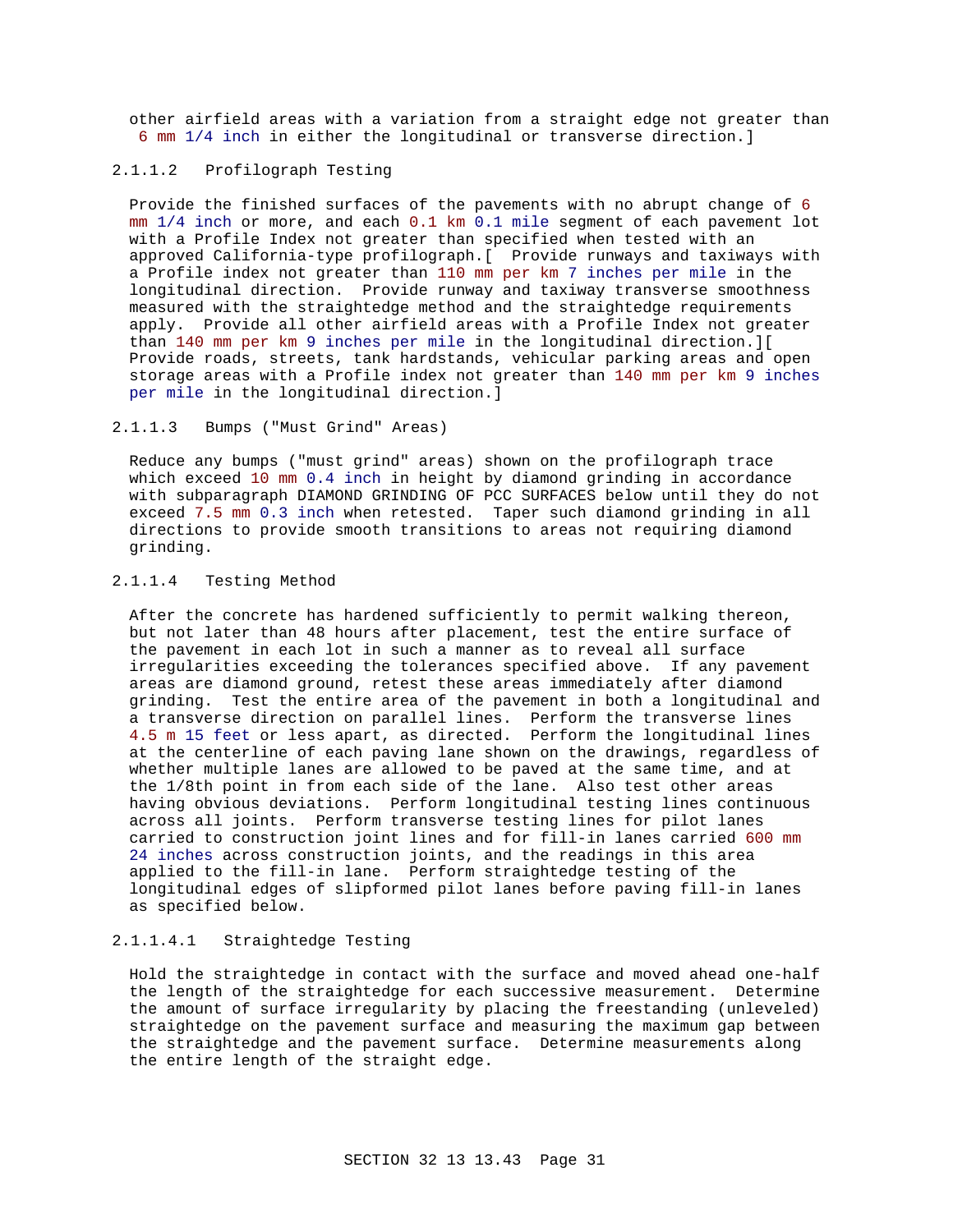## 2.1.1.4.2 Profilograph Testing

Perform profilograph testing using approved California profilograph and procedures described in ASTM E1274. Utilize electronic recording and automatic computerized reduction of data equipment to indicate "must-grind" bumps and the Profile Index for each 0.1 km 0.1 mile segment of the pavement lot. Accommodate grade breaks on aprons [parking lots ]by breaking the profile segment into short sections and repositioning the blanking band on each section. Provide the "blanking band" of 5 mm 0.2 inch wide and the "bump template" span 25 mm 1 inch with an offset of 10 mm 0.4 inch. Count the profilograph testing of the last 9.1 m 30 feet of a paving lane in the longitudinal direction from each day's paving operation on the following day's continuation lane. Compute the profile index for each pass of the profilograph (3 per lane) in each 0.1 km 0.1 mile segment. The profile index for each segment is the average of the profile indices for each pass in each segment. Scale and proportion profilograph's of unequal lengths to an equivalent 0.1 km 0.1 mile as outlined in the ASTM E1274. Provide a copy of the reduced tapes to the Government at the end of each day's testing.

## 2.1.2 Edge Slump and Joint Face Deformation

## 2.1.2.1 Edge Slump

When slip-form paving is used, provide a maximum of 15.0 percent of the total free edge of each pavement panel with a maximum edge slump of 6 mm 1/4 inch and none of the free edge of the pavement lot with an edge slump exceeding 9 mm 3/8 inch. (A pavement panel is defined as a lane width by the length between two adjacent transverse contraction joints. The total free edge of the pavement is the cumulative total linear measurement of pavement panel edge originally constructed as non-adjacent to any existing pavement; for example, 30 m 100 feet of pilot lane originally constructed as a separate lane, would have 60 m 200 feet of free edge; 30 m 100 feet of fill-in lane would have no free edge). The area affected by the downward movement of the concrete along the pavement edge is a maximum of 450 mm 18 inches back from the edge.

## 2.1.2.2 Joint Face Deformation

In addition to the edge slump limits specified above, provide a vertical joint face with a surface within the maximum limits shown below:

| Offset from<br>Straightedge<br>Applied<br>Longitudinally<br>to Pavement<br>Surface (a) | Offset from<br>Straightedge<br>Applied<br>Longitudinally<br>to Vertical<br>Face (b) | Offset from<br>Straightedge<br>Applied Top to<br>Bottom Against<br>the Joint Face<br>(c) | Abrupt Offset<br>in Any<br>Direction (d) | Offset of Joint<br>Face from True<br>Vertical (e) |  |
|----------------------------------------------------------------------------------------|-------------------------------------------------------------------------------------|------------------------------------------------------------------------------------------|------------------------------------------|---------------------------------------------------|--|
|                                                                                        |                                                                                     |                                                                                          |                                          |                                                   |  |
| Airfield Pavement                                                                      |                                                                                     |                                                                                          |                                          |                                                   |  |
| $3 \text{ mm } 1/8 \text{ inch}$                                                       | $6 \text{ mm } 1/4 \text{ inch}$                                                    | $9 \text{ mm } 3/8 \text{ inch}$                                                         | $3 \text{ mm } 1/8 \text{ inch}$         | 8 mm per 100 mm 1<br>inch per 12 inches           |  |
| All Other Pavement                                                                     |                                                                                     |                                                                                          |                                          |                                                   |  |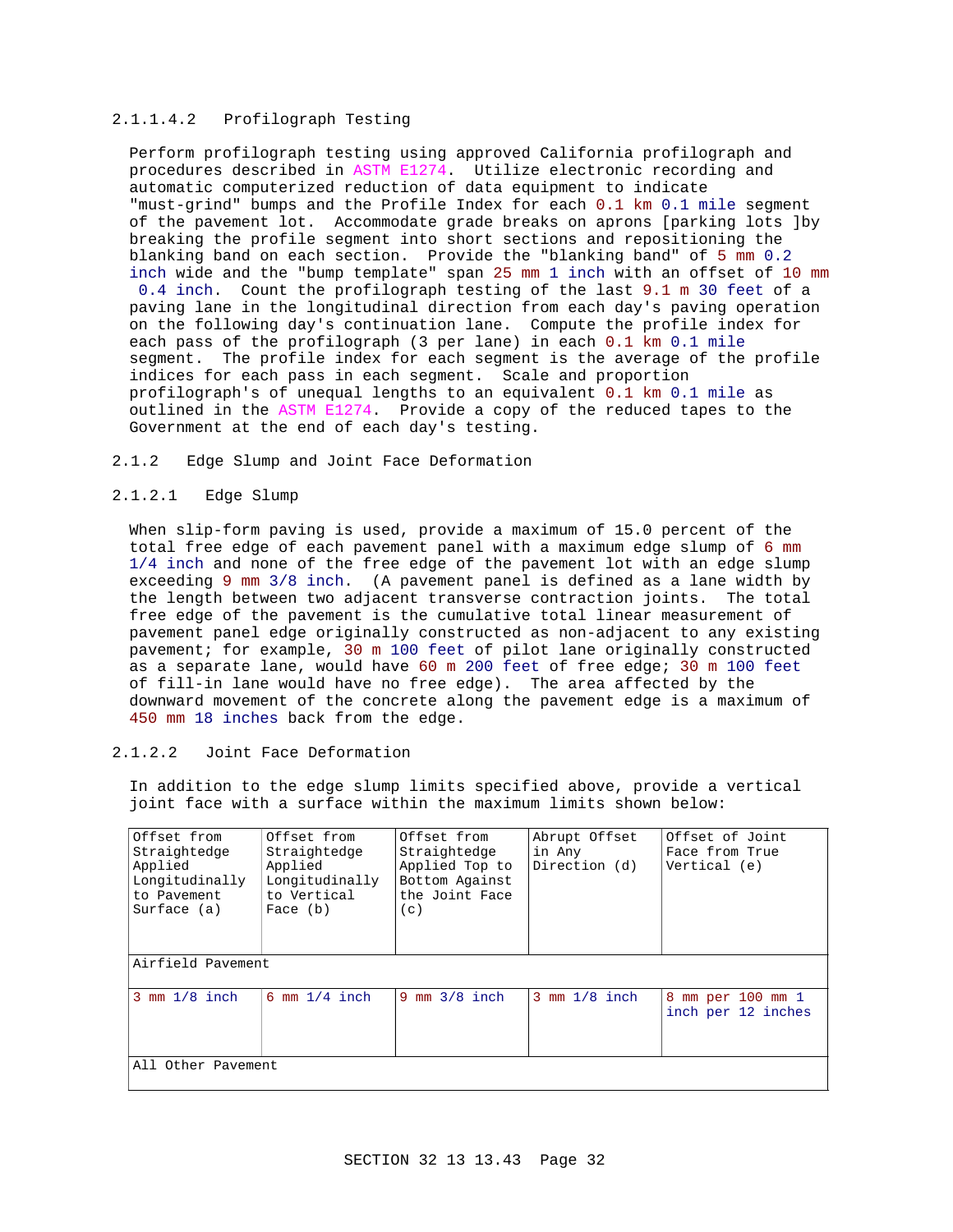| Offset from<br>Straightedge<br>Applied<br>Longitudinally<br>to Pavement<br>Surface (a)                                                                                                                                                                                                                     | Offset from<br>Straightedge<br>Applied<br>Longitudinally<br>to Vertical<br>Face (b) | Offset from<br>Straightedge<br>Applied Top to<br>Bottom Against<br>the Joint Face<br>(c) | Abrupt Offset<br>in Any<br>Direction (d) | Offset of Joint<br>Face from True<br>Vertical (e)                                   |  |
|------------------------------------------------------------------------------------------------------------------------------------------------------------------------------------------------------------------------------------------------------------------------------------------------------------|-------------------------------------------------------------------------------------|------------------------------------------------------------------------------------------|------------------------------------------|-------------------------------------------------------------------------------------|--|
| $6 \text{ mm } 1/4 \text{ inch}$                                                                                                                                                                                                                                                                           |                                                                                     | All other items same as airfield pavement                                                |                                          |                                                                                     |  |
|                                                                                                                                                                                                                                                                                                            |                                                                                     |                                                                                          |                                          | (a) Measurement is taken by placing the straightedge longitudinally on the pavement |  |
|                                                                                                                                                                                                                                                                                                            | (b) Measurement is taken by applying the straightedge longitudinally along the      |                                                                                          |                                          |                                                                                     |  |
| (c) Measurement places a 9.5 mm 3/8 inch spacer attached to a straightedge and spaced<br>approximately equal to the thickness of the concrete being measured. The offset from<br>straightedge with spacers is measured by placing the spacers against the top and<br>bottom of the vertical concrete face. |                                                                                     |                                                                                          |                                          |                                                                                     |  |
| (d) An abrupt offset in the joint face occurring along a short distance. Check for<br>abrupt offsets at any location that an abrupt offset appears to be a possible issue.                                                                                                                                 |                                                                                     |                                                                                          |                                          |                                                                                     |  |

(e) Measurement of the offset from the joint face to a level in the true vertical position against the joint face.

## 2.1.2.3 Slump Determination

Test the pavement surface to determine edge slump immediately after the concrete has hardened sufficiently to permit walking thereon. Perform testing with a minimum 4 m 12 foot straightedge to reveal irregularities exceeding the edge slump tolerance specified above. Determine the vertical edge slump at each free edge of each slipformed paving lane constructed. Place the straightedge transverse to the direction of paving and the end of the straightedge located at the edge of the paving lane. Record measurements at 1.5 to 3.0 m 5 to 10 foot a spacing, as directed, commencing at the header where paving was started. Initially record measurements at 1.5 m 5 foot intervals in each lane. When no deficiencies are present after 5 measurements, the interval may be increased. The maximum interval is 3.0 m 10 feet. When any deficiencies exist, return the interval to 1.5 m 5 feet. In addition to the transverse edge slump determination above, at the same time, record the longitudinal surface smoothness of the joint on a continuous line 25 mm 1 inch back from the joint line using the minimum 4 m 12 foot straightedge advanced one-half its length for each reading. Perform other tests of the exposed joint face to ensure that a uniform, true vertical joint face is attained. Properly reference all recorded measurements in accordance with paving lane identification and stationing, and a report submitted within 24 hours after measurement is made. Identify areas requiring replacement within the report.

## 2.1.2.4 Excessive Edge Slump

When edge slump exceeding the limits specified above is encountered on either side of the paving lane, record additional straightedge measurements to define the linear limits of the excessive slump. Remove and replace concrete slabs having excessive edge slump or joint deformation to the next transverse joint in conformance with paragraph REPAIR, REMOVAL AND REPLACEMENT OF NEWLY CONSTRUCTED SLABS. Discontinue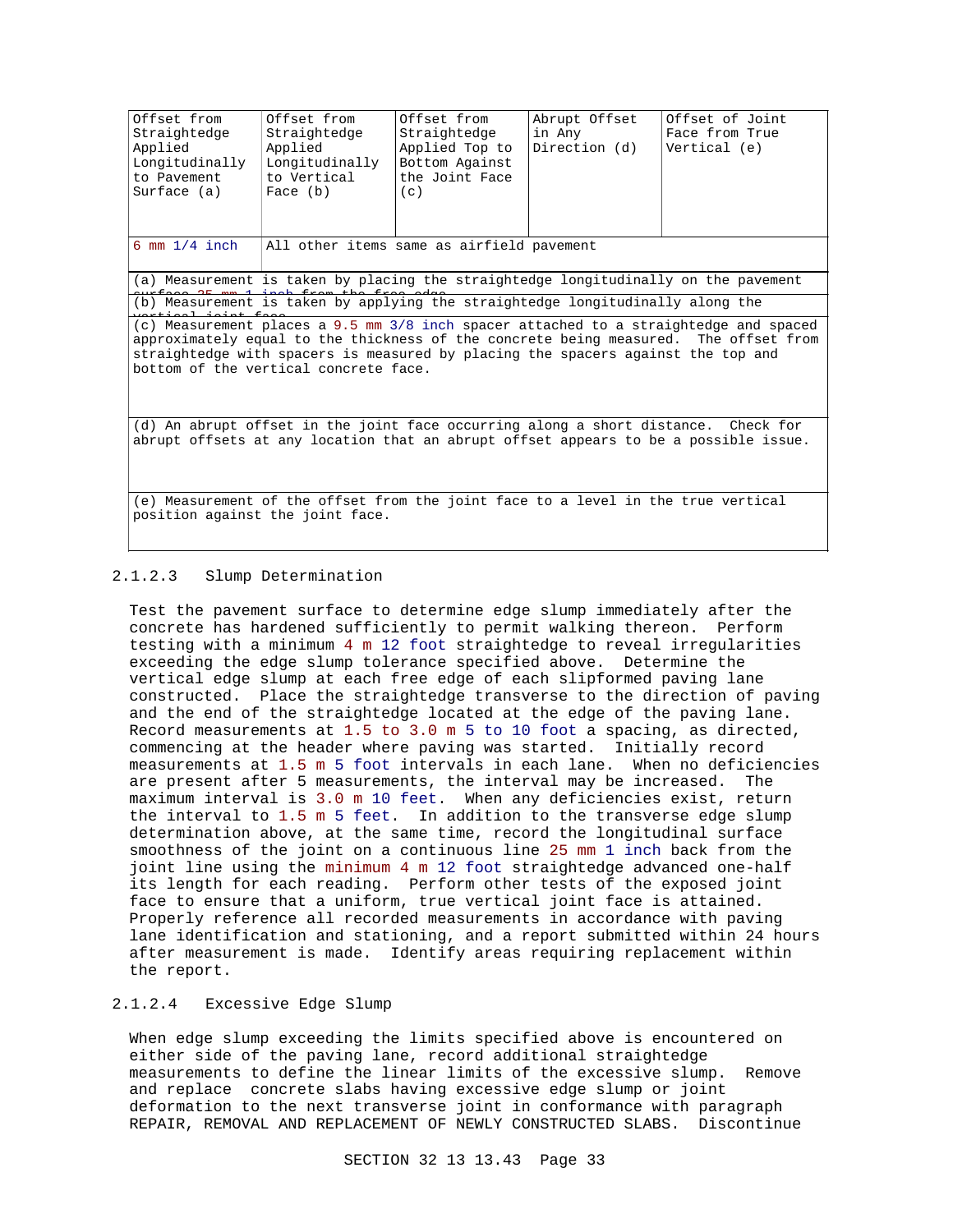use of slip-form paving equipment and procedures that fail to consistently provide edges within the specified tolerances on edge slump and joint face deformation construct by means of standard paving procedures using fixed forms.

#### $2.1.3$ Plan Grade

Within 5 days after paving of each lot, test the finished surface of the pavement area by running lines of levels at intervals corresponding with every longitudinal and transverse joint to determine the elevation at each joint intersection. Record the results of this survey and provide a copy to the Government at the completion of the survey of each lot. [ Provide finished surfaces of all airfield pavements that vary less than 13 mm 1/2 inch above or below the plan grade line or elevation indicated. I Provide surfaces of [\_\_\_\_\_] that vary less than 19 mm 3/4 inch.] The above deviations from the approved grade line and elevation are not permitted in areas where closer conformance with the planned grade and elevation is required for the proper functioning of appurtenant structures. Provide finished surfaces of new abutting pavements that coincide at their juncture. Provide horizontal control of the finished surfaces of all airfield pavements that vary not more than 13 mm 1/2 inch from the plan alignment indicated.

## 2.1.4 Flexural Strength

## 

NOTE: Normally, concrete for airfield pavement is to be proportioned and accepted on the basis of 90-day flexural strength. If it is desired to use 28-day strength for design of airfield pavement, approval must be obtained through the TSMCX, AFCEC pavement SME, or NAVFAC.

The designer may choose the first Option "Cylinders/Beam" or the second Option "Beams" for strength testing. 

Submit certified copies of laboratory test reports and sources for cement, supplementary cementitious materials (SCM), aggregates, admixtures, curing compound, epoxy, and proprietary patching materials proposed for use on this project. Each lot of pavement will be evaluated for acceptance in accordance with the following procedures.

#### $2.1.4.1$ Sampling and Testing

For acceptance, obtain one composite sample of concrete from each sublot in accordance with ASTM C172/C172M from one batch or truckload. [ Fabricate and cure test cylinders 152 x 305 mm 6 x 12 inches in accordance with ASTM C31/C31M, and tested in accordance with ASTM C39/C39M. Test two test cylinders per sublot (8 per lot) at 14 days. I Fabricate and cure test beams 152 x 152 mm 6 x 6 inches in accordance with ASTM C31/C31M; and tested in accordance with ASTM C78/C78M.]

## 2.1.4.2 Computations

Average the eight 14-day strength tests for the lot. Use the average strength in accordance with paragraph CONCRETE STRENGTH FOR FINAL ACCEPTANCE.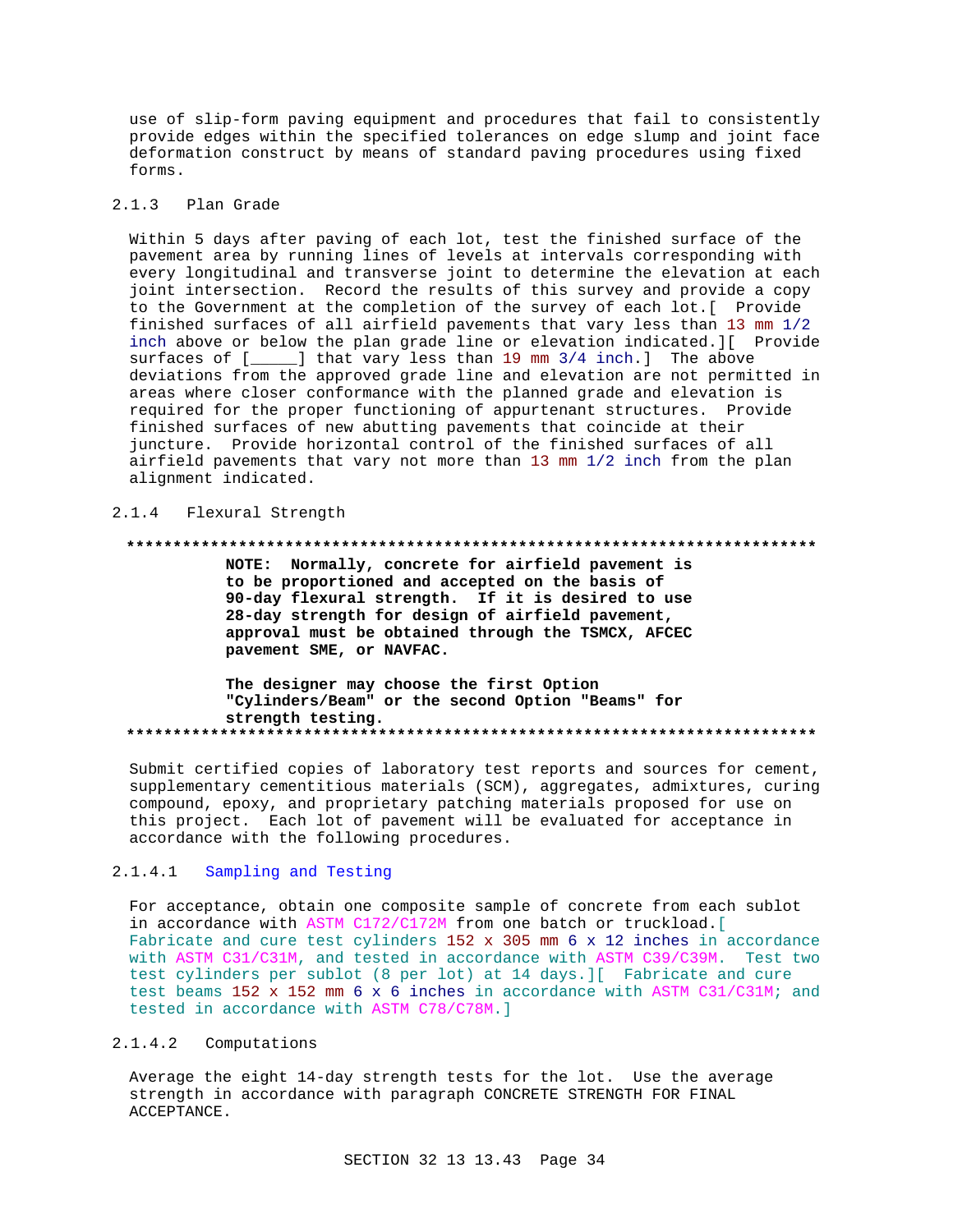## 2.1.5 Thickness

Each lot of pavement will be evaluated for acceptance and payment adjustment in accordance with the following procedure:

- a. Contractor must maintain positive control of grades, and Contractor must also use surveyed elevations at the top of concrete and the top of the layer directly beneath the concrete elevation. Measure elevations on a grid measuring a maximum of 6 m by 6 m 20 feet by 20 feet. Contracting Officer may require additional surveyed elevations.
- b. Prior to placing concrete, stringline across forms and measure proposed thickness of concrete. Correct any deficiencies prior to placement. Stringline measurements must be on a maximum 6 m 20 foot spacing with at least 4 measurements between forms at each stringline position.
- c. Do not extract cores from High Temperature Concrete production paving lanes unless explicitly directed in writing from Contracting Officer.

# 2.1.6 Evaluation of Cores

Record and submit testing, inspection, and evaluation of each core for surface paste, uniformity of aggregate distribution, segregation, voids, cracks, and depth of reinforcement or dowel (if present). Moisten the core with water to visibly expose the aggregate and take a minimum of three photographs of the sides of the core, rotating the core approximately 120 degrees between photographs. Include a ruler for scale in the photographs. Provide plan view of location for each core.

# 2.1.7 Diamond Grinding of PCC Surfaces

Those performing diamond grinding are required to have a minimum of three years experience in diamond grinding of airfield pavements. In areas not meeting the specified limits for surface smoothness and plan grade, reduce high areas to attain the required smoothness and grade, except as depth is limited below. Reduce high areas by diamond grinding the hardened concrete with an approved equipment after the concrete is at a minimum age of 14 days. Perform diamond grinding by sawing with an industrial diamond abrasive which is impregnated in the saw blades. Assemble the saw blades in a cutting head mounted on a machine designed specifically for diamond grinding that produces the required texture and smoothness level without damage to the concrete pavement or joint faces. Provide diamond grinding equipment with saw blades that are 3 mm 1/8-inch wide, a minimum of 60 blades per 300 mm 12 inches of cutting head width, and capable of cutting a path a minimum of 0.9 m 3 ft wide. Diamond grinding equipment that causes ravels, aggregate fractures, spalls or disturbance to the joints is not permitted. The maximum area corrected by diamond grinding the surface of the hardened concrete is 10 percent of the total area of any sublot. The maximum depth of diamond grinding is 6 mm 1/4 inch. Provide diamond grinding machine equipped to flush and vacuum the pavement surface. Dispose of all debris from diamond grinding operations off Government property. Prior to diamond grinding, submit a Diamond Grinding Plan for review and approval. At a minimum, include the daily reports for the deficient areas, the location and extent of deficiencies, corrective actions, and equipment. Remove and replace all pavement areas requiring plan grade or surface smoothness corrections in excess of the limits specified above in conformance with paragraph REPAIR, REMOVAL AND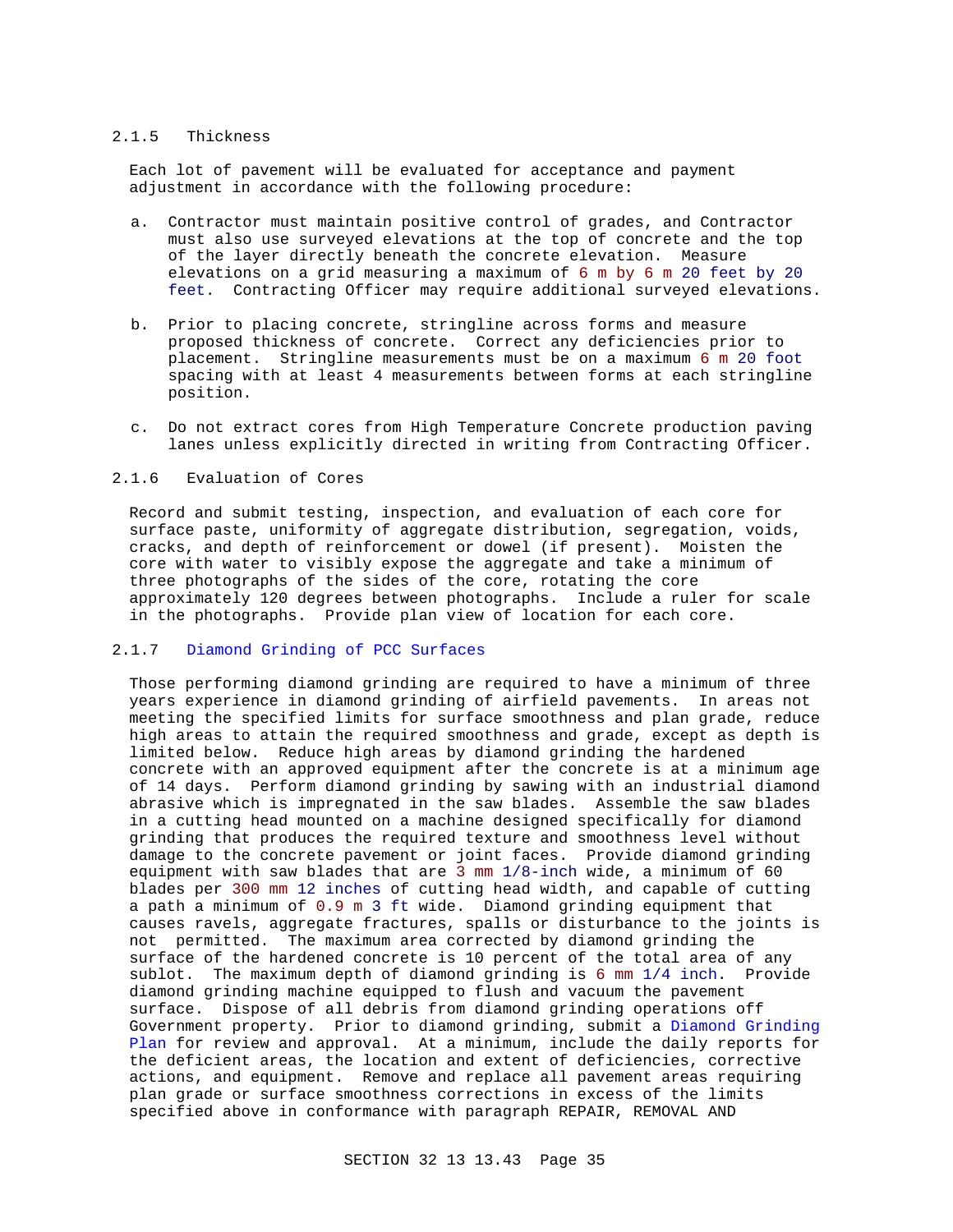REPLACEMENT OF NEWLY CONSTRUCTED SLABS. All areas in which diamond grinding has been performed are subject to the thickness tolerances specified in paragraph THICKNESS, above.

Prior to production diamond grinding operations, perform a test section at the approved location. Perform a test section that consists of a minimum of two adjacent passes with a minimum length of 12 m 40 feet to allow evaluation of the finish, transition between adjacent passes, and the results of crossing a transverse joint. Production diamond grinding operations are not to be performed prior to approval.

#### $2.2$ CEMENTITIOUS MATERIALS

## 

NOTE: Edit these paragraphs as appropriate for the particular project. Guidance for use of cementitious materials should be sought from the Pavement Materials engineer or from the TSMCX, Air Force MAJCOM paving engineers, or NAVFAC, especially for areas subject to alkali-aggregate reactivity, or sulfate attack.

When sulfate bearing soil or water is encountered, specify Type II cement for moderate sulfate concentration and consider requiring use of fly ash for partial replacement. Do not specify Type I or III cement. See UFC 3-250-04FA for guidance. Specify limit on false set if it is a problem in the area.

Provide cementitious materials of portland cement in combination with supplementary cementitious materials (SCM), and must conform to appropriate specifications listed below. New submittals are required when the cementitious materials sources or types change.

#### $2, 2, 1$ Portland Cement

Portland cement must conform to ASTM C150/C150M, Type I or II, low alkali including false set requirements.

- 2.2.2 Pozzolan
- 2.2.2.1 Fly Ash

# 

NOTE: Class C fly ash is not permitted for paving concrete.

Use loss on ignition not exceeding 3 percent for frost areas to reduce carbon interference with air entraining admixture. 

Provide fly ash that conforms to ASTM C618, Class F, including the optional requirements for uniformity and effectiveness in controlling Alkali-Silica reaction with a loss on ignition not exceeding [3][6] percent. Provide Class F fly ash for use in mitigating Alkali-Silica Reactivity with a total equivalent alkali content less than 3 percent.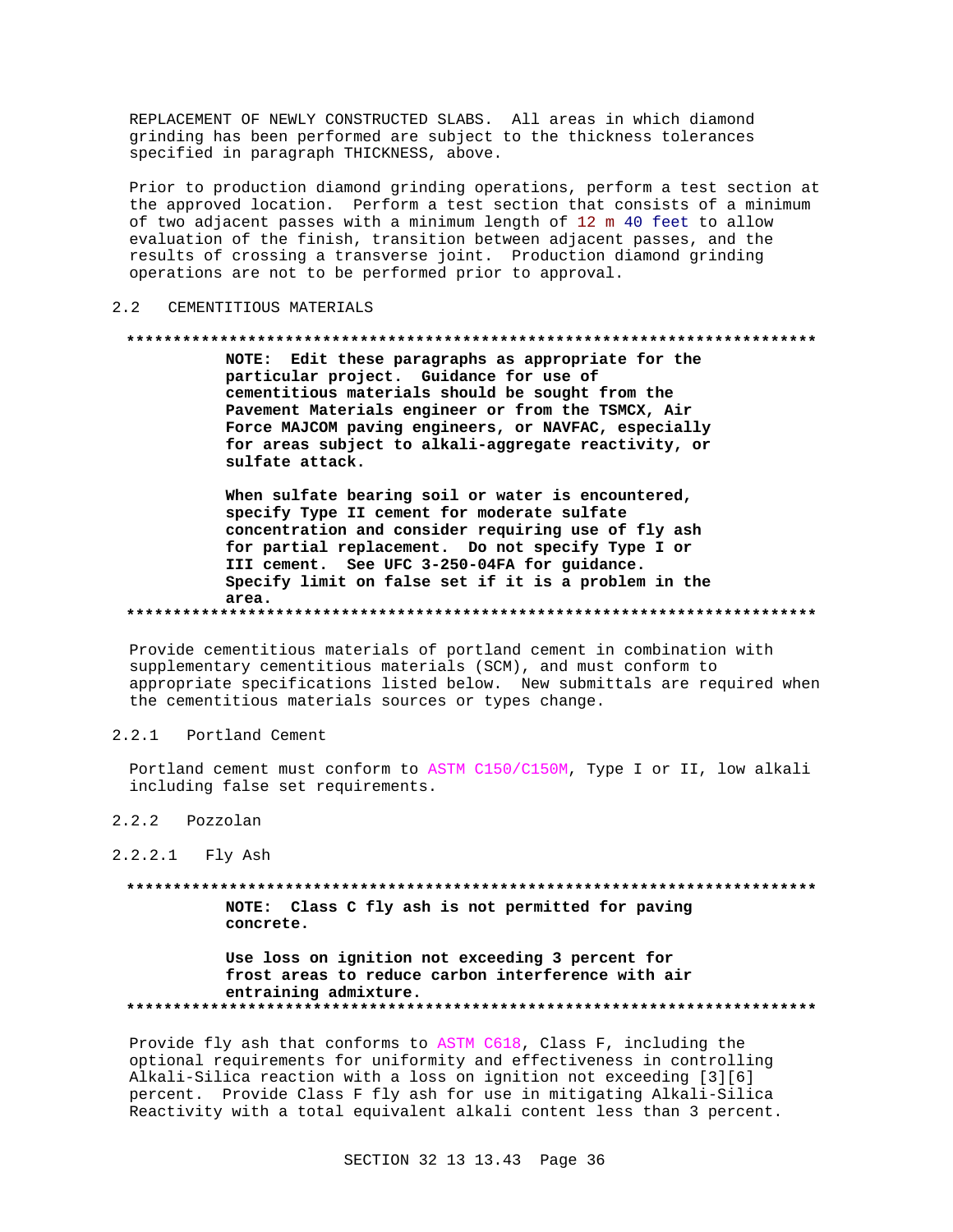2.2.3 Supplemental Cementitious Materials (SCM) Content

## NOTE: Use first tailoring option for Navy projects. Use second tailoring option for Army/Air Force projects.

[Provide a concrete mix that contain one of the SCMs listed in Table 2 within the range specified therein, whether or not the aggregates are found to be reactive in accordance with paragraph ALKALI SILICA REACTIVITY. ] [Use of one of the SCMs listed below is optional, unless the SCM is required to mitigate ASR. The use of SCMs is encouraged in accordance with Section 01 33 29 SUSTAINABILITY REQUIREMENTS AND REPORTING.]

> TABLE 2 SUPPLEMENTARY CEMENTITIOUS MATERIALS CONTENT

| Supplementary Cementitious Material                                                                                                  | Minimum<br>Content                     | Maximum<br>Content                     |
|--------------------------------------------------------------------------------------------------------------------------------------|----------------------------------------|----------------------------------------|
| Class F Fly Ash<br>$SiO2 + Al2O3 + Fe2O3 > 70$ percent<br>$Si02 + A1203 + Fe203 > 80$ percent<br>$Si02 + A1203 + Fe203 > 90$ percent | 25 percent<br>20 percent<br>15 percent | 35 percent<br>35 percent<br>35 percent |

### 2.3 AGGREGATES

# 

NOTE: Provide aggregates meeting the requirements of this specification. If aggregate sources in the project area do not meet the requirements of this specification, provide aggregates from sources outside the project area that do meet the requirements of this specification. 

#### 2.3.1 Aggregate Sources

NOTE: Note that the workability box for lightweight aggregate is larger than for traprock and normal weight concrete. This is because more workability is necessary to close lightweight aggregate concrete mixture pavement surface. 

Conduct aggregate sampling for testing no more than 120 days prior to test batching unless otherwise stated.

#### 2.3.1.1 Combined Aggregate Gradation

In addition to the grading requirements specified for coarse aggregate and for fine aggregate, the combined aggregate grading must meet the following requirements for Workability and Coarseness factors, Percent Retained Chart, and 0.45 Power Curve. Coarse, intermediate and fine aggregate gradations are commonly required. Deliver coarse and fine aggregate as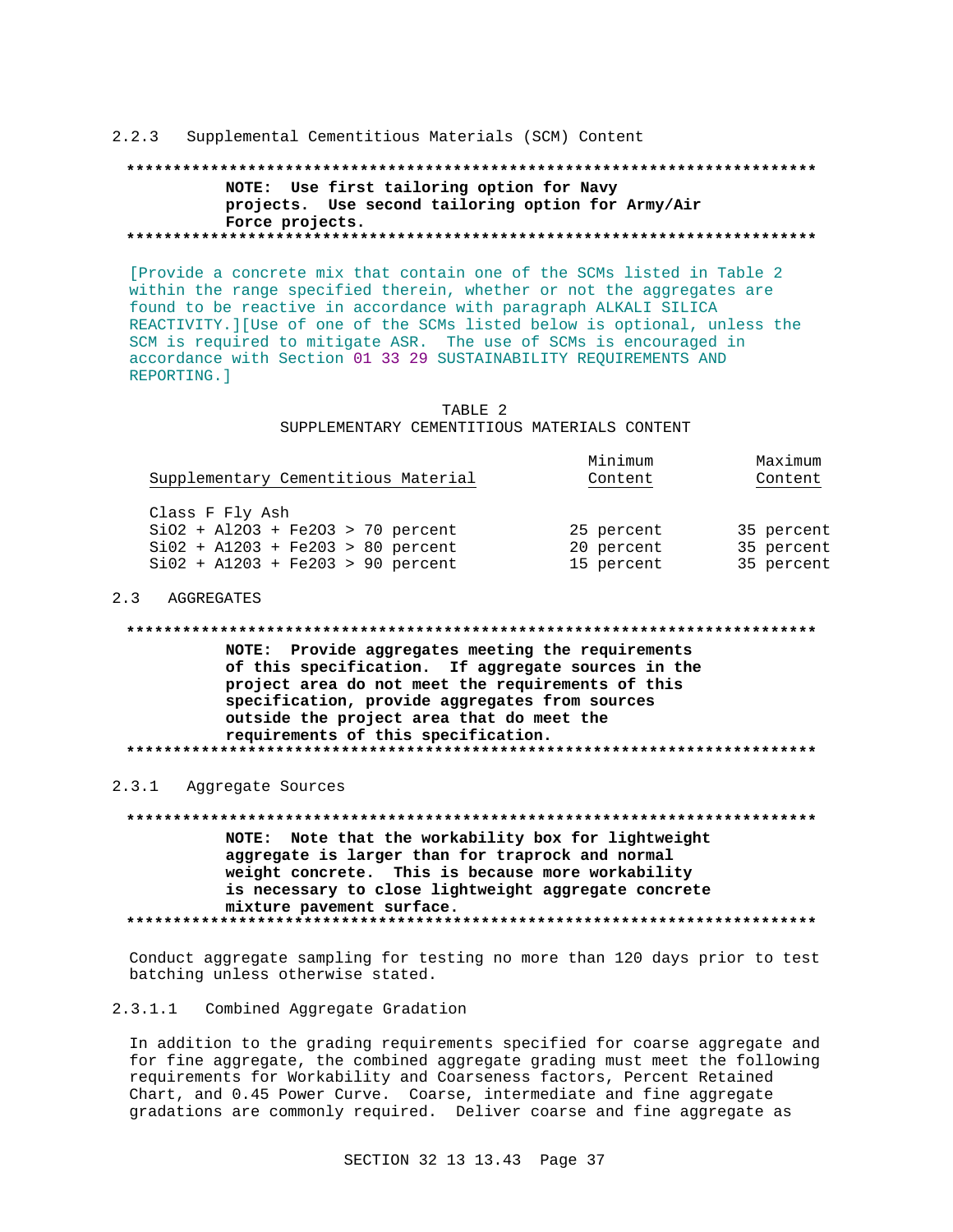individual materials to batch plant.

- a. The materials selected and the proportions used must be such that when the Coarseness Factor (CF) and the Workability Factor (WF) are plotted on a diagram as described in 3 3 3 and 4. below, the point thus determined must fall within the parallelogram described therein.
	- (1) Determine the Coarseness Factor (CF) from the following equation:  $CF =$  (cumulative percent retained on the  $9.5$  mm sieve)(100)/(cumulative percent retained on the 2.36 mm sieve) $CF =$ (cumulative percent retained on the 3/8 in. sieve)(100)/(cumulative percent retained on the No. 8 sieve)
	- (2) The Workability Factor WF is defined as the percent passing the 2.36 mm No. 8 sieve based on the combined gradation. Adjust the WF upwards only, by 2.5 percentage points for each 42 kg 94 pounds of cementitious material per cubic meter yard greater than 335 kg per cubic meter 564 pounds per cubic yard.
	- (3) For light weight aggregate only, a diagram must be plotted using a rectangular scale with WF on the Y-axis with units from 20 (bottom) to 45 (top), and with CF on the X-axis with units from 80 (left side) to 30 (right side). On this diagram a parallelogram must be plotted with corners at the following coordinates (CF-75,  $WF-28$ ), (CF-75,  $WF-43$ ), (CF-45,  $WF-32.5$ ), and (CF-45,  $WF-47.5$ ). If the point determined by the intersection of the computed CF and WF does not fall within the above parallelogram, the grading of each size of aggregate used and the proportions selected must be changed as necessary.)
	- (3) For traprock aggregate only, a diagram must be plotted using a rectangular scale with WF on the Y-axis with units from 20 (bottom) to 45 (top), and with CF on the X-axis with units from 80 (left side) to 30 (right side). On this diagram a parallelogram must be plotted with corners at the following coordinates (CF-75, WF-28), (CF-75, WF-40), (CF-45, WF-32.5), and (CF-45, WF-44.5). If the point determined by the intersection of the computed CF and WF does not fall within the above parallelogram, the grading of each size of aggregate used and the proportions selected must be changed as necessary.)
	- (3) For light weight aggregate only, a diagram must be plotted using a rectangular scale with WF on the Y-axis with units from 20 (bottom) to 45 (top), and with CF on the X-axis with units from 80 (left side) to 30 (right side). On this diagram a parallelogram must be plotted with corners at the following coordinates (CF-75, WF-28), (CF-75, WF-43), (CF-45, WF-32.5), and (CF-45, WF-47.5). If the point determined by the intersection of the computed CF and WF does not fall within the above parallelogram, the grading of each size of aggregate used and the proportions selected must be changed as necessary.)
	- (4) For traprock aggregate only, a diagram must be plotted using a rectangular scale with WF on the Y-axis with units from 20 (bottom) to 45 (top), and with CF on the X-axis with units from 80 (left side) to 30 (right side). On this diagram a parallelogram must be plotted with corners at the following coordinates (CF-75, WF-28), (CF-75, WF-40), (CF-45, WF-32.5), and (CF-45, WF-44.5). If the point determined by the intersection of the computed CF and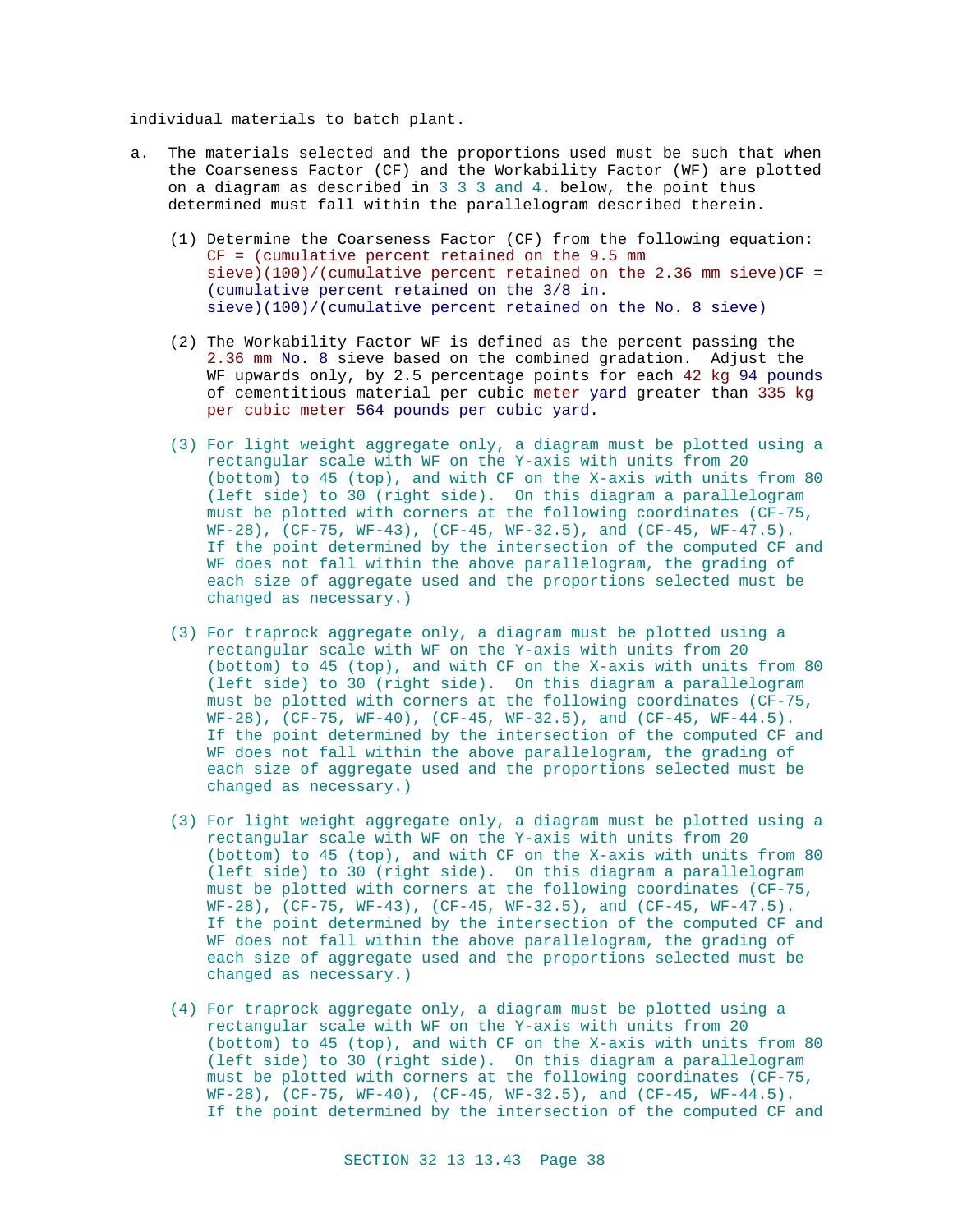WF does not fall within the above parallelogram, the grading of each size of aggregate used and the proportions selected must be changed as necessary.)

- b. Percent Retained Chart. Design the percent retained chart to meet the following criteria:
	- (1) The highest peak (the maximum percent retained) must be on the 9.5 mm 3/8 inch sieve or larger. The proportions must also have at least 60 percent of the total aggregate mass be retained on the 4.75 mm No. 4 sieve.
	- (2) There can only be at least 4 points difference between the two highest peaks.
	- (3) There can be no more than one low point between any two peaks. If there are two low points, the mixture is gap graded; if there are three or more low points, the mixture is severely gap graded and will not function as an airfield concrete mixture.
- c. 0.45 Power Curve. The 0.45 power curve upper limit is defined as a line from the origin (0,0) to 100 percent at the 19 mm 3/4 inch sieve. The 0.45 power curve lower limit is defined as a line starting at 21 percent at the 1.18 mm No. 16 sieve to 100 percent at the 37.5 mm 1.5 inch sieve. The combined gradation must plot within the upper and lower limits of the 0.45 Power Curve.
- d. Some aggregate combinations may not be able to achieve all criteria. In this case, if the Workability and Coarseness factors plot correctly, the 0.45 Power Curve criteria is achieved, Criteria b.1 and b.2 of the Percent Retained Chart are achieved, and the mixture is demonstrated it can be placed, consolidated and finished to meet specification requirements, then the third Percent Retained Chart criteria, b.3, can be relaxed from specification requirements provided there are no more than two low points between any two peaks.
- e. Combined gradation of all the aggregates, coarse and fine, must have no more than 10 percent passing the 0.150 mm No. 100 sieve.

# 2.3.1.2 Alkali-Silica Reactivity for Traprock

Evaluate and test fine and coarse traprock aggregates to be used in all concrete for alkali-aggregate reactivity. Test all coarse aggregate size groups.

a. Separately evaluate the fine and coarse aggregates using ASTM C1260. Test results of the individual aggregates must have a measured expansion equal to or less than 0.08 percent after 28 days of immersion in a 1N NaOH solution. Should the test data indicate an expansion of greater than 0.08 percent, reject the aggregate(s) or additional testing must be performed as follows: utilize the Contractor's proposed low alkali portland cement, blended cement, and/or SCM in combination with each individual aggregate. If only SCMs are being evaluated, the testing accordance with ASTM C1567. Determine the quantity that will meet all the requirements of these specifications and that will lower the expansion equal to or less than 0.08 percent after 28 days of immersion in a 1N NaOH solution. Base mixture proportioning on the highest percentage of SCM required to mitigate ASR-reactivity.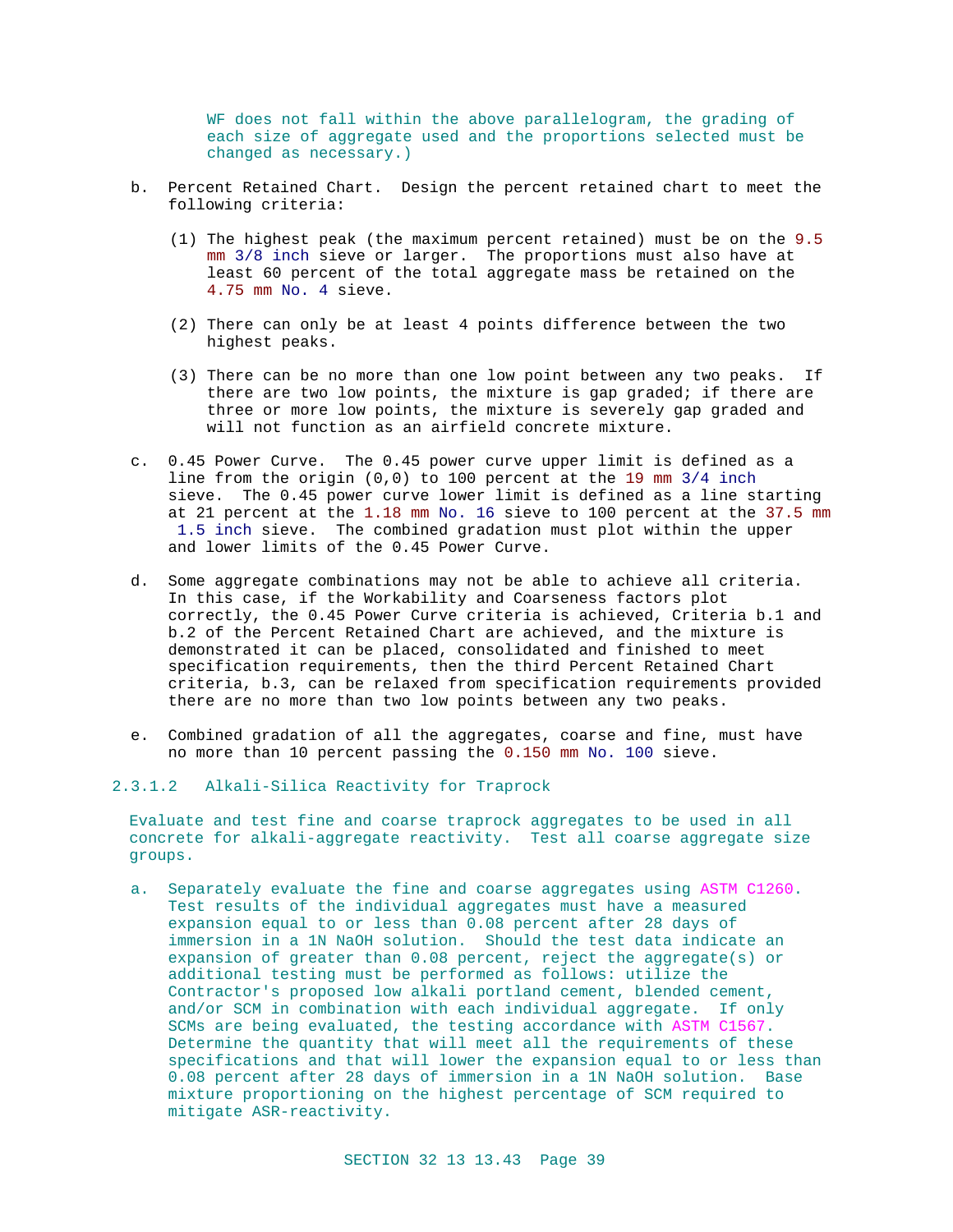b. If any of the above options does not lower the expansion to less than 0.08 percent after 28 days of immersion in a 1N NaOH solution, reject the aggregate(s) and submit new aggregate sources for retesting. Submit the results of testing to the Contracting Officer for evaluation and acceptance.

2.3.1.3 Durability Testing for Traprock

## NOTE: Use first Tailoring Option for Army and Air Force; second option is for Navy projects only. . . . . . . . . . . . . . . . .

[Provide aggregate with a satisfactory service record in freezing and thawing of at least 5 years successful service in three concrete paving projects. Include a condition survey of the existing concrete and a review of the concrete-making materials, including coarse aggregates, cement, and mineral admixtures in the service record. Consider the previous aggregate source and test results, cement mill certificate data, mineral admixture chemical and physical composition, and the mix design (cement factor and water-cementitious material ratio) in the review. Provide service record performed by an independent third party professional engineer, petrographer, or concrete materials engineer along with their resume. Include photographs and a written report addressing D-cracks and popouts in accordance with ACI 201.1R in the service record. Provide coarse aggregate with a durability factor of 80 or more when subjected to freezing and thawing of specimens prepared in accordance with ASTM C1646/C1646M and tested in accordance with ASTM C666/C666M, Procedure A, when a coarse aggregate size group or source proposed for use does not have a satisfactory demonstrable service record. Test all coarse aggregate size groups and sources proposed for use individually. ] [Evaluate and test all fine and coarse aggregates to be used in all concrete for durability in accordance with ASTM C88. Provide fine and coarse aggregates with a maximum of 18 percent loss when subjected to 5 cycles using Magnesium Sulfate or a maximum of 12 percent loss when subjected to 5 cycles if Sodium Sulfate is used.]

#### $2.3.1.4$ Alkali-Silica Reactivity for Traprock

Evaluate and test fine and coarse traprock aggregates to be used in all concrete for alkali-aggregate reactivity. Test both coarse aggregate size groups.

a. Separately evaluate the fine and coarse aggregates using ASTM C1260. Test results of the individual aggregates must have a measured expansion equal to or less than 0.08 percent after 28 days of immersion in a 1N NaOH solution. Should the test data indicate an expansion of greater than  $0.08$  percent, reject the aggregate(s) or additional testing must be performed as follows: utilize the Contractor's proposed low alkali portland cement, blended cement, and/or SCM in combination with each individual aggregate. If only SCMs are being evaluated, the test in accordance with ASTM C1567. Determine the quantity that will meet all the requirements of these specifications and that will lower the expansion equal to or less than 0.08 percent after 28 days of immersion in a 1N NaOH solution. Base mixture proportioning on the highest percentage of SCM required to mitigate ASR-reactivity.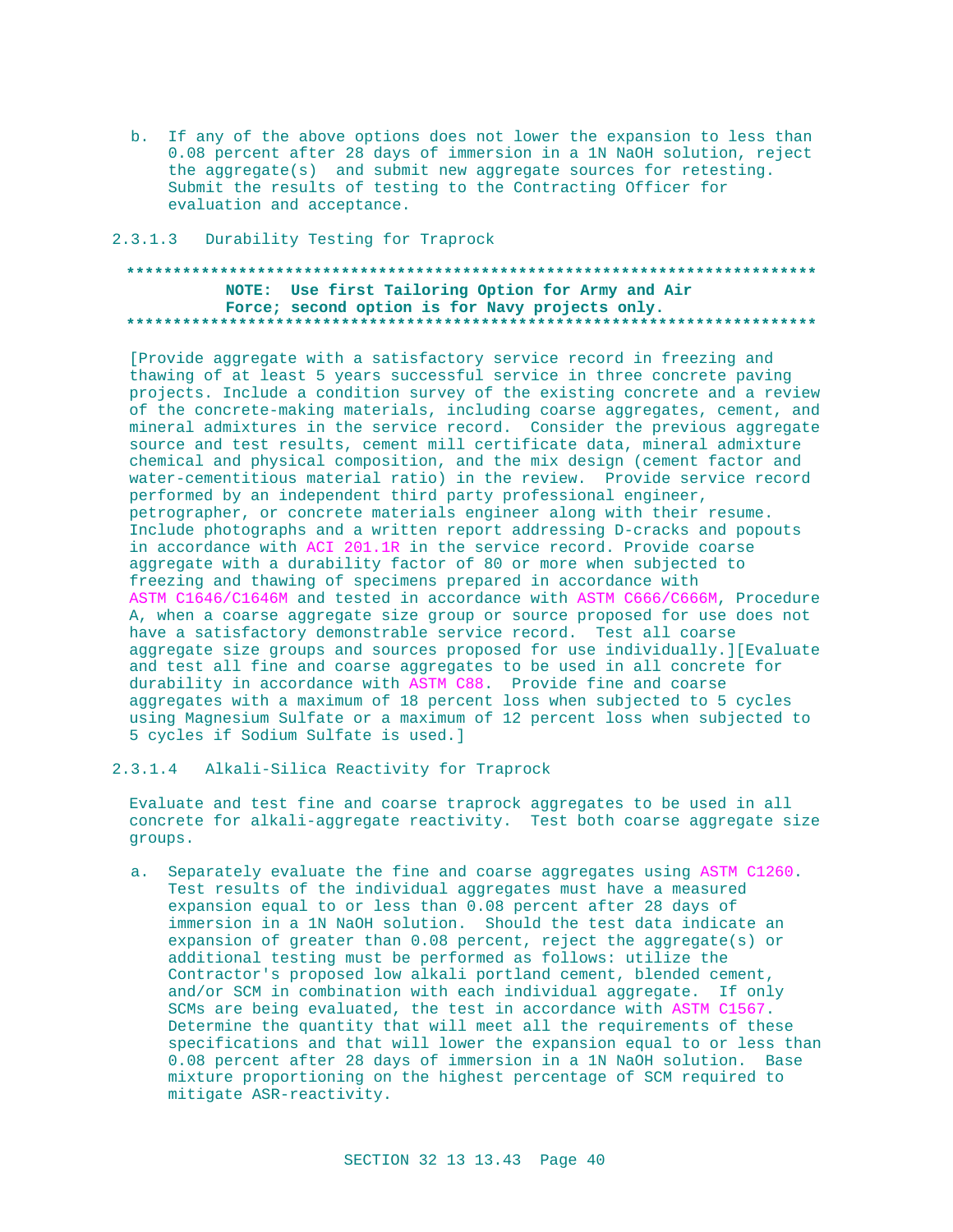b. If any of the above options does not lower the expansion to less than 0.08 percent after 28 days of immersion in a 1N NaOH solution, reject the aggregate(s) and submit new aggregate sources for retesting. Submit the results of testing to the Contracting Officer for evaluation and acceptance.

## 2.3.1.5 Durability Testing for Traprock

#### \*\*\*\*\*\*\*\*\*\*\*\*\*\*\* NOTE: Use first Tailoring Option for Army and Air Force; second option is for Navy projects only. \*\*\*\*\*\*\*\*\*\*\*\*\*\*\*\*\* \*\*\*\*\*\*\*\*\*\*\*\*

[Provide aggregate with a satisfactory service record in freezing and thawing of at least 5 years successful service in three concrete paving projects. Include a condition survey of the existing concrete and a review of the concrete-making materials, including coarse aggregates, cement, and mineral admixtures in the service record. Consider the previous aggregate source and test results, cement mill certificate data, mineral admixture chemical and physical composition, and the mix design (cement factor and water-cementitious material ratio) in the review. Provide service record performed by an independent third party professional engineer, petrographer, or concrete materials engineer along with their resume. Include photographs and a written report addressing D-cracks and popouts in accordance with ACI 201.1R in the service record. Provide coarse aggregate with a durability factor of 80 or more when subjected to freezing and thawing of specimens prepared in accordance with ASTM C1646/C1646M and tested in accordance with ASTM C666/C666M, Procedure A, when a coarse aggregate size group or source proposed for use does not have a satisfactory demonstrable service record. Test all coarse aggregate size groups and sources proposed for use individually. ] [Evaluate and test all fine and coarse aggregates to be used in all concrete for durability in accordance with ASTM C88. Provide fine and coarse aggregates with a maximum of 18 percent loss when subjected to 5 cycles using Magnesium Sulfate or a maximum of 12 percent loss when subjected to 5 cycles if Sodium Sulfate is used.]

#### $2.3.2$ Coarse Aggregate

Aggregates, as delivered to the mixers, must consist of clean, uncoated particles. Contractor is required to conduct all testing identified in this specification.

#### $2.3.2.1$ Material Composition

Coarse aggregate used for High Temperature Concrete must consist of lightweight aggregate. Lightweight aggregate is defined as expanded slate or expanded shale meeting the requirements at the manufacturing facility of ASTM C330/C330M and is produced in a rotary kiln operated at 1,149 degrees C 2,100 degrees F or more. Conduct ASTM C330/C330M tests within 30 days prior to delivery to batch plant, except for freeze/thaw testing which must have been completed within 12 months prior to delivery. Freeze-thaw specimens can be coated on all sides using the same sodium silicate solution that will be used in on the pavement. Coarse aggregate must not show more than 40 percent loss when subjected to the Los Angeles abrasion test in accordance with ASTM C131/C131M. The sodium sulfate soundness loss must not exceed 12 percent, or the magnesium sulfate soundness loss must not exceed 18 percent after five cycles when tested in accordance with ASTM C88. Coarse aggregate used for High Temperature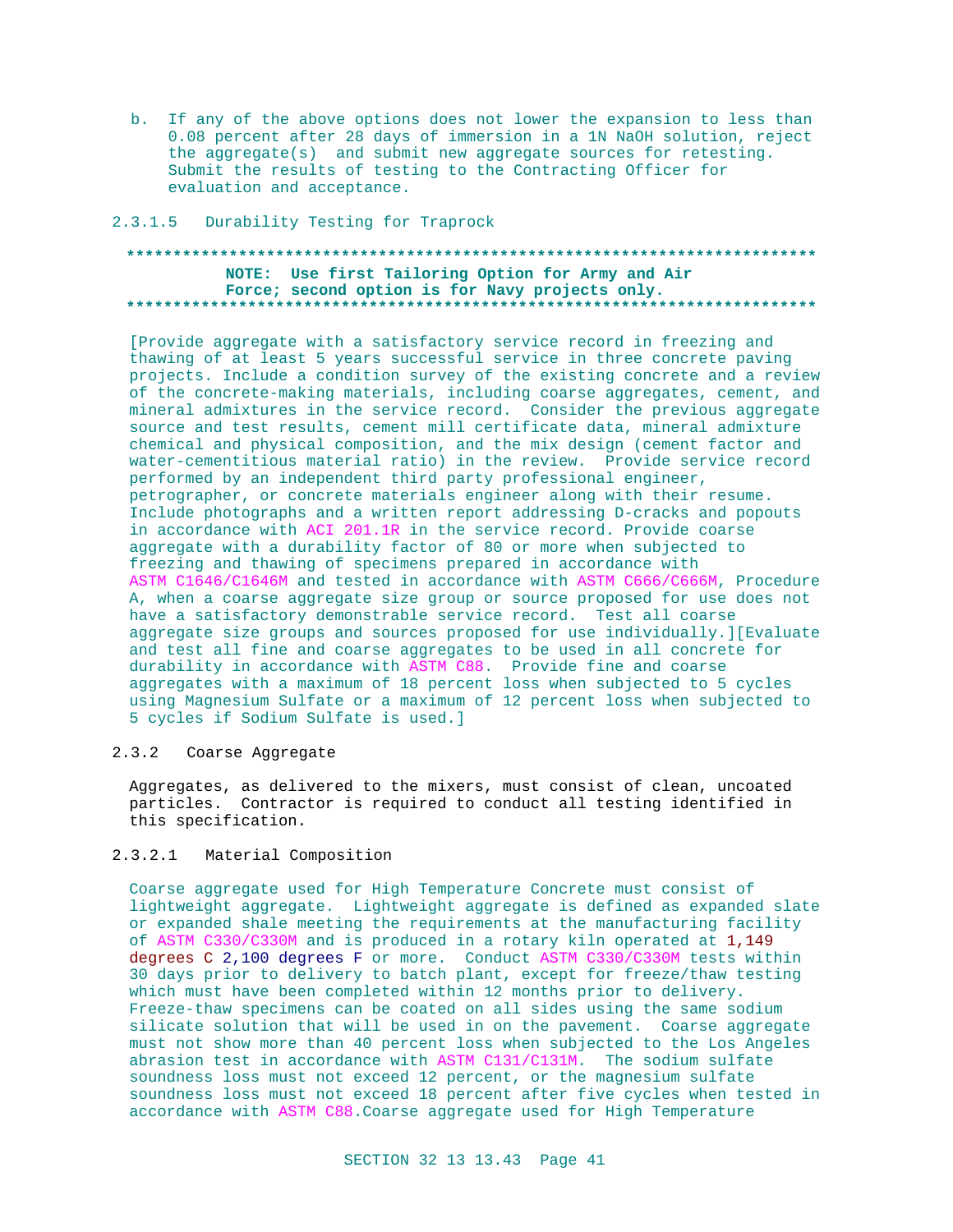Concrete consist of a fine-grained aggregate composed of unweathered diabase or basalt as classified per ASTM C294 and meeting the requirements of ASTM C33/C33M except as specified herein. Identify and confirm coarse aggregate material meets the material specifications via ASTM C295/C295M and be coarse aggregate must not show more than 40 percent loss when subjected to the Los Angeles abrasion test in accordance with ASTM C131/C131M. The sodium sulfate soundness loss must not exceed 12 percent, or the magnesium sulfate soundness loss must not exceed 18 percent after five cycles when tested in accordance with ASTM C88.Coarse aggregate used for High Temperature Concrete must have Coarse aggregate showing no more than 40 percent loss when subjected to the Los Angeles abrasion test in accordance with ASTM C131/C131M, sodium sulfate soundness loss must not exceed 12 percent, or the magnesium sulfate soundness loss must not exceed 18 percent after five cycles when tested in accordance with ASTM C88 and must consist of one of the following materials:

- a. Coarse aggregate used for High Temperature Concrete must consist of lightweight aggregate. Lightweight aggregate is defined as expanded slate or expanded shale meeting the requirements at the manufacturing facility of ASTM C330/C330M and is produced in a rotary kiln operated at 1,149 degrees C 2,100 degrees F or more. Conduct ASTM C330/C330M tests within 30 days prior to delivery to batch plant, except for freeze/thaw testing which must have been completed within 12 months prior to delivery. Freeze-thaw specimens can be coated on all sides using the same sodium silicate solution that will be used in on the pavement.
- b. Coarse aggregate used for High Temperature Concrete must consist of a fine-grained trap rock aggregate composed of unweathered diabase or basalt as classified per ASTM C294 and meeting the requirements of ASTM C33/C33M except as specified herein. Coarse aggregate material must be identified and confirmed that it meets the material specifications via ASTM C295/C295M.

## 2.3.2.2 Particle Shape Characteristics

Provide particles of the coarse aggregate that are generally spherical or cubical in shape. The quantity of flat particles and elongated particles in any size group coarser than the 9.5 mm 3/8 inch sieve are not allowed to exceed 20 percent by weight as determined by the Flat Particle Test and the Elongated Particle Test of ASTM D4791. A flat particle is defined as one having a ratio of width to thickness greater than 3; an elongated particle is one having a ratio of length to width greater than 3.

## 2.3.2.3 Size and Grading

# **NOTE: Designer must research lightweight aggregate manufacturers and specify the largest nominal aggregate size available. Normally in CONUS,**

**\*\*\*\*\*\*\*\*\*\*\*\*\*\*\*\*\*\*\*\*\*\*\*\*\*\*\*\*\*\*\*\*\*\*\*\*\*\*\*\*\*\*\*\*\*\*\*\*\*\*\*\*\*\*\*\*\*\*\*\*\*\*\*\*\*\*\*\*\*\*\*\*\*\***

**expanded slate is currently only available in eastern US with a 19 mm 3/4 inch nominal maximum size. Expanded shales are commonly available elsewhere CONUS with a 12.5 mm 1/2 inch nominal maximum size. All sizes are based on the nominal maximum size and all aggregates must meet the individual grading requirements of ASTM C33/C33M and ASTM C330/C330M. OCONUS sources need to be researched. Industry website is**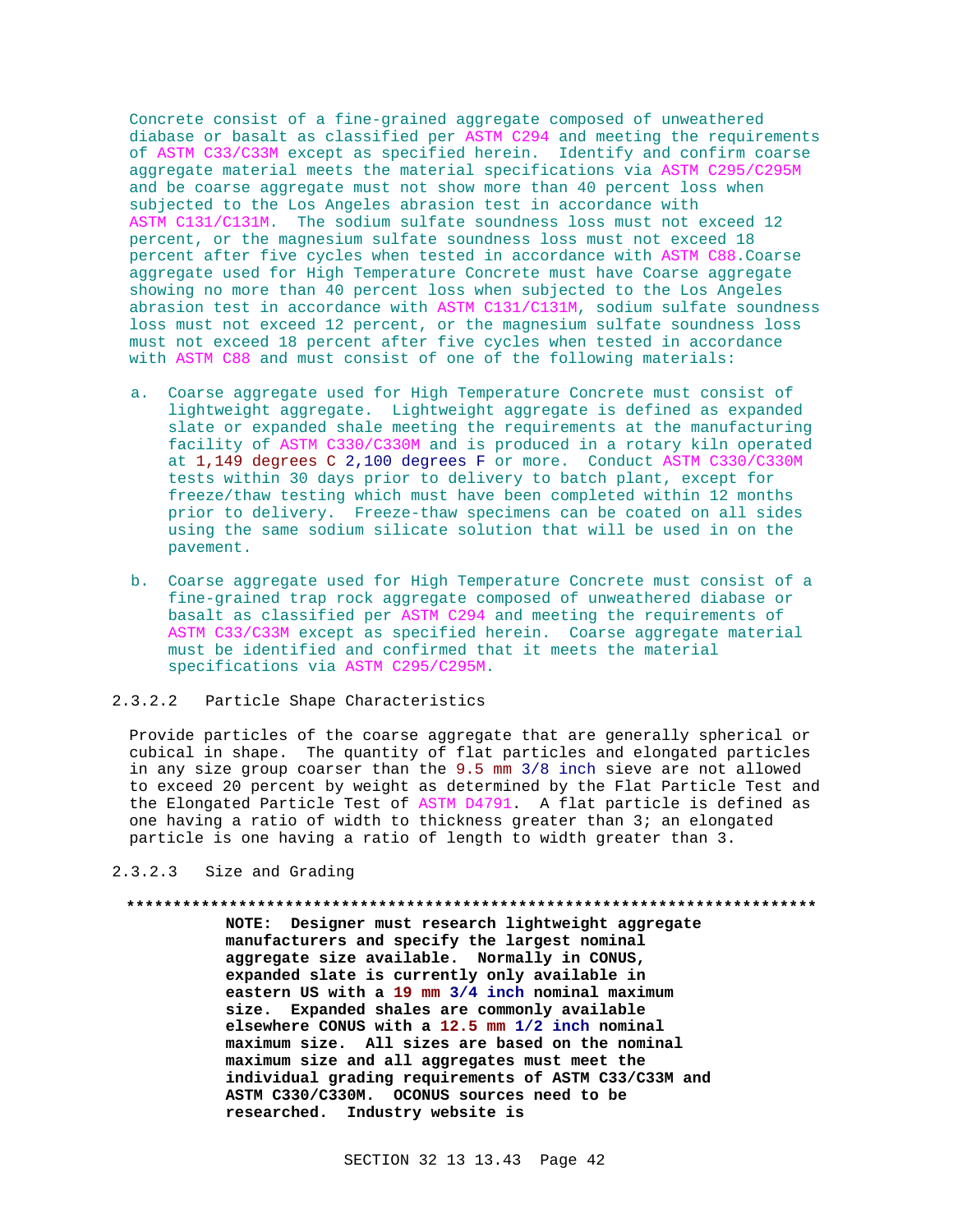#### http://www.escsi.org.

#### 

For traprock aggregate, the Contractor must select either a 19 mm 3/4 inch or 25 mm 1 inch nominal maximum size aggregate. Grade and provide the individual aggregates in two size groups meeting the individual grading requirements of ASTM C33/C33M. For lightweight aggregate the nominal maximum size is [19 mm3/4 inch][12.5 mm1/2 inch]. Grade and provide the individual aggregates in two size groups meeting the individual grading requirements of ASTM C330/C330M. For traprock aggregate, the Contractor must select either a 19 mm 3/4 inch or 25 mm 1 inch nominal maximum size aggregate. Grade and provide the individual aggregates in two size groups meeting the individual grading requirements of ASTM C33/C33M. For lightweight aggregate, the nominal maximum size is [19 mm3/4 inch][12.5 mm 1/2 inch]. Grade and provide the individual aggregates in two size groups meeting the individual grading requirements of ASTM C330/C330M. Nominal maximum size is defined as the largest standard sieve size with 3 to 10 percent retained by weight. The individual aggregates are required to be graded and furnished in size groups to meet the coarseness and workability factor criteria for the Contractor-proposed combined gradation.

#### 2.3.2.4 Deleterious Materials - Traprock

### 

NOTE: In Table 5 select columns showing appropriate percentage by weight in accordance with the following. Delete the inapplicable column in the table and the heading of the column used.

|              | (a)             | Weather Severity Air Freezing Index   Average Precipitation<br>Coldest Year in 30   for any Single Month<br>During the Freezing<br>Period |
|--------------|-----------------|-------------------------------------------------------------------------------------------------------------------------------------------|
| Moderate     | 500 or less     | Any Amount                                                                                                                                |
| Moderate (b) | 501 or more     | Less than 25 mm 1 inch                                                                                                                    |
| Severe       | 501.<br>or more | 1 inch or more<br>25.                                                                                                                     |

(a) Calculated as described in UFC 3-130-01. See ASTM C33/C33M for simplified map of CONUS weather severity.

(b) In poorly drained areas, the weather must be considered severe even though the other criteria indicate a rating of moderate.

(c) For Navy projects, select "Severe Weather" column of Table 5. Delete "Moderate Weather" and associated limits.

#### 

Do not exceed the amount of deleterious material in each size group of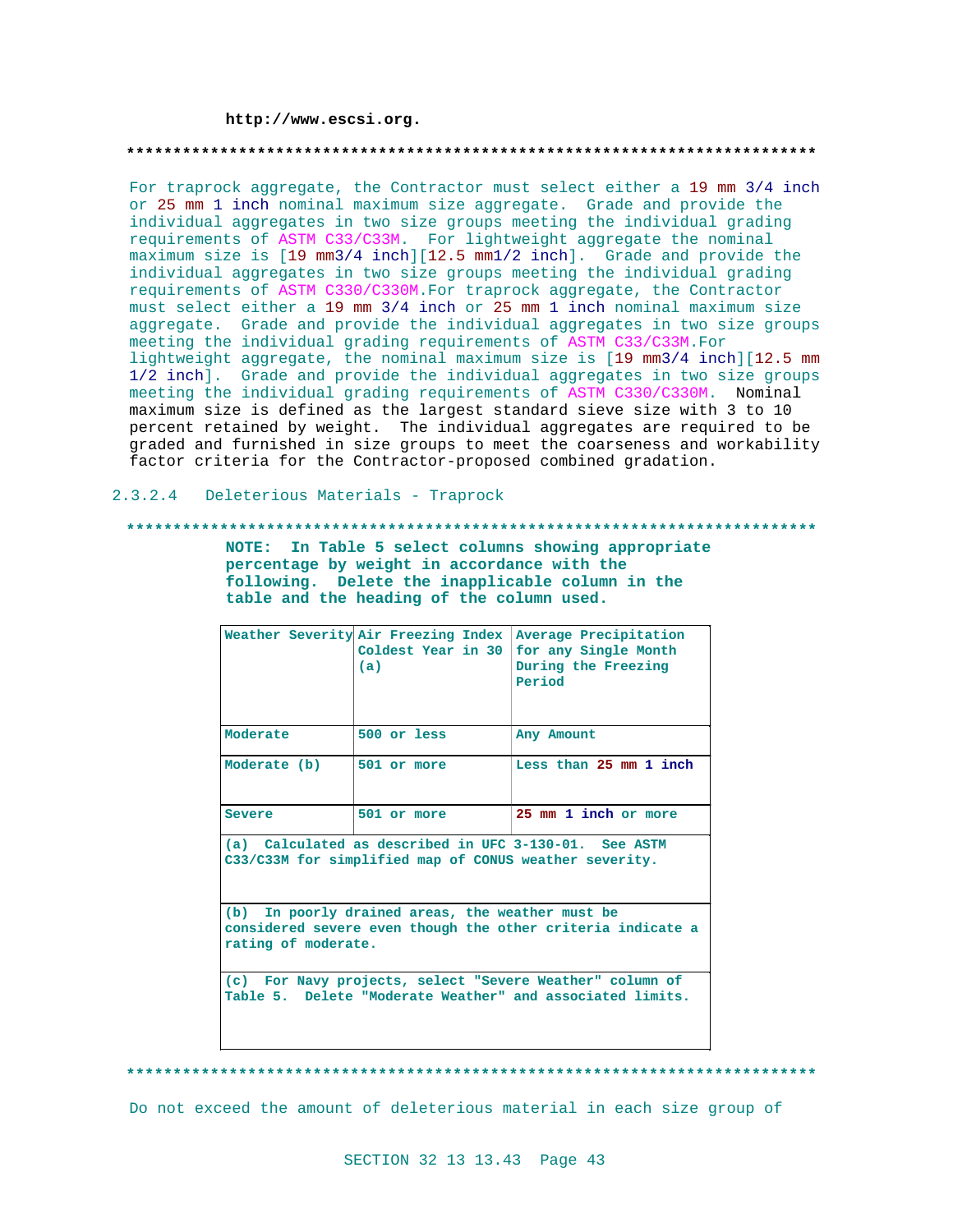coarse aggregate shown in Table 3 below, determined in accordance with the test methods shown.

| (h)<br>Materials                                                                                                         | Severe | Moderate<br>Weather Weather |
|--------------------------------------------------------------------------------------------------------------------------|--------|-----------------------------|
| Clay lumps and friable<br>particles (ASTM C142/C142M)                                                                    | 0.2    | 0.2                         |
| Shale (a) (ASTM C295/C295M)                                                                                              | 0.1    | 0.2                         |
| Material finer than<br>0.075 mmNo. 200 sieve (b) (ASTM C117)                                                             | 0.5    | 0.5                         |
| Lightweight particles (c)<br>(ASTM C123)                                                                                 | 0.2    | 0.2                         |
| Clay ironstone (d)<br>(ASTM C295/C295M)                                                                                  | 0.1    | 0.5                         |
| Chert and cherty stone (less than<br>2.40 Mg/cubic meter2.40 Sp. Gr. density SSD) (e)<br>(ASTM C123 and ASTM C295/C295M) | 0.1    | 0.5                         |
| Claystone, mudstone, and<br>siltstone (f) (ASTM C295/C295M)                                                              | 0.1    | 0.1                         |
| Shaly and argillaceous<br>limestone (g) (ASTM C295/C295M)                                                                | 0.2    | 0.2                         |
| Other soft particles<br>$(COE$ $CRD-C$ 130)                                                                              | 1.0    | 1.0                         |
| Total of all deleterious<br>substances exclusive of material<br>finer than 0.075 mm No. 200 sieve                        | 1.0    | 2.0                         |

TABLE 3 LIMITS OF DELETERIOUS MATERIALS IN COARSE AGGREGATE FOR AIRFIELD PAVEMENTS Percentage by Mass

- a. Shale is defined as a fine-grained, thinly laminated or fissile sedimentary rock. It is commonly composed of clay or silt or both. It has been indurated by compaction or by cementation, but not so much as to have become slate.
- b. Limit for material finer than 0.075 mm No. 200 sieve is allowed to be increased to 1.5 percent for crushed aggregates if the fine material consists of crusher dust that is essentially free from clay or shale. Use XRD or other appropriate techniques as determined by petrographer to quantify amount and justify increase.
- c. The separation medium must have a density of 2.0 Mg/cubic meter Sp. Gr. of 2.0.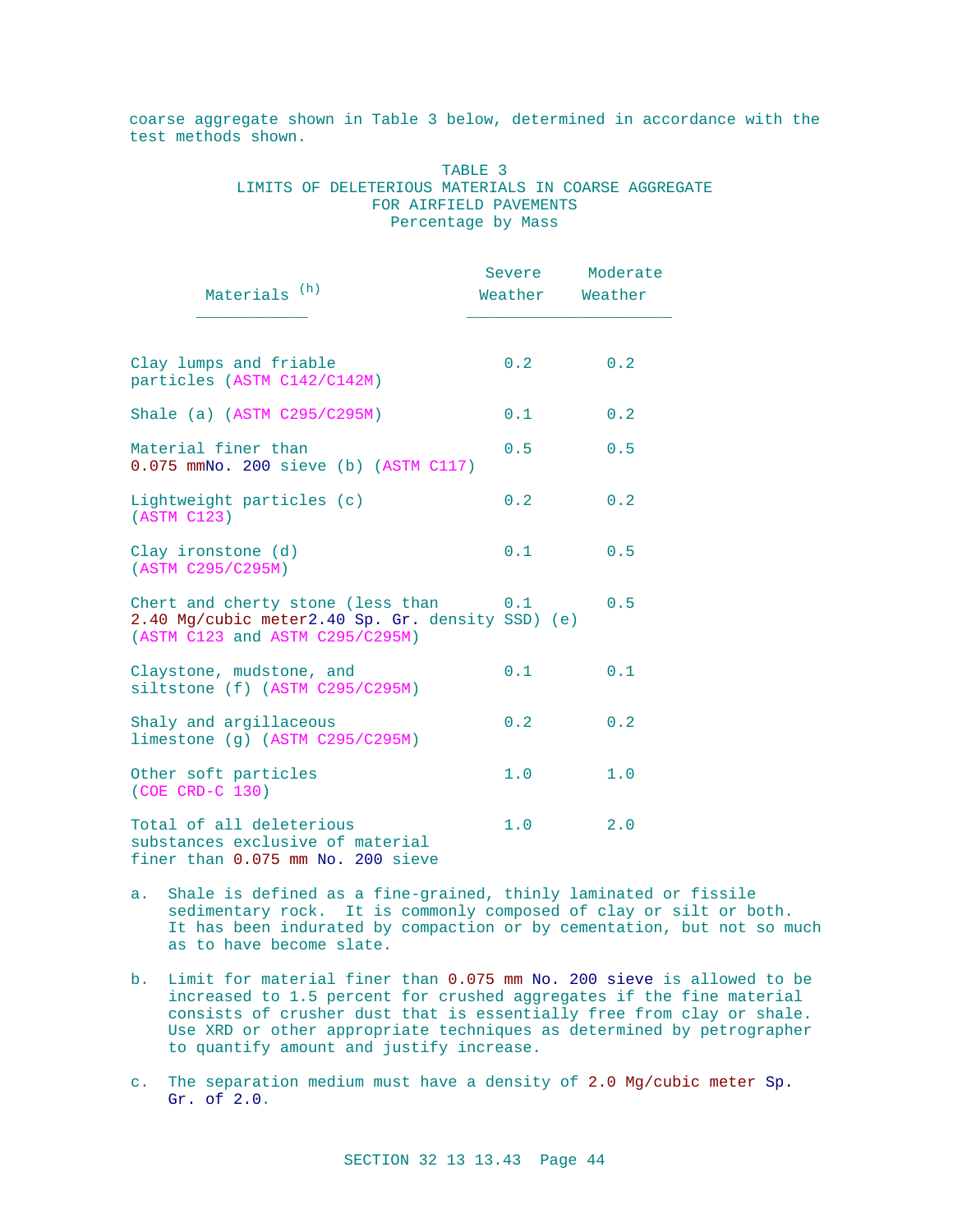- d. Clay ironstone is defined as an impure variety of iron carbonate, iron oxide, hydrous iron oxide, or combinations thereof, commonly mixed with clay, silt, or sand. It commonly occurs as dull, earthy particles, homogeneous concretionary masses, or hard-shell particles with soft interiors. Other names commonly used for clay ironstone are "chocolate bars" and limonite concretions.
- e. Chert is defined as a rock composed of quartz, chalcedony or opal, or any mixture of these forms of silica. It is variable in color. The texture is so fine that the individual mineral grains are too small to be distinguished by the unaided eye. Its hardness is such that it scratches glass but is not scratched by a knife blade. It may contain impurities such as clay, carbonates, iron oxides, and other minerals. Cherty stone is defined as any type of rock (generally limestone) that contains chert as lenses and nodules, or irregular masses partially or completely replacing the original stone.
- f. Claystone, mudstone, or siltstone, is defined as a massive fine-grained sedimentary rock that consists predominantly of indurated clay or silt without laminations or fissility. It may be indurated either by compaction or by cementation.
- g. Shaly limestone is defined as limestone in which shale occurs as one or more thin beds or laminae. These laminae may be regular or very irregular and may be spaced from a few inches down to minute fractions of an inch. Argillaceous limestone is defined as a limestone in which clay minerals occur disseminated in the stone in the amount of 10 to 50 percent by weight of the rock; when these make up from 50 to 90 percent, the rock is known as calcareous (or dolomitic) shale (or claystone, mudstone, or siltstone).
- h. Perform testing in accordance with the referenced test methods, except that the minimum sample size is specified below.
- 2.3.2.5 Testing Sequence/Deleterious Materials Traprock Only

No extension of time or additional payment due to any delays caused by the testing, evaluation, or personnel requirements is allowed. The minimum test sample size of the coarse aggregate is 90 kg 200 pounds for the 19 mm 3/4 inch and larger maximum size and 12 kg 25 pounds for the 4.75 to 19 mm No. 4 to 3/4 inch coarse aggregate. Provide facilities for the ready procurement of representative test samples. The testing procedure on each sample of coarse aggregate for compliance with limits on deleterious materials is as follows:

Step 1: Wash each full sample of coarse aggregate for material finer than the 0.075 mm No. 200 sieve. Discard material finer than the 0.075 mm No. 200 sieve.

Step 2: Test remaining full sample for clay lumps and friable particles and remove.

Step 3. Test remaining full sample for chert and cherty stone with SSD density of less than 2.40 specific gravity. Remove lightweight chert and cherty stone. Retain other materials less than 2.40 specific gravity for Step 4.

Step 4: Test the materials less than 2.40 specific gravity from Step 3 for lightweight particles (Sp. GR. 2.0) and remove. Restore other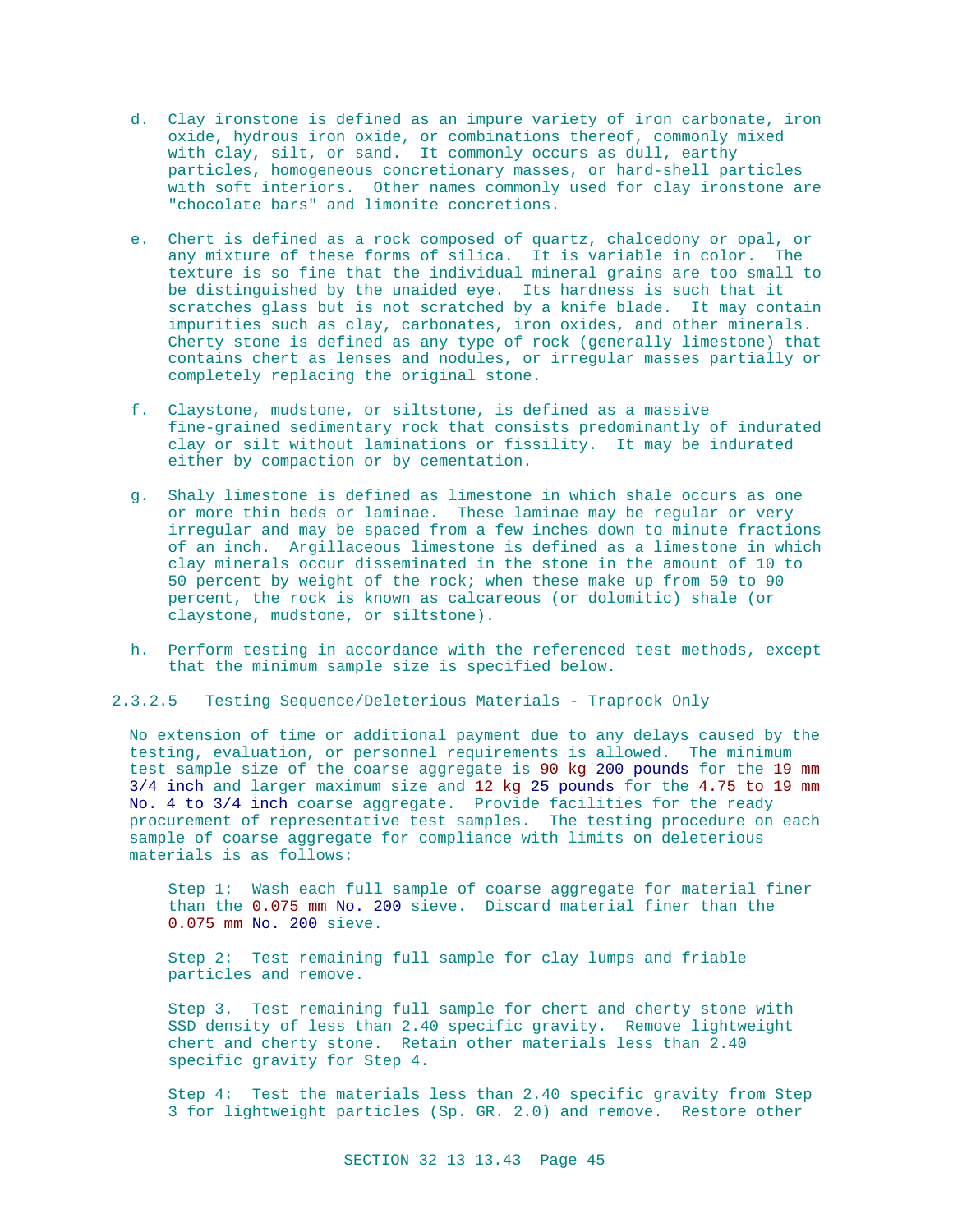materials less than 2.40 specific gravity to the sample.

Step 5: Test remaining sample for clay-ironstone, shale, claystone, mudstone, siltstone, shaly and argillaceous limestone, and remove.

Step 6: Test a minimum of one-fifth of remaining full sample for other soft particles.

2.3.2.6 Deleterious Materials - Traprock

#### 

NOTE: In Table 5 select columns showing appropriate percentage by weight in accordance with the following. Delete the inapplicable column in the table and the heading of the column used.

|              | Weather Severity Air Freezing Index<br>(a) | Average Precipitation<br>Coldest Year in 30   for any Single Month<br>During the Freezing<br>Period |
|--------------|--------------------------------------------|-----------------------------------------------------------------------------------------------------|
| Moderate     | 500 or less                                | Any Amount                                                                                          |
| Moderate (b) | 501 or more                                | Less than 25 mm 1 inch                                                                              |
| Severe       | 501 or more                                | 25 mm 1 inch or more                                                                                |

(a) Calculated as described in UFC 3-130-01. See ASTM C33/C33M for simplified map of CONUS weather severity.

(b) In poorly drained areas, the weather must be considered severe even though the other criteria indicate a rating of moderate.

(c) For Navy projects, select "Severe Weather" column of Table 5. Delete "Moderate Weather" and associated limits.

Do not exceed the amount of deleterious material in each size group of coarse aggregate shown in Table 3 below, determined in accordance with the test methods shown.

> TABLE 3 LIMITS OF DELETERIOUS MATERIALS IN COARSE AGGREGATE FOR AIRFIELD PAVEMENTS Percentage by Mass

Severe Moderate Materials<sup>(h)</sup> Weather Weather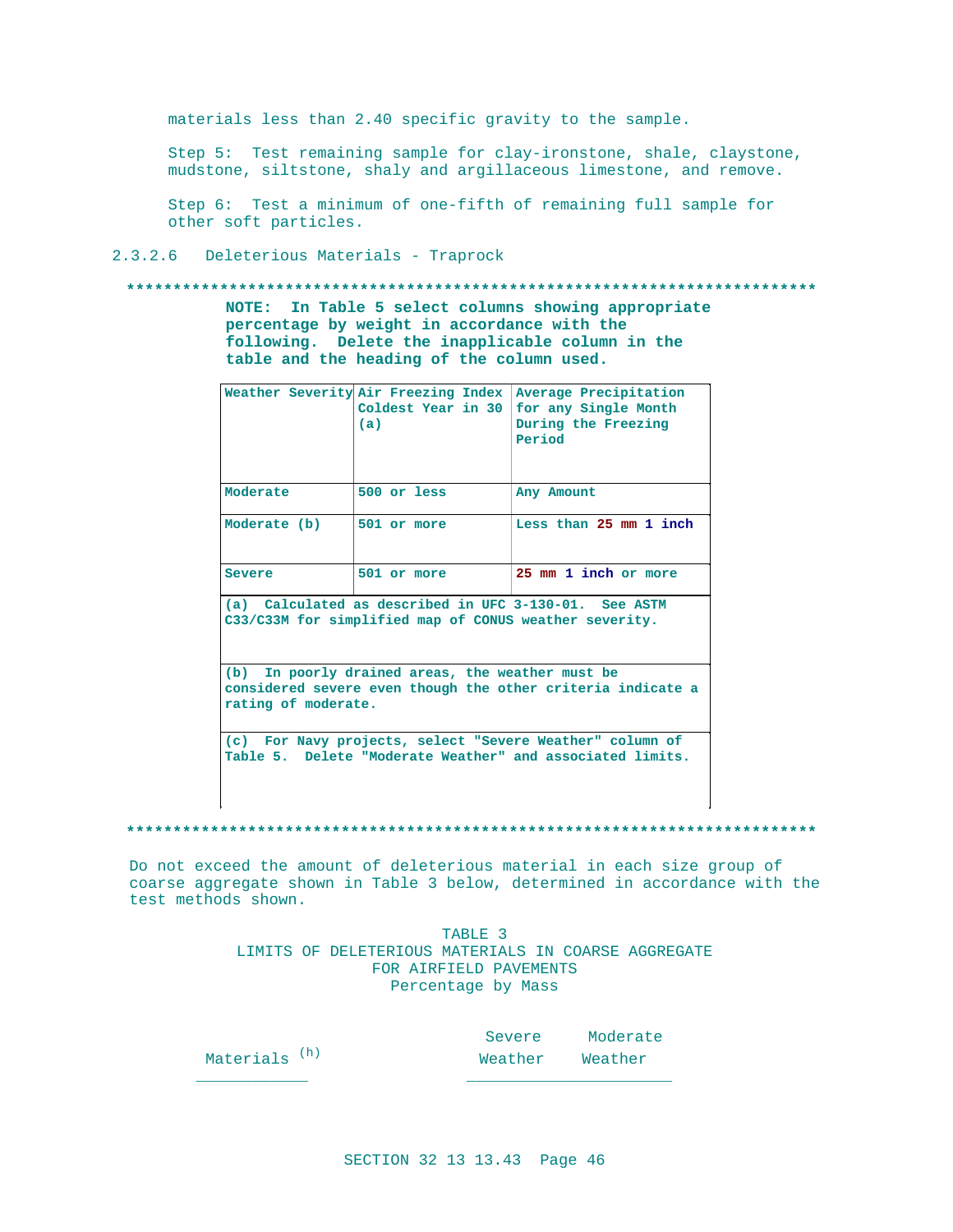## TABLE 3 LIMITS OF DELETERIOUS MATERIALS IN COARSE AGGREGATE FOR AIRFIELD PAVEMENTS Percentage by Mass

| (h)<br>Materials                                                                                                         | Severe | Moderate<br>Weather Weather |
|--------------------------------------------------------------------------------------------------------------------------|--------|-----------------------------|
| Clay lumps and friable<br>particles (ASTM C142/C142M)                                                                    | 0.2    | 0.2                         |
| Shale (a) (ASTM C295/C295M)                                                                                              | 0.1    | 0.2                         |
| Material finer than<br>0.075 mmNo. 200 sieve (b) (ASTM C117)                                                             | 0.5    | 0.5                         |
| Lightweight particles (c)<br>(ASTM C123)                                                                                 | 0.2    | 0.2                         |
| Clay ironstone (d)<br>(ASTM C295/C295M)                                                                                  | 0.1    | 0.5                         |
| Chert and cherty stone (less than<br>2.40 Mg/cubic meter2.40 Sp. Gr. density SSD) (e)<br>(ASTM C123 and ASTM C295/C295M) | 0.1    | 0.5                         |
| Claystone, mudstone, and<br>siltstone (f) (ASTM C295/C295M)                                                              | 0.1    | 0.1                         |
| Shaly and argillaceous<br>limestone (q) (ASTM C295/C295M)                                                                | 0.2    | 0.2                         |
| Other soft particles<br>$(COE$ $CRD-C$ 130)                                                                              | 1.0    | 1.0                         |
| Total of all deleterious<br>substances exclusive of material<br>finer than 0.075 mm No. 200 sieve                        | 1.0    | 2.0                         |

- a. Shale is defined as a fine-grained, thinly laminated or fissile sedimentary rock. It is commonly composed of clay or silt or both. It has been indurated by compaction or by cementation, but not so much as to have become slate.
- b. Limit for material finer than 0.075 mm No. 200 sieve is allowed to be increased to 1.5 percent for crushed aggregates if the fine material consists of crusher dust that is essentially free from clay or shale. Use XRD or other appropriate techniques as determined by petrographer to quantify amount and justify increase.
- c. The separation medium must have a density of 2.0 Mg/cubic meter Sp. Gr. of 2.0.
- d. Clay ironstone is defined as an impure variety of iron carbonate, iron oxide, hydrous iron oxide, or combinations thereof, commonly mixed with clay, silt, or sand. It commonly occurs as dull, earthy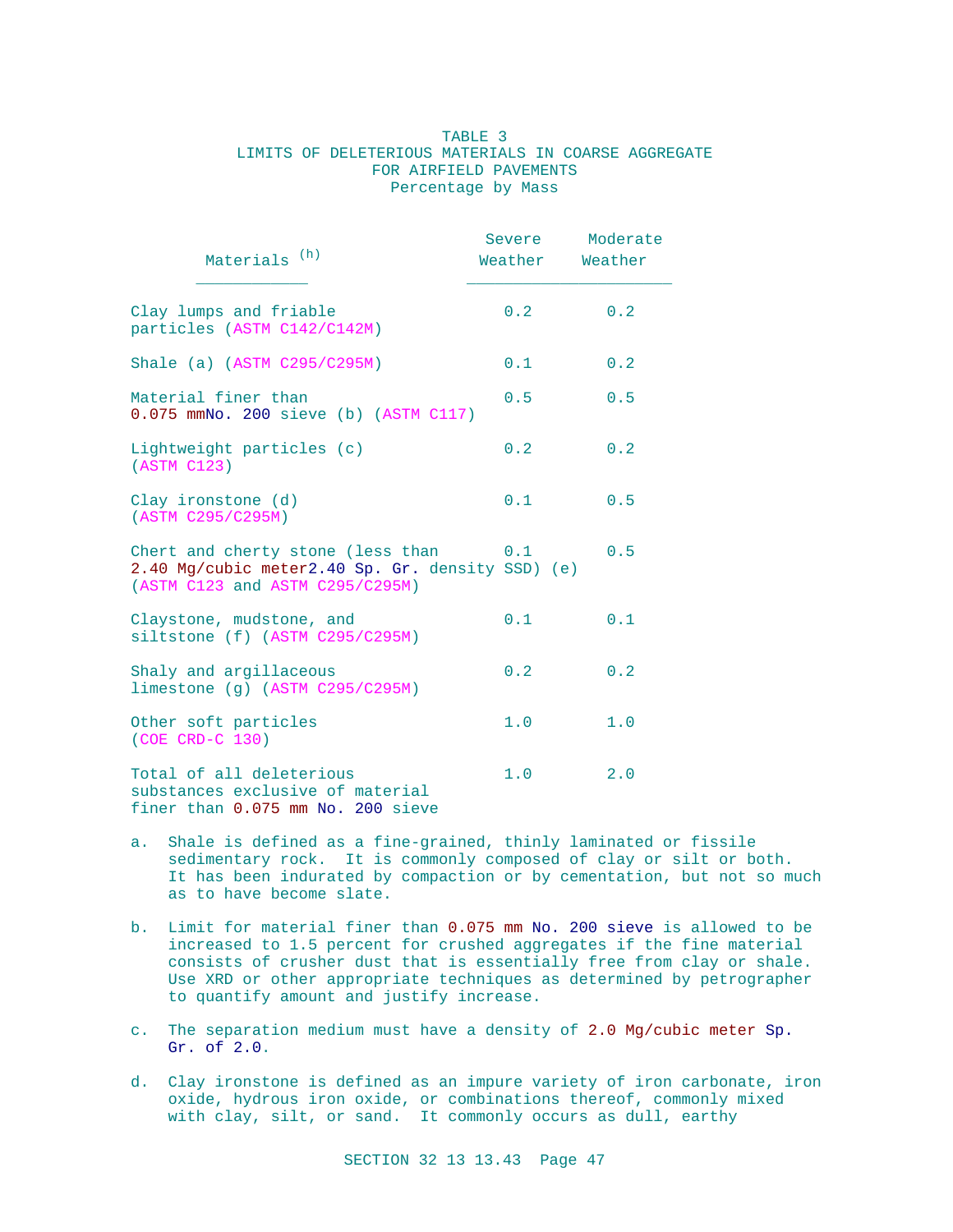particles, homogeneous concretionary masses, or hard-shell particles with soft interiors. Other names commonly used for clay ironstone are "chocolate bars" and limonite concretions.

- e. Chert is defined as a rock composed of quartz, chalcedony or opal, or any mixture of these forms of silica. It is variable in color. The texture is so fine that the individual mineral grains are too small to be distinguished by the unaided eye. Its hardness is such that it scratches glass but is not scratched by a knife blade. It may contain impurities such as clay, carbonates, iron oxides, and other minerals. Cherty stone is defined as any type of rock (generally limestone) that contains chert as lenses and nodules, or irregular masses partially or completely replacing the original stone.
- f. Claystone, mudstone, or siltstone, is defined as a massive fine-grained sedimentary rock that consists predominantly of indurated clay or silt without laminations or fissility. It may be indurated either by compaction or by cementation.
- g. Shaly limestone is defined as limestone in which shale occurs as one or more thin beds or laminae. These laminae may be regular or very irregular and may be spaced from a few inches down to minute fractions of an inch. Argillaceous limestone is defined as a limestone in which clay minerals occur disseminated in the stone in the amount of 10 to 50 percent by weight of the rock; when these make up from 50 to 90 percent, the rock is known as calcareous (or dolomitic) shale (or claystone, mudstone, or siltstone).
- h. Perform testing in accordance with the referenced test methods, except that the minimum sample size is specified below.
- 2.3.2.7 Testing Sequence/Deleterious Materials Traprock Only

No extension of time or additional payment due to any delays caused by the testing, evaluation, or personnel requirements is allowed. The minimum test sample size of the coarse aggregate is 90 kg 200 pounds for the 19 mm 3/4 inch and larger maximum size and 12 kg 25 pounds for the 4.75 to 19 mm No. 4 to 3/4 inch coarse aggregate. Provide facilities for the ready procurement of representative test samples. The testing procedure on each sample of coarse aggregate for compliance with limits on deleterious materials is as follows:

Step 1: Wash each full sample of coarse aggregate for material finer than the 0.075 mm No. 200 sieve. Discard material finer than the 0.075 mm No. 200 sieve.

Step 2: Test remaining full sample for clay lumps and friable particles and remove.

Step 3. Test remaining full sample for chert and cherty stone with SSD density of less than 2.40 specific gravity. Remove lightweight chert and cherty stone. Retain other materials less than 2.40 specific gravity for Step 4.

Step 4: Test the materials less than 2.40 specific gravity from Step 3 for lightweight particles (Sp. GR. 2.0) and remove. Restore other materials less than 2.40 specific gravity to the sample.

Step 5: Test remaining sample for clay-ironstone, shale, claystone,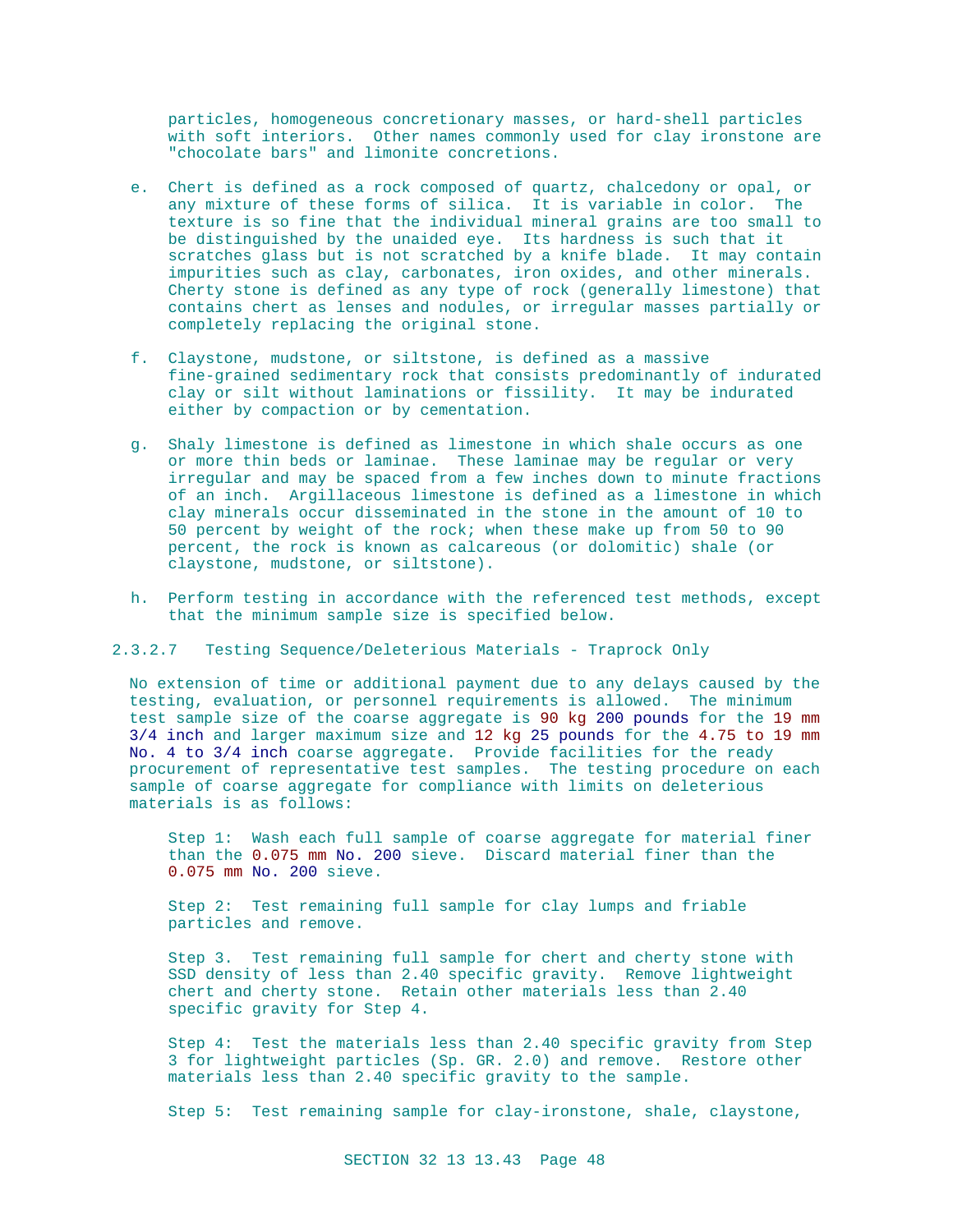mudstone, siltstone, shaly and argillaceous limestone, and remove.

Step 6: Test a minimum of one-fifth of remaining full sample for other soft particles.

## 2.3.3 Fine Aggregate

 $2.3.3.1$ Composition

#### 

NOTE: For TRAPROCK and TRAPROCK & LIGHTWEIGHT tailoring options; use the bracketed sentence for High Temperature Concrete supporting F-35B aircraft.

The use of natural sands will preclude any future utilization of the High Temperature Concrete for F-35B vertical landing operations. Delete bracket reference to the use of natural sand if intended use of pavement is for F-35B Aircraft. 

Lightweight fine aggregate must consist of the same high temperature material as the coarse aggregates, and composed of clean, hard, durable particles meeting the requirements at the manufacturing facility of ASTM C330/C330M for expanded slate or expanded shale. Conduct ASTM C330/C330M tests within 30 days prior to delivery to batch plant, except for freeze/thaw testing which must have been completed within 12 months prior to delivery. Each type of fine aggregate is required to be stockpiled and batched separately. Produce fine aggregate in a rotary<br>kiln operated at 1,149 degrees C 2,100 degrees F. Particles of the fine aggregate are required to be generally spherical or cubical in shape. [Traprock fine aggregate must meet requirements of paragraph DELETERIOUS MATERIALS FOR TRAPROCK FINE AGGREGATE to include the parent material consisting of a fine-grained trap rock aggregate composed of unweathered diabase or basalt as classified per ASTM C294] [Provide fine aggregate consisting of manufactured sand[, natural sand, or a combination of the two, ] and composed of clean, hard, durable particles meeting the requirements of ASTM C33/C33M]. Stockpile and batch each type of fine aggregate separately. Provide fine aggregate with particles that are generally spherical or cubical in shape. Lightweight fine aggregate must consist of the same high temperature material as the coarse aggregates, and composed of clean, hard, durable particles meeting the requirements at the manufacturing facility of ASTM C330/C330M for expanded slate or expanded shale. Conduct ASTM C330/C330M tests within 30 days prior to delivery to batch plant, except for freeze/thaw testing which must have been completed within 12 months prior to delivery. Each type of fine aggregate is required to be stockpiled and batched separately. Produce fine aggregate in a rotary kiln operated at 1,149 degrees C 2,100 degrees F. Particles of the fine aggregate are required to be generally spherical or cubical in shape.

[Traprock fine aggregate must meet requirements of paragraph DELETERIOUS MATERIALS FOR TRAPROCK FINE AGGREGATE to include the parent material consisting of a fine-grained trap rock aggregate composed of unweathered diabase or basalt as classified per ASTM C294][Provide fine aggregate consisting of manufactured sand[, natural sand, or a combination of the two, ] and composed of clean, hard, durable particles meeting the requirements of ASTM C33/C33M]. Stockpile and batch each type of fine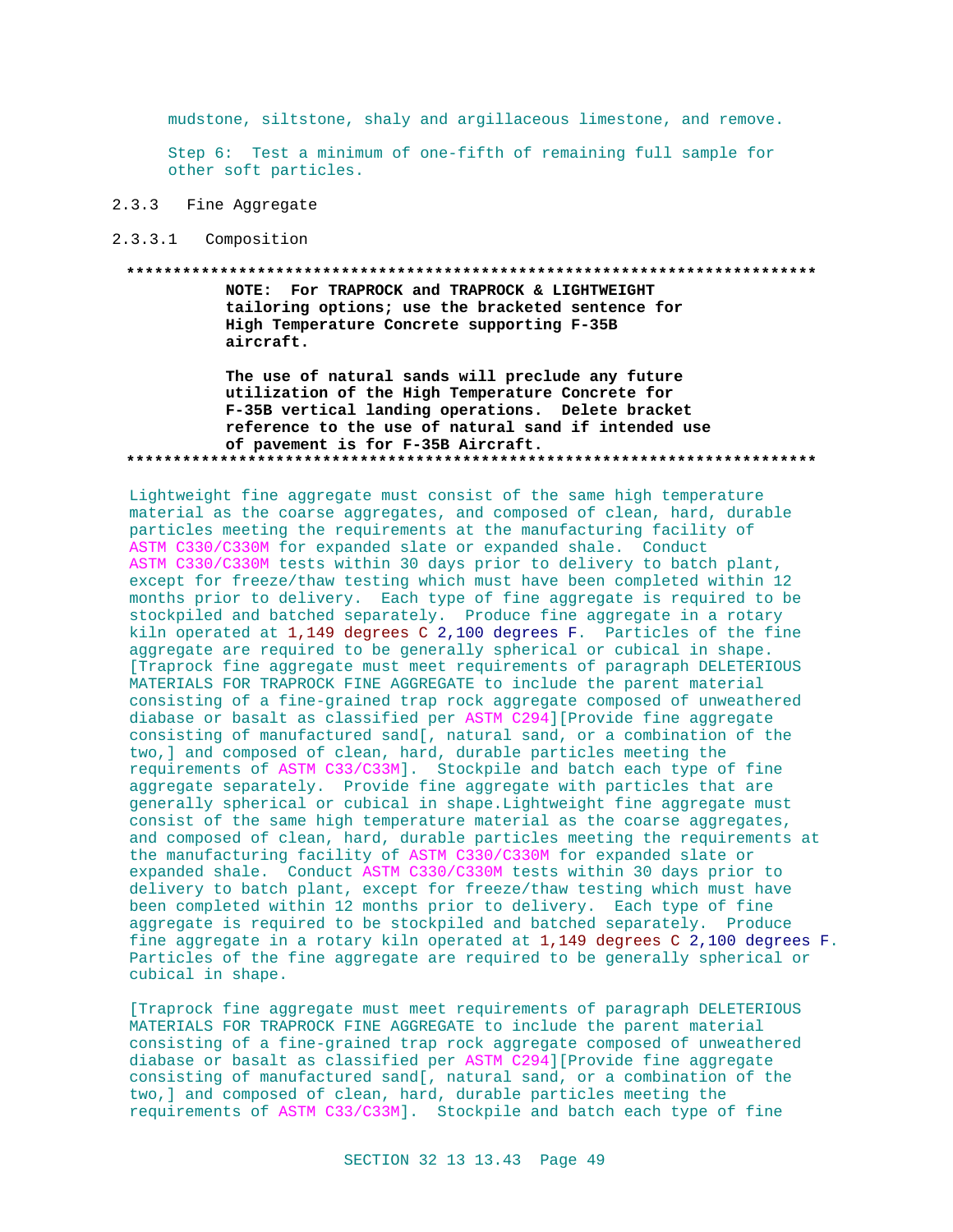aggregate separately. Provide fine aggregate with particles that are generally spherical or cubical in shape.

2.3.3.2 Grading

Grading of the fine aggregate, as delivered to the mixer, must conform to the requirements of ASTM C33/C33M for traprock and ASTM C330/C330M for lightweight aggregate ASTM C33/C33M for traprock ASTM C330/C330M for lightweight aggregate. Select a gradation not to exceed the combined gradation limits for the amount passing the 0.150 mm No. 100 sieve.

2.3.3.3 Deleterious Materials for Traprock Fine Aggregate

The amount of deleterious material in the fine aggregate must not exceed the following limits by mass:

| Material                                                                                                                                                                                       | Percentage by Mass |
|------------------------------------------------------------------------------------------------------------------------------------------------------------------------------------------------|--------------------|
| Clay lumps and friable particles ASTM C142/C142M                                                                                                                                               | 1.0                |
| Material finer than 0.075 mm ASTM C117<br>Material finer than No. 200 sieve ASTM C117<br>Lightweight particles ASTM C123 using a medium<br>with a density of 2.0 Mg/cubic meter Sp. Gr. of 2.0 | 3.0<br>3.0<br>0.5  |
| Total of all above                                                                                                                                                                             |                    |

2.3.3.4 Deleterious Materials[ for Traprock] Fine Aggregate

The amount of deleterious material in the fine aggregate must not exceed the following limits by mass:

| Material                                                                                              | Percentage by Mass |
|-------------------------------------------------------------------------------------------------------|--------------------|
| Clay lumps and friable particles ASTM C142/C142M                                                      | 1.0                |
| Material finer than 0.075 mm ASTM C117<br>Material finer than No. 200 sieve ASTM C117                 | 3.0<br>3.0         |
| Lightweight particles ASTM C123 using a medium<br>with a density of 2.0 Mg/cubic meter Sp. Gr. of 2.0 | 0.5                |
| Total of all above                                                                                    | 3.0                |

#### 2.4 CHEMICAL ADMIXTURES

#### 2.4.1 General Requirements

Chemical admixtures may only be used when the specific admixture type and manufacturer is the same material used in the mixture proportioning studies. Provide air-entraining admixture conforming to ASTM C260/C260M. An accelerating admixture conforming to ASTM C494/C494M, Type C, may be used only when specified in paragraph MIXTURE PROPORTIONS below provided it is not used to reduce the amount of cementitious material. Calcium chloride and admixtures containing calcium chloride are not allowed. Provide retarding or water-reducing admixture that meet the requirements of ASTM C494/C494M, Type A, B, or D, except that the 6-month and 1-year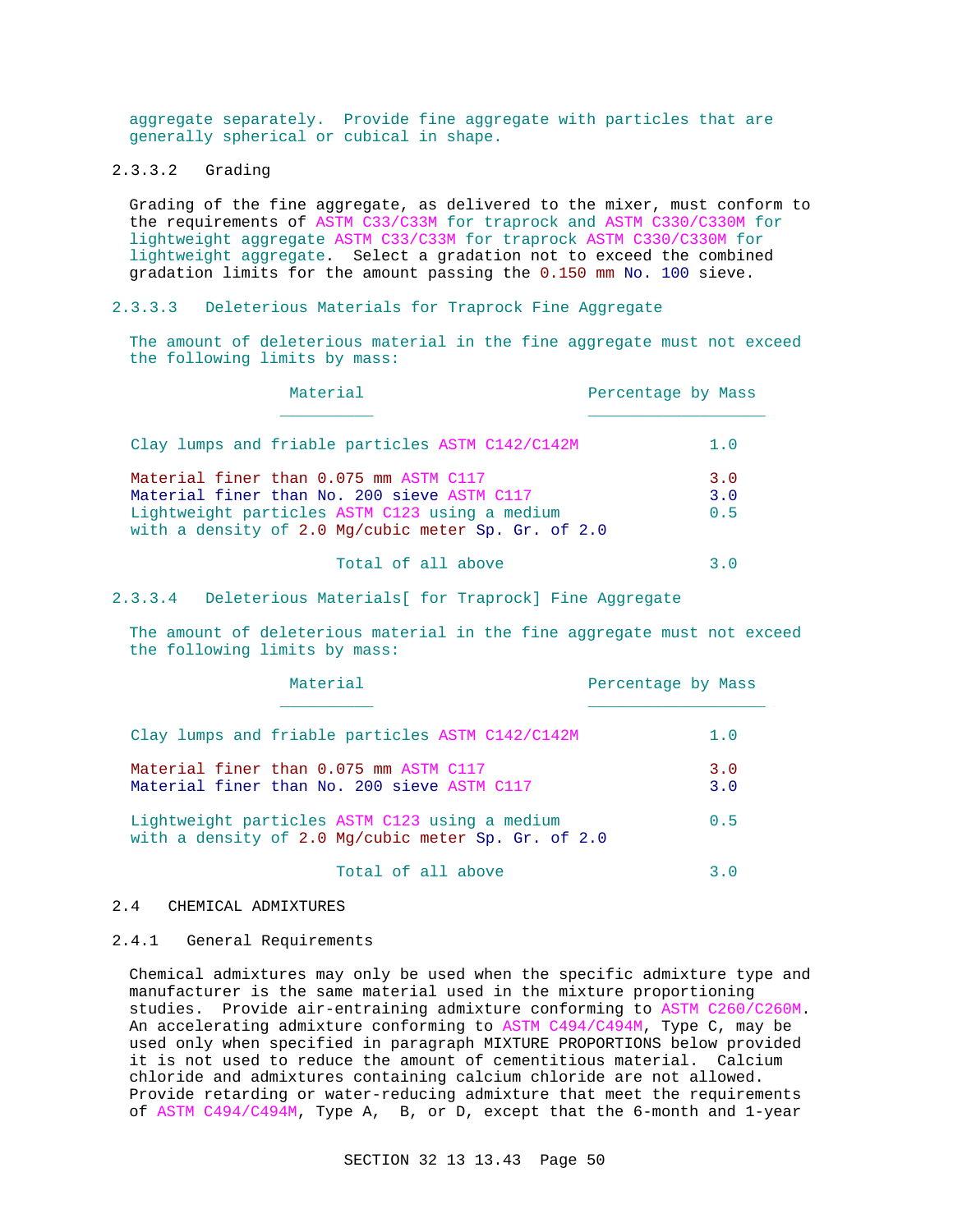compressive strength tests are waived. ASTM C494/C494M, Type F and G high range water reducing admixtures and Type S specific performance admixtures are not allowed. ASTM C1017/C1017M flowable admixtures are not allowed.

#### [2.5 MULTIFILAMENT POLYPROPYLENE FIBERS

**\*\*\*\*\*\*\*\*\*\*\*\*\*\*\*\*\*\*\*\*\*\*\*\*\*\*\*\*\*\*\*\*\*\*\*\*\*\*\*\*\*\*\*\*\*\*\*\*\*\*\*\*\*\*\*\*\*\*\*\*\*\*\*\*\*\*\*\*\*\*\*\*\*\***

**NOTE: Retain this paragraph for High Temperature Concrete supporting F-35B operations. Delete this paragraph if High Temperature Concrete is only intended to be used by V-22 aircraft.**

**Deletion of this paragraph will preclude any F-35B vertical landing operations on this High Temperature Concrete. \*\*\*\*\*\*\*\*\*\*\*\*\*\*\*\*\*\*\*\*\*\*\*\*\*\*\*\*\*\*\*\*\*\*\*\*\*\*\*\*\*\*\*\*\*\*\*\*\*\*\*\*\*\*\*\*\*\*\*\*\*\*\*\*\*\*\*\*\*\*\*\*\*\***

Multifilament polypropylene fibers must have a length between 9.5 and 19 mm 0.375 and 0.75 inches and either a maximum diameter of 0.4 mm 0.0157 inches or maximum average 10 denier weight. The concrete mix must contain 1.78 kg per cubic meter 3 lb per cubic yard to prevent spalling. Add the fibers to the concrete mixture at the batch plant. Fibers must be multifilament polypropylene meeting ASTM C1116/C1116M, Standard Specification for Fiber-Reinforced Concrete. Submit certified copies of the laboratory test results showing length, and diameter or denier.

## ]2.6 CURING MATERIALS

2.6.1 Impervious Sheet

Impervious sheet materials must conform to ASTM C171.

2.6.2 Burlap and Cotton Mat

Burlap and cotton mat used for curing must conform to AASHTO M 182.

2.6.3 Membrane Forming Curing Compound

Membrane forming curing compound is prohibited from use where ever sodium silicate surface sealer is to be applied. Therefore membrane forming curing compound is limited only to vertical faces of pilot lane paving. Provide membrane forming curing compound that conforms to COE CRD-C 300 and is white pigmented.

2.7 WATER

Water for mixing and curing is required to be fresh, clean, potable, and free of injurious amounts of oil, acid, salt, or alkali, except that non-potable water, or water from concrete production operations, may be used if it meets the requirements of ASTM C1602/C1602M.

### 2.8 REINFORCING

**\*\*\*\*\*\*\*\*\*\*\*\*\*\*\*\*\*\*\*\*\*\*\*\*\*\*\*\*\*\*\*\*\*\*\*\*\*\*\*\*\*\*\*\*\*\*\*\*\*\*\*\*\*\*\*\*\*\*\*\*\*\*\*\*\*\*\*\*\*\*\*\*\*\***

**NOTE: Edit these paragraphs to conform to project requirements. Delete those not needed. Add epoxy-coated bars (ASTM A775/A775M) or low-alloy bars (ASTM A 706/A 706M) when required by design. \*\*\*\*\*\*\*\*\*\*\*\*\*\*\*\*\*\*\*\*\*\*\*\*\*\*\*\*\*\*\*\*\*\*\*\*\*\*\*\*\*\*\*\*\*\*\*\*\*\*\*\*\*\*\*\*\*\*\*\*\*\*\*\*\*\*\*\*\*\*\*\*\*\***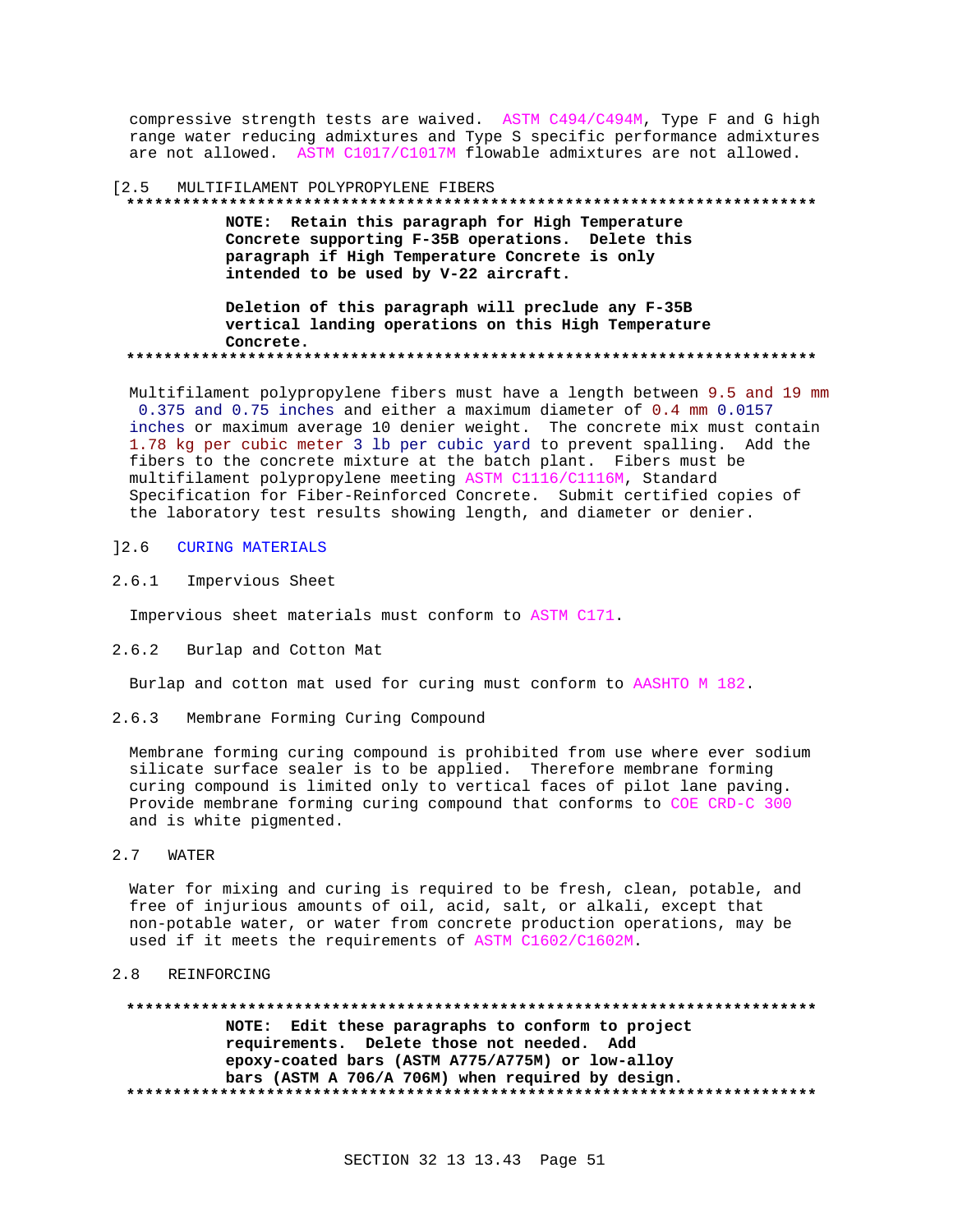All reinforcement is required to be free from loose, flaky rust, loose scale, oil, grease, mud, or other coatings that might reduce the bond with concrete. Removal of thin powdery rust and tight rust is not required. However, reinforcing steel which is rusted to the extent that it does not conform to the required dimensions or mechanical properties must not be used.

[2.8.1 Reinforcing Bars for Continuously Reinforced Concrete

- a. Reinforcing bars must conform to ASTM A722/A722M Type 2, 25 mm 1 inch nominal diameter threaded bars with a minimum yield strength of 827 MPa 120,000 psi (Dywidag, Williams and Skylinesteel are possible sources, Grade 150) and conform to requirements shown on plans.
- b. Reinforcement support is required to be continuous mesh supports or numerous chairs, and is required to be steel and support to height as shown on plans. Any sag or displacement of steel reinforcement during concrete placement is cause for rejection of paving lane with removal and replacement at Contractor's expense.

][2.8.2 Reinforcing Bars and Bar Mats for Non-Continuously Reinforced Concrete

Provide reinforcing bars conforming to [ASTM A615/A615M, billet-steel] [ ASTM A996/A996M, rail and axle steel], Grade 60 [\_\_\_\_\_]. Provide bar mats conforming to ASTM A184/A184M. The bar members may be billet rail or axle steel.

][2.8.3 Welded Wire Reinforcement for Non-Continuously Reinforced Concrete

Provide welded wire reinforcement that is deformed or smooth, conforming to ASTM A1064/A1064M or ASTM A185/A185M, and is provided in flat sheets.

### ]2.9 JOINT MATERIALS

#### **\*\*\*\*\*\*\*\*\*\*\*\*\*\*\*\*\*\*\*\*\*\*\*\*\*\*\*\*\*\*\*\*\*\*\*\*\*\*\*\*\*\*\*\*\*\*\*\*\*\*\*\*\*\*\*\*\*\*\*\*\*\*\*\*\*\*\*\*\*\*\*\*\*\***

**NOTE: Studies have shown that various joint sealant techniques perform better with varying degrees of temperature and pressure exposure. In Vertical Landing Pad Safety Zones self-leveling silicone sealant meeting ASTM D5893/D5893M perform better whereas elastomeric joint sealant ignites under the extreme heat. However, elastomeric joint sealant meeting ASTM D2628/D2628M tends to perform better than self-leveling silicone sealant when exposed to temperatures less than 500 degrees Fahrenheit.**

**Use first bracket for self-leveling silicone sealant meeting ASTM D5893/D5893M for the vicinity to extreme temperature exposure like the Vertical Landing Pad Safety Zone.**

**Use second bracket for elastomeric joint sealant meeting ASTM D2628/D2628M temperature exposure less than 500 degrees Fahrenheit like parking aprons, warm up areas, etc. \*\*\*\*\*\*\*\*\*\*\*\*\*\*\*\*\*\*\*\*\*\*\*\*\*\*\*\*\*\*\*\*\*\*\*\*\*\*\*\*\*\*\*\*\*\*\*\*\*\*\*\*\*\*\*\*\*\*\*\*\*\*\*\*\*\*\*\*\*\*\*\*\*\***

[Joint filler and sealant materials is required as shown on plans and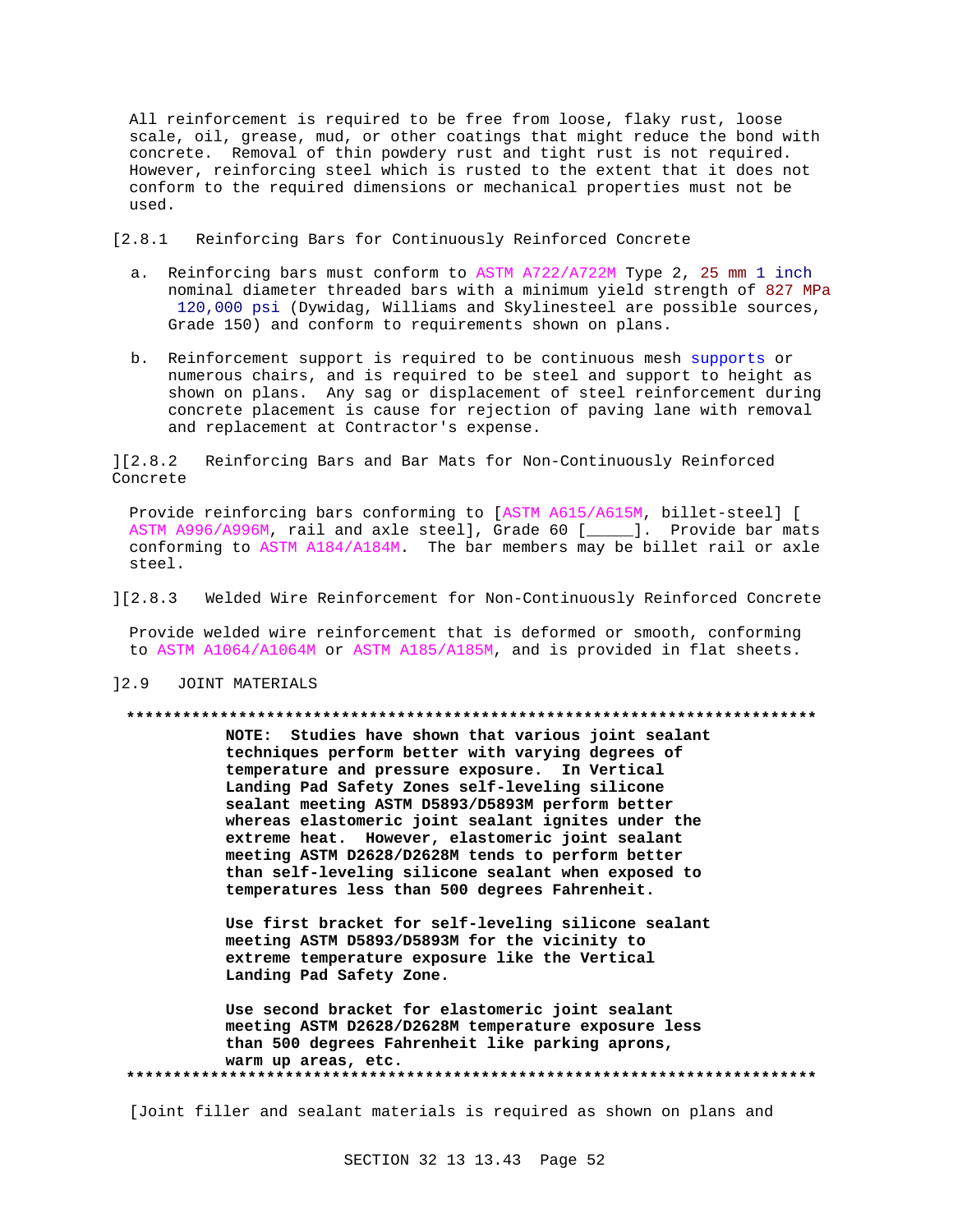Specification 32 01 19.61 SEALING OF JOINTS IN RIGID PAVEMENT. Use only self-leveling silicone sealant meeting ASTM D5893/D5893M. Submit proposed methods and/or sacrificial materials for forming joint seal reservoir above expansion board.] [Joint filler and sealant materials is required as shown on plans and Specification 32 13 73.19 COMPRESSION CONCRETE PAVING JOINT SEALANT. Use only elastomeric joint sealant meeting ASTM D2628.]

# 2.9.1 Dowels

Provide dowels in single piece bars fabricated or cut to length at the shop or mill before delivery to the site. Dowels are to be free of loose, flaky rust and loose scale and be clean and straight. Dowels may be sheared to length provided that the deformation from true shape caused by shearing does not exceed 1 mm 0.04 inch on the diameter of the dowel and does not extend more than 1 mm 0.04 inch from the end of the dowel. Dowels are required to be plain (non-deformed) steel bars conforming to ASTM A615/A615M, Grade 40 or 60; ASTM A996/A996M, Grade 50 or 60. Dowel bars are required to be epoxy coated in conformance with ASTM A775/A775M, to include the ends. Provide grout retention rings that are fully circular metal or plastic devices capable of supporting the dowel until the epoxy hardens. Dowel sleeves or inserts are not permitted.

## 2.9.2 Dowel Bar Assemblies

Provide dowel bar assemblies that consist of a framework of metal bars or wires arranged to provide rigid support for the dowels throughout the paving operation, with a minimum of four continuous bars or wires extending along the joint line. Provide dowels that are welded to the assembly or held firmly by mechanical locking arrangements that prevent them from rising, sliding out, or becoming distorted during paving operations.

## 2.9.3 Expansion Joint Materials

Expansion joint filler is required to be a preformed material conforming to ASTM D1752 Type II or Type III. Expansion joint filler is required to be 19 mm 3/4 inch thick, unless otherwise indicated. Expansion joint filler is required to be furnished in a single full depth piece.

# 2.10 EPOXY RESIN

Provide epoxy-resin materials that consist of two-component materials conforming to the requirements of ASTM C881/C881M, Class as appropriate for each application temperature to be encountered, except that in addition, the materials meet the following requirements:

- a. Material for use for embedding dowels and anchor bolts be Type IV, Grade 3.
- b. Material for use as patching materials for complete filling of spalls and other voids and for use in preparing epoxy resin mortar be Type III, Grade as approved.
- c. Material for use for injecting cracks be Type IV, Grade 1.
- d. Material for bonding freshly mixed portland cement concrete or mortar or freshly mixed epoxy resin concrete or mortar to hardened concrete be Type V, Grade as approved.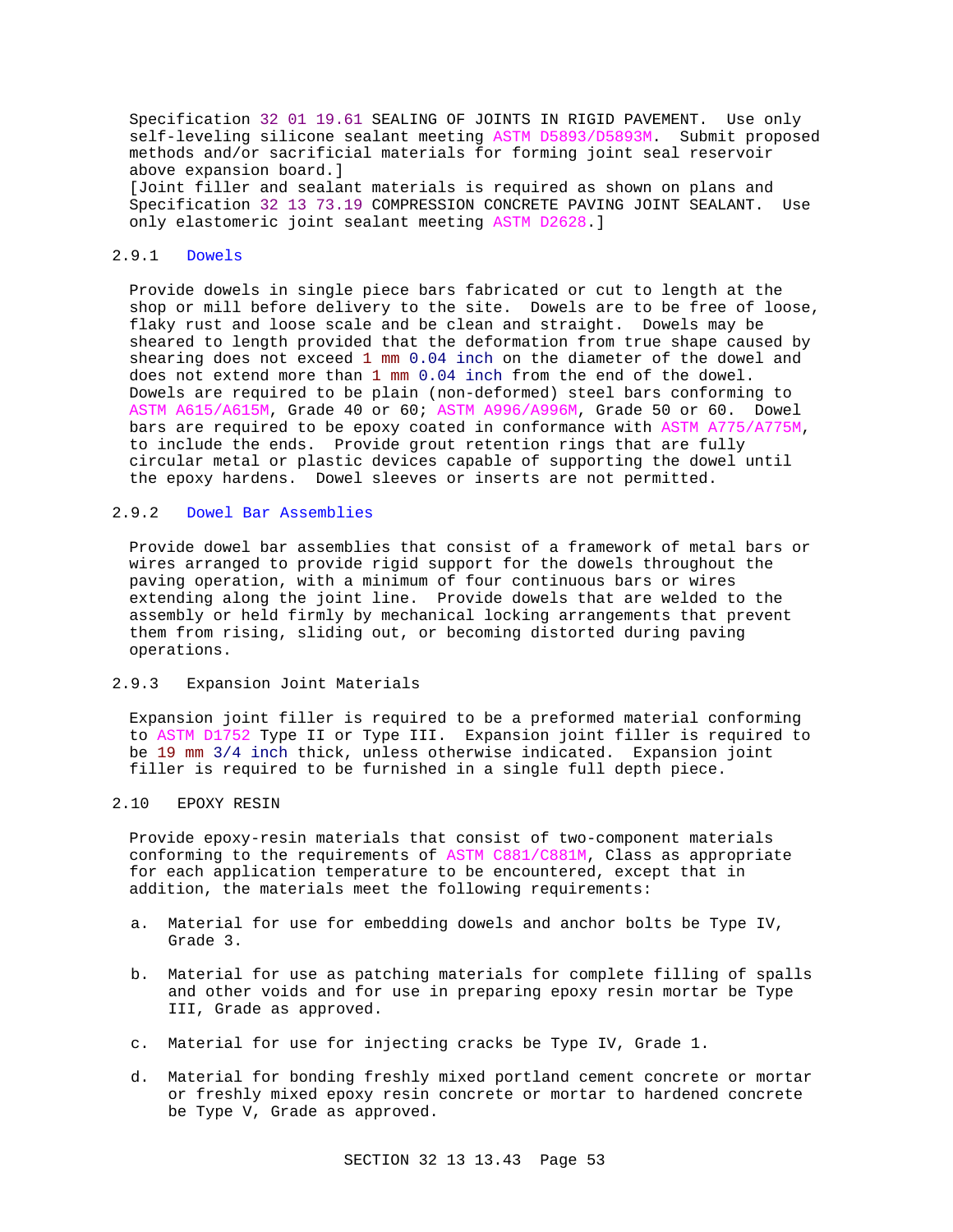#### $2.11$ **EQUIPMENT**

All plant, equipment, tools, and machines used in the work are required to be maintained in satisfactory working conditions at all times. Submit the following:

a. Details and data on the batching and mixing plant prior to plant assembly including manufacturer's literature showing that the equipment meets all requirements specified herein.

# NOTE: For OCONUS projects, contact NRMCA ( http://www.nrmca.org) concerning approved engineers available in the geographic area.

- b. Obtain National Ready Mixed Concrete Association (NRMCA) certification of the concrete plant, at no expense to the Government. Provide inspection report of the concrete plant by an engineer approved by the NRMCA. A list of NRMCA approved engineers is available on the NRMCA website at http://www.nrmca.org. Submit a copy of the NRMCA QC Manual Section 3 Concrete Plant Certification Checklist, NRMCA Certificate of Conformance, and Calibration documentation on all measuring and weighing devices prior to uniformity testing.
- c. A description of the equipment proposed for transporting concrete mixture from the central mixing plant to the paving equipment.
- d. A description of the equipment proposed for the machine and hand placing, consolidating and curing of the concrete mixture. Manufacturer's literature on the paver and finisher, together with the manufacturer's written instructions on adjustments and operating procedures necessary to assure a tight, smooth surface on the concrete pavement. The literature is required to show that the equipment meets all details of these specifications. [ Include detailed information on automatic laser controlled systems if proposed for use.]

#### Batching and Mixing Plant  $2.11.1$

### 

NOTE: The batching and mixing plant must be on the construction site or as close as possible, but must be no farther than 15 minutes haul time from the placing site during all periods of the work day. Verify the availability of water and electrical power for sites on Government land. On Navy projects, specify an off-site batch plant. Edit bracketed items as appropriate.

Plant capacity must be governed by the laydown pattern or the size of the job to prevent delay of paving operations. 

#### $2.11.1.1$  Location

Locate the batching and mixing plant [on project site as indicated on the drawings][off Government premises no more than 15 minutes haul time from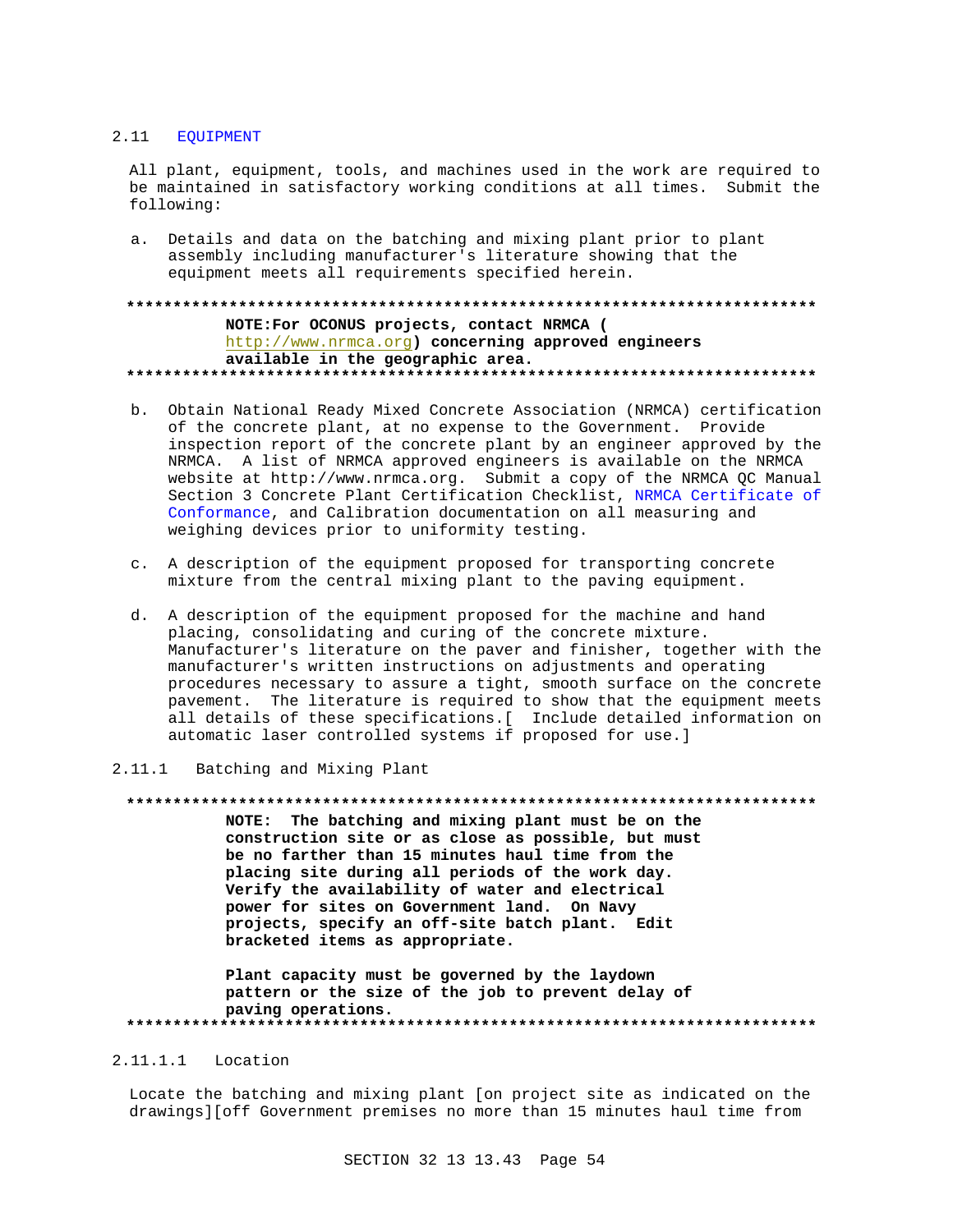the placing site].[ Water and electrical power [are][are not] available on the project site.] Provide operable telephonic or radio communication between the plant and the placing site at all times concreting is taking place.

# 2.11.1.2 Type and Capacity

Provide a batching and mixing plant consisting of a stationary-type central mix plant, including permanent installations and portable or relocatable plants installed on stable foundations. Provide a plant designed and operated to produce concrete within the specified tolerances, with a minimum capacity of 200 cubic meters 250 cubic yards [\_\_\_\_\_] per hour, that conforms to the requirements of NRMCA QC 3 including provisions addressing:

- 1. Material Storage and Handling
- 2. Batching Equipment
- 3. Central Mixer
- 4. Ticketing System
- 5. Delivery System

#### 2.11.1.3 Tolerances

| Materials              | Percentage of Required Mass |
|------------------------|-----------------------------|
| Cementitious Materials | plus or minus 1             |
| Aggregate              | plus or minus 2             |
| Water                  | plus or minus 1             |
| Admixture              | plus or minus 3             |

For volumetric batching equipment for water and admixtures, the above numeric tolerances apply to the required volume of material being batched. Dilute concentrated admixtures uniformly, if necessary, to provide sufficient volume per batch to ensure that the batchers consistently operate within the above tolerance.

## 2.11.1.4 Moisture Control

Provide a plant capable of ready adjustment to compensate for the varying moisture contents of the aggregates and to change the quantities of the materials being batched.[ Provide an electric moisture meter complying with the provisions of COE CRD-C 143 for measuring of moisture in the fine aggregate. Provide a sensing element arranged so that measurement is made near the batcher charging gate of the fine aggregate bin or in the fine aggregate batcher.]

## 2.11.2 Concrete Mixers

Stationary or truck mixers or approved horizontal shaft concrete mixers are permitted. Pugmills are not allowed. Mixers are required to be capable of combining the materials into a uniform mixture and of discharging this mixture without segregation. The mixers are not be charged in excess of the capacity recommended by the manufacturer. Operate the drum or or mixing blade speed designated by the manufacturer. Maintain the mixers in satisfactory operation condition. Keep mixer drums free of hardened concrete. Replace mixer blades or paddles when worn down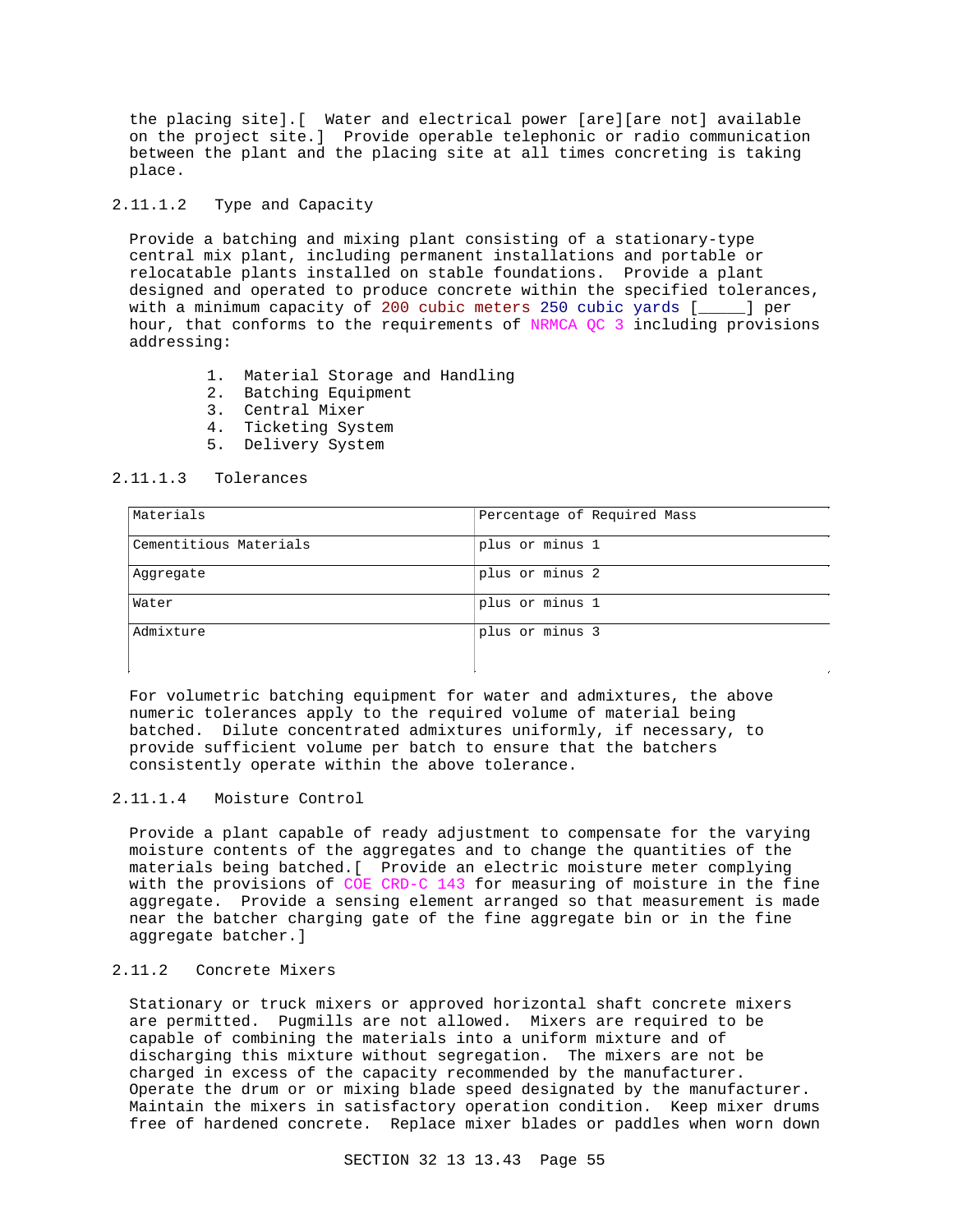more than 10 percent of their depth when compared with the manufacturer's dimension for new blades or paddles.

## 2.11.2.1 Stationary

Stationary mixers are required to be drum mixers. Mixers with a device to lock the discharge mechanism until the prescribed mixing time has elapsed in required.

## 2.11.2.2 Mixing Time and Uniformity for Stationary Mixers

For stationary mixers, the mixing time for each batch after all solid materials are in the mixer[, including fibers,] is determined in accordance with CRD-C-55 for stationary mixers and ASTM C 94 for truck mixers. For all mixtures, the minimum mixing time is 65 seconds; extend as necessary to achieve uniformity[, and dispersal of multifilament polypropylene fiber]. Immediately prior to any change in mixing time a mixer performance tests at the new mixing times is required. If using traprock, conduct the Regular Test sequence with approved mix; if using lightweight aggregate, conduct the Regular Test sequence on normal weight concrete (or provide results from normal weight concrete on this project if using the same approved batch plant). For initial determination of the mixing time conduct the Regular Test sequence first. When regular testing is performed, the concrete must meet the limits of any five of the six uniformity requirements listed in Table 1 below. Before batching of High Temperature Concrete per paragraph TEST BATCHES uniformity testing for normal weight concrete is required to conducted, submitted and approved.

# 2.11.2.3 Abbreviated Test

Conduct the Abbreviated Test sequence for production concrete verification at the frequency specified in Table 6. When abbreviated testing is performed, the concrete is required to meet only those requirements listed for abbreviated testing. Use the projects approved mix design proportions for uniformity testing. For regular testing perform all six tests on three batches of concrete. The range for regular testing is the average of the ranges of the three batches. Abbreviated testing consists of performing the three required tests on a single batch of concrete. The range for abbreviated testing is the range for one batch. If more than one mixer is used and all are identical in terms of make, type, capacity, condition, speed of rotation, the results of tests on one of the mixers apply to the others, subject to the approval. Perform all mixer performance (uniformity) testing in accordance with COE CRD-C 55 and with paragraph TESTING AND INSPECTION FOR CONTRACTOR QUALITY CONTROL in PART 3.

> TABLE 1 UNIFORMITY REQUIREMENTS--STATIONARY MIXERS NORMAL WEIGHT CONCRETE

| Parameter                                                        | Regular Tests<br>Allowable<br>Maximum Range for<br>Average of 3 Batches | Abbreviated Tests<br>Allowable<br>Maximum Range<br>for 1 Batch |
|------------------------------------------------------------------|-------------------------------------------------------------------------|----------------------------------------------------------------|
| Unit weight of air-free mortar<br>Unit weight of air-free mortar | 32 kg/cubic m<br>2.0 lbs/cubic ft                                       | 32 kg/cubic m<br>2.0 lbs/cubic ft                              |
| Air content                                                      | 1.0 percent                                                             |                                                                |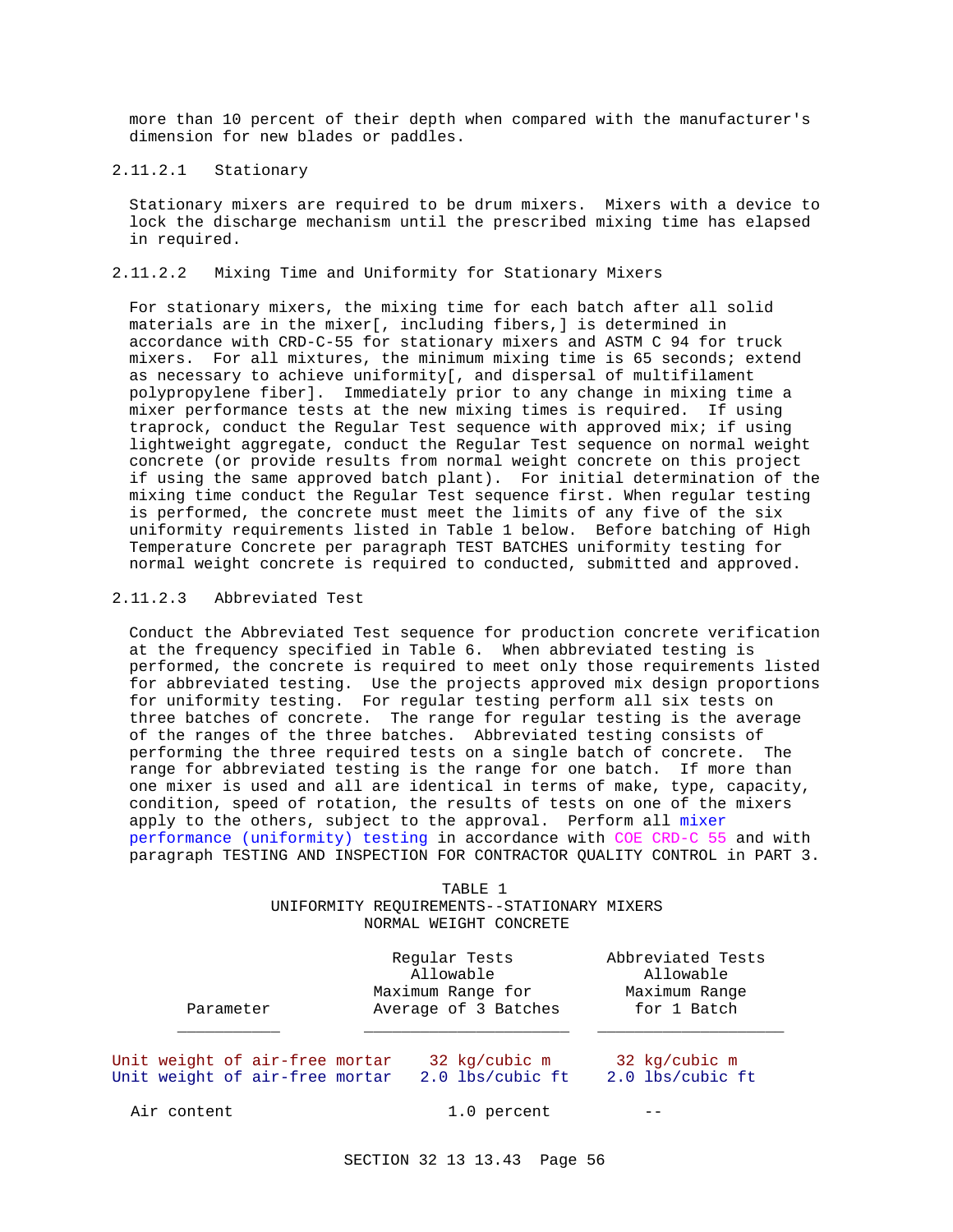| Parameter                       | Regular Tests<br>Allowable<br>Maximum Range for<br>Average of 3 Batches | Abbreviated Tests<br>Allowable<br>Maximum Range<br>for 1 Batch |
|---------------------------------|-------------------------------------------------------------------------|----------------------------------------------------------------|
| Slump                           | $25$ mm                                                                 | $25$ mm                                                        |
| Slump                           | $1.0$ inch                                                              | $1.0$ inch                                                     |
| Coarse aggregate                | 6.0 percent                                                             | 6.0 percent                                                    |
| Compressive strength at 7 days, | 10.0 percent                                                            | 10.0 percent                                                   |
| Water content                   | 1.5 percent                                                             |                                                                |

TABLE 1 UNIFORMITY REQUIREMENTS--STATIONARY MIXERS NORMAL WEIGHT CONCRETE

## 2.11.2.4 Truck

Truck mixers are not allowed for mixing or transporting slipformed paving concrete. Provide only truck mixers designed for mixing or transporting paving concrete with extra large blading and rear opening specifically for low-slump paving concrete. Provide truck mixers, the mixing of concrete therein, and concrete uniformity and testing thereof that conform to the requirements of ASTM C94/C94M. Determine the number of revolutions between 70 to 100 for truck-mixed concrete and the number of revolutions for shrink-mixed concrete by uniformity tests as specified in ASTM C94/C94M

 and in requirements for mixer performance stated in paragraph TESTING AND INSPECTION FOR CONTRACTOR QUALITY CONTROL in PART 3. If requirements for the uniformity of concrete are not met with 100 revolutions of mixing after all ingredients including water are in the truck mixer drum, discontinue use of the mixer until the condition is corrected. Water is not allowed to be added after the initial introduction of mixing water except, when on arrival at the job site, the slump is less than specified and the water-cement ratio is less than that given as a maximum in the approved mixture. Additional water may be added to bring the slump within the specified range provided the approved water-cement ratio is not exceeded. Inject water into the head of the mixer (end opposite the discharge opening) drum under pressure, and turn the drum or blades a minimum of 30 additional revolutions at mixing speed. The addition of water to the batch at any later time is not allowed.[ Perform mixer performance (uniformity) tests for truck mixers in accordance with ASTM C94/C94M.]

## 2.11.3 Transporting Equipment

Transport slipform concrete to the paving site in non-agitating equipment conforming to ASTM C94/C94M or in approved agitators. Transport fixed form concrete in approved truck mixers designed with extra large blading and rear opening specifically for low slump concrete. Provide transporting equipment designed and operated to deliver and discharge the required concrete mixture completely without segregation.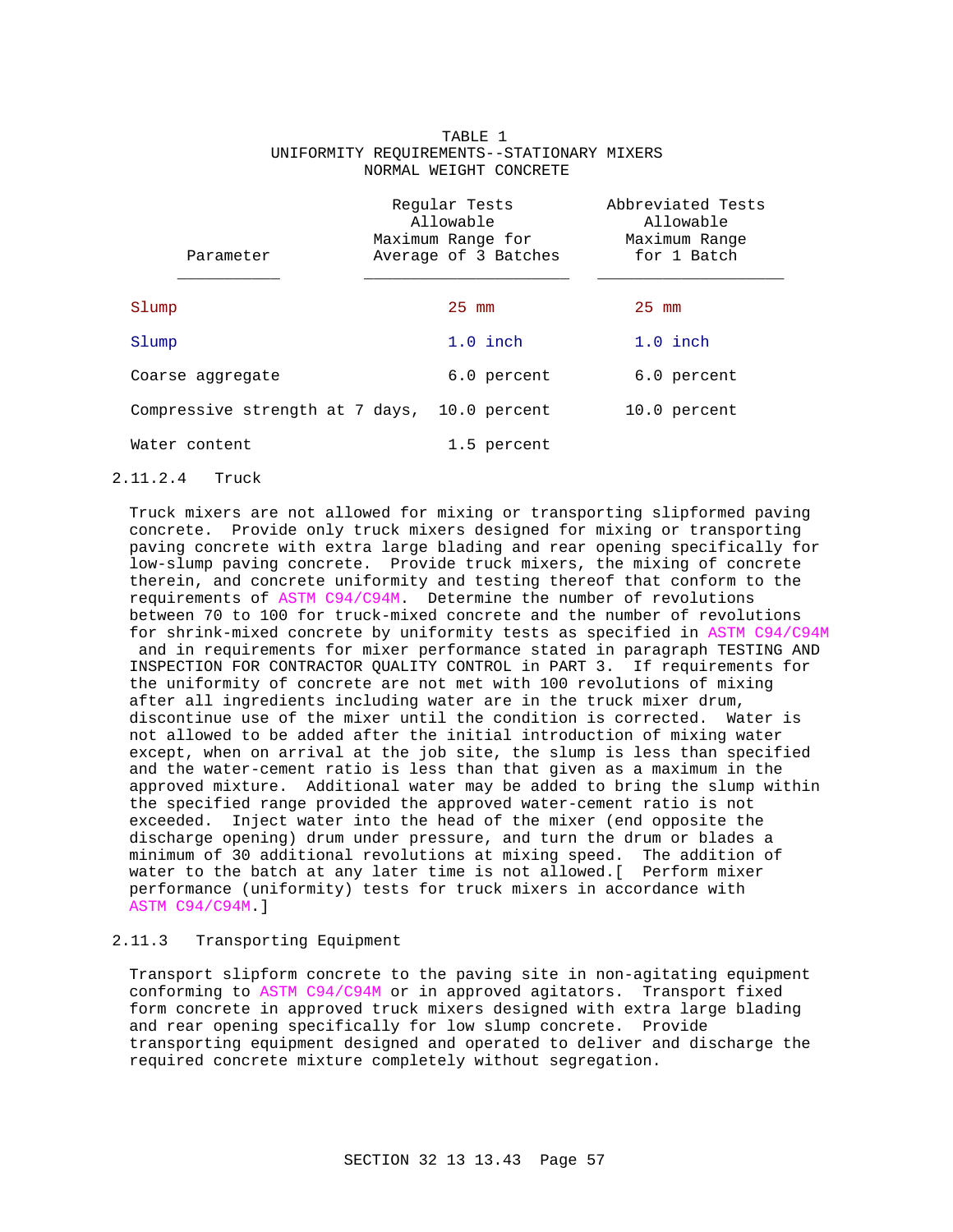## 2.11.4 Transfer and Spreading Equipment

## **\*\*\*\*\*\*\*\*\*\*\*\*\*\*\*\*\*\*\*\*\*\*\*\*\*\*\*\*\*\*\*\*\*\*\*\*\*\*\*\*\*\*\*\*\*\*\*\*\*\*\*\*\*\*\*\*\*\*\*\*\*\*\*\*\*\*\*\*\*\*\*\*\*\* NOTE: A transfer spreader is required for all paving projects. \*\*\*\*\*\*\*\*\*\*\*\*\*\*\*\*\*\*\*\*\*\*\*\*\*\*\*\*\*\*\*\*\*\*\*\*\*\*\*\*\*\*\*\*\*\*\*\*\*\*\*\*\*\*\*\*\*\*\*\*\*\*\*\*\*\*\*\*\*\*\*\*\*\***

A telescoping conveyor for conveying concrete (transfer spreader belt placers not allowed)is required equipment for transferring concrete from the transporting equipment to the paving lane in front of the vibrating truss. The telescoping conveyor will accept the concrete outside the paving lane and will transfer and deposit it evenly across the paving lane in front of the vibrating truss to a depth which permits the vibrating truss to operate efficiently. High Temperature Concrete may also be discharged directly from ready mix trucks provided the concrete is deposited in its final location within 1 m 3.28 feet radially from the end of the chute. Direct discharge from mixer trucks with specified low slump requires coordination of formwork and placement phasing. Do not allow haul trucks or equipment onto High Temperature Concrete unless joints have temporary backer rod inserted, surface is clean from any debris, concrete has reached 28 day strength, and protective matting is placed between truck wheels and concrete surface (curing materials are insufficient protective matting).

2.11.5 Vibrating Truss - For Continuously Reinforced Concrete

a. General: It is required that the vibrating truss screed has a triangular cross-section using a rotating eccentric weight type vibrator. Use three, 37.5 mm 1.5 inch diameter or larger spud vibrators, with a fourth vibrator at the site on standby to achieved or supplement consolidation of High Temperature Concrete. Ensure a vibrator is inserted between every grid of reinforcement and where workers have stepped in fresh concrete. Roller screeds or other types of paving and finishing equipment are not permitted.

2.11.6 Paver-Finisher - For Non-Continuously Reinforced Concrete

**\*\*\*\*\*\*\*\*\*\*\*\*\*\*\*\*\*\*\*\*\*\*\*\*\*\*\*\*\*\*\*\*\*\*\*\*\*\*\*\*\*\*\*\*\*\*\*\*\*\*\*\*\*\*\*\*\*\*\*\*\*\*\*\*\*\*\*\*\*\*\*\*\*\* NOTE: The following subparagraphs apply to both fixed-form and slip-form paver-finishers. FIXED FORMS is applicable to fixed-form paver-finishers and SLIPFORM is applicable to slip-form paver-finishers. \*\*\*\*\*\*\*\*\*\*\*\*\*\*\*\*\*\*\*\*\*\*\*\*\*\*\*\*\*\*\*\*\*\*\*\*\*\*\*\*\*\*\*\*\*\*\*\*\*\*\*\*\*\*\*\*\*\*\*\*\*\*\*\*\*\*\*\*\*\*\*\*\*\***

Provide paver-finisher consisting of a heavy-duty, self-propelled machine designed specifically for paving and finishing high quality pavement, with a minimum weight of 3280 kg per m 2200 pounds per foot of lane width, and powered by an engine having a minimum 15,000 W per m 6.0 horsepower per foot of lane width. The paver-finisher is required to spread, consolidate, and shape the plastic concrete to the desired cross section in one pass. The mechanisms for forming the pavement are required to be easily adjustable in width and thickness and for required crown. In addition to other spreaders required by paragraph above, the paver-finisher equipped with a full width knock-down auger or paddle mechanism, capable of operating in both directions, which evenly spreads the fresh concrete in front of the screed or extrusion plate.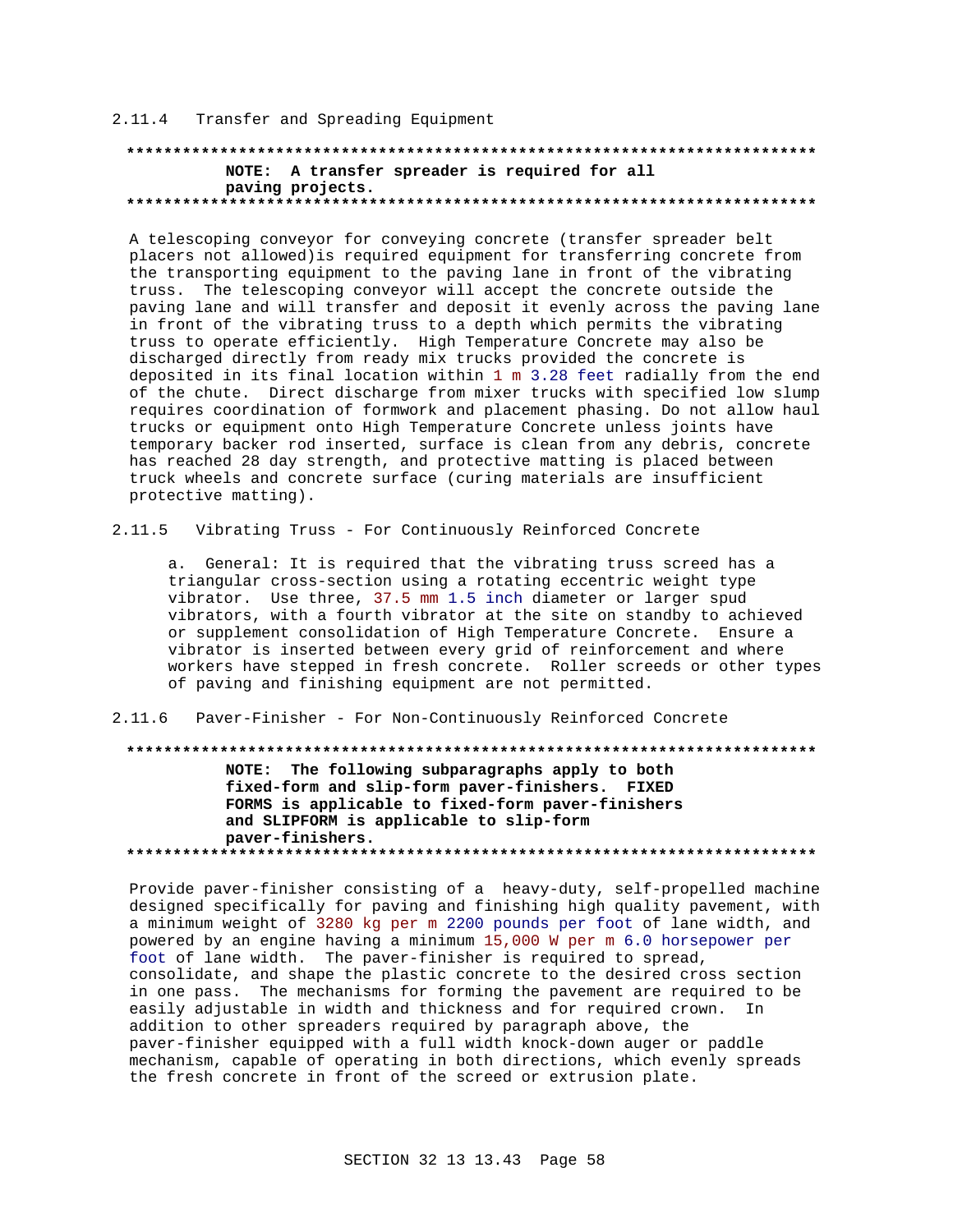## 2.11.6.1 Vibrators

# **\*\*\*\*\*\*\*\*\*\*\*\*\*\*\*\*\*\*\*\*\*\*\*\*\*\*\*\*\*\*\*\*\*\*\*\*\*\*\*\*\*\*\*\*\*\*\*\*\*\*\*\*\*\*\*\*\*\*\*\*\*\*\*\*\*\*\*\*\*\*\*\*\*\***

## **NOTE: Retain bracketed electronic vibrator monitoring equipment statement for airfield paving. \*\*\*\*\*\*\*\*\*\*\*\*\*\*\*\*\*\*\*\*\*\*\*\*\*\*\*\*\*\*\*\*\*\*\*\*\*\*\*\*\*\*\*\*\*\*\*\*\*\*\*\*\*\*\*\*\*\*\*\*\*\*\*\*\*\*\*\*\*\*\*\*\*\***

Provide gang mounted immersion vibrators at the front of the paver on a frame equipped with suitable controls so that all vibrators can be operated at any desired depth within the slab or completely withdrawn from the concrete, as required. Provide vibrators that are automatically controlled to immediately stop as forward motion of the paver ceases. [ Equipped the paver-finisher with an electronic vibrator monitoring device displaying the operating frequency of each individual internal vibrator with a readout display visible to the paver operator that operates continuously while paving, and displays all vibrator frequencies with manual or automatic sequencing among all individual vibrators. Discontinue paving if the vibrator monitoring system fails to operate properly during the paving operation. ] Provide the spacing of the immersion vibrators across the paving lane as necessary to properly consolidate the concrete, with a maximum clear distance between vibrators of 750 mm 30 inches and outside vibrators a maximum of 300 mm 12 inches from the lane edge. Operate spud vibrators at a minimum frequency of 135 Hz 8000 impulses per minute and a minimum amplitude of 0.75 mm 0.03 inch, as determined by COE CRD-C 521.

## 2.11.6.2 Screed or Extrusion Plate

Equipped the paver-finisher with a transversely oscillating screed or an extrusion plate to shape, compact, and smooth the surface and finish the surface that no significant amount of hand finishing, except use of cutting straightedges, is required. Provide a screed or extrusion plate constructed to adjust for crown in the pavement. Provide adjustment for variation in lane width or thickness and to prevent more than 200 mm 8 inches of the screed or extrusion plate extending over previously placed concrete on either end when paving fill-in lanes. Repair or replace machines that cause displacement of properly installed forms or cause ruts or indentations in the prepared underlying materials and machines that cause frequent delays due to mechanical failures as directed.

## 2.11.6.3 Longitudinal Mechanical Float

A longitudinal mechanical float may be used. If used, provide a float that is specially designed and manufactured to smooth and finish the pavement surface without working excess paste to the surface that is rigidly attached to the rear of the paver-finisher or to a separate self-propelled frame spanning the paving lane. Provide float plate at least 1.5 m 5 feet long by 200 mm 8 inches wide and automatically be oscillated in the longitudinal direction while slowly moving from edge to edge of the paving lane, with the float plate in contact with the surface at all times.

## 2.11.6.4 Other Types of Finishing Equipment

Clary screeds, other rotating tube floats, or bridge deck finishers are not allowed on mainline paving, but may be allowed on irregular or odd-shaped slabs, and near buildings or trench drains, subject to approval. Provide bridge deck finishers with a minimum operating weight of 3400 kg 7500 pounds that have a transversely operating carriage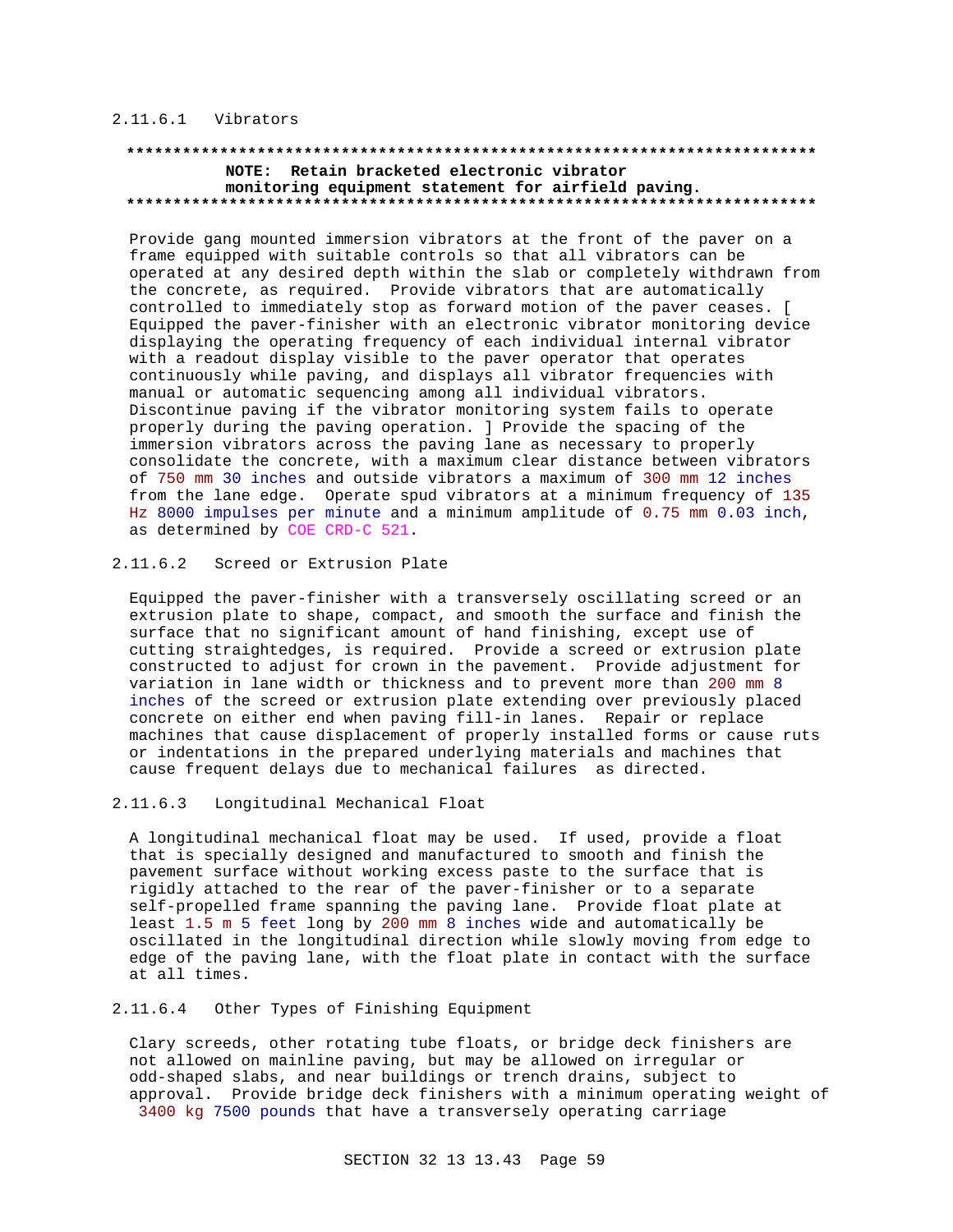containing a knock-down auger and a minimum of two immersion vibrators. Only use vibrating screeds or pans for isolated slabs where hand finishing is permitted as specified, and only where specifically approved.

### 2.11.6.5 Fixed Forms

Provide paver-finisher equipped with wheels designed to ride the forms, keep it aligned with the forms, and spread the load so as to prevent deformation of the forms. Provide paver-finishers traveling on guide rails located outside the paving lane that are equipped with wheels when traveling on new or existing concrete to remain. Alternatively, a modified slipform paver that straddles the forms may be used. Provide a modified slipform paver which has the side conforming plates removed or rendered ineffective and travels over or along pre-placed fixed forms.

## 2.11.6.6 Slipform

The slipform paver-finisher is required to be automatically controlled and crawler mounted with padded tracks so as to be completely stable under all operating conditions and provide a finish to the surface and edges so that no edge slump beyond allowable tolerance occurs. Provide suitable moving side forms that are adjustable and produce smooth, even edges, perpendicular to the top surface and meeting specification requirements for alignment and freedom from edge slump.

## 2.11.7 Texturing Equipment

#### **\*\*\*\*\*\*\*\*\*\*\*\*\*\*\*\*\*\*\*\*\*\*\*\*\*\*\*\*\*\*\*\*\*\*\*\*\*\*\*\*\*\*\*\*\*\*\*\*\*\*\*\*\*\*\*\*\*\*\*\*\*\*\*\*\*\*\*\*\*\*\*\*\*\***

**NOTE: Designer must select type of texturing desired, retain that subparagraph, and delete the others. A genuine effort must be made to determine the type of texturing, if any, desired by the using service. If no guidance is given, the usual default method must be burlap drag. If other than a burlap drag textured finish is required, edit the appropriate paragraph(s) as shown below.**

**For Air Force airfield paving projects, do not specify artificial turf, wire comb, or surface grooving textures. For Navy airfield paving projects, do not specify wire comb or surface grooving textures. Use Section 32 01 18.71 GROOVING OF AIRFIELD PAVING, to specify saw-cut grooves.**

**Spring tine grooving is limited to use on roads and streets only. \*\*\*\*\*\*\*\*\*\*\*\*\*\*\*\*\*\*\*\*\*\*\*\*\*\*\*\*\*\*\*\*\*\*\*\*\*\*\*\*\*\*\*\*\*\*\*\*\*\*\*\*\*\*\*\*\*\*\*\*\*\*\*\*\*\*\*\*\*\*\*\*\*\***

Provide texturing equipment as specified below. Before use, demonstrate the texturing equipment on a test section, and modify the equipment as necessary to produce the texture directed.

## [2.11.7.1 Burlap Drag

Securely attach a burlap drag to a separate wheel mounted frame spanning the paving lane or to one of the other similar pieces of equipment. Provide length of the material between 600 to 900 mm 24 to 36 inches dragging flat on the pavement surface. Provide burlap drag with a width at least equal to the width of the slab. Provide clean, reasonably new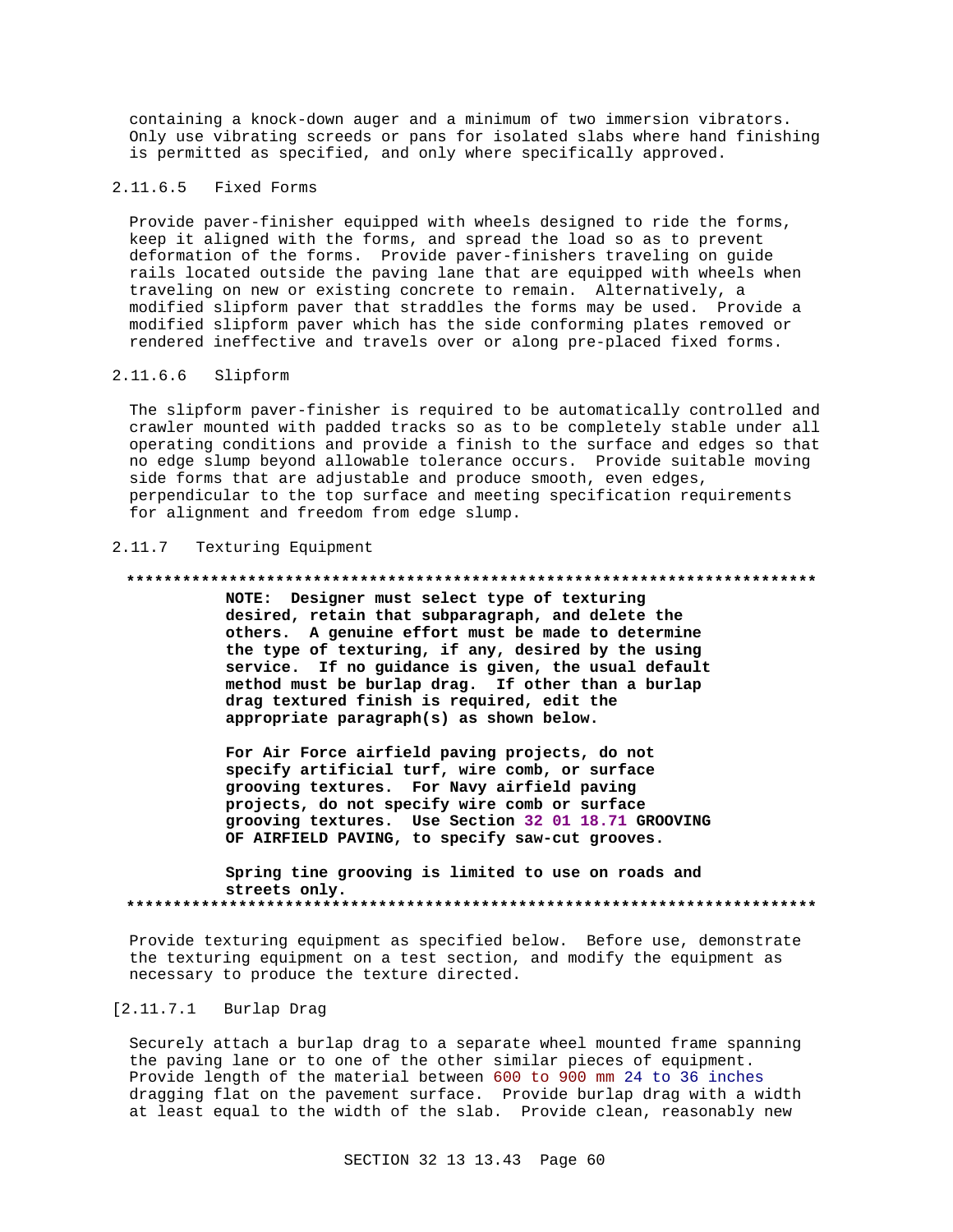burlap material, completely saturated with water before attachment to the frame, always re-saturate before start of use, and kept clean and saturated during use. Provide burlap conforming to AASHTO M 182, Class 3 or  $4.$ 

#### $]$ [2.11.7.2] Broom

Apply surface texture using an approved mechanical stiff bristle broom drag of a type that provides a uniformly scored surface transverse to the pavement center line. Provide broom capable of traversing the full width of the pavement in a single pass at a uniform speed and with a uniform pressure that results in scores uniform in appearance and approximately 1.5 mm 1/16 inch in depth but not more than 3 mm 1/8 inch in depth.

# $] [2.11.7.3$  Artificial Turf

Provide full-width artificial turf drag with the leading transverse edge securely fastened to a lightweight pole on a traveling bridge. Provide a minimum of 600 mm 2 feet of the artificial turf in contact with the concrete surface during texturing operations that results in corrugations uniform in appearance and approximately 2 mm 1/16 inch in depth. A variety of different types of artificial turf are available and approval of any one type will be done only after it has been demonstrated to provide a satisfactory texture. One type that has provided satisfactory texture consists of 7,200 approximately 0.85-inch-long polyethylene turf blades per square foot.

#### $] [2.11.8]$ Sawing Equipment

#### \*\*\*\*\*\*\*\*\*\*\*\*\*\*\*\*\* NOTE: Retain bracketed sentence as necessary to correlate with paragraph REMOVAL OF EXISTING PAVEMENT SLAB in PART 3. Otherwise delete. Also delete wheel saw option on Navy projects.

Provide equipment for sawing joints and for other similar sawing of concrete consisting of standard diamond-type concrete saws mounted on a wheeled chassis which can be easily guided to follow the required alignment. Provide diamond tipped blades. If demonstrated to operate properly, abrasive blades may be used. Provide spares as required to maintain the required sawing rate. [Provide wheel saws used in the removal of concrete with large diameter tungsten carbide tipped blades mounted on a heavy-duty chassis which produce a saw kerf at least 40 mm 1-1/2 inches wide. ]Provide saws capable of sawing to the full depth required. Early-entry saws may be used, subject to demonstration and approval. No change to the initial sawcut depth is permitted.

#### $] 2.11.9$ Straightedge

Provide and maintain at the job site, in good condition, a minimum 4 m 12 foot straightedge for each paving train for testing the hardened portland cement concrete surfaces. Provide straightedges constructed of aluminum or magnesium alloy and blades of box or box-girder cross section with flat bottom, adequately reinforced to insure rigidity and accuracy. Provide straightedges with handles for operation on the pavement.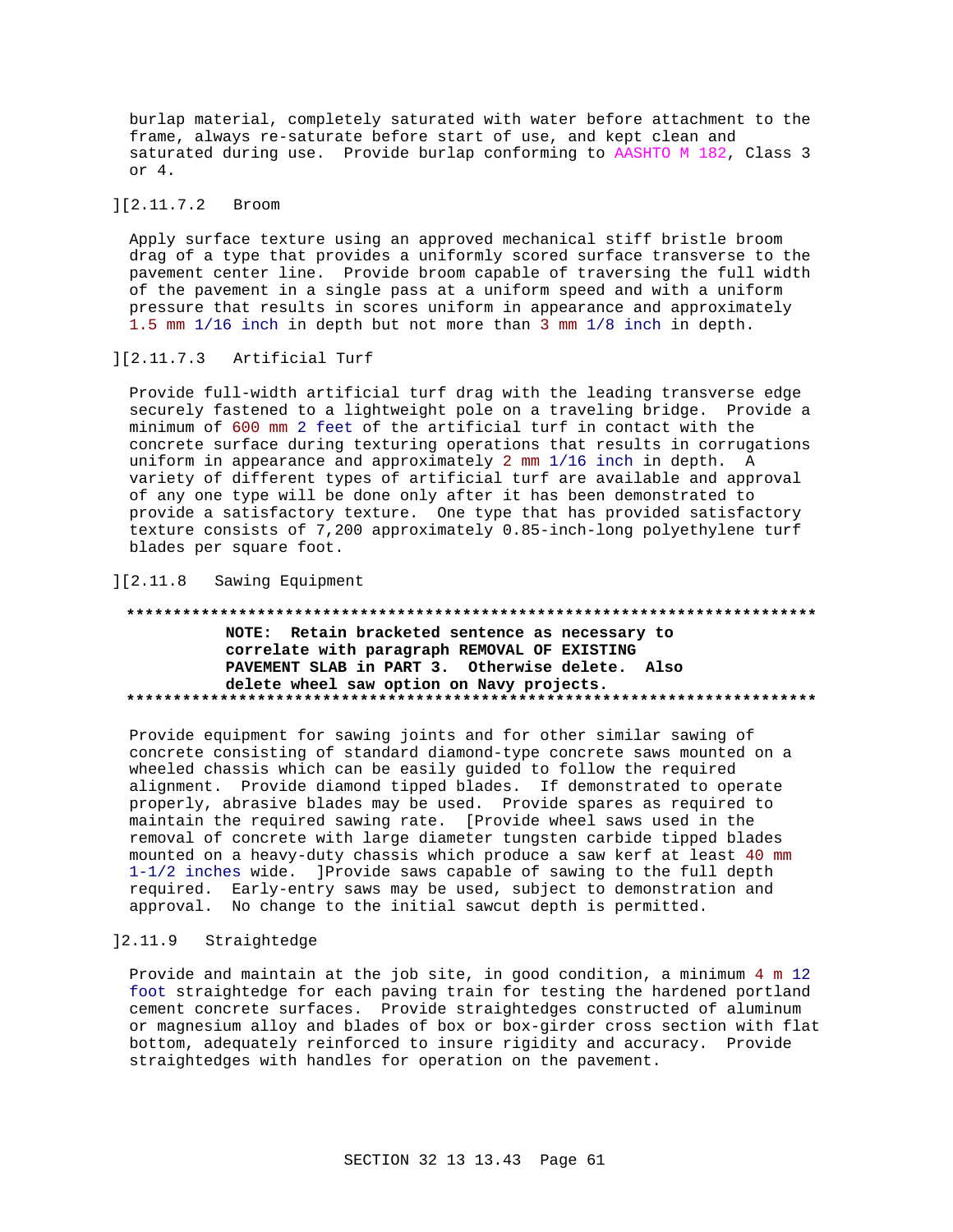## 2.11.10 Work Bridge

Provide a self-propelled working bridge capable of spanning the required paving lane width where workmen can efficiently and adequately reach the pavement surface.

#### 2.12 SPECIFIED CONCRETE STRENGTH AND OTHER PROPERTIES

**\*\*\*\*\*\*\*\*\*\*\*\*\*\*\*\*\*\*\*\*\*\*\*\*\*\*\*\*\*\*\*\*\*\*\*\*\*\*\*\*\*\*\*\*\*\*\*\*\*\*\*\*\*\*\*\*\*\*\*\*\*\*\*\*\*\*\*\*\*\*\*\*\*\* NOTE: Specified concrete strength of 550 psi is readily attainable with lightweight aggregates at 28 days. Do not specify higher strength as that may not be achieved in 28 days. Although traprock mixtures are similar to normal weight concrete with higher strengths of 650 psi common, do not specify higher strength. \*\*\*\*\*\*\*\*\*\*\*\*\*\*\*\*\*\*\*\*\*\*\*\*\*\*\*\*\*\*\*\*\*\*\*\*\*\*\*\*\*\*\*\*\*\*\*\*\*\*\*\*\*\*\*\*\*\*\*\*\*\*\*\*\*\*\*\*\*\*\*\*\*\***

### 2.12.1 Specified Flexural Strength - For Lightweight Aggregate

Specified flexural strength, R, for High Temperature Concrete is 3.8 MPa 550 psi at 28 days. Maximum allowable water-cementitious material ratio is 0.45. The water-cementitious material ratio will be the equivalent water-cement ratio as determined by conversion from the weight ratio of water to cement plus SCM by the mass equivalency method described in ACI 211.2, ACI 213R and ACI 325.14R for expanded slate or expanded shale. The concrete must have air-entrained with a total air content of 6 percent plus or minus 1.5 percentage points, at the point of placement. Determine air content in accordance with ASTM C173/C173M. The required slump of the concrete at the point of placement is 50 to 100 mm 2 to 4 inches.

# 2.12.2 Specified Flexural Strength - For Traprock Aggregate

Specified flexural strength, R, for High Temperature Concrete is 4.5 MPa 650 psi at 28 days. Maximum allowable water-cementitious material ratio is 0.45. The water-cementitious material ratio will be the equivalent water-cement ratio as determined by conversion from the weight ratio of water to cement plus SCM by the mass equivalency method described in ACI 211.1 and ACI 325.14R. The concrete must have air-entrained with a total air content of 6 percent plus or minus 1.5 percentage points, at the point of placement. Determine air content in accordance with ASTM C173/C173M. The required slump of the concrete at the point of placement is 50 to 100 mm 2 to 4 inches,

## 2.12.3 Specified Flexural Strength - For Lightweight Aggregate

Specified flexural strength, R, for High Temperature Concrete is 3.8 MPa 550 psi at 28 days. Maximum allowable water-cementitious material ratio is 0.45. The water-cementitious material ratio will be the equivalent water-cement ratio as determined by conversion from the weight ratio of water to cement plus SCM by the mass equivalency method described in ACI 211.2, ACI 213R and ACI 325.14R for expanded slate or expanded shale. The concrete must have air-entrained with a total air content of 6 percent plus or minus 1.5 percentage points, at the point of placement. Determine air content in accordance with ASTM C173/C173M. The required slump of the concrete at the point of placement is 50 to 100 mm 2 to 4 inches.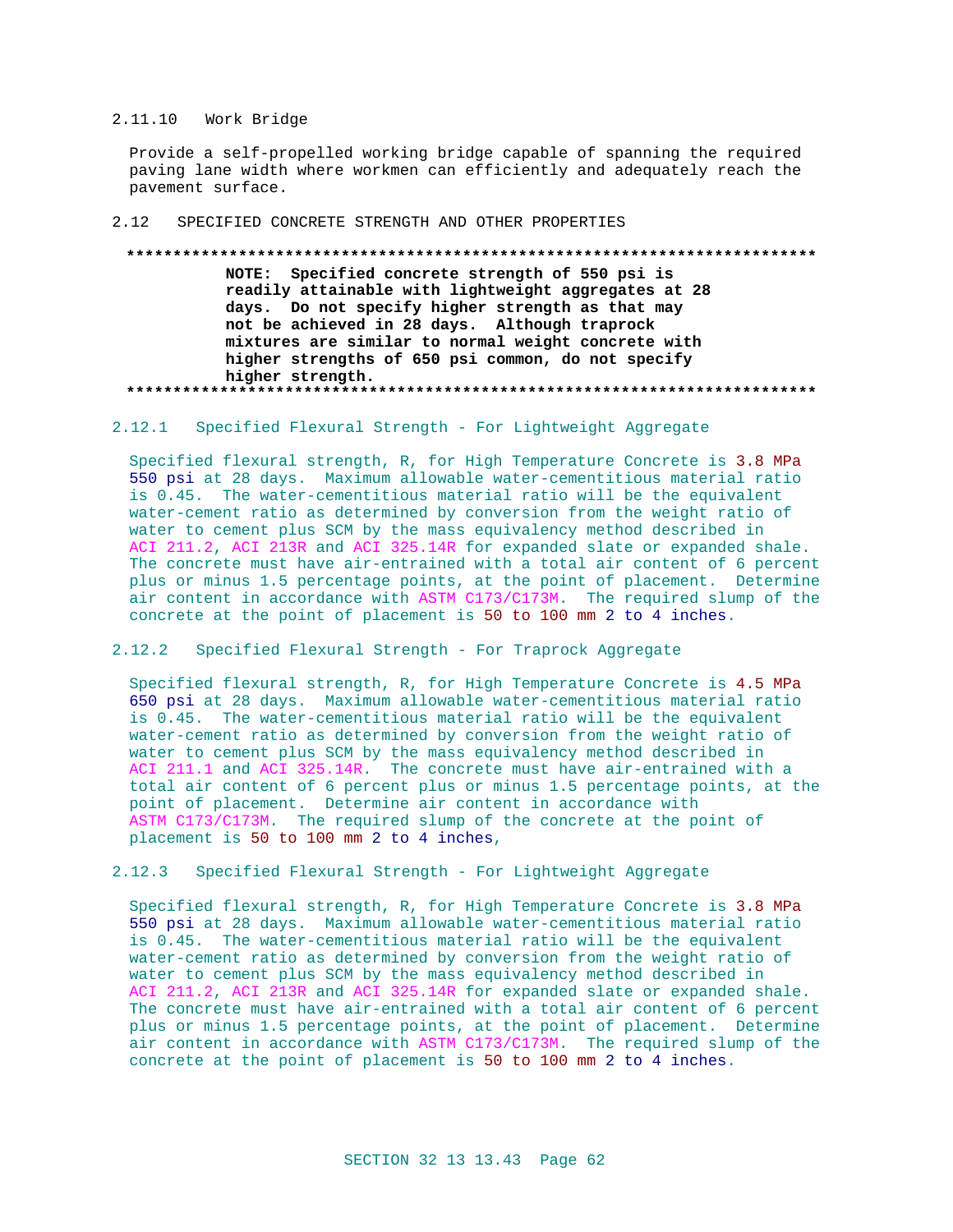### 2.12.4 Specified Flexural Strength - For Traprock Aggregate

Specified flexural strength, R, for High Temperature Concrete is 4.5 MPa 650 psi at 28 days. Maximum allowable water-cementitious material ratio is 0.45. The water-cementitious material ratio will be the equivalent water-cement ratio as determined by conversion from the weight ratio of water to cement plus SCM by the mass equivalency method described in ACI 211.1 and ACI 325.14R. The concrete must have air-entrained with a total air content of 6 percent plus or minus 1.5 percentage points, at the point of placement. Determine air content in accordance with ASTM C173/C173M. The required slump of the concrete at the point of placement is 50 to 100 mm 2 to 4 inches.

## 2.12.5 Water-Cementitious Materials Ratio

Maximum allowable water-cementitious material ratio is 0.45. The water-cementitious material ratio is the equivalent water-cement ratio as determined by conversion from the weight ratio of water to cement plus SCM by the mass equivalency method described in ACI 211.1.

# 2.12.6 Air Content

Provide concrete that is air-entrained with a total air content of [4.0] [6.0] [6.5] plus or minus 1.5 percentage points, at the point of placement. Determine air content in accordance with ASTM C231/C231M.

## 2.12.7 Slump

The maximum allowable slump of the concrete at the point of placement is 50 mm 2 inches for pavement constructed with fixed forms. For slipformed pavement, at the start of the project, select a slump which produces in-place pavement meeting the specified tolerances for control of edge slump. The selected slump is applicable to both pilot and fill-in lanes.

### 2.12.8 Concrete Temperature

The temperature of the concrete as delivered is required to conform to the requirements of paragraphs PAVING IN HOT WEATHER and PAVING IN COLD WEATHER, in PART 3. Determine the temperature of concrete in accordance with ASTM C1064/C1064M.

## 2.12.9 Concrete Strength for Final Acceptance

The strength of the concrete will be considered acceptable when the average 28-day flexural strengths for each lot is above the 'Specified Flexural Strength', and no individual beam in the lot is 170 kPa 25 psi or more below the equivalent 'Specified Flexural Strength'. Removed and replaced at no additional cost to the Government any lot or sublot, respectively, that fails to meet the above criteria.

## 2.13 MIXTURE PROPORTIONS

## 2.13.1 Composition

Allowable constituents of concrete are cementitious material, water, fine and coarse aggregates, [fibrillated polypropylene fibers, ]and admixtures. Supplementary Cementitious Materials (SCM) choice and usage must conform with paragraph SUPPLEMENTAL CEMENTITIOUS MATERIALS (SCM) CONTENT. The total cementitious material content is required to be at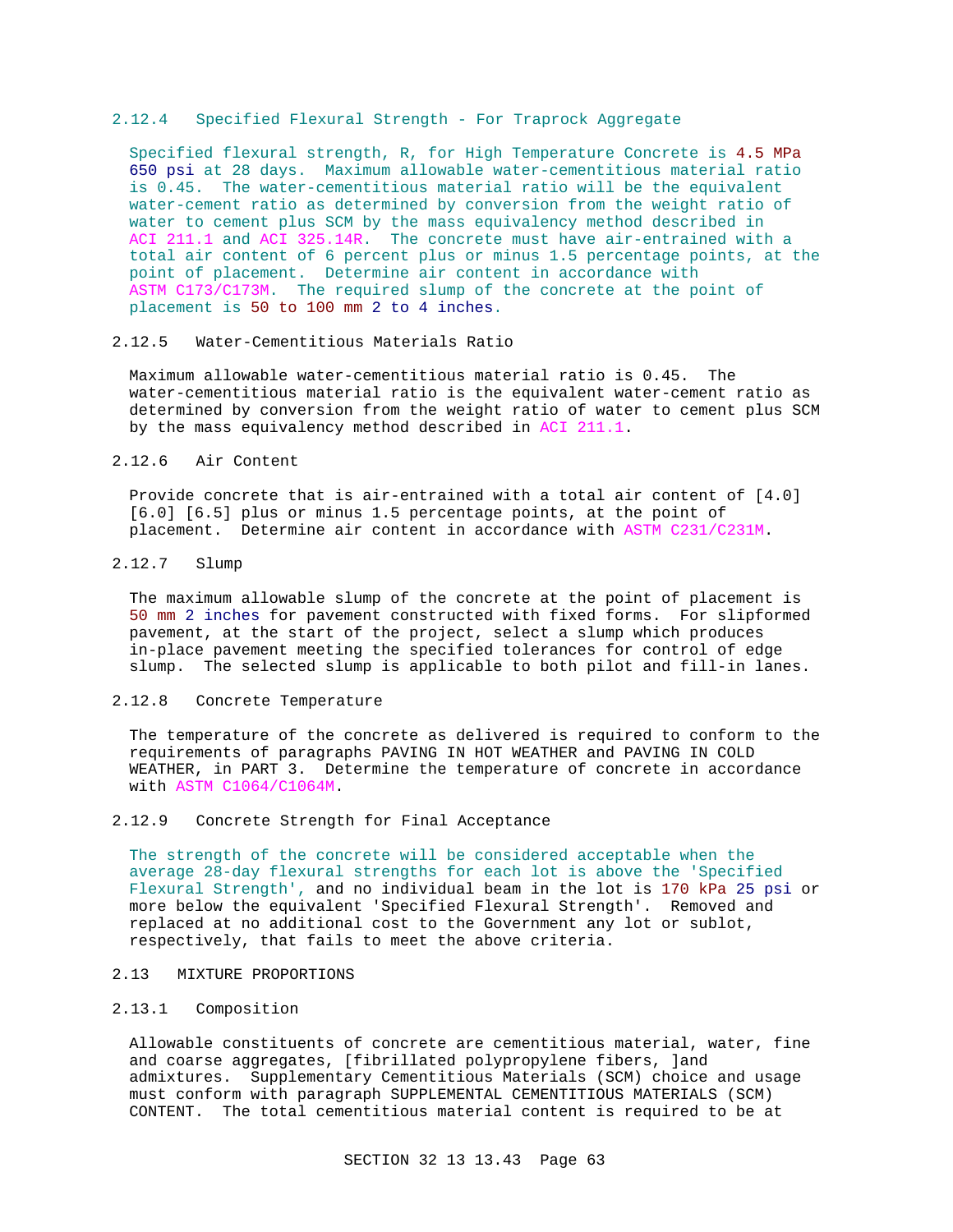least 310 kg per cubic meter 517 pounds per cubic yard for traprock and 447 kg per cubic meter 752 pounds per cubic yard for lightweight aggregate 310 kg per cubic meter 517 pounds per cubic yard for traprock 447 kg per cubic meter 752 pounds per cubic yard for lightweight aggregate. Admixtures consist of air entraining admixture and may also include, as approved, accelerator, retarder, and water-reducing admixture.

## 2.13.2 Proportioning Studies

Trial design batches, mixture proportioning studies, and testing requirements are the responsibility of the Contractor. Submit for approval the Preliminary Proposed Proportioning to include items a., b., and i. below a minimum of 7 days prior to beginning the mixture proportioning study. Trial mixtures having proportions, slumps, and air content suitable for the work based on methodology described in ACI 211.2, ACI 213R and ACI 325.14R for expanded slate or expanded shale, modified as necessary by manufacturer's recommendations to accommodate flexural strength and workability.Trial mixtures having proportions, slumps, and air content suitable for the work based on methodology described in ACI 211.2, ACI 213R and ACI 325.14R for expanded slate or expanded shale, or ACI 211.1 and ACI 325.14R for trap rock, modified as necessary by manufacturer's recommendations to accommodate flexural strength and workability.Trial mixtures having proportions, slumps, and air content suitable for the work based on methodology described in ACI 211.1 and ACI 325.14R for trap rock, modified as necessary by manufacturer's recommendations to accommodate flexural strength and workability.

2.13.2.1 Determination of Moisture Properties Coarse and Fine Lightweight Aggregates and Fine Traprock Aggregate

Use the following procedures to determine the moisture properties of lightweight aggregate, coarse and fine, and manufactures traprock fines:

Saturated Surface Dry (SSD) Specific Gravity:

a. Obtain sample and oven dry (not microwave) at 110 degrees C 230 degrees F until constant weight, which may take several days.

b. Submerge sample in water container for 7 days

- c. Determine soaked sample Bulk Specific Gravity
- d. Towel dry, no water sheen, determine SSD Specific Gravity

Free Water on Aggregates (NY 703-19 E):

Conduct the following procedures a minimum of three times for the project: prior to developing the laboratory mixtures, when build stockpiles, and when replenish stockpiles.

a. Obtain minimum of two stockpile samples after continuous watering has ensured aggregates have reached 100 percent absorption.

b. Determine moisture content of one sample by drying to constant weight.

c. Determine moisture content of second sample after first towel drying to surface dry condition.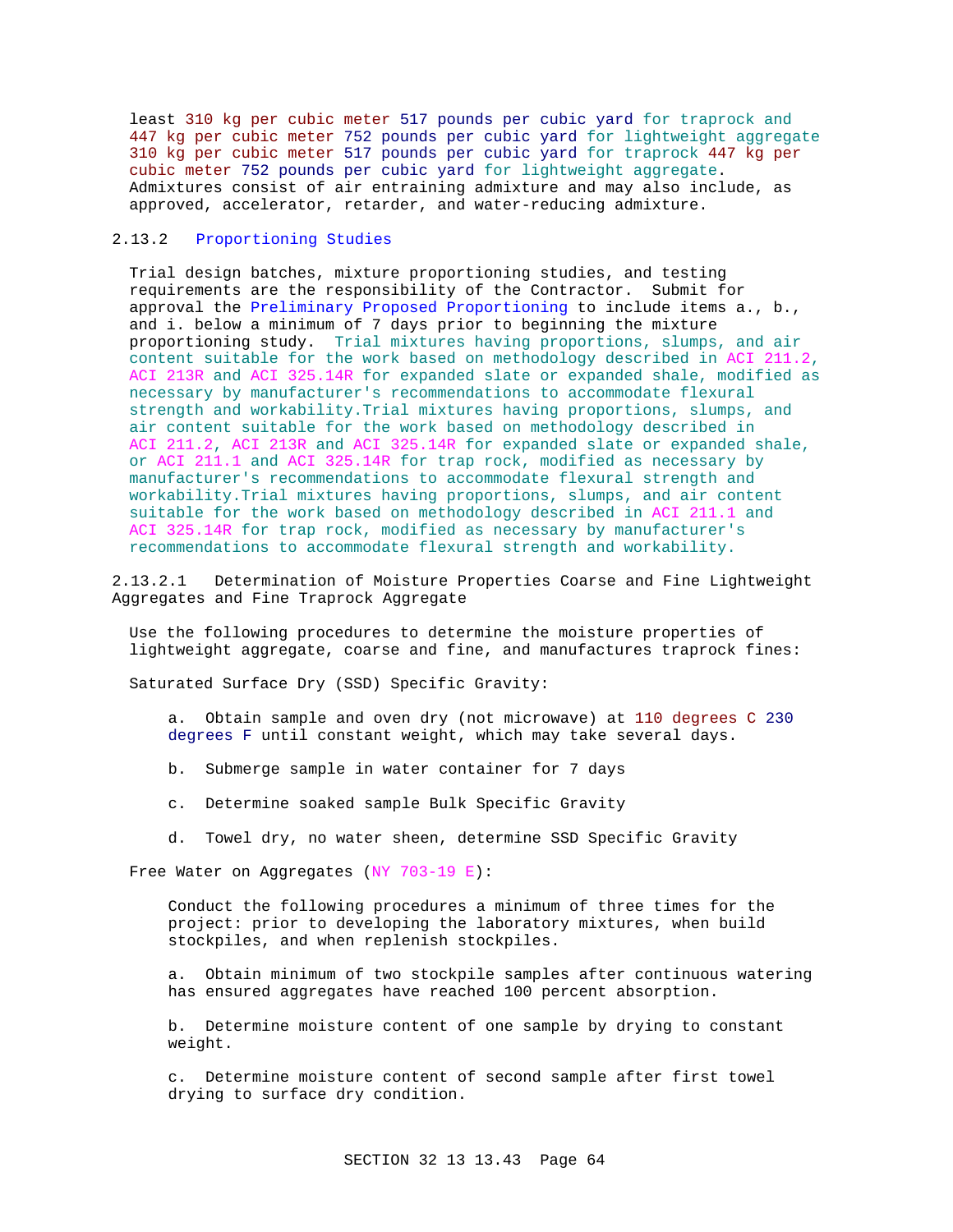d. Difference of two moisture contents is free water on aggregates.

e. General targets for production are 1-3 percent free moisture on coarse aggregate and 6-10 percent free moisture on fine aggregate.

Prior to conducting any High Temperature Concrete batching, determine the stockpile free moisture content prior to first batch of day and at frequency indicated in paragraph TESTING AND INSPECTION REQUIREMENTS.

# 2.13.2.2 Water-Cementitious Materials Ratio

Perform at least three different water-cementitious materials ratios, which produce a range of strength encompassing that required on the project. The maximum allowable water-cementitious material ratio required in paragraph SPECIFIED FLEXURAL STRENGTH, above is the equivalent water-cementitious materials ratio. The maximum water-cementitious materials ratio of the approved mix design becomes the maximum water-cementitious materials ratio for the project, and in no case exceeds 0.45.

# 2.13.2.3 Trial Mixture Studies

Perform separate sets of trial mixture studies made for each combination of cementitious materials and each combination of admixtures proposed for use. No combination of either are to be used until proven by such studies, except that, if approved in writing and otherwise permitted by these specifications, an accelerating or retarding admixture may be used without separate trial mixture study. Perform separate trial mixture studies for each placing method (slip form, fixed form, or hand placement) proposed. Report the temperature of concrete in each trial batch. Design each mixture to promote easy and suitable concrete placement, consolidation and finishing, and to prevent segregation and excessive bleeding. Proportion laboratory trial mixtures for maximum permitted slump and air content.

## 2.13.3 Example High Temperature Concrete Mix Designs

The Contractor is responsible to develop the High Temperature Concrete mixture proportions for the project. The Contractor must select the aggregates for use, develop and adapt the mixture based upon mixing and paving methods, site temperature and humidity for time of placement. Government personnel resources are available at no charge to Contractor for consultation after contract award, and will be present during test batches, test sections and production paving. The following mix design was used with 100 percent expanded slate lightweight aggregates at Eglin AFB in December 2010. This mixture design is only provided for information and is not a project requirement nor assurance that it will meet project specifications for any particular material, method, site or climate.

# 2.13.3.1 Example Traprock Aggregate Mix Design

The following mix design was used for laboratory studies by NAVFAC EXWC. It uses the Carolina Sunrock aggregates. This mixture design is only provided for information and is not a project requirement nor assurance that it will meet project specifications for any particular material, method, site or climate.

### TABLE 4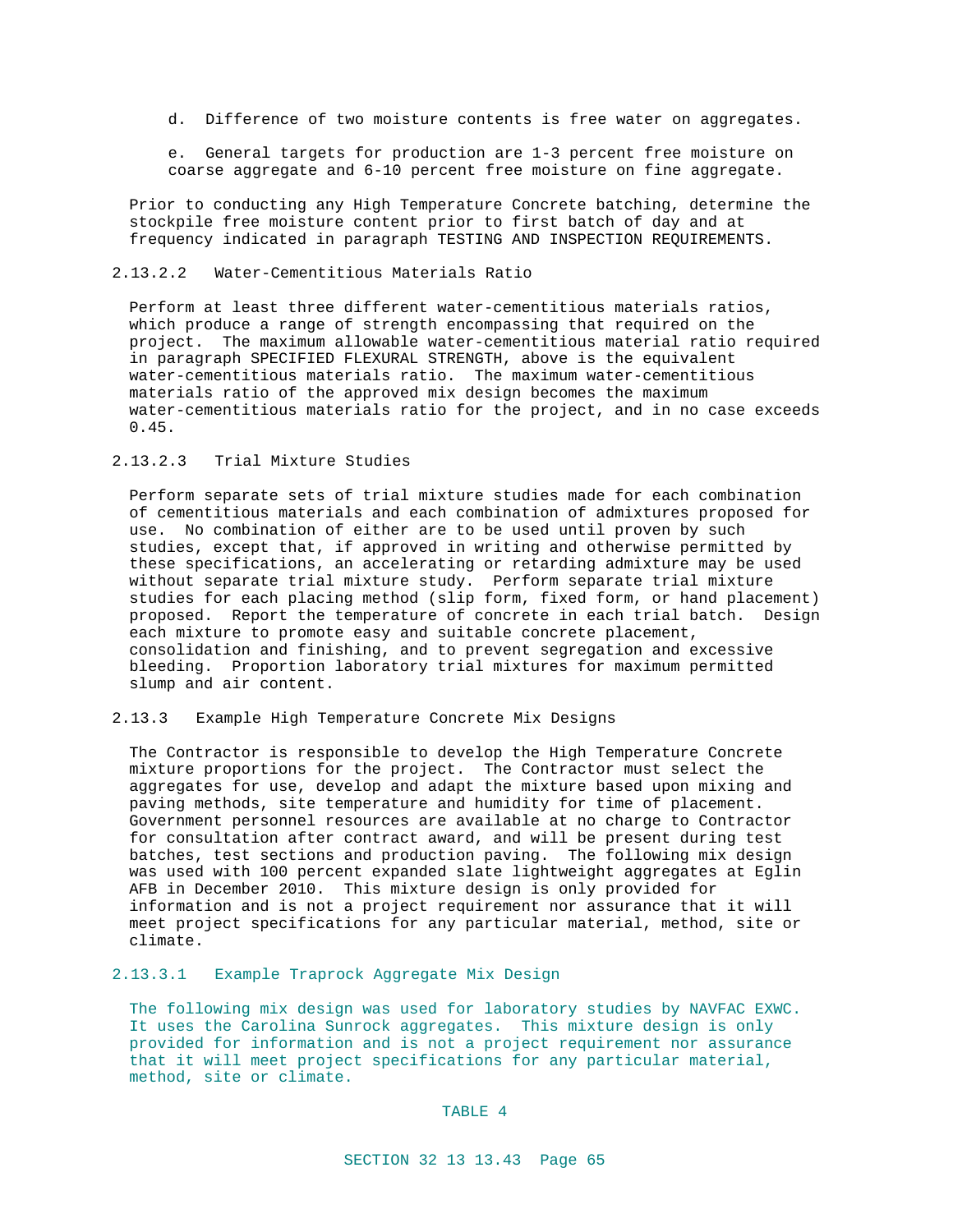| Material                                                      | Quantity per Cubic Yard     |
|---------------------------------------------------------------|-----------------------------|
| Type I/II Portland Cement                                     | 307 kg 517 pounds           |
| Class F Fly Ash                                               | 77 kg 129 pounds            |
| Water                                                         | 148 kg 250 pounds           |
| Course Aggregate (25 mm to 4.75 mm 1 to<br>No. 4)             | 905 kg 1525 pounds          |
| Medium Course Aggregate (9.5 mm to 4.75 mm<br>$3/8$ to No. 4) | 317 kg 534 pounds           |
| Fine Aggregate (minus 4.75 mm No. 4)                          | 739 kg 1245 pounds          |
| Air admix                                                     | $0.18$ kg $4.72$ fl. ounces |
| Super plasticizer                                             | 0.77 kg 20.68 fl. ounces    |
| Fibers                                                        | 1.8 kg 3 pounds             |

2.13.3.2 Example Lightweight Aggregate Mix Design

The following mix design in Table 5 was used with 100 percent expanded slate lightweight aggregates at Eglin AFB in December 2010. This mixture design is only provided for information and is not a project requirement nor assurance that it will meet project specifications for any particular material, method, site or climate.

TABLE 5 High Temperature Mix Design using Expanded Slate at Eglin AFB

| Material                             | Quantity per Cubic Meter (Cubic Yard) |
|--------------------------------------|---------------------------------------|
| Type I/II Portland Cement            | 334 kg 564 pounds                     |
| Class F Fly Ash                      | 112 kg 188 pounds                     |
| Water                                | 174 kg 294 pounds                     |
| 19 mm3/4 inch Lightweight Aggregate  | 459 kg 773 pounds                     |
| 9.5 mm3/8 inch Lightweight Aggregate | 188 kg 317 pounds                     |
| Fine Lightweight Aggregate           | 388 kg 654 pounds                     |
| Darex AEA                            | $0.15$ kg $4.14$ fl. ounces           |
| WRDA 64                              | 1.67 kg 45.12 fl. ounces              |
| Fibers                               | 1.8 kg 3 pounds                       |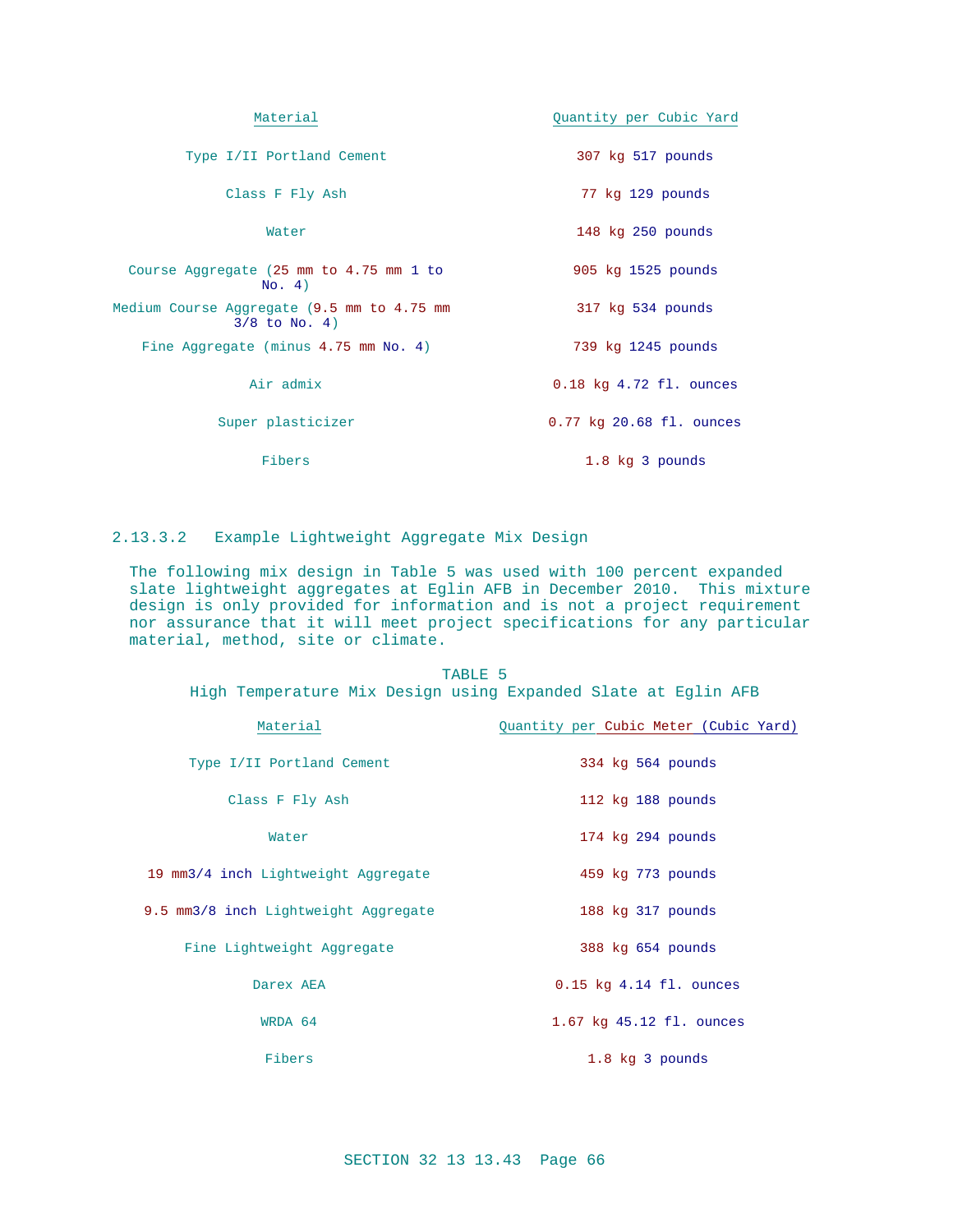## Mixture Results

| W/C Ratio | 0.39 |
|-----------|------|
| WF        |      |
| ごば        |      |

## 2.13.3.3 Example Traprock Aggregate Mix Design

The following mix design was used for laboratory studies by NAVFAC EXWC. It uses the Carolina Sunrock aggregates. This mixture design is only provided for information and is not a project requirement nor assurance that it will meet project specifications for any particular material, method, site or climate.

|--|--|

| Material                                                      | Quantity per Cubic Yard     |
|---------------------------------------------------------------|-----------------------------|
| Type I/II Portland Cement                                     | 307 kg 517 pounds           |
| Class F Fly Ash                                               | 77 kg 129 pounds            |
| Water                                                         | 148 kg 250 pounds           |
| Course Aggregate (25 mm to 4.75 mm 1 to<br>No. 4)             | 905 kg 1525 pounds          |
| Medium Course Aggregate (9.5 mm to 4.75 mm<br>$3/8$ to No. 4) | 317 kg 534 pounds           |
| Fine Aggregate (minus 4.75 mm No. 4)                          | 739 kg 1245 pounds          |
| Air admix                                                     | $0.18$ kg $4.72$ fl. ounces |
| Super plasticizer                                             | 0.77 kg 20.68 fl. ounces    |
| Fibers                                                        | 1.8 kg 3 pounds             |

# 2.13.3.4 Example Lightweight Aggregate Mix Design

The following mix design in Table 3 was used with 100 percent expanded slate lightweight aggregates at Eglin AFB in December 2010. This mixture design is only provided for information and is not a project requirement nor assurance that it will meet project specifications for any particular material, method, site or climate.

TABLE 3 High Temperature Mix Design using Expanded Slate at Eglin AFB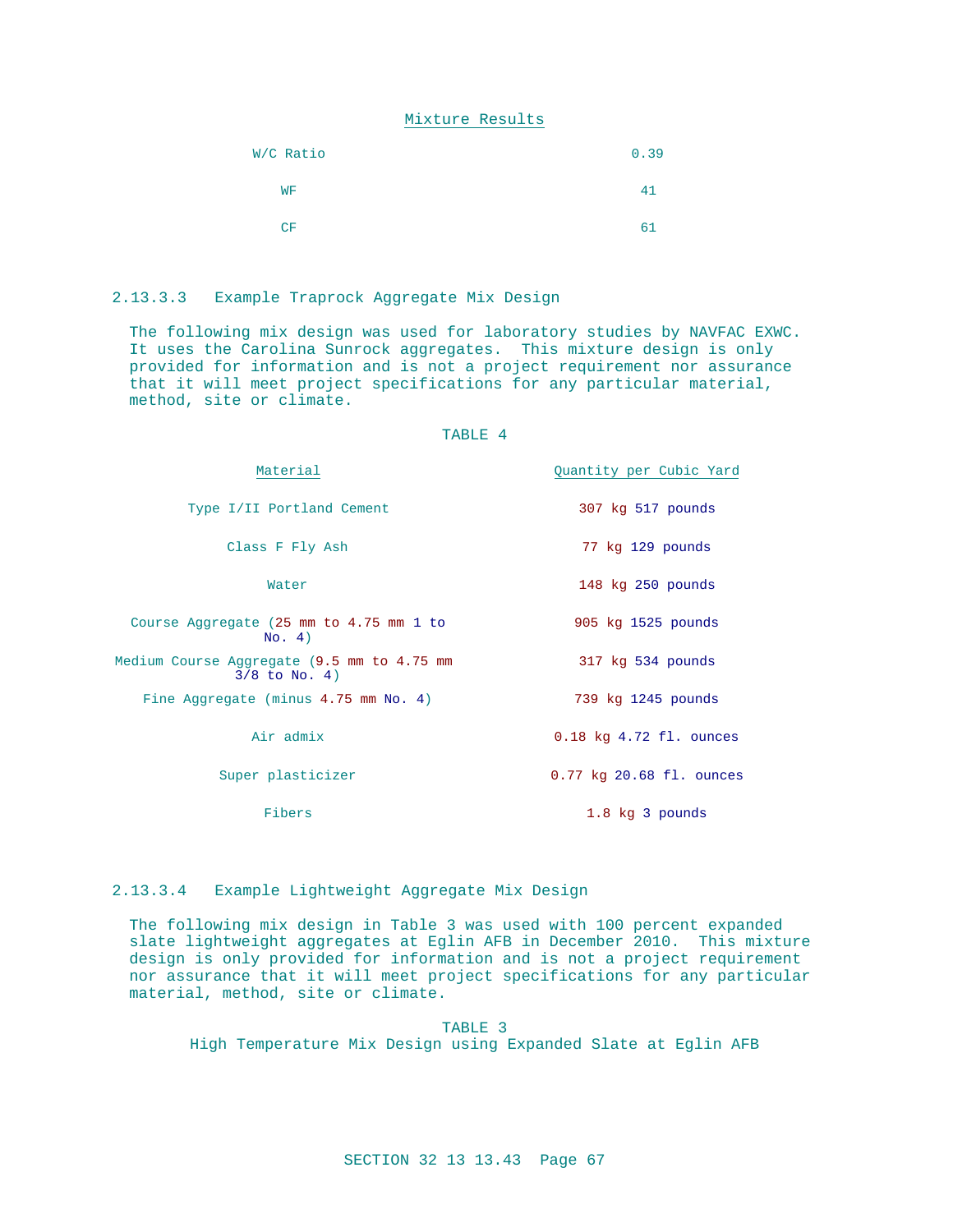| Material                             | Quantity per Cubic Meter (Cubic Yard) |
|--------------------------------------|---------------------------------------|
| Type I/II Portland Cement            | 334 kg 564 pounds                     |
| Class F Fly Ash                      | 112 kg 188 pounds                     |
| Water                                | 174 kg 294 pounds                     |
| 19 mm3/4 inch Lightweight Aggregate  | 459 kg 773 pounds                     |
| 9.5 mm3/8 inch Lightweight Aggregate | 188 kg 317 pounds                     |
| Fine Lightweight Aggregate           | 388 kg 654 pounds                     |
| Darex AEA                            | $0.15$ kg $4.14$ fl. ounces           |
| WRDA 64                              | 1.67 kg 45.12 fl. ounces              |
| Fibers                               | 1.8 kg 3 pounds                       |

## Mixture Results

| W/C Ratio | 0.39 |
|-----------|------|
| WF        |      |
| パロ        |      |

## [2.14 SURFACE CLEANING SOLUTIONS

## 

NOTE: In order to prepare the surface of existing concrete or new concrete which has POL spillage, POL stains must be removed to ensure penetration of surface sealer solution. This paragraph is optional for new construction and may be deleted. \*\*\*\*\*\*\*\*\*\*\*\*\*\*

To remove existing POL stains from the concrete surface prior to surface sealer solution application, use one of the following:

- a. A mixture of dishwashing (Dawn or Simple Green) detergent and hot water
- b. Trisodium phosphate (TSP)
- c. Sodium hydroxide if TSP is not available or permitted
- d. Sodium carbonate (washing soda)
- e. Phosphoric acid cleaner
- f. Bio-remediation via Eximo (CAF Environmental Solutions) or G Force (Winsol Laboratories)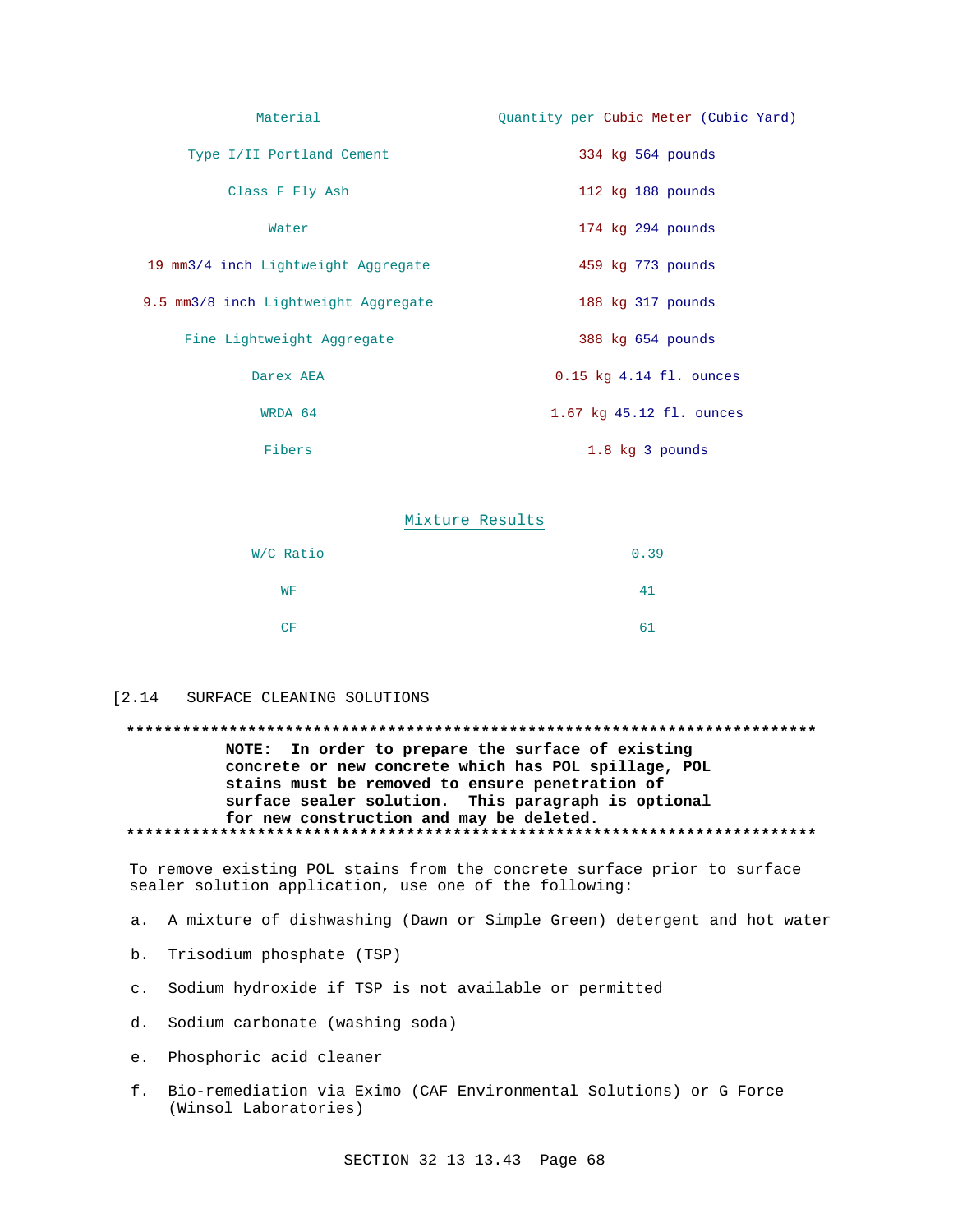#### $12.15$ SURFACE SEALER SOLUTION

Surface sealer is required to be a colorless, water-based solution containing at least 9 percent sodium silicate at time of application.

#### PART<sub>3</sub> **EXECUTION**

### 3.1 PREPARATION FOR PAVING

Before commencing paving, perform the following. If used, place cleaned, coated, and adequately supported forms. Have any reinforcing steel needed at the paving site; all transporting and transfer equipment ready for use, clean, and free of hardened concrete and foreign material; equipment for spreading, consolidating, screeding, finishing, and texturing concrete at the paving site, clean and in proper working order; and all equipment and material for curing and for protecting concrete from weather or mechanical damage at the paving site, in proper working condition, and in sufficient amount for the entire placement.

#### $3.1.1$ Weather Prevention

When windy conditions during paving appear probable, have equipment and material at the paving site to provide windbreaks, shading, fogging, or other action to prevent plastic shrinkage cracking or other damaging drying of the concrete.

## 3.1.2 Proposed Techniques

#### \*\*\*\*\*\*\*\*\*\*\*\*

NOTE: Include joint layout and typical detail of joint/reinforcing/dowel bar size and spacing in drawings and coordinate with paragraph PLACING REINFORCING STEEL. Insert office title for approval of joint plan changes.

Delete requirement for profilograph if not required. 

Submit for approval the following items:

- a. A description of the placing and protection methods proposed when concrete is to be placed in or exposed to hot, cold, or rainy weather conditions.
- b. A detailed paving sequence plan and proposed paving pattern showing all planned construction joints; transverse and longitudinal reinforcing bar size and spacing; and identifying pilot lanes and hand placement areas. Place the five continuously reinforced High Temperature Concrete lanes in a minimum of three pours and in the following sequence: place the center lane first; then the two adjacent lanes, then the two outside lanes. This paving sequence allows installation of threaded reinforcing steel and couplers. Without written approval of the Contracting Officer, no deviation from the jointing pattern shown on the drawings are allowed.
- c. Plan and equipment proposed to control alignment of sawn joints within the specified tolerances.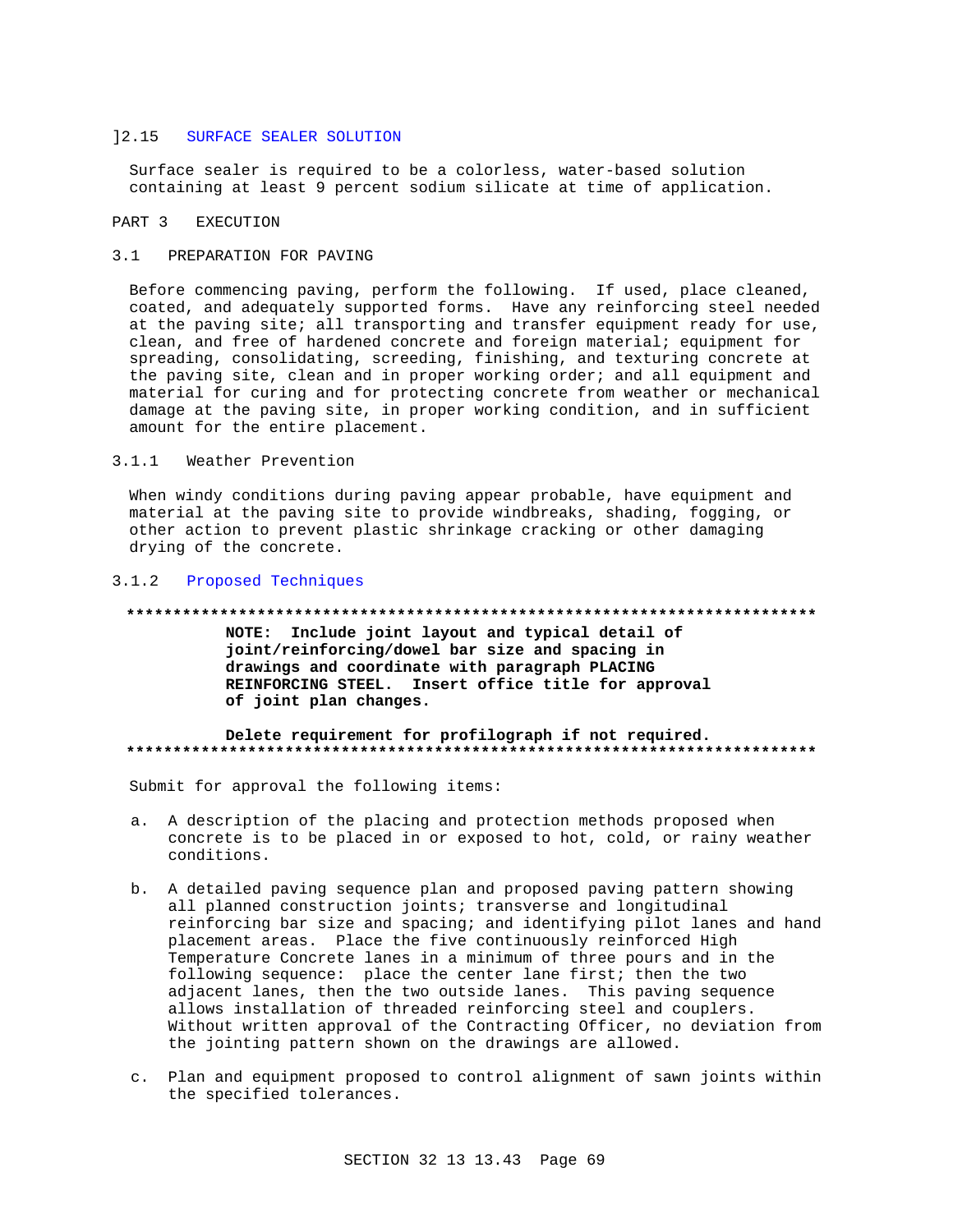- d. Data on the curing equipment, media and methods to be used.
- e. Pavement demolition work plan, presenting the proposed methods and equipment to remove existing pavement and protect pavement to remain in place.
- [ f. Data on profilograph and methods to measure pavement smoothness.
- ]3.2 CONDITIONING OF UNDERLYING MATERIAL
- 3.2.1 General Procedures

Verify the underlying material, upon which concrete is to be placed is clean, damp, and free from debris, waste concrete or cement, frost, ice, and standing or running water. Prior to setting forms or placement of concrete, verify the underlying material is well drained and have been satisfactorily graded by string-line controlled, automated, trimming machine and uniformly compacted in accordance with the applicable Section of these specifications. Test the surface of the underlying material to crown, elevation, and density in advance of setting forms or of concrete placement using slip-form techniques. Trim high areas to proper elevation. Fill and compact low areas to a condition similar to that of surrounding grade, or filled with concrete monolithically with the pavement. Low areas filled with concrete are not to be cored for thickness to avoid biasing the average thickness used for evaluation and payment adjustment. Rework and compact any underlying material disturbed by construction operations to specified density immediately in front of the paver. If a slipform paver is used, continue the same underlying material under the paving lane beyond the edge of the lane a sufficient distance that is thoroughly compacted and true to grade to provide a suitable trackline for the slipform paver and firm support for the edge of the paving lane.

3.2.2 Traffic on Underlying Material

#### **\*\*\*\*\*\*\*\*\*\*\*\*\*\*\*\*\*\*\*\*\*\*\*\*\*\*\*\*\*\*\*\*\*\*\*\*\*\*\*\*\*\*\*\*\*\*\*\*\*\*\*\*\*\*\*\*\*\*\*\*\*\*\*\*\*\*\*\*\*\*\*\*\*\***

**NOTE: Transporting equipment must not be allowed to operate on the prepared underlying material for airfield paving. Operating hauling equipment in the paving lane will cause the paver to stop frequently, producing a discontinuity in the pavement surface. Edit bracketed items as appropriate and coordinate with Part 2, subparagraph TRANSFER AND SPREADING EQUIPMENT. \*\*\*\*\*\*\*\*\*\*\*\*\*\*\*\*\*\*\*\*\*\*\*\*\*\*\*\*\*\*\*\*\*\*\*\*\*\*\*\*\*\*\*\*\*\*\*\*\*\*\*\*\*\*\*\*\*\*\*\*\*\*\*\*\*\*\*\*\*\*\*\*\*\***

After the underlying material has been prepared for concrete placement, equipment is not permitted thereon with exception of the paver. Subject to specific approval, crossing of the prepared underlying material at specified intervals for construction purposes may be permitted, provided rutting or indentations do not occur. Rework and repair the surface before concrete is placed.[ Transporting equipment is not to be allowed to operate on the prepared and compacted underlying material in front of the paver-finisher.][ Equipment may be allowed to operate on the underlying material only if approved and only if no damage is done to the underlying material and its degree of compaction. Correct any disturbance to the underlying material that occurs, as approved, before the paver-finisher or the deposited concrete reaches the location of the disturbance and replace the equipment or change procedures to prevent any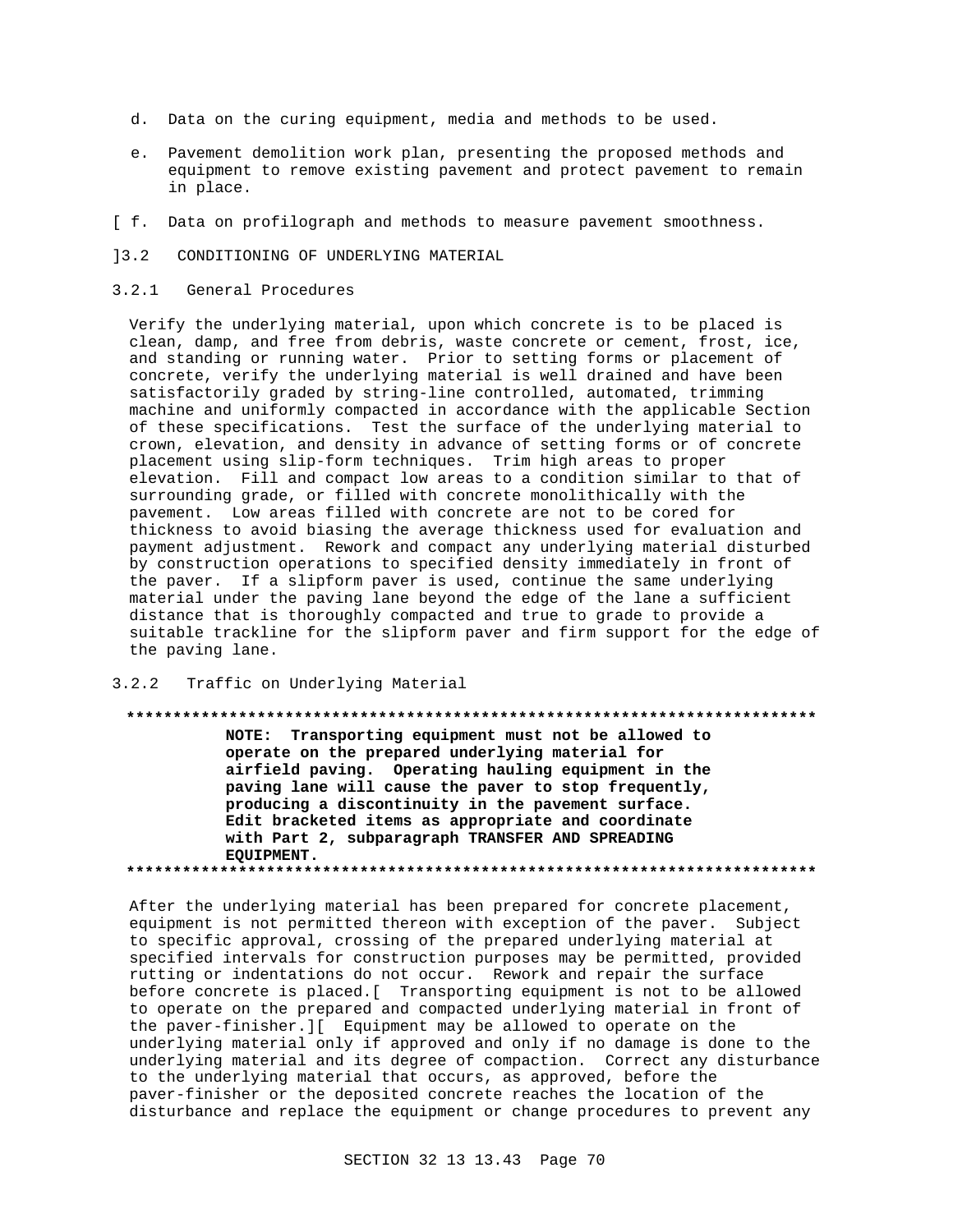future damage.]

## 3.3 WEATHER LIMITATIONS

3.3.1 Placement and Protection During Inclement Weather

Do not commence placing operations when heavy rain or other damaging weather conditions appear imminent. At all times when placing concrete, maintain on-site sufficient waterproof cover and means to rapidly place it over all unhardened concrete or concrete that might be damaged by rain. Suspend placement of concrete whenever rain, high winds, or other damaging weather commences to damage the surface or texture of the placed unhardened concrete, washes cement out of the concrete, or changes the water content of the surface concrete. Immediately cover and protect all unhardened concrete from the rain or other damaging weather. Completely remove any slab damaged by rain or other weather full depth, by full slab width, to the nearest original joint, and replaced as specified in paragraph REPAIR, REMOVAL AND REPLACEMENT OF NEWLY CONSTRUCTED SLABS below, at no expense to the Government.

#### 3.3.2 Paving in Hot Weather

## **\*\*\*\*\*\*\*\*\*\*\*\*\*\*\*\*\*\*\*\*\*\*\*\*\*\*\*\*\*\*\*\*\*\*\*\*\*\*\*\*\*\*\*\*\*\*\*\*\*\*\*\*\*\*\*\*\*\*\*\*\*\*\*\*\*\*\*\*\*\*\*\*\*\* NOTE: Additional information concerning hot weather concreting may be obtained from ACI 305R. Do not delete this paragraph or the next paragraphs dealing with weather. \*\*\*\*\*\*\*\*\*\*\*\*\*\*\*\*\*\*\*\*\*\*\*\*\*\*\*\*\*\*\*\*\*\*\*\*\*\*\*\*\*\*\*\*\*\*\*\*\*\*\*\*\*\*\*\*\*\*\*\*\*\*\*\*\*\*\*\*\*\*\*\*\*\***

When the ambient temperature during paving is expected to exceed 32 degrees C 90 degrees F, properly place and finish the concrete in accordance with procedures previously submitted, approved, and as specified herein. Provide concrete that does not exceed the temperature shown in the table below when measured in accordance with ASTM C1064/C1064M

 at the time of delivery. Cooling of the mixing water or aggregates or placing in the cooler part of the day may be required to obtain an adequate placing temperature. Cool steel forms and reinforcing as needed to maintain steel temperatures below 49 degrees C 120 degrees F. Cool or protect transporting and placing equipment if necessary to maintain proper concrete placing temperature. Keep the finished surfaces of the newly laid pavement damp by applying a fog spray (mist) with approved spraying equipment until the pavement is covered by the curing medium.

Maximum Allowable Concrete Placing Temperature

| Relative Humidity, Percent,<br>During Time of Concrete Placement | Maximum Allowable Concrete<br>Temperature in Degrees C F |  |
|------------------------------------------------------------------|----------------------------------------------------------|--|
| Greater than 60                                                  | 33 90                                                    |  |
| $40 - 60$                                                        | 30 85                                                    |  |
| Less than 40                                                     | 27 80                                                    |  |

## 3.3.3 Prevention of Plastic Shrinkage Cracking

During weather with low humidity, and particularly with high temperature and appreciable wind, develop and institute measures to prevent plastic shrinkage cracks from developing. If plastic shrinkage cracking occurs, halt further placement of concrete until protective measures are in place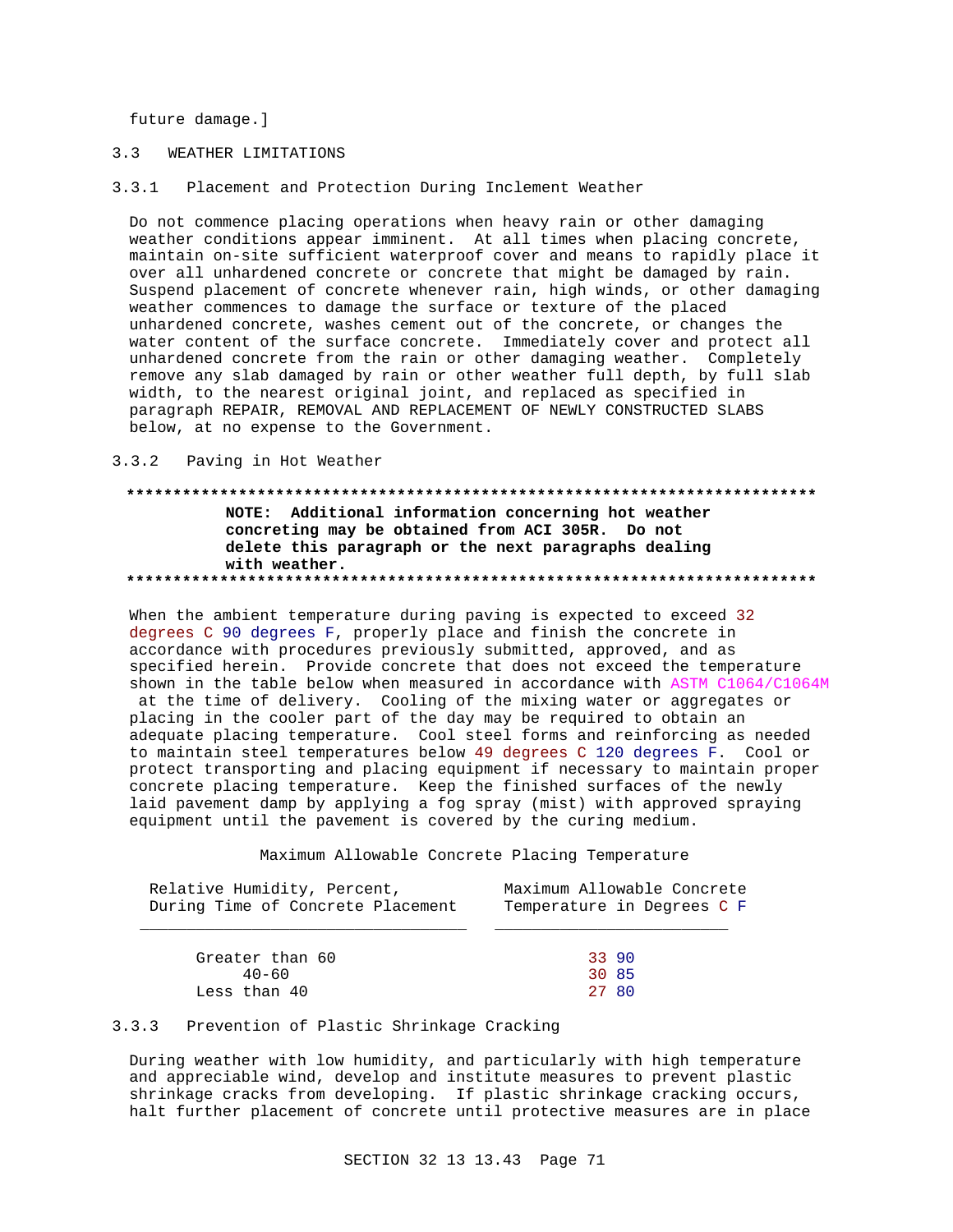to prevent further cracking. Periods of high potential for plastic shrinkage cracking can be anticipated by use of ACI 305R. In addition to the protective measures specified in the previous paragraph, the concrete placement may be further protected by erecting shades and windbreaks and by applying fog sprays of water, the addition of mono-molecular films, or wet covering. Apply mono-molecular films after finishing is complete, do not use in the finishing process. Immediately commence curing procedures when such water treatment is stopped. Repair plastic shrinkage cracks in accordance with paragraph REPAIR, REMOVAL AND REPLACEMENT OF NEWLY CONSTRUCTED SLABS. Never trowel over or fill plastic shrinkage cracks with slurry.

### 3.3.4 Paving in Cold Weather

Cold weather paving is required to conform to ACI 306R. Use special protection measures, as specified herein, if freezing temperatures are anticipated or occur before the expiration of the specified curing period. Do not begin placement of concrete unless the ambient temperature is at least 2 degrees C 35 degrees F and rising. Thereafter, halt placement of concrete whenever the ambient temperature drops below 5 degrees C 40 degrees F. When the ambient temperature is less than 10 degrees C 50 degrees F, the temperature of the concrete when placed is required to be not less than 10 degrees C 50 degrees F nor more than 25 degrees C 75 degrees F. Provide heating of the mixing water or aggregates as required to regulate the concrete placing temperature. Materials entering the mixer are required to be free from ice, snow, or frozen lumps. Do not incorporate salt, chemicals or other materials in the concrete to prevent freezing. [ If allowed under paragraph MIXTURE PROPORTIONS in PART 2, an accelerating admixture may be used when the ambient temperature is below 10 degrees C 50 degrees F. ] Provide covering and other means for maintaining the concrete at a temperature of at least 10 degrees C 50 degrees F for not less than 72 hours after placing, and at a temperature above freezing for the remainder of the curing period. Remove pavement slabs, full depth by full width, damaged by freezing or falling below freezing temperature to the nearest planned joint, and replace as specified in paragraph REPAIR, REMOVAL AND REPLACEMENT OF NEWLY CONSTRUCTED SLABS, at no expense to the Government.

# 3.4 CONCRETE PRODUCTION

## **\*\*\*\*\*\*\*\*\*\*\*\*\*\*\*\*\*\*\*\*\*\*\*\*\*\*\*\*\*\*\*\*\*\*\*\*\*\*\*\*\*\*\*\*\*\*\*\*\*\*\*\*\*\*\*\*\*\*\*\*\*\*\*\*\*\*\*\*\*\*\*\*\*\* NOTE: Designer must correlate these paragraphs with paragraph EQUIPMENT. Delete item in brackets if truck mixers are not permitted. \*\*\*\*\*\*\*\*\*\*\*\*\*\*\*\*\*\*\*\*\*\*\*\*\*\*\*\*\*\*\*\*\*\*\*\*\*\*\*\*\*\*\*\*\*\*\*\*\*\*\*\*\*\*\*\*\*\*\*\*\*\*\*\*\*\*\*\*\*\*\*\*\*\***

Provide batching, mixing, and transporting equipment with a capacity sufficient to maintain a continuous, uniform forward movement of the paver of not less than 0.8 m 2.5 feet per minute. Deposit concrete transported in non-agitating equipment in front of the paver within 45 minutes from the time cement has been charged into the mixing drum, except that if the ambient temperature is above 32 degrees C 90 degrees F, the time is reduced to 30 minutes. Deposit concrete transported in truck mixers in front of the paver within 90 minutes from the time cement has been charged into the mixer drum of the plant or truck mixer. If the ambient temperature is above 32 degrees C 90 degrees F, the time is reduced to 60 minutes. Accompany every load of concrete delivered to the paving site with a batch ticket from the operator of the batching plant. Provide batch ticket information required by ASTM C94/C94M on approved forms. In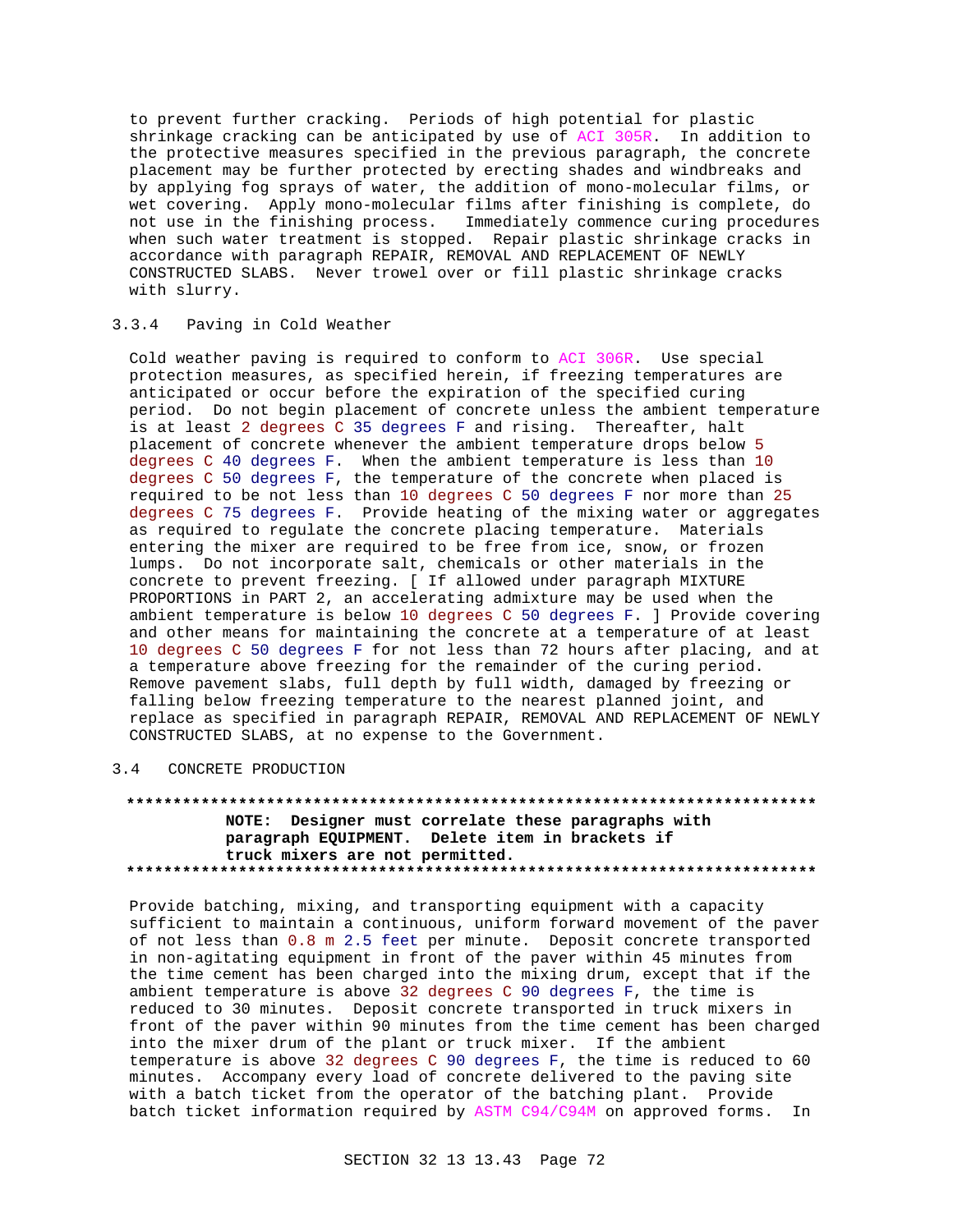addition provide design quantities in mass or volume for all materials, batching tolerances of all materials, and design and actual water cementitious materials ratio on each batch delivered, [the water meter and revolution meter reading on truck mixers ]and the time of day. Provide batch tickets for each truck delivered as part of the lot acceptance package to the placing foreman to maintain on file and deliver them to the Government weekly.

### 3.4.1 Batching and Mixing Concrete

Maintain scale pivots and bearings clean and free of rust. Remove any equipment which fails to perform as specified immediately from use until properly repaired and adjusted, or replaced.

3.4.2 Transporting and Transfer - Spreading Operations

Operate non-agitating equipment only on smooth roads and for haul time less than 15 minutes. Deposit concrete as close as possible to its final position in the paving lane. Operate all equipment to discharge and transfer concrete without segregation. Dumping of concrete in discrete piles is not permitted. No transfer or spreading operation which requires the use of front-end loaders, dozers, or similar equipment to distribute the concrete are permitted.

- 3.5 PAVING FOR CONTINUOUSLY REINFORCED CONCRETE
- 3.5.1 General Requirements for Continuously Reinforced Concrete

Construct pavement with paving and finishing equipment utilizing rigid fixed forms. Utilize paving and finishing equipment and procedures capable of constructing paving lanes of the required width. Control and coordinate paving equipment and its operation with all other operations, such that the vibrating truss has a continuous forward movement, at a reasonably uniform speed, from beginning to end of each paving lane, except for inadvertent equipment breakdown. Failure to achieve this must require the Contractor to halt operations, regroup, and modify operations to achieve this requirement. Workmen with foreign material on their footwear or construction equipment that might deposit foreign material are not permitted to walk or operate in the plastic concrete. Provide clean matting to lay tools not in use and workers to stand to prevent contamination of the High Temperature Concrete.

3.5.2 Consolidation - for Continuously Reinforced Concrete

Consolidate concrete with three hand-held spud vibrators across the paving lane. Insert the vibrators into the concrete to a depth that will provide the best full-depth consolidation. Insert a vibrator into every reinforcement grid and in worker's footsteps. Vibrators may be used and operated from a bridge spanning the area. Vibrators are not to be used to transport or spread the concrete. Hand-operated vibrators are not to be operated in the concrete at one location for more than 20 seconds. Any evidence of inadequate consolidation (honeycomb along the edges, large air pockets, or any other evidence) must require the immediate stopping of the paving operation and approved adjustment of the equipment or procedures.

3.5.3 Operation - for Continuously Reinforced Concrete

When the vibrating truss approaches a header at the end of a paving lane, maintain a sufficient amount of concrete ahead of the vibrating truss to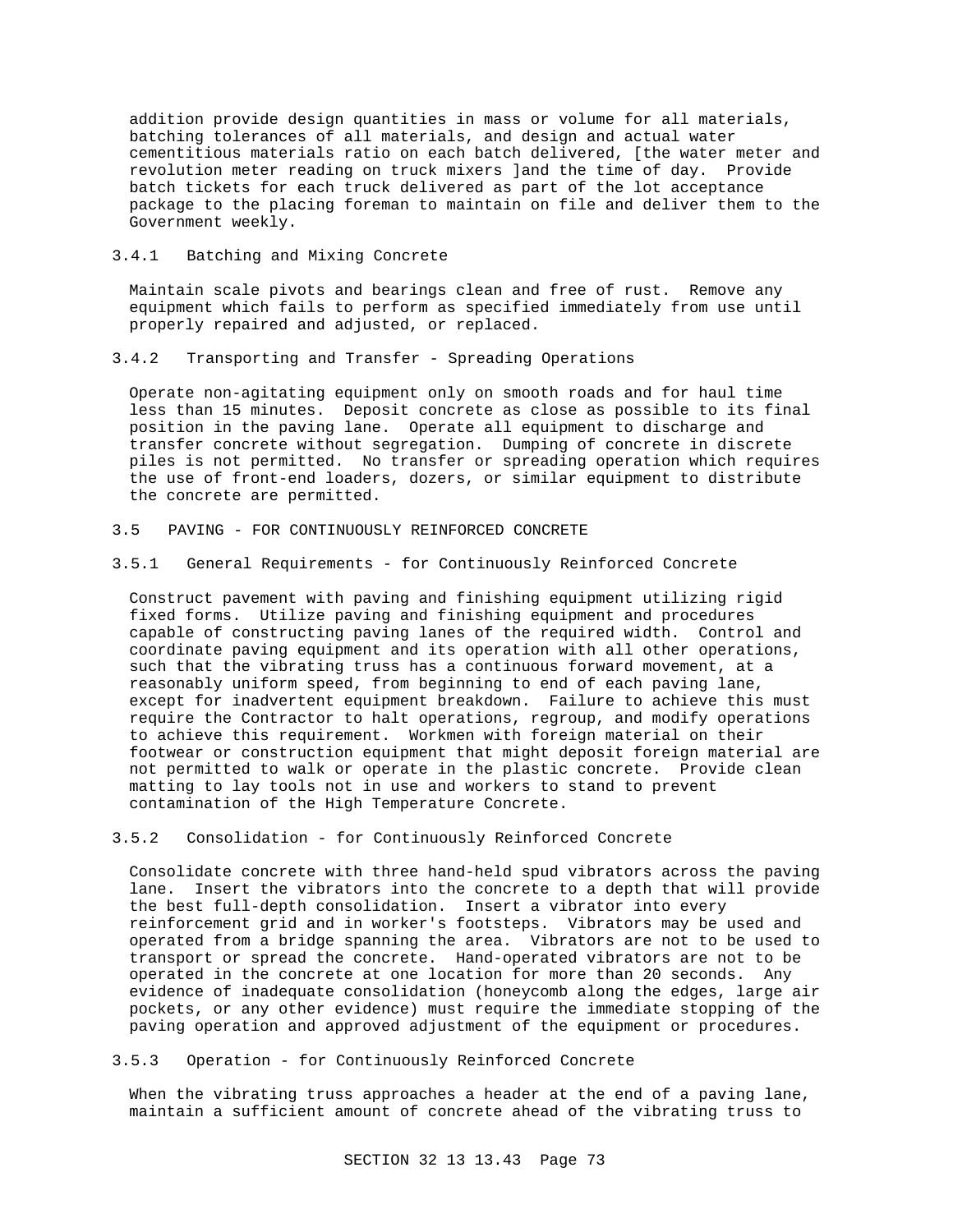provide a roll of concrete which will spill over the header. Ensure the required amount of extra concrete sufficient to prevent any slurry that is formed and carried along ahead of the vibrating truss from being deposited adjacent to the header is present. Provide additional consolidation adjacent to the headers by hand-held vibrators. When the vibrating truss is operated between or adjacent to previously constructed pavement (fill-in lanes), make provisions to prevent damage to the previously constructed pavement. At all times, keep the overlapping area of existing pavement surface completely free of any loose or bonded foreign material as the vibrating truss operates across it.

#### 3.5.4 Required Results - for Continuously Reinforced Concrete

Adjust, operate, and coordinate the vibrating truss, and its hand placed equipment together with its operating procedures with the concrete mixture being used to produce a thoroughly consolidated slab throughout, true to line and grade within specified tolerances. The vibrating truss operation must produce a surface finish free of irregularities, tears, voids of any kind, and any other discontinuities. The vibrating truss must make only one pass across the pavement; multiple passes will not be permitted. The equipment and its operation must produce a finished surface as specified and requiring no excessive hand finishing other than the use of cutting straightedges. If any equipment or operation fails to produce the above results, stop the paving, replace or properly adjust the equipment. Appropriately modify the operation or mixture proportions in order to produce the required results before recommencing paving. Apply no water, other than approved fog sprays, to the concrete or the concrete surface during paving and finishing.

## 3.5.5 Forms for Fixed-Form Paving - for Continuously Reinforced Concrete

## **\*\*\*\*\*\*\*\*\*\*\*\*\*\*\*\*\*\*\*\*\*\*\*\*\*\*\*\*\*\*\*\*\*\*\*\*\*\*\*\*\*\*\*\*\*\*\*\*\*\*\*\*\*\*\*\*\*\*\*\*\*\*\*\*\*\*\*\*\*\*\*\*\*\* NOTE: Fixed-form paving is mandatory for high temperature concrete with fibers and continuous reinforcement. \*\*\*\*\*\*\*\*\*\*\*\*\*\*\*\*\*\*\*\*\*\*\*\*\*\*\*\*\*\*\*\*\*\*\*\*\*\*\*\*\*\*\*\*\*\*\*\*\*\*\*\*\*\*\*\*\*\*\*\*\*\*\*\*\*\*\*\*\*\*\*\*\*\***

- a. Furnish straight forms made of steel in sections not less than 3 m 10 feet in length. Use flexible or curved forms of proper radius for curves of 31 m 100-foot radius or less. Make wood forms for curves and fillets of well-seasoned, surfaced plank or plywood, straight, and free from warp or bend. Furnish wood forms adequate in strength and rigidly braced. Forms must have a depth equal to the pavement thickness at the edge. Where the project requires several different slab thicknesses, forms may be built up by bolting or welding a tubular metal section or by bolting wood planks to the bottom of the form to completely cover the underside of the base of the form and provide an increase in depth of not more than 25 percent. The base width of the one-piece or built-up form cannot be less than eight-tenths of the vertical height of the form, except than forms 200 mm 8 inches or less in vertical height must have a base width not less than the vertical height of the form. Maximum vertical deviation of top of any side form, including joints, must not vary from a true plane more than 3 mm 1/8 inch in 3 m 12 feet, and the upstanding leg must not vary more than 6 mm 1/4 inch.
- b. Tightly lock form sections. Restrict form sections from play or movement in any direction. Provide forms with adequate devices for secure settings so that when in place they will withstand, without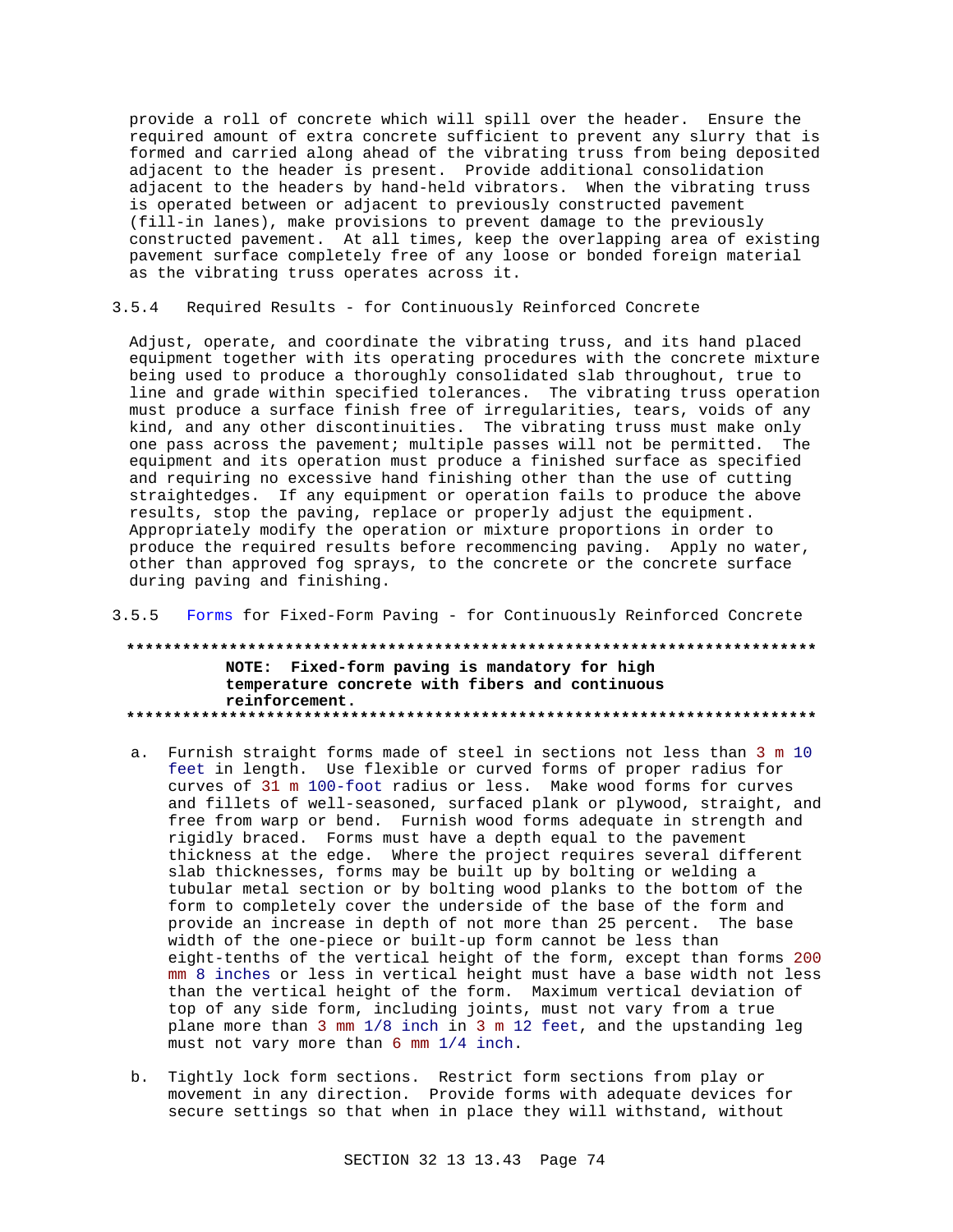visible spring or settlement, the impact and vibration of the consolidating and finishing equipment.

c. Set forms for full bearing on foundation for entire length and width and in alignment with edge of finished pavement. Support forms during entire operation of placing, compaction, and finishing so that forms will not deviate vertically more than 3 mm 0.01 foot from required grade and elevations indicated. Check conformity to the alignment and grade elevations shown on the drawings. Immediately make necessary corrections prior to placing the concrete. Clean and oil the forms each time before concrete is placed. Do not place concrete until setting of forms has been checked and approved by the CQC team.

3.5.5.1 Form Removal - for Continuously Reinforced Concrete

Remove forms for preparation to place adjacent lanes at a time in accordance with paragraph WET CURING, but no sooner than 24 hours after the end of the placement. Cover in burlap and polyethylene and keep wet concrete edges exposed after form removal until the adjacent concrete is placed or the 14 day wet curing period is achieved, as appropriate for the edge location. When conditions are such that the early strength gain of the concrete is delayed, leave the forms in place for a longer time, as directed. Remove forms by procedures that do not injure the concrete. Do not use bars or heavy metal tools directly against the concrete in removing the forms. Promptly repair any concrete found to be defective after form removal using procedures specified hereinafter or as directed.

3.5.6 Placing Reinforcing Steel - for Continuously Reinforced Concrete

Use the type and amount of steel reinforcement shown on the drawings.

3.5.6.1 Reinforcement Support - for Continuously Reinforced Concrete

Position the reinforcement on approved continuous mesh support devices or numerous chairs securely fastened to the subgrade prior to concrete placement. Support and anchor reinforcement to maintain proper position in final concrete pavement on a maximum 1.2 m by 1.2 m 4 foot by 4 foot grid, including at edges if steel does not penetrate forms. Vibrate concrete after the steel has been placed. Regardless of placement procedure, use reinforcing steel free from coatings which could impair bond between the steel and concrete, and laps in the reinforcement must be as indicated. Regardless of the equipment or procedures used for installing reinforcement, ensure that the entire depth of concrete is adequately consolidated.

3.6 PAVING - FOR NON-CONTINUOUSLY REINFORCED CONCRETE

## **\*\*\*\*\*\*\*\*\*\*\*\*\*\*\*\*\*\*\*\*\*\*\*\*\*\*\*\*\*\*\*\*\*\*\*\*\*\*\*\*\*\*\*\*\*\*\*\*\*\*\*\*\*\*\*\*\*\*\*\*\*\*\*\*\*\*\*\*\*\*\*\*\*\* NOTE: Designer must correlate these paragraphs with paragraph EQUIPMENT. \*\*\*\*\*\*\*\*\*\*\*\*\*\*\*\*\*\*\*\*\*\*\*\*\*\*\*\*\*\*\*\*\*\*\*\*\*\*\*\*\*\*\*\*\*\*\*\*\*\*\*\*\*\*\*\*\*\*\*\*\*\*\*\*\*\*\*\*\*\*\*\*\*\***

3.6.1 General Requirements - for Non-Continuously Reinforced Concrete

Construct pavement with paving and finishing equipment utilizing rigid fixed forms or by use of slipform paving equipment. Provide paving and finishing equipment and procedures capable of constructing paving lanes of the required width at a rate of at least 0.8 m 2.5 feet of paving lane per minute on a routine basis. Control paving equipment and its operation,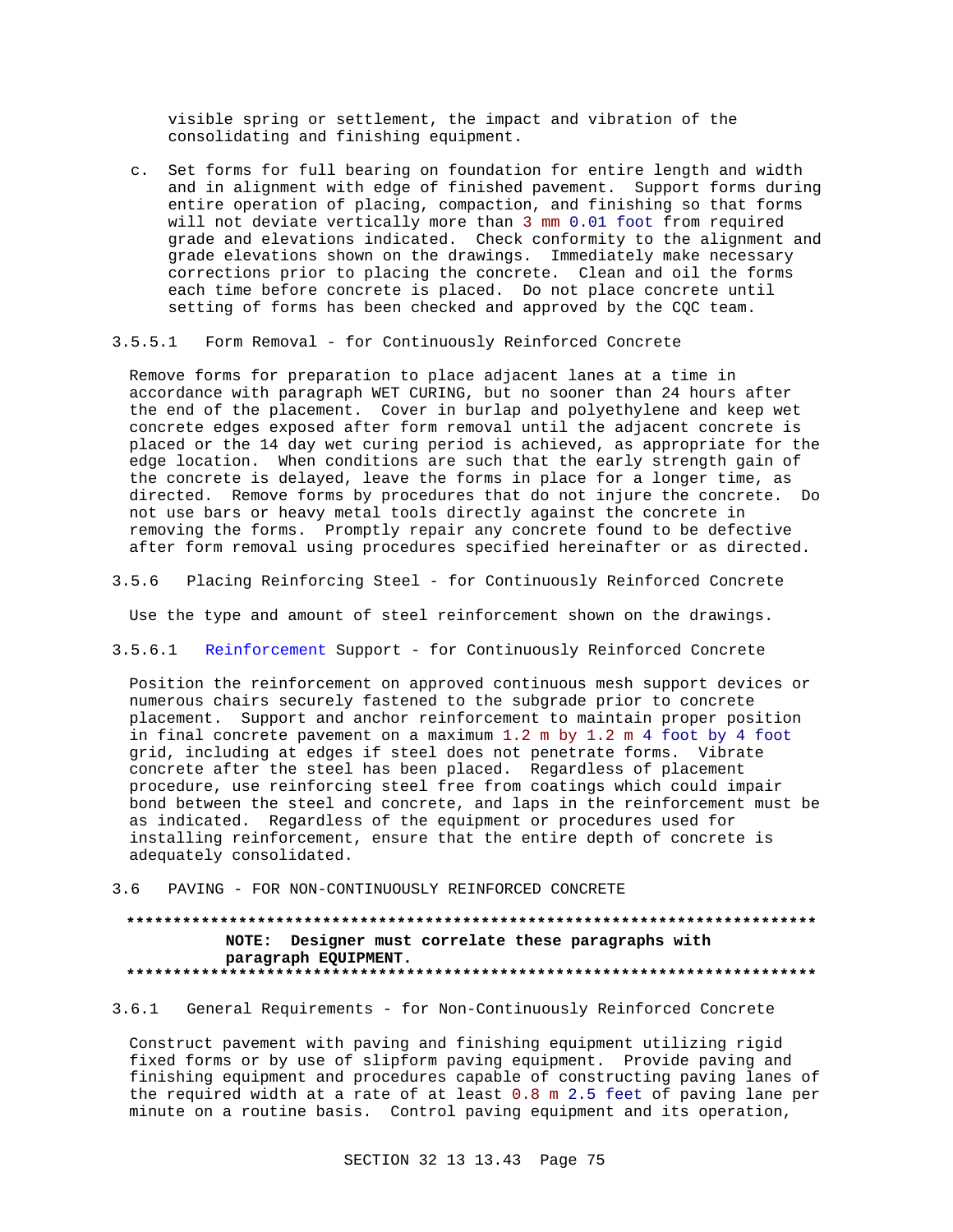and coordinated with all other operations, such that the paver-finisher has a continuous forward movement at a reasonably uniform speed from beginning to end of each paving lane, except for inadvertent equipment breakdown. Backing the paver and refinishing a lane is not permitted. Remove and replace concrete refinished in this manner. Failure to achieve a continuous forward motion requires halting operations, regrouping, and modifying operations to achieve this requirement. Personnel are not permitted to walk or operate in the plastic concrete at any time. Where an open-graded granular base is required under the concrete, select paving equipment and procedures which operate properly on the base course without causing displacement or other damage.

## 3.6.2 Consolidation - for Non-Continuously Reinforced Concrete

Consolidate concrete with the specified type of lane-spanning, gang-mounted, mechanical, immersion type vibrating equipment mounted in front of the paver, supplemented, in rare instances as specified, by hand-operated vibrators. Insert vibrators into the concrete to a depth that provides the best full-depth consolidation but not closer to the underlying material than 50 mm 2 inches. Excessive vibration is not permitted. Discontinue paving operations if vibrators cause visible tracking in the paving lane, until equipment and operations have been modified to prevent it. Vibrate concrete in small, odd-shaped slabs or in isolated locations inaccessible to the gang-mounted vibration equipment with an approved hand-operated immersion vibrator operated from a bridge spanning the area. Do not use vibrators to transport or spread the concrete. Do not operate hand-operated vibrators in the concrete at one location for more than 20 seconds. Insert hand-operated vibrators between 150 to 400 mm 6 to 15 inches on centers. For each paving train, provide at least one additional vibrator spud, or sufficient parts for rapid replacement and repair of vibrators at the paving site at all times. Any evidence of inadequate consolidation (honeycomb along the edges, large air pockets, or any other evidence) requires the immediate stopping of the paving operation and approved adjustment of the equipment or procedures.

#### 3.6.3 Operation - for Non-Continuously Reinforced Concrete

When the paver approaches a header at the end of a paving lane, maintain a sufficient amount of concrete ahead of the paver to provide a roll of concrete which spills over the header. Provide a sufficient amount of extra concrete to prevent any slurry that is formed and carried along ahead of the paver from being deposited adjacent to the header. Maintain the spud vibrators in front of the paver at the desired depth as close to the header as possible before they are lifted. Provide additional consolidation adjacent to the headers by hand-manipulated vibrators. When the paver is operated between or adjacent to previously constructed pavement (fill-in lanes), provide provisions to prevent damage to the previously constructed pavement. Electronically control screeds or extrusion plates from the previously placed pavement so as to prevent them from applying pressure to the existing pavement and to prevent abrasion of the pavement surface. Maintain the overlapping area of existing pavement surface completely free of any loose or bonded foreign material as the paver-finisher operates across it. When the paver travels on existing pavement, maintain approved provisions to prevent damage to the existing pavement. Pavers using transversely oscillating screeds are not allowed to form fill-in lanes that have widths less than a full width for which the paver was designed or adjusted.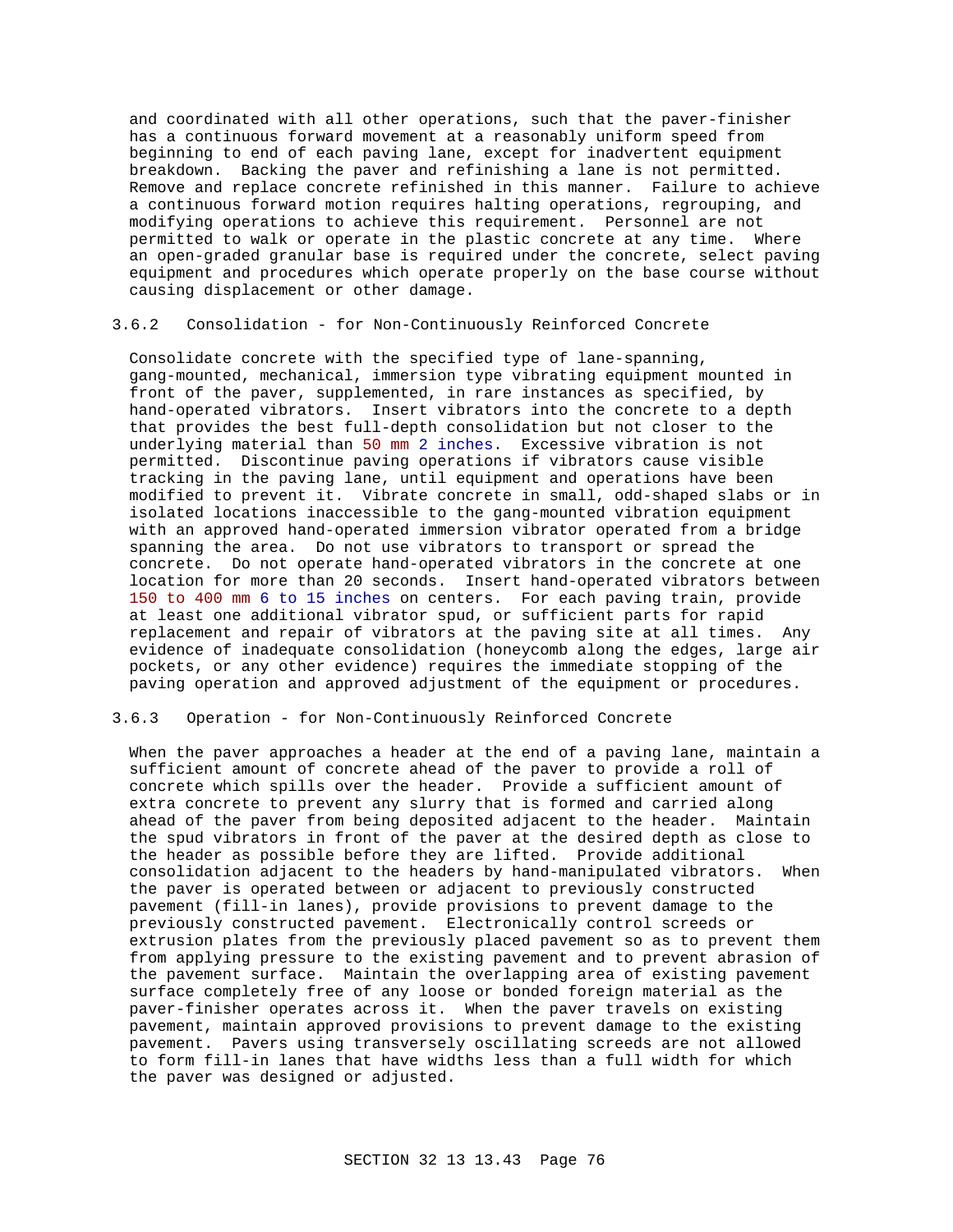#### $3.6.4$ Required Results - for Non-Continuously Reinforced Concrete

Adjust and operate the paver-finisher, its gang-mounted vibrators and operating procedures coordinated with the concrete mixture being used, to produce a thoroughly consolidated slab throughout that is true to line and grade within specified tolerances. Provide a paver-finishing operation that produces a surface finish free of irregularities, tears, voids of any kind, and any other discontinuities in a single pass across the pavement; multiple passes are not permitted. Provide equipment and its operation that produce a finished surface requiring no hand finishing other than the use of cutting straightedges, except in very infrequent instances. Stop paving if any equipment or operation fails to produce the above results. Prior to recommencing paving, properly adjust or replace the equipment, modify the operation, or modify the mixture proportions, in order to produce the required results. No water, other than fog sprays (mist) as specified in paragraph PREVENTION OF PLASTIC SHRINKAGE CRACKING above, is allowed to be applied to the concrete or the concrete surface during paving and finishing.

 $3.6.5$ Fixed Form Paving - for Non-Continuously Reinforced Concrete

## NOTE: Fixed-form paving should always be included as an option or mandatory item as appropriate. Edit bracketed items in subparagraph a. Keys are only permitted for roads and streets with a thickness of 230 mm 9 inches or greater. Do not permit keys for airfield pavements.

Provide paving equipment for fixed-form paving and the operation that conforms to the requirements of paragraph EQUIPMENT, and all requirements specified herein.

 $3.6.5.1$ Forms for Fixed-Form Paving - for Non-Continuously Reinforced Concrete

# NOTE: Delete subparagraph e. when overlay pavements are not required.

a. Provide straight forms made of steel and in sections not less than 3 m 10 feet in length that are clean and free of rust or other contaminants. Seal any holes or perforations in forms prior to paving unless otherwise permitted. Maintain forms in place and passable by all equipment necessary to complete the entire paving operation without need to remove horizontal form supports. Provide flexible or curved forms of proper radius for curves of 31 m 100-foot radius or less. Provide wood forms for curves and fillets made of well-seasoned, surfaced plank or plywood, straight, and free from warp or bend that have adequate strength and are rigidly braced. Provide forms with a depth equal to the pavement thickness at the edge. Where the project requires several different slab thicknesses, forms may be built up by bolting or welding a tubular metal section or by bolting wood planks to the bottom of the form to completely cover the underside of the base of the form and provide an increase in depth of not more than 25 percent. Provide forms with the base width of the one-piece or built-up form not less than eight-tenths of the vertical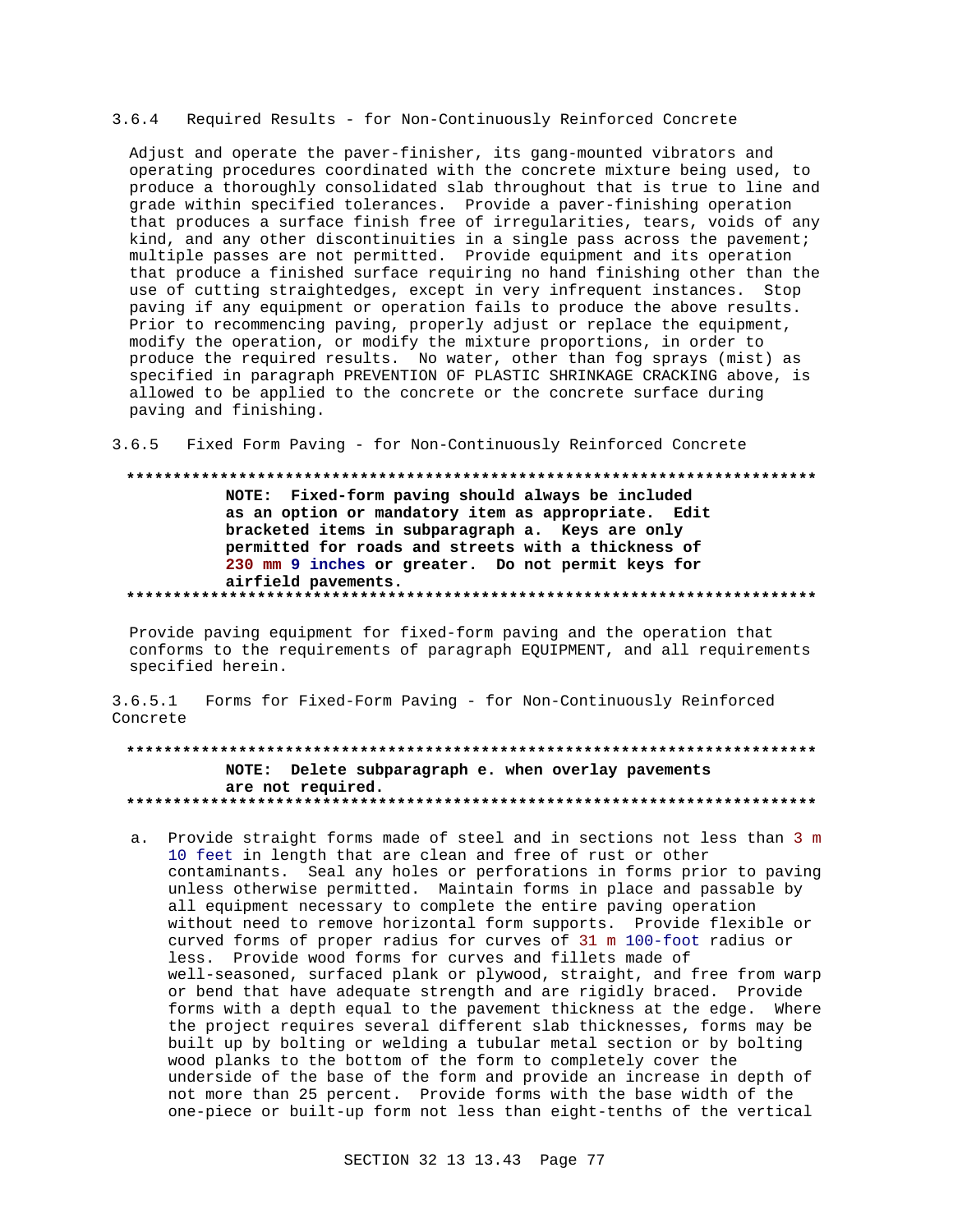height of the form, except provide forms 200 mm 8 inches or less in vertical height with a base width not less than the vertical height of the form. Provide forms with maximum vertical deviation of top of any side form, including joints, not varying from a true plane more than 3 mm 1/8 inch in 3 m 10 feet, and the upstanding leg not varying more than 6 mm 1/4 inch.[ Where keyway forms are required, rigidly attach the keyway form to the main form so no displacement can take place. Tack-weld metal keyway forms to steel forms. Align keyway forms so that there is no variation over 6 mm 1/4 inch either vertically or horizontally, when tested with a 4 m 12 foot template after forms are set, including tests across form joints.]

- b. Provide form sections that are tightly locked and free from play or movement in any direction. Provide forms with adequate devices for secure settings so that when in place they withstand, without visible spring or settlement, the impact and vibration of the consolidating and finishing equipment.
- c. Set forms for full bearing on foundation for entire length and width and in alignment with edge of finished pavement. Support forms during entire operation of placing, compaction, and finishing so that forms do not deviate vertically more than 3 mm 0.01 foot from required grade and elevations indicated. Check conformity to the alignment and grade elevations shown on the drawings and make necessary corrections immediately prior to placing the concrete. Clean and oil the forms each time before concrete is placed. Concrete placement is not allowed until setting of forms has been checked and approved by the CQC team.
- d. Do not anchor guide rails for fixed form pavers into new concrete or existing concrete to remain.
- [ e. Securely hold forms for overlay pavements and for other locations where forms set on existing pavements in place with stakes or by other approved methods. Carefully drill holes in existing pavements for form stakes by methods which do not crack or spall the existing pavement. After use, fill the holes flush with the surrounding surface using approved material, prior to overlying materials being placed. Immediately discontinue any method which does not hold the form securely or which damages the existing pavement. Prior to setting forms for paving operations, demonstrate the proposed form setting procedures at an approved location without proceeding further until the proposed method is approved.

]3.6.5.2 Form Removal - for Non-Continuously Reinforced Concrete

Keep forms in place at least 12 hours after the concrete has been placed. When conditions are such that the early strength gain of the concrete is delayed, leave the forms in place for a longer time, as directed. Remove forms by procedures that do not damage the concrete. Do not use bars or heavy metal tools directly against the concrete in removing the forms. Promptly repair any concrete found to be defective after form removal, using procedures specified or as directed.

3.6.6 Slipform Paving - for Non-Continuously Reinforced Concrete

**\*\*\*\*\*\*\*\*\*\*\*\*\*\*\*\*\*\*\*\*\*\*\*\*\*\*\*\*\*\*\*\*\*\*\*\*\*\*\*\*\*\*\*\*\*\*\*\*\*\*\*\*\*\*\*\*\*\*\*\*\*\*\*\*\*\*\*\*\*\*\*\*\*\* NOTE: Retain slipform paving as an option unless there are specific, valid reasons for deleting it.**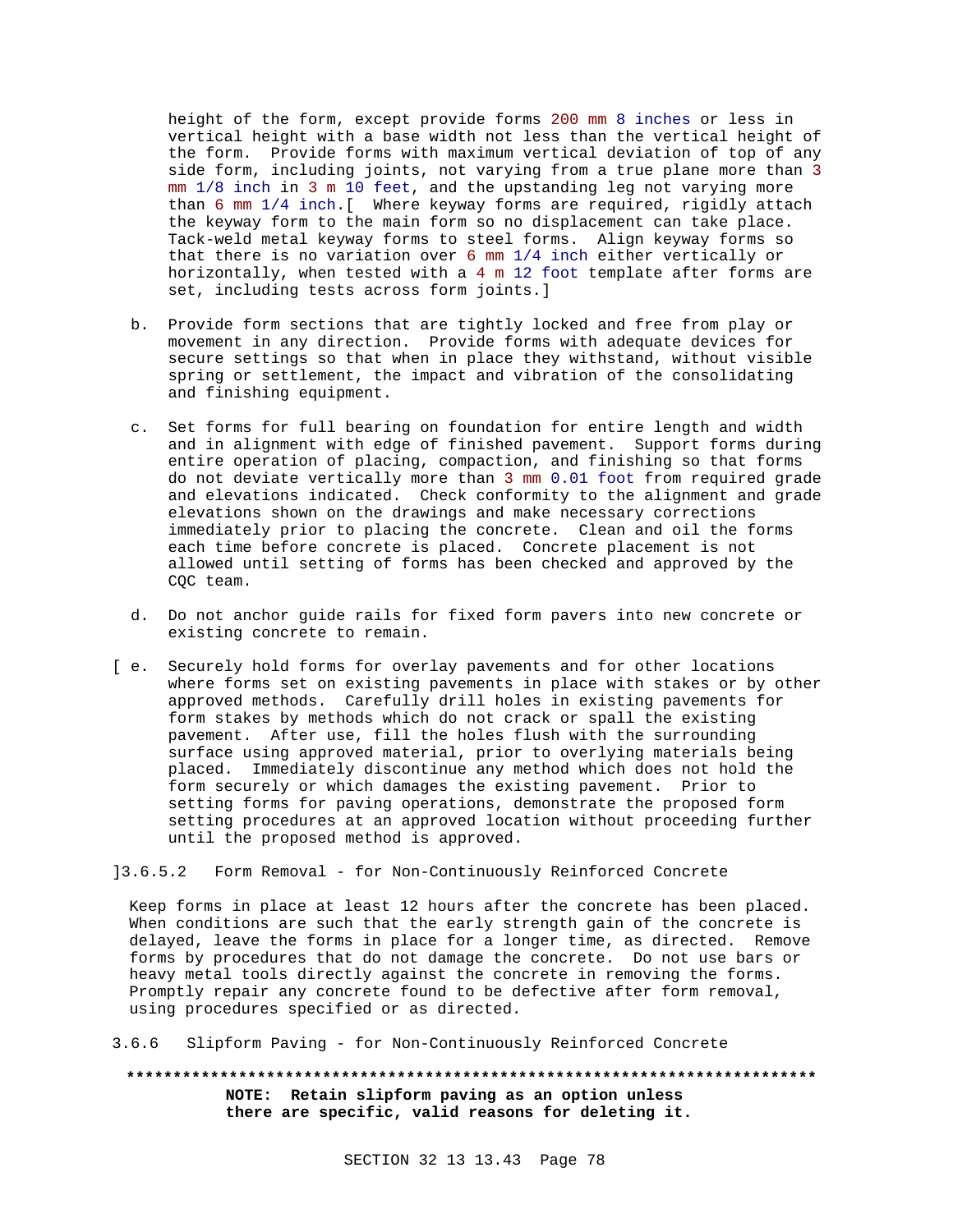#### **Be sure all other paragraphs correlate with choice made here. \*\*\*\*\*\*\*\*\*\*\*\*\*\*\*\*\*\*\*\*\*\*\*\*\*\*\*\*\*\*\*\*\*\*\*\*\*\*\*\*\*\*\*\*\*\*\*\*\*\*\*\*\*\*\*\*\*\*\*\*\*\*\*\*\*\*\*\*\*\*\*\*\*\***

#### 3.6.6.1 General - for Non-Continuously Reinforced Concrete

Provide paving equipment for slipform paving and the operation thereof that conforms to the requirement of paragraph EQUIPMENT, and all requirements specified herein. Provide a slipform paver capable of shaping the concrete to the specified and indicated cross section, meeting all tolerances, with a surface finish and edges that require only a very minimum isolated amount of hand finishing, in one pass. If the paving operation does not meet the above requirements and the specified tolerances, immediately stop the operation, and regroup and replace or modify any equipment as necessary, modify paving procedures or modify the concrete mix, in order to resolve the problem. Provide a slipform paver that is automatically electronically controlled from a taut wire guideline for horizontal alignment and on both sides from a taut wire guideline for vertical alignment, except that electronic control from a ski operating on a previously constructed adjoining lane is required where applicable for either or both sides. Automatic, electronic controls are required for vertical alignment on both sides of the lane. Control from a slope-adjustment control or control operating from the underlying material is not allowed. Properly adjust side forms on slipform pavers so that the finished edge of the paving lane meets all specified tolerances. Install dowels in longitudinal construction joints as specified below. The installation of these dowels by dowel inserters attached to the paver or by any other means of inserting the dowels into the plastic concrete is not permitted.[ If a keyway is required, install a 0.45 to 0.55 mm 26 gauge thick metal keyway liner as the keyway is extruded. Provide keyway forms that do not vary more than plus or minus 3 mm 1/8 inch from the dimensions indicated and do not deviate more than plus or minus 6 mm 1/4 inch from the mid-depth of the pavement. An abrupt offset either horizontally or vertically in the completed keyway is not allowed. Maintain the keyway liner to remain in place and become part of the joint.]

3.6.6.2 Guideline for Slipform Paving - for Non-Continuously Reinforced Concrete

Accurately and securely install guidelines well in advance of concrete placement. Provide supports at necessary intervals to eliminate all sag in the guideline when properly tightened. Provide guideline consisting of high strength wire set with sufficient tension to remove all sag between supports. Provide supports that are securely staked to the underlying material or other provisions made to ensure that the supports are not displaced when the guideline is tightened or when the guideline or supports are accidentally touched by workmen or equipment during construction. Provide appliances for attaching the guideline to the supports that are capable of easy adjustment in both the horizontal and vertical directions. When it is necessary to leave gaps in the guideline to permit equipment to use or cross underlying material, provide provisions for quickly and accurately replacing the guideline without any delay to the forward progress of the paver. Provide supports on either side of the gap that are secured in such a manner as to avoid disturbing the remainder of the guideline when the portion across the gap is positioned and tightened. Check the guideline across the gap and adjacent to the gap for a distance of 60 m 200 feet for horizontal and vertical alignment after the guideline across the gap is tightened. Provide vertical and horizontal positioning of the guideline such that the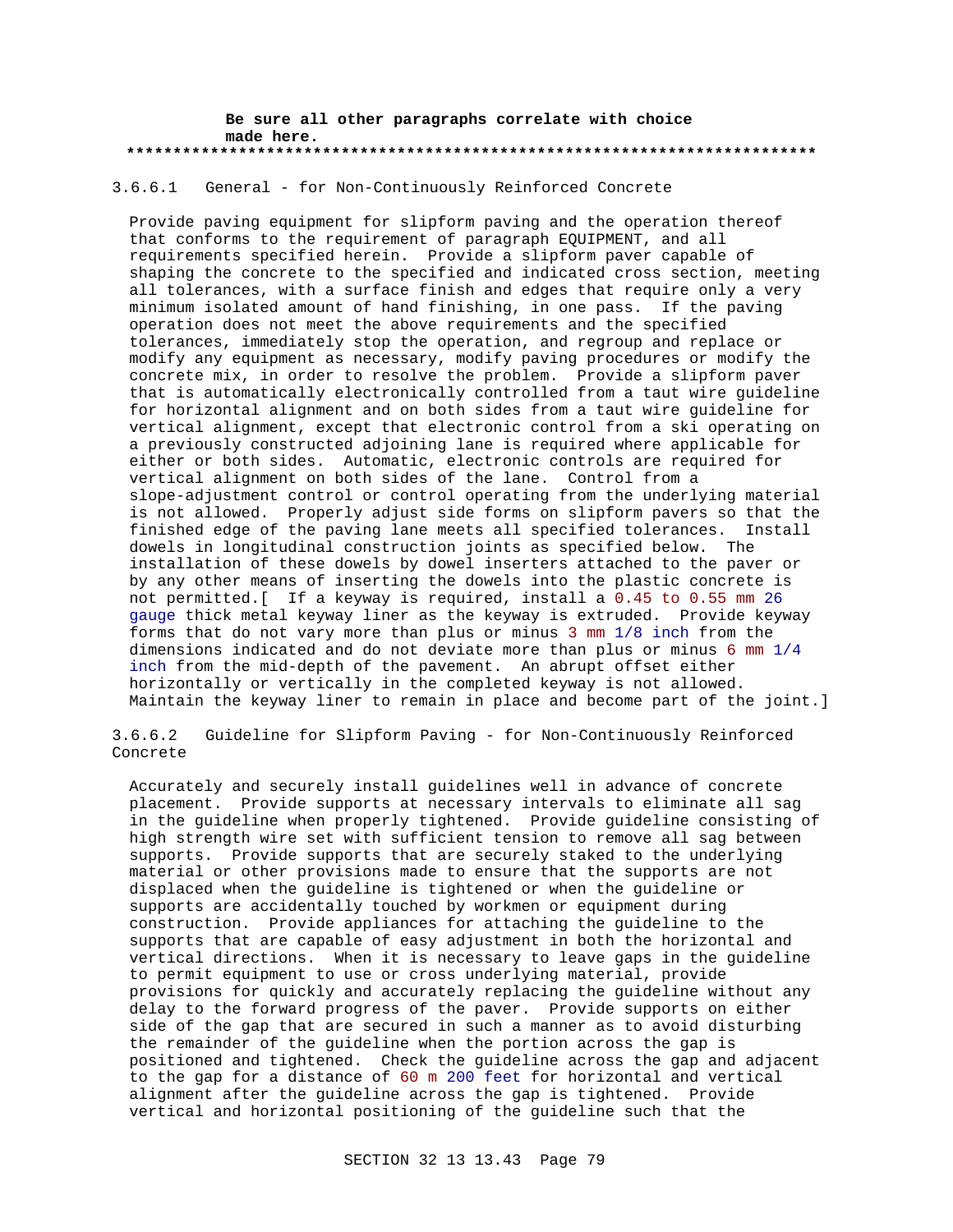finished pavement conforms to the alignment and grade elevations shown on the drawings within the specified tolerances for grade and smoothness. The specified tolerances are intended to cover only the normal deviations in the finished pavement that may occur under good supervision and do not apply to setting of the guideline. Set the guideline true to line and grade.

3.6.6.3 Stringless Technology - for Non-Continuously Reinforced Concrete

If the use of any type of stringless technology is proposed, submit a detailed description of the system and perform a trial field demonstration at least one week prior to start of paving. Approval of the control system will be based on the results of the demonstration and on continuing satisfactory operation during paving.

3.6.7 Placing Reinforcing Steel - for Non-Continuously Reinforced Concrete

Provide the type and amount of steel reinforcement indicated.

3.6.7.1 Pavement Thickness Greater Than 300 mm 12 inches - for Non-Continuously Reinforced Concrete

For pavement thickness of 300 mm 12 inches or more, install the reinforcement steel by the strike-off method wherein a layer of concrete is deposited on the underlying material, consolidated, and struck to the indicated elevation of the steel reinforcement. Place the reinforcement upon the pre-struck surface, followed by placement of the remaining concrete and finishing in the required manner. When placement of the second lift causes the steel to be displaced horizontally from its original position, provide provisions for increasing the thickness of the first lift and depressing the reinforcement into the unhardened concrete to the required elevation. Limit the increase in thickness only as necessary to permit correct horizontal alignment to be maintained. Remove and replace any portions of the bottom layer of concrete that have been placed more than 30 minutes without being covered with the top layer with newly mixed concrete without additional cost to the Government.

3.6.7.2 Pavement Thickness Less Than 300 mm 12 Inches - for Non-Continuously Reinforced Concrete

# **\*\*\*\*\*\*\*\*\*\*\*\*\*\*\*\*\*\*\*\*\*\*\*\*\*\*\*\*\*\*\*\*\*\*\*\*\*\*\*\*\*\*\*\*\*\*\*\*\*\*\*\*\*\*\*\*\*\*\*\*\*\*\*\*\*\*\*\*\*\*\*\*\*\* NOTE: Delete bracketed item if CRCP is not being constructed. \*\*\*\*\*\*\*\*\*\*\*\*\*\*\*\*\*\*\*\*\*\*\*\*\*\*\*\*\*\*\*\*\*\*\*\*\*\*\*\*\*\*\*\*\*\*\*\*\*\*\*\*\*\*\*\*\*\*\*\*\*\*\*\*\*\*\*\*\*\*\*\*\*\***

For pavements less than 300 mm 12 inches thick, position the reinforcement on suitable chairs or continuous mesh support devices securely fastened to the subgrade prior to concrete placement. Consolidate concrete after the steel has been placed. Regardless of placement procedure, provide reinforcing steel free from coatings which could impair bond between the steel and concrete, with reinforcement laps as indicated. Regardless of the equipment or procedures used for installing reinforcement, ensure that the entire depth of concrete is adequately consolidated.[ If reinforcing for Continuously Reinforced Concrete Pavement (CRCP) is required, submit the entire operating procedure and equipment proposed for approval at least 30 days prior to proposed start of paving.]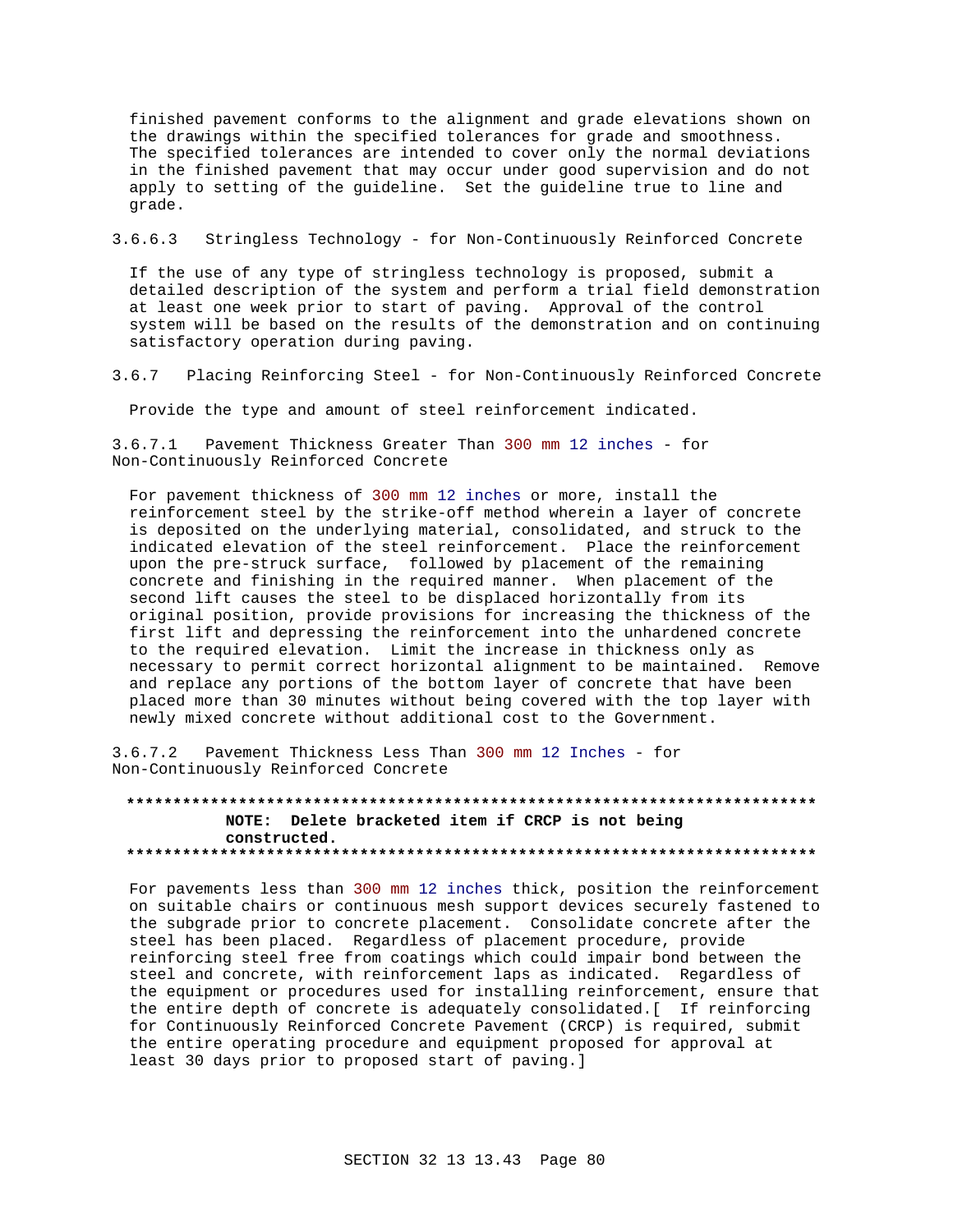3.6.8 Placing Dowels - for Non-Continuously Reinforced Concrete

## **\*\*\*\*\*\*\*\*\*\*\*\*\*\*\*\*\*\*\*\*\*\*\*\*\*\*\*\*\*\*\*\*\*\*\*\*\*\*\*\*\*\*\*\*\*\*\*\*\*\*\*\*\*\*\*\*\*\*\*\*\*\*\*\*\*\*\*\*\*\*\*\*\*\* NOTE: Delete references to slipform paving installation of dowels if slipform paving is not allowed. Delete references to installation in contraction joints if not required. \*\*\*\*\*\*\*\*\*\*\*\*\*\*\*\*\*\*\*\*\*\*\*\*\*\*\*\*\*\*\*\*\*\*\*\*\*\*\*\*\*\*\*\*\*\*\*\*\*\*\*\*\*\*\*\*\*\*\*\*\*\*\*\*\*\*\*\*\*\*\*\*\*\***

Ensure the method used to install and hold dowels in position result in dowel alignment within the maximum allowed horizontal and vertical tolerance of 3 mm per 300 mm 1/8 inch per foot after the pavement has been completed. Except as otherwise specified below, maintain the horizontal spacing of dowels within a tolerance of plus or minus 15 mm 5/8 inch. Locate the dowel vertically on the face of the slab within a tolerance of plus or minus 13 mm 1/2 inch. Measure the vertical alignment of the dowels parallel to the designated top surface of the pavement, except for those across the crown or other grade change joints. Measure dowels across crowns and other joints at grade changes to a level surface. Check horizontal alignment perpendicular to the joint edge with a framing square. Do not place longitudinal dowels closer than 0.6 times the dowel bar length to the planned joint line. If the last regularly spaced longitudinal dowel is closer than that dimension, move it away from the joint to a location 0.6 times the dowel bar length, but not closer than 150 mm 6 inches to its nearest neighbor. Resolve dowel interference at a transverse joint-longitudinal joint intersection by deleting the closest transverse dowel. Do not position the end of a transverse dowel closer than 300 mm 12 inches from the end of the nearest longitudinal dowel. Install dowels as specified in the following subparagraphs.

3.6.8.1 Contraction Joints - for Non-Continuously Reinforced Concrete

Securely hold dowels in longitudinal and transverse contraction joints within the paving lane in place, as indicated, by means of rigid metal frames or basket assemblies of an approved type. Securely hold the basket assemblies in the proper location by means of suitable pins or anchors. Do not cut or crimp the dowel basket tie wires.

3.6.8.2 Construction Joints-Fixed Form Paving - for Non-Continuously Reinforced Concrete

Install dowels by the bonded-in-place method or the drill-and-dowel method. Installation by removing and replacing in preformed holes is not permitted. Prepare and place dowels across joints where indicated, correctly aligned, and securely held in the proper horizontal and vertical position during placing and finishing operations, by means of devices fastened to the forms. Provide the spacing of dowels in construction joints as indicated, except that, where the planned spacing cannot be maintained because of form length or interference with form braces, provide closer spacing with additional dowels.

3.6.8.3 Dowels Installed in Hardened Concrete - for Non-Continuously Reinforced Concrete

**\*\*\*\*\*\*\*\*\*\*\*\*\*\*\*\*\*\*\*\*\*\*\*\*\*\*\*\*\*\*\*\*\*\*\*\*\*\*\*\*\*\*\*\*\*\*\*\*\*\*\*\*\*\*\*\*\*\*\*\*\*\*\*\*\*\*\*\*\*\*\*\*\*\* NOTE: The first Tailoring Option is for "Cylinders/Beams" and the second option is for "Beams". \*\*\*\*\*\*\*\*\*\*\*\*\*\*\*\*\*\*\*\*\*\*\*\*\*\*\*\*\*\*\*\*\*\*\*\*\*\*\*\*\*\*\*\*\*\*\*\*\*\*\*\*\*\*\*\*\*\*\*\*\*\*\*\*\*\*\*\*\*\*\*\*\*\***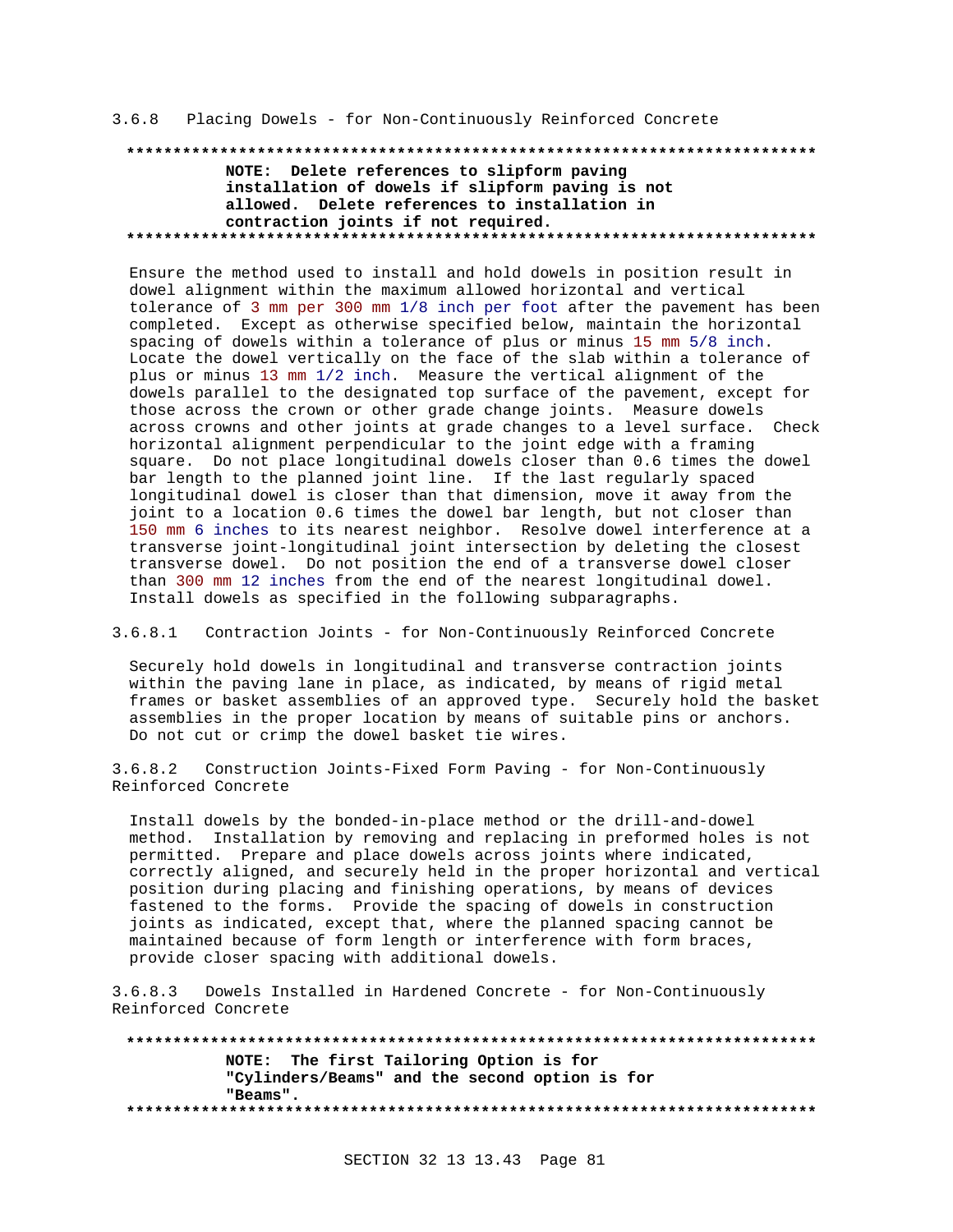Install dowels in hardened concrete by bonding the dowels into holes drilled into the hardened concrete. Before drilling commences, cure the concrete for 7 days or until it has reached a minimum [compressive strength of 17 MPa 2500 psi][ flexural strength of 3.1 MPa 450 psi]. Drill holes 3 mm 1/8 inch greater in diameter than the dowels into the hardened concrete using rotary-core drills. Rotary-percussion drills are permitted, provided that excessive spalling does not occur to the concrete joint face. Excessive spalling is defined as spalling deeper than 6 mm 1/4 inch from the joint face or 12 mm 1/2 inch radially from the outside of the drilled hole. Continuing damage requires modification of the equipment and operation. Drill depth of dowel hole within a tolerance of plus or minus 13 mm 1/2 inch of the dimension shown on the drawings. Upon completion of the drilling operation, blow out the dowel hole with oil-free, compressed air. Bond dowels in the drilled holes using epoxy resin. Inject epoxy resin at the back of the hole before installing the dowel and extruded to the collar during insertion of the dowel so as to completely fill the void around the dowel. Application by buttering the dowel is not permitted. Hold the dowels in alignment at the collar of the hole, after insertion and before the grout hardens, by means of a suitable metal or plastic grout retention ring fitted around the dowel. Provide dowels required between new and existing concrete in holes drilled in the existing concrete, all as specified above.

 $3.6.8.4$ Lubricating Dowel Bars - for Non-Continuously Reinforced Concrete

Wipe the portion of each dowel intended to move within the concrete clean and coat with a thin, even film of lubricating oil or light grease before the concrete is placed.

#### $3.7$ FINISHING

# NOTE: Edit bracketed items as appropriate. Retain

slipform paving subparagraph except when it is prohibited elsewhere. Delete Other Types of Finishing Equipment here and in PART 2, if not wanted. Hand finishing is to be allowed only for isolated, small, odd-shaped slabs or places inaccessible to the paver. 

Provide finishing operations as a continuing part of placing operations starting immediately behind the strike-off of the paver. Provide initial finishing by the transverse screed or extrusion plate. Provide the sequence of operations consisting of transverse finishing, longitudinal machine floating if used, straightedge finishing, texturing, and then edging of joints. Provide finishing by the machine method. Provide a work bridge as necessary for consolidation and hand finishing operations. Use the hand method only on isolated areas of odd slab widths or shapes and in the event of a breakdown of the mechanical finishing equipment. Keep supplemental hand finishing for machine finished pavement to an absolute minimum. Immediately stop any machine finishing operation which requires appreciable hand finishing, other than a moderate amount of straightedge finishing. Prior to recommencing machine finishing, properly adjust or replace the equipment. Immediately halt any operations which produce more than 3 mm 1/8 inch of mortar-rich surface (defined as deficient in plus 4.75 mm U.S. No. 4 sieve size aggregate) and the equipment, mixture, or procedures modified as necessary. Compensate for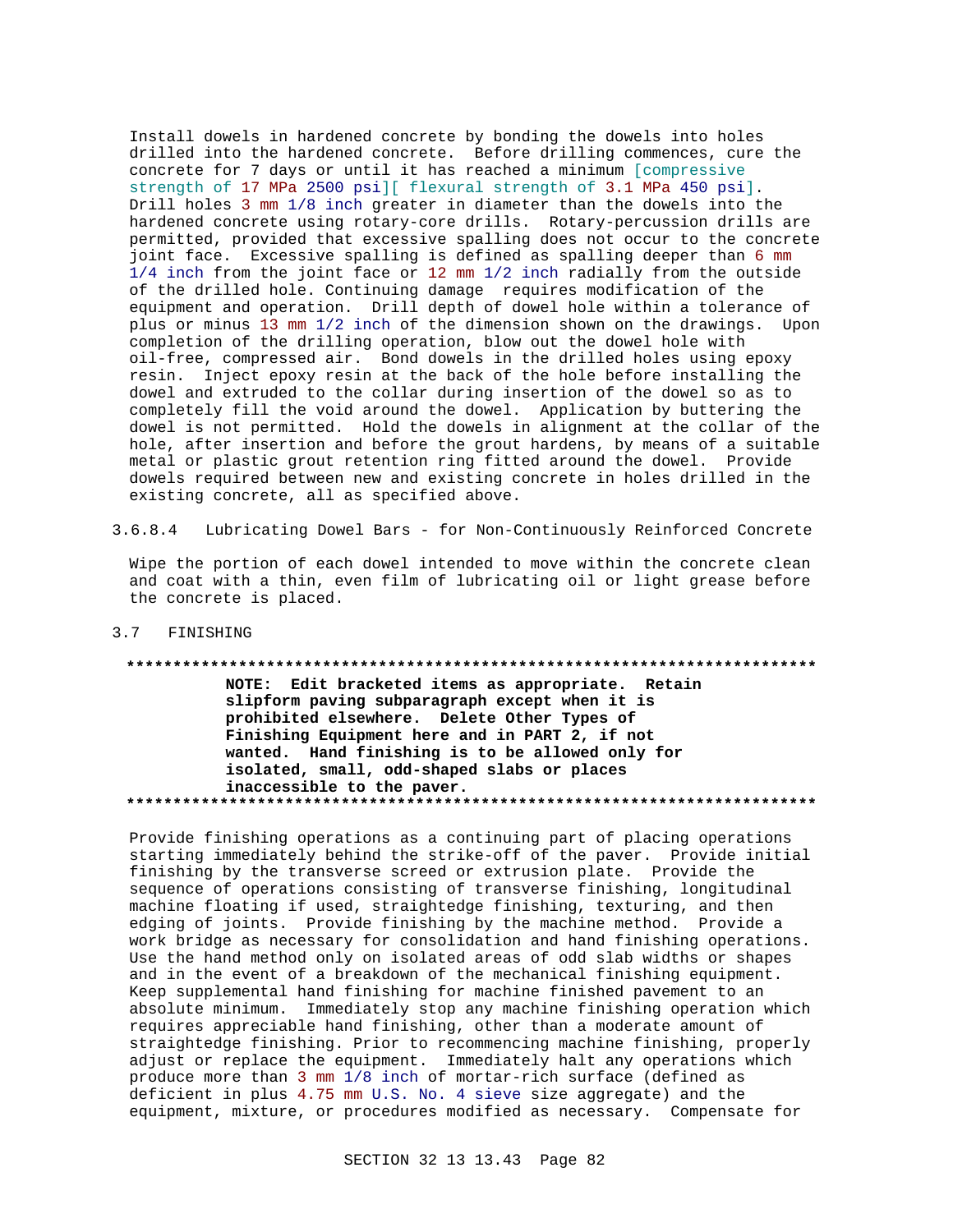surging behind the screeds or extrusion plate and settlement during hardening and take care to ensure that paving and finishing machines are properly adjusted so that the finished surface of the concrete (not just the cutting edges of the screeds) is at the required line and grade. Maintain finishing equipment and tools clean and in an approved condition. Water is not allowed to be added to the surface of the slab with the finishing equipment or tools, or in any other way, except for fog (mist) sprays specified to prevent plastic shrinkage cracking.

# 3.7.1 Machine Finishing With Fixed Forms

Replace machines that cause displacement of the forms. Only one pass of the finishing machine is allowed over each area of pavement. If the equipment and procedures do not produce a surface of uniform texture, true to grade, in one pass, immediately stop the operation and the equipment, mixture, and procedures adjusted as necessary.

## 3.7.2 Machine Finishing with Slipform Pavers

Operate the slipform paver so that only a very minimum of additional finishing work is required to produce pavement surfaces and edges meeting the specified tolerances. Immediately modify or replace any equipment or procedure that fails to meet these specified requirements as necessary. A self-propelled non-rotating pipe float may be used while the concrete is still plastic, to remove minor irregularities and score marks. Only one pass of the pipe float is allowed. If there is concrete slurry or fluid paste on the surface that runs over the edge of the pavement, immediately stop the paving operation and the equipment, mixture, or operation modified to prevent formation of such slurry. Immediately remove any slurry which does run down the vertical edges by hand, using stiff brushes or scrapers. Slurry, concrete or concrete mortar is not allowed to build up along the edges of the pavement to compensate for excessive edge slump, either while the concrete is plastic or after it hardens.

#### 3.7.3 Surface Correction and Testing

After all other finishing is completed but while the concrete is still plastic, eliminate minor irregularities and score marks in the pavement surface by means of cutting straightedges. Provide cutting straightedges with a minimum length of 4 m 12 feet that are operated from the sides of the pavement or from bridges. Provide cutting straightedges operated from the side of the pavement equipped with a handle 1 m 3 feet longer than one-half the width of the pavement. Test the surface for trueness with a straightedge held in successive positions parallel and at right angles to the center line of the pavement, and the whole area covered as necessary to detect variations. Advance the straightedge along the pavement in successive stages of not more than one-half the length of the straightedge. Immediately fill depressions with freshly mixed concrete, strike off, consolidate with an internal vibrator, and refinish. Strike off projections above the required elevation and refinish. Continue the straightedge testing and finishing until the entire surface of the concrete is free from observable departure from the straightedge and conforms to the surface requirements specified in paragraph SURFACE SMOOTHNESS. This straight edging is not allowed to be used as a replacement for the straightedge testing of paragraph SURFACE SMOOTHNESS. Use long-handled, flat bull floats very sparingly and only as necessary to correct minor, scattered surface defects. If frequent use of bull floats is necessary, stop the paving operation and the equipment, mixture or procedures adjusted to eliminate the surface defects. Keep finishing with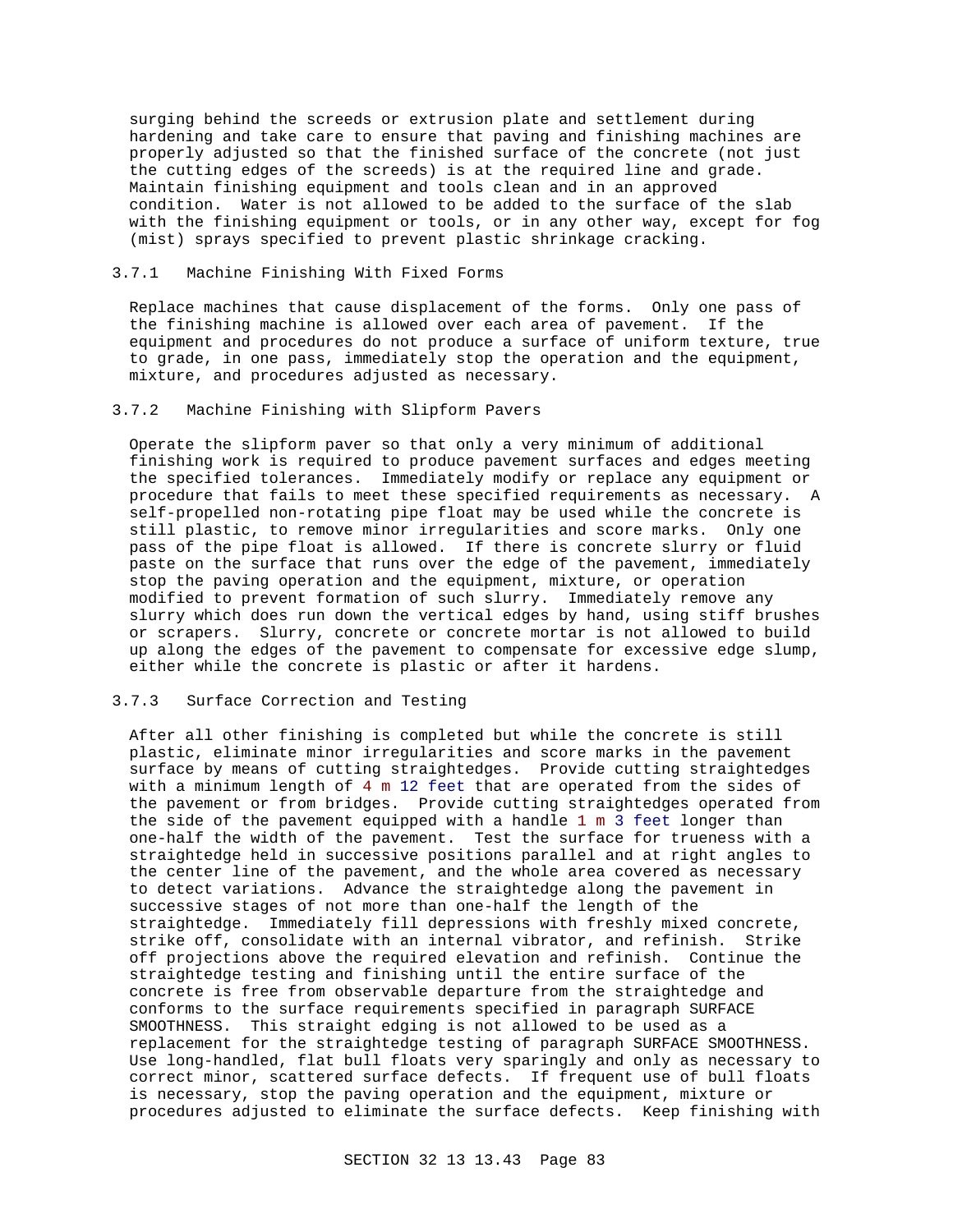hand floats and trowels to the absolute minimum necessary. Take extreme care to prevent over finishing joints and edges. Produce the surface finish of the pavement essentially by the finishing machine and not by subsequent hand finishing operations. All hand finishing operations are subject to approval.

## 3.7.4 Hand Finishing

Use hand finishing operations only as specified below. Provide a work bridge to be used as necessary for consolidation and placement operations to avoid standing in concrete.

#### 3.7.4.1 Equipment and Template

In addition to approved mechanical internal vibrators for consolidating the concrete, provide a strike-off and tamping template and a longitudinal float for hand finishing. Provide a template at least 300 mm 1 foot longer than the width of pavement being finished, of an approved design, and sufficiently rigid to retain its shape, that is constructed of metal or other suitable material shod with metal. Provide a longitudinal float at least 3 m 10 feet long, of approved design, is rigid and substantially braced, and maintain a plane surface on the bottom. Grate tampers (jitterbugs) are not allowed.

## 3.7.4.2 Finishing and Floating

As soon as placed and vibrated, strike off the concrete and screeded to the crown and cross section and to such elevation above grade that when consolidated and finished, the surface of the pavement is at the required elevation. In addition to previously specified complete coverage with handheld immersion vibrators, tamp the entire surface with the strike-off and tamping template, and the tamping operation continued until the required compaction and reduction of internal and surface voids are accomplished. Immediately following the final tamping of the surface, float the pavement longitudinally from bridges resting on the side forms and spanning but not touching the concrete. If necessary, place additional concrete, consolidated and screeded, and the float operated until a satisfactory surface has been produced. Do not advance the floating operation more than half the length of the float and then continued over the new and previously floated surfaces.

#### 3.7.5 Texturing

#### **\*\*\*\*\*\*\*\*\*\*\*\*\*\*\*\*\*\*\*\*\*\*\*\*\*\*\*\*\*\*\*\*\*\*\*\*\*\*\*\*\*\*\*\*\*\*\*\*\*\*\*\*\*\*\*\*\*\*\*\*\*\*\*\*\*\*\*\*\*\*\*\*\*\***

**NOTE: Designer must select type of texturing desired, retain that subparagraph, and delete the others. A genuine effort must be made to determine the type of texturing, if any, desired by the using service. If no guidance is given, the usual default method must be burlap drag. If other than a burlap drag textured finish is required, edit the appropriate paragraph(s) as shown below.**

**For Air Force airfield paving projects, do not specify artificial turf, wire comb, or surface grooving textures. For Navy airfield paving projects, do not specify wire comb or surface grooving textures. Use Section 32 01 18.71 GROOVING OF AIRFIELD PAVING to specify saw-cut grooves.**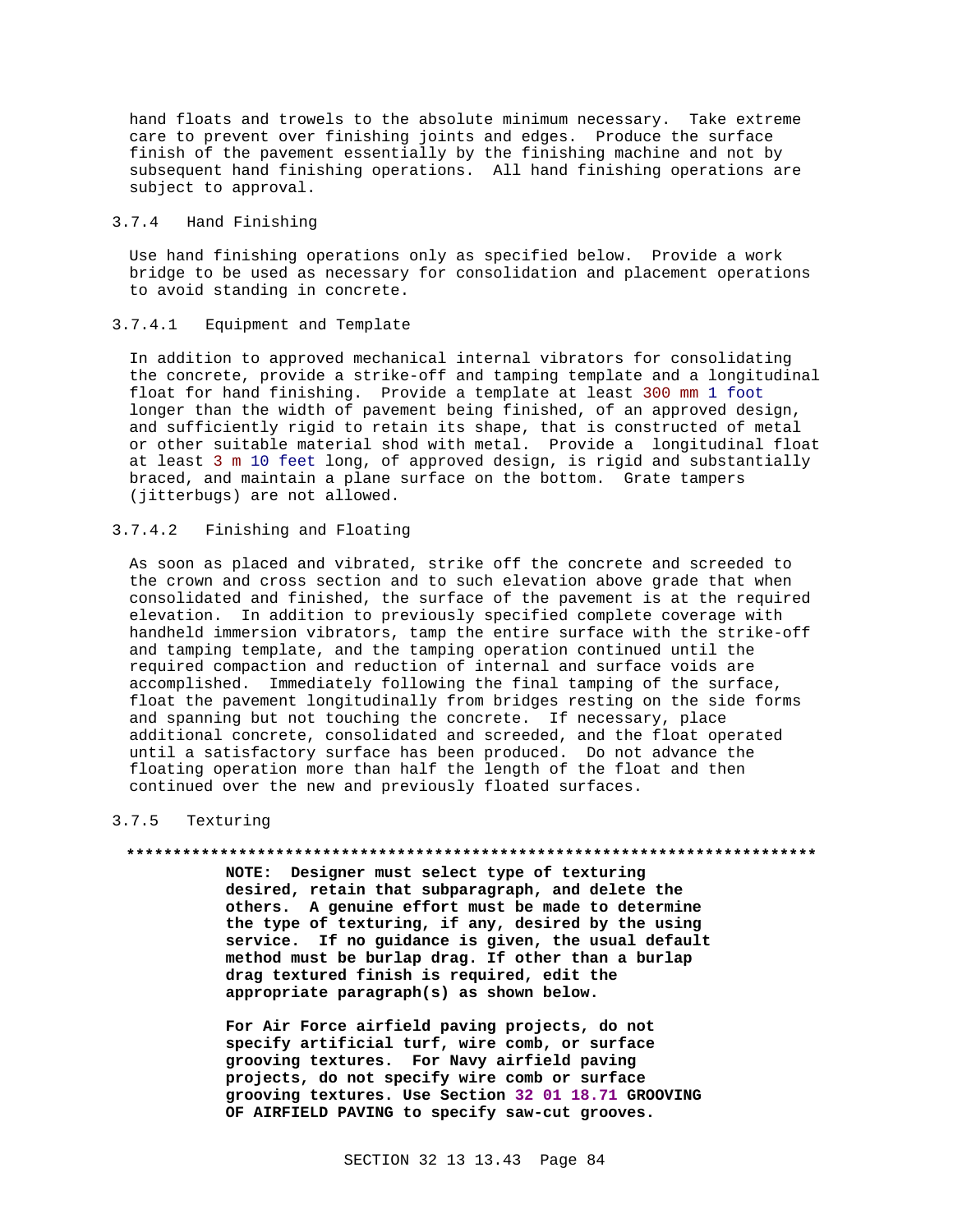#### **Spring tine grooving is limited to use on roads and streets only. \*\*\*\*\*\*\*\*\*\*\*\*\*\*\*\*\*\*\*\*\*\*\*\*\*\*\*\*\*\*\*\*\*\*\*\*\*\*\*\*\*\*\*\*\*\*\*\*\*\*\*\*\*\*\*\*\*\*\*\*\*\*\*\*\*\*\*\*\*\*\*\*\*\***

Before the surface sheen has disappeared and before the concrete hardens or curing compound is applied, texture the surface of the pavement as described herein. After curing is complete, thoroughly power broom all textured surfaces to remove all debris.

#### [3.7.5.1 Burlap Drag Surface

Apply surface texture by dragging the surface of the pavement, in the direction of the concrete placement, with an approved burlap drag. Operate the drag with the fabric moist, and the fabric maintained clean or changed as required to keep clean. Perform the dragging so as to produce a uniform finished surface having a fine sandy texture without disfiguring marks.

### ][3.7.5.2 Broom Texturing

Complete brooming before the concrete has hardened to the point where the surface is unduly torn or roughened, but after hardening has progressed enough so that the mortar does not flow and reduce the sharpness of the scores. Overlap successive passes of the broom the minimum necessary to obtain a uniformly textured surface. Wash brooms thoroughly at frequent intervals during use. Remove worn or damaged brooms from the job site. Hand brooming is permitted only on isolated odd shaped slabs or slabs where hand finishing is permitted. For hand brooming, provide brooms with handles longer than half the width of slab to be finished. Transversely draw the hand brooms across the surface from the center line to each edge with slight overlapping strokes.

## ][3.7.5.3 Artificial Turf Drag Surface

Apply artificial turf texture by dragging the surface of the pavement in the direction of concrete placement with an approved full-width drag made with artificial turf.

## ]3.7.6 Edging

Before texturing has been completed, carefully finish the edge of the slabs along the forms, along the edges of slipformed lanes, and at the joints with an edging tool to form a smooth rounded surface of 3 mm 1/8 inch radius. Eliminate tool marks, and provide edges that are smooth and true to line. Water is not allowed to be added to the surface during edging. Take extreme care to prevent overworking the concrete.

#### 3.7.7 Outlets in Pavement

Construct recesses for the tie-down anchors, lighting fixtures, and other outlets in the pavement to conform to the details and dimensions shown. Carefully finish the concrete in these areas to provide a surface of the same texture as the surrounding area that is within the requirements for plan grade and surface smoothness.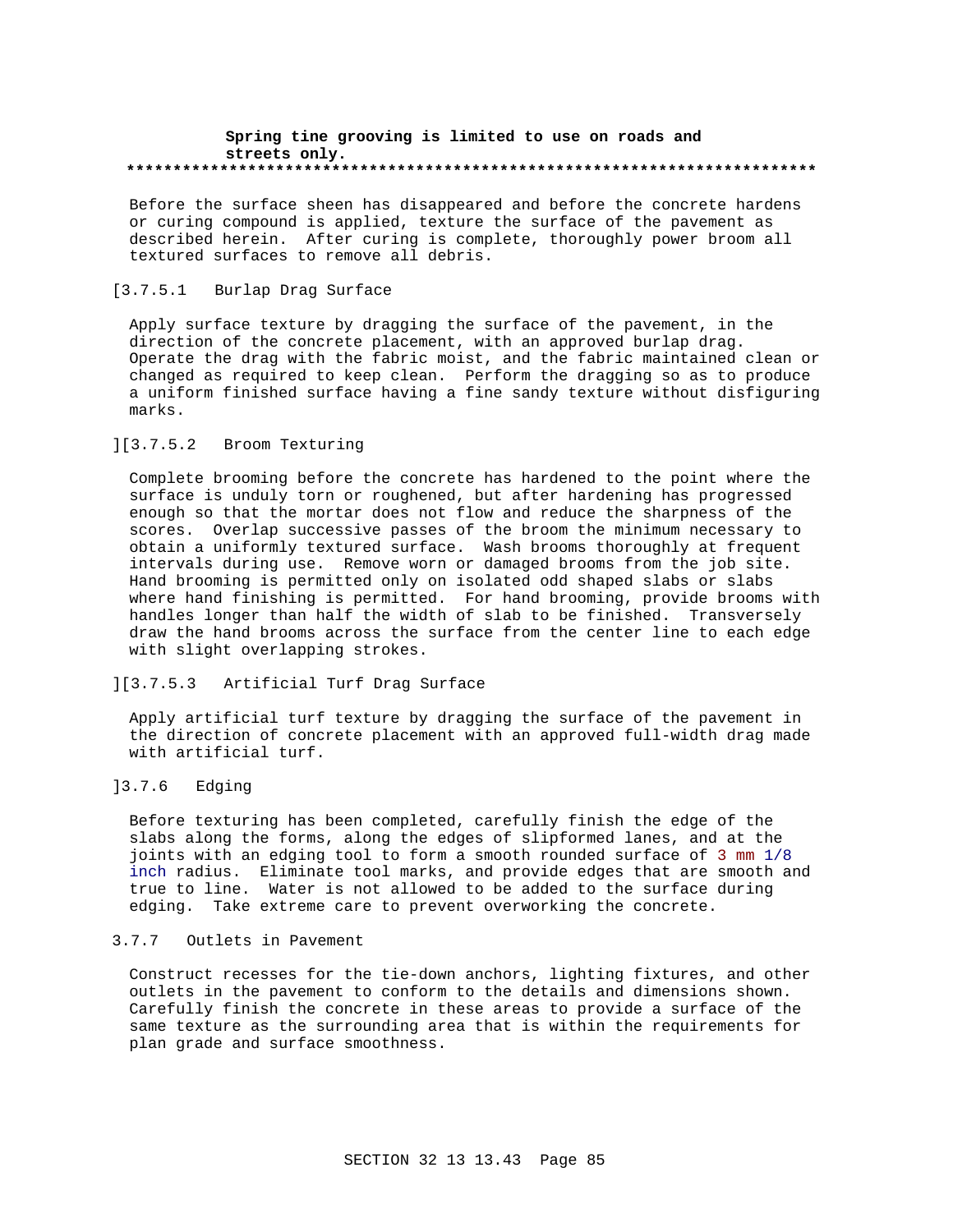#### 3.8 CURING

# 3.8.1 Protection of Concrete

Continuously protect concrete against loss of moisture and rapid temperature changes for at least 7 days from the completion of finishing operations. Have all equipment needed for adequate curing and protection of the concrete on hand and ready for use before actual concrete placement begins. If any selected method of curing does not afford the proper curing and protection against concrete cracking, remove or replace the damaged pavement, and provide another method of curing as directed.

#### 3.8.2 Wet Curing

Wet-cure concrete and continuously maintain wet for the entire curing period, commencing immediately after finishing. If forms are removed before the end of the curing period, carry out curing as on unformed surfaces, using suitable materials. Apply burlap to concrete surface and cover with polyethylene; lap sheets to ensure full coverage. When forms are removed, cover pavement sides with burlap and polyethylene and keep wet. Anchor burlap and polyethylene to prevent blowing or dislodging by wind or jet blast. Provide an approved work system to ensure that concrete surface is continuously wet 24 hours per day. Wet cure for 14 days. Adjacent lanes of High Temperature Concrete may be placed after 72 hours of wet curing and minimizing the disturbance of the burlap and polyethylene. Curing may be interrupted for no more than 12 hours (includes time for preparation, paving and initial hardening before wet curing). Reinstate wet curing until 14 days of wet curing are completed (add time for lack of curing while paving adjacent lanes).

#### 3.9 JOINTS FOR NON-CONTINUOUSLY REINFORCED CONCRETE

#### **\*\*\*\*\*\*\*\*\*\*\*\*\*\*\*\*\*\*\*\*\*\*\*\*\*\*\*\*\*\*\*\*\*\*\*\*\*\*\*\*\*\*\*\*\*\*\*\*\*\*\*\*\*\*\*\*\*\*\*\*\*\*\*\*\*\*\*\*\*\*\*\*\*\***

**NOTE: Edit bracketed items in following subparagraphs to conform to design requirements. Even if not required, dowels must be permitted for construction joints. Remove joint types not required in the project. \*\*\*\*\*\*\*\*\*\*\*\*\*\*\*\*\*\*\*\*\*\*\*\*\*\*\*\*\*\*\*\*\*\*\*\*\*\*\*\*\*\*\*\*\*\*\*\*\*\*\*\*\*\*\*\*\*\*\*\*\*\*\*\*\*\*\*\*\*\*\*\*\*\***

#### 3.9.1 General Requirements for Joints

Construct joints that conform to the locations and details indicated and are perpendicular to the finished grade of the pavement. Provide joints that are straight and continuous from edge to edge or end to end of the pavement with no abrupt offset and no gradual deviation greater than 13 mm 1/2 inch. Where any joint fails to meet these tolerances, remove and replace the slabs adjacent to the joint at no additional cost to the Government. Change from the jointing pattern shown on the drawings is not allowed without written approval. Seal joints immediately following curing of the concrete or as soon thereafter as weather conditions permit as specified in Section [32 01 19.61 SEALING OF JOINTS IN RIGID PAVEMENT][ 32 13 73.19 COMPRESSION CONCRETE PAVING JOINT SEALANT].

## 3.9.2 Longitudinal Construction Joints

Install dowels in the longitudinal construction joints, or thicken the edges as indicated. Install dowels as specified above.[ If any length of completed keyway of 1.5 m 5 feet or more fails to meet the previously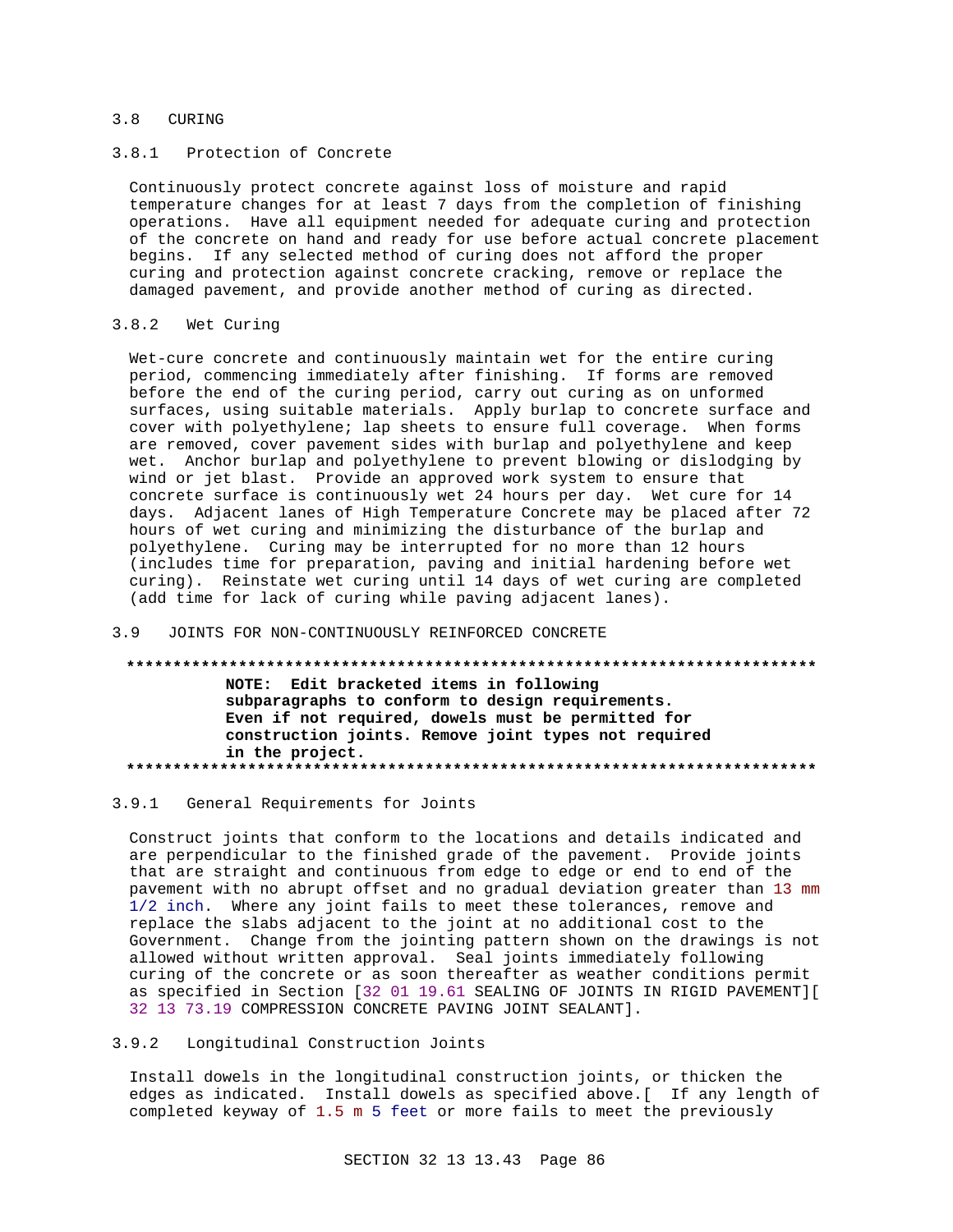specified tolerances, install dowels in that part of the joint by drilling holes in the hardened concrete and grouting the dowels in place with epoxy resin.] After the end of the curing period, saw longitudinal construction joints to provide a groove at the top for sealant conforming to the details and dimensions indicated.

## 3.9.3 Transverse Construction Joints

Install transverse construction joints at the end of each day's placing operations and at any other points within a paving lane when concrete placement is interrupted for 30 minutes or longer. Install the transverse construction joint at a planned transverse joint. Provide transverse construction joints by utilizing headers or by paving through the joint, then full-depth saw cutting the excess concrete. Construct pavement with the paver as close to the header as possible, with the paver run out completely past the header. Provide transverse construction joints at a planned transverse joint constructed as shown or, if not shown otherwise, dowelled in accordance with paragraph DOWELS INSTALLED IN HARDENED CONCRETE, or paragraph FIXED FORM PAVING above.

#### 3.9.4 Expansion Joints

Provide expansion joints where indicated, and about any structures and features that project through or into the pavement, using joint filler of the type, thickness, and width indicated, and installed to form a complete, uniform separation between the structure and the pavement or between two pavements. Attach the filler to the original concrete placement with adhesive and mechanical fasteners and extend the full slab depth. After placement and curing of the adjacent slab, sawcut the sealant reservoir depth from the filler. Tightly fit adjacent sections of filler together, with the filler extending across the full width of the paving lane or other complete distance in order to prevent entrance of concrete into the expansion space. Finish edges of the concrete at the joint face with an edger with a radius of 3 mm 1/8 inch.

## 3.9.5 Slip Joints

Install slip joints where indicated using the specified materials. Attach preformed joint filler material to the face of the original concrete placement with adhesive and mechanical fasteners. Construct a 19 mm 3/4 inch deep reservoir for joint sealant at the top of the joint. Finish edges of the joint face with an edger with a radius of 3 mm 1/8 inch.

#### 3.9.6 Contraction Joints

Construct transverse and longitudinal contraction joints by sawing an initial groove in the concrete with a 3 mm 1/8 inch blade to the indicated depth. During sawing of joints, and again 24 hours later, the CQC team is required to inspect all exposed lane edges for development of cracks below the saw cut, and immediately report results. If there are more than six consecutive uncracked joints after 48 hours, saw succeeding joints 25 percent deeper than originally indicated at no additional cost to the Government. The time of initial sawing varies depending on existing and anticipated weather conditions and be such as to prevent uncontrolled cracking of the pavement. Commence sawing of the joints as soon as the concrete has hardened sufficiently to permit cutting the concrete without chipping, spalling, or tearing. The sawed faces of joints will be inspected for undercutting or washing of the concrete due to the early sawing, and sawing delayed if undercutting is sufficiently deep to cause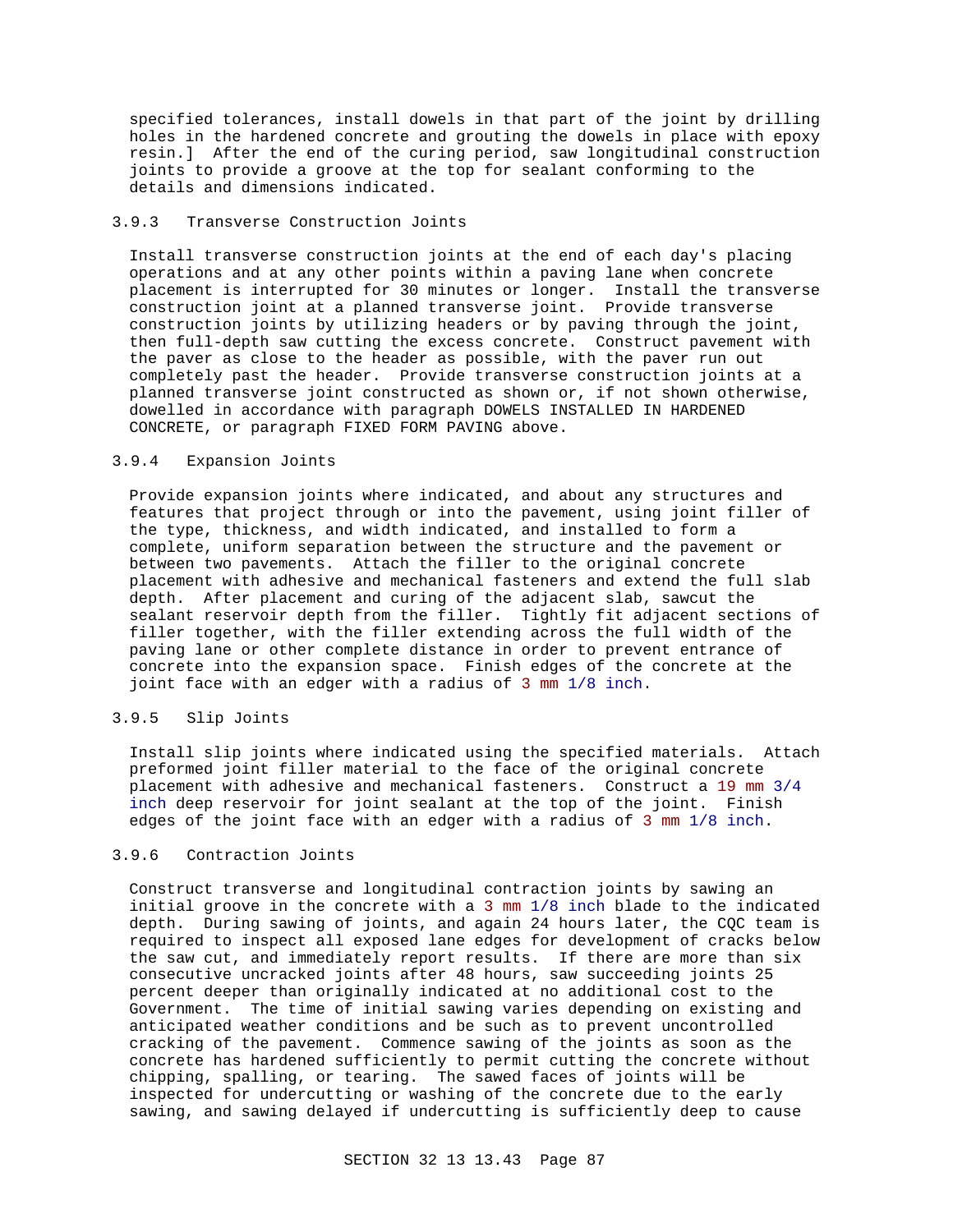structural weakness or excessive roughness in the joint. Continue the sawing operation as required during both day and night regardless of weather conditions. Saw the joints at the required spacing consecutively in the sequence of the concrete placement. Provide adequate lighting for night work. Illumination using vehicle headlights is not permitted. Provide a chalk line or other suitable guide to mark the alignment of the joint. Before sawing a joint, examine the concrete closely for cracks, and do not saw the joint if a crack has occurred near the planned joint location. Discontinue sawing when a crack develops ahead of the saw cut. Immediately after the joint is sawed, thoroughly flush the saw cut and adjacent concrete surface with water and vacuumed until all waste from sawing is removed from the joint and adjacent concrete surface. Respray the surface with curing compound as soon as free water disappears. Take necessary precautions to insure that the concrete is properly protected from damage and cured at sawed joints. Tightly seal the top of the joint opening and the joint groove at exposed edges with cord backer rod before the concrete in the region of the joint is resprayed with curing compound, and be maintained until removed immediately before sawing the joint sealant reservoir. Seal the exposed saw cuts on the faces of pilot lanes with bituminous mastic or masking tape. After expiration of the curing period, widen the upper portion of the groove by sawing with ganged diamond saw blades to the width and depth indicated for the joint sealer. Center the reservoir over the initial sawcut.

 $3.9.7$ Thickened Edge Joints

Construct thickened edge joints as indicated on the drawings. Grade the underlying material in the transition area as shown and meet the requirements for smoothness and compaction specified for all other areas of the underlying material.

 $13.10$ SURFACE PREPARATION FOR SEALING

# NOTE: In order to prepare the surface of existing concrete or new concrete which has POL spillage, POL stains must be removed to ensure penetration of surface sealer solution. This paragraph is optional for new construction and may be deleted.

Utilize one of the following agents and methodologies for removing POL stains prior to sodium silicate sealing:

- a. Dishwashing detergent and hot water: Apply to stained concrete and scrub to develop a thick lather. Let set for five minutes then rinse with warm/hot water. Use of steam to pre-treat the area and rinse may aid removal.
- b. Trisodium phosphate (TSP): Note that some states have banned this product because phosphate can cause problems with nearby waterways. DO NOT MIX TSP WITH ANY ACID! A violent reaction can occur and release noxious gas. You can use both products but they must be used separately, with a thorough rinsing with water between applications.

Application method 1: Mix one measure of TSP with six measures of water. Apply over the stain with a paintbrush and allow it to dry completely before scraping off the dried paste. Rinse the concrete surface and scrub with a stiff brush and clean water.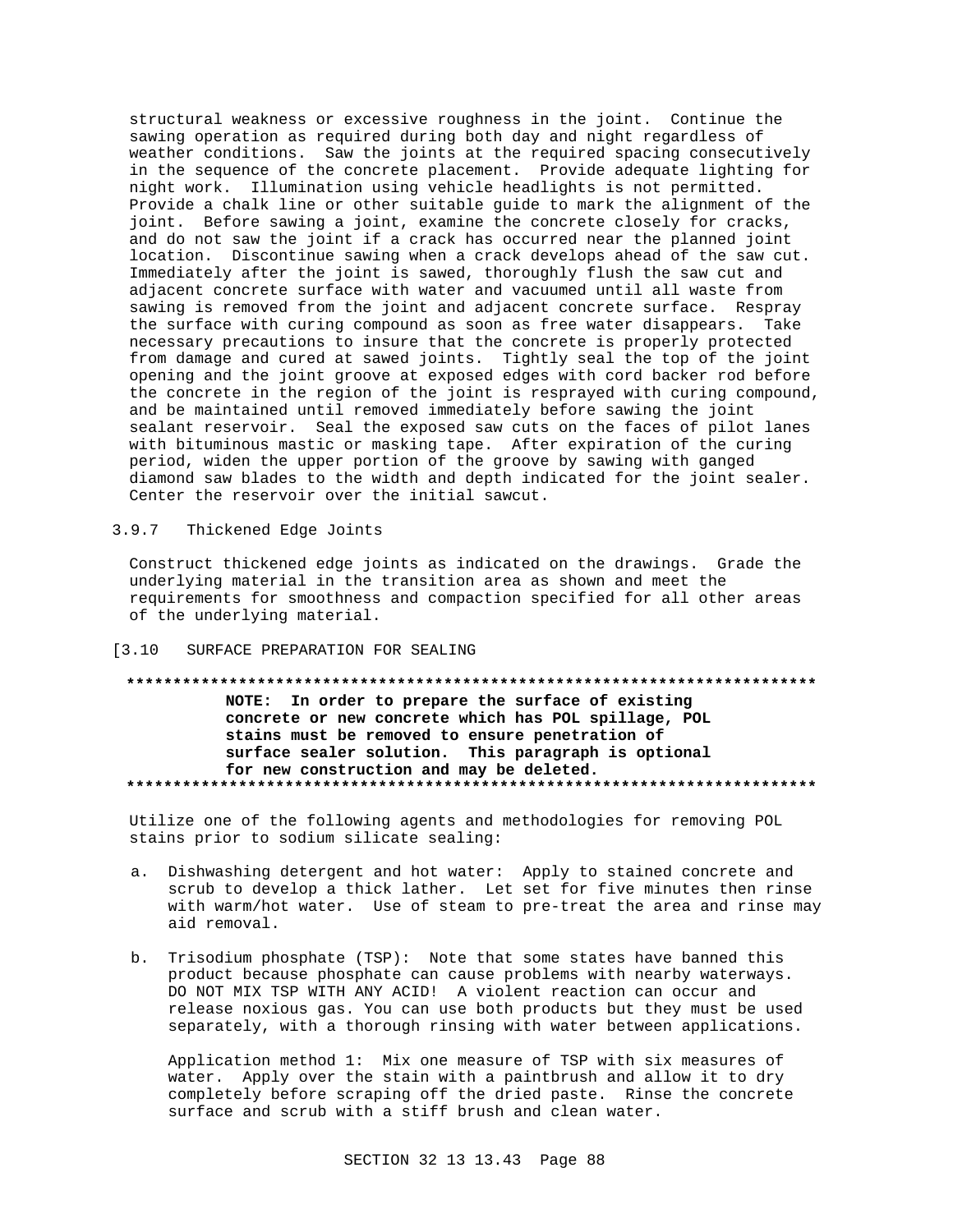Application method 2: Dissolve 1 pound, 6 ounces of TSP in a gallon of water. Add enough finely ground calcium carbonate (also called whiting or agricultural lime) to make a thick paste. (Agricultural lime is available at garden supply stores.) Spread the paste over the stain and allow it to dry for a day, if possible. Brush off the dry paste with a stiff brush and scrub the concrete with water. The paste has a high pH so personal protective equipment (PPE) must be used and the paste should be kept away from aircraft. If it is windy, protect the treated area until the area is cleaned and rinsed to keep the caustic material from blowing around the apron.

- c. Sodium hydroxide: Make a solution of 5 percent sodium hydroxide (caustic soda: NaOH). Apply it over the stain with a paintbrush and allow it to dry for at least 24 hours. Rinse and scrub with clean water then repeat as required. This has a high pH so PPE must be used and the solution should be kept away from aircraft. If it is windy, protect the treated area until the area is cleaned and rinsed to keep the caustic material from blowing around the apron.
- d. Sodium carbonate: Apply as directed. Rinse well with water. This is an organic salt. If it is windy, protect the treated area until the area is cleaned and rinsed to keep the salt from blowing around the apron.
- e. Phosphoric acid cleaner: Apply as directed. Rinse well with water and sodium carbonate (washing soda or soda ash) to neutralize the pH then rinse with clear water. This product will etch the concrete so do not leave it on too long and ensure the area is rinsed well to ensure no acid is left on the concrete.
- f. Bio-remediation: Apply as directed.
- ]3.11 SODIUM SILICATE SEALING

Seal the High Temperature Concrete surfaces with a sodium silicate solution, after paint marking application, using the following procedures:

- a. After last continuously reinforced High Temperature Concrete pour is 90 days of age, and non-continuously reinforced High Temperature Concrete is 70 days of age (if used), dry broom and air blow concrete surfaces and apply sodium silicate sealant. Concrete surface must be dry for 24 hours prior to applying sealer. Air temperature must be 5 degrees C 40 degrees F or more and relative humidity must be 80 percent or less, both during application and the 48 hours after application.
- b. Apply three coats of sodium silicate solution, using low pressure airless spraying equipment that ensures uniform application. Start applying the solution at the highest point in the pavement and continue downgrade. Each coat must cover not more than 5 square meters per liter 200 square feet per gallon. Excessive application is to be avoided to prevent efflorescence. Allow sodium silicate to penetrate for 2 hours then wash off any visible excess (ponded) solution. Allow the area to dry for 24 hours between each coat.
- c. After allowing the last coat to dry for 24 hours, evaluate the surface for any excess silica or dusting. Wash off any excess silica or dusting as needed. Protect application from any pedestrian or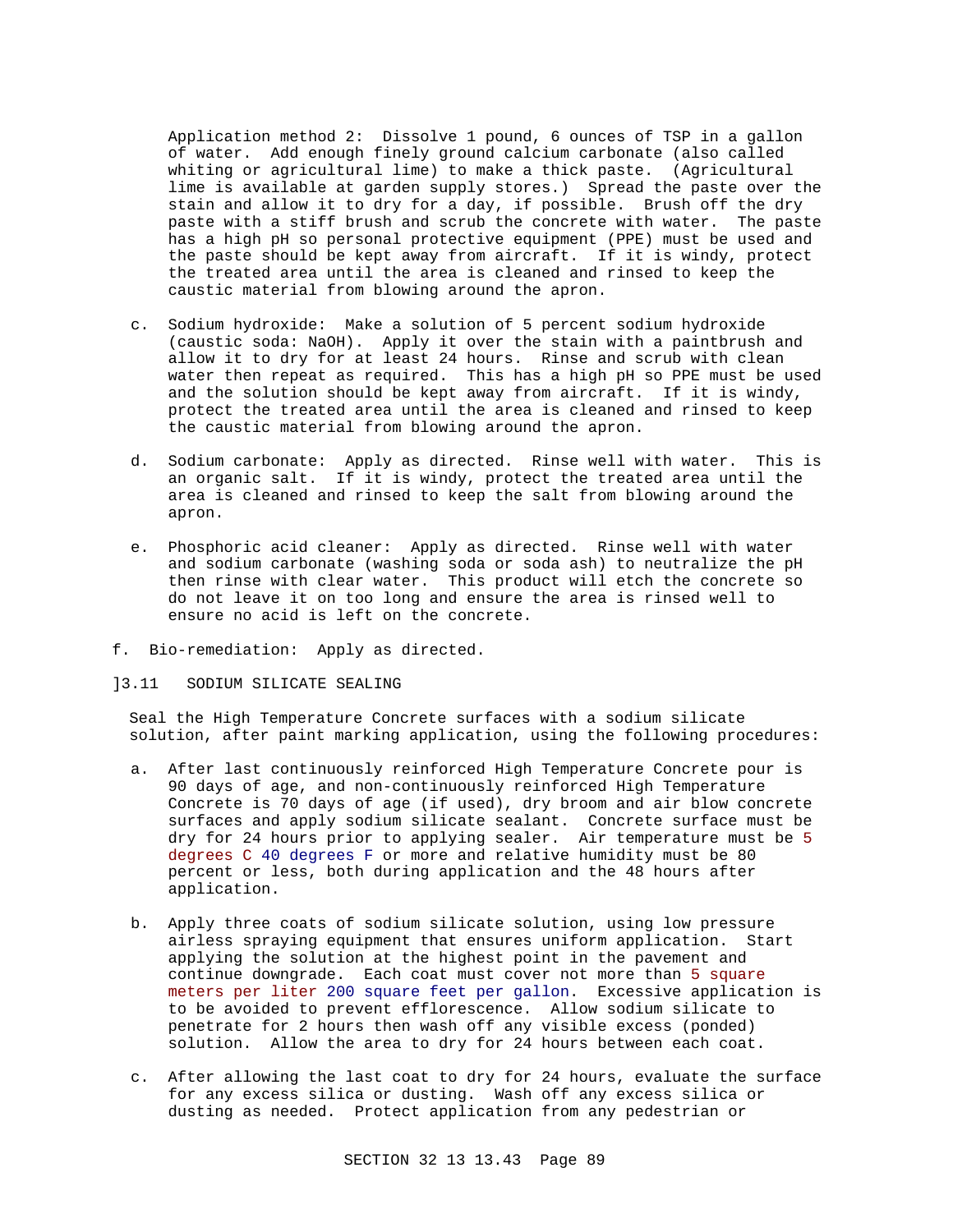vehicular traffic until the last coat has dried.

#### 3.11.1 Pavement Marking Installation

Apply pavement markings and glass beads before sodium silicate application. Apply sodium silicate over markings and glass beads.

3.12 REPAIR, REMOVAL AND REPLACEMENT OF NEWLY CONSTRUCTED CONCRETE FOR CONTINUOUSLY REINFORCED CONCRETE

#### 3.12.1 High Temperature Concrete

Remove and replace new High Temperature Concrete determined to not meet acceptance requirements using materials, methods and equipment, and to the limits as directed by Contracting Officer at no additional cost to Government. Removal of partial slabs, or partial lanes of continuously reinforced lanes, is not permitted; remove and replace the entire continuously reinforced lane.

3.12.1.1 Removal and Replacement Of Continuously Reinforced High Temperature Concrete

Removal of partial slabs, or partial lanes of continuously reinforced lanes, is not permitted; remove and replace the entire continuously reinforced lane. Removal of a lane of continuously reinforced High Temperature Concrete pavement requires saw cutting the concrete full depth on all sides 380 mm 15 inches inside from each edge of the lane to be removed using a diamond saw. Remove the concrete within this initial sawcut . Remove the remaining 380 mm 15 inch concrete buffer only with hand held 14 kg 30 pound or less pneumatic hammers to remove the concrete above and below the remaining continuous reinforcement. Remove any loose longitudinal rebar exposed. Regrade and recompact surface of base course. Use manufacturer approved mechanical connector clamp, weld or use threaded connector to attach new transverse reinforcement to existing; lap splicing is not adequate. Replace continuous reinforcement in both directions per plans. Replace concrete following this specification. Submit complete removal and repair plan to Contracting Officer for review prior to work.

3.12.2 Removal and Replacement of Plane Jointed Concrete Pavement

Where it is necessary to remove concrete pavement, remove in accordance with paragraph EXISTING CONCRETE PAVEMENT REMOVAL AND REPAIR. Remove and replace full depth, by full width of the lane, and the limit of removal must be normal to the paving lane and extend to each original joint. Remove and replace any damaged reinforcing bars. Place concrete as specified for original construction. Prior to placement of new concrete, recompact and shape the underlying material as specified in the appropriate section of these specifications, and clean the surfaces of all four joint faces of all loose material and contaminants. Prepare the resulting joints around the new slab as specified for original construction.

3.13 REPAIR, REMOVAL AND REPLACEMENT OF NEWLY CONSTRUCTED SLABS FOR NON-CONTINUOUSLY REINFORCED CONCRETE

## 3.13.1 General Criteria

Repair or remove and replace new pavement slabs as specified at no cost to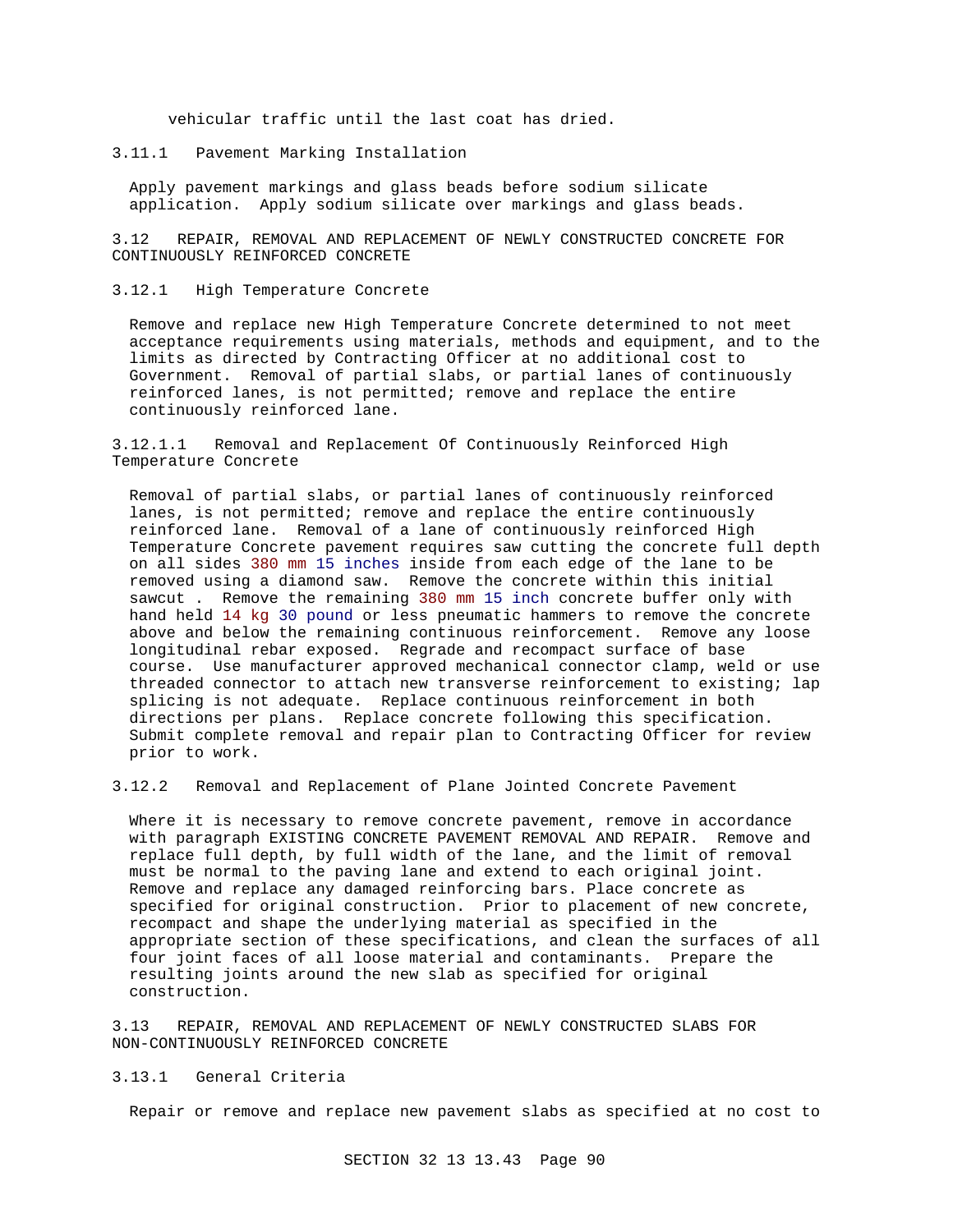the Government. Removal of partial slabs is not permitted. Prior to any repairs, submit a Repair Recommendations Plan detailing areas exceeding the specified limits as well as repair recommendations required to bring these areas within specified tolerances.

## 3.13.2 Slabs with Cracks

No cores can be taken within continuously reinforced concrete. Before repairing cracks that have developed within continuously reinforced concrete consultation with [Corps of Engineers Transportation Systems Center (TSMCX)][Air Force Civil Engineer Center (AFCEC)][Naval Facilities Engineering Command (NAVFAC, Echelon III)] pavement Subject Matter Expert (SME).

The Government may require cores to be taken over cracks to determine depth of cracking. Such cores are to be drilled with a minimum diameter of 150 mm 6 inches, and be backfilled with an approved non-shrink concrete. Perform drilling of cores and filling of holes at no expense to the Government. Clean cracks that do not exceed 50 mm 2 inches in depth; then pressure injected full depth with epoxy resin, Type IV, Grade 1. Remove and replace slabs containing cracks deeper than 50 mm 2 inches.

#### 3.13.3 Removal and Replacement of Full Slabs

Remove and replace slabs containing more than 15.0 percent of any longitudinal or transverse joint edge spalled. Where it is necessary to remove full slabs, remove in accordance with paragraph REMOVAL OF EXISTING PAVEMENT SLAB below. Remove and replace full depth, by full width of the slab, and the limit of removal normal to the paving lane and extend to each original joint. Compact and shape the underlying material as specified in the appropriate section of these specifications, and clean the surfaces of all four joint faces of all loose material and contaminants and coated with a double application of membrane forming curing compound as bond breaker. Install dowels of the size and spacing as specified for other joints in similar pavement by epoxy grouting them into holes drilled into the existing concrete using procedures as specified in paragraph PLACING DOWELS, above. Provide dowels for all four edges of the new slab. Cut off original damaged dowels flush with the joint face. Lightly oil or grease protruding portions of new dowels. Place concrete as specified for original construction. Take care to prevent any curing compound from contacting dowels. Prepare and seal the resulting joints around the new slab as specified for original construction.

## 3.13.4 Repairing Spalls Along Joints

Conventional spall repairs are prohibited of all Vertical Landing Zones, Short Take-Off Lanes, and associated safety zones, blast zones, and rotation areas. In these areas, only full depth repairs are acceptable. In areas which have continuously reinforced steel, repair must not damage reinforcing steel in any way.

Repair spalls along joints to be sealed to a depth to restore the full joint-face support prior to placing adjacent pavement. Where directed, repair spalls along joints of new slabs, along edges of adjacent existing concrete, and along parallel cracks by first making a vertical saw cut at least 75 mm 3 inches outside the spalled area and to a depth of at least 50 mm 2 inches. Provide saw cuts consisting of straight lines forming rectangular areas without sawing beyond the intersecting saw cut. Chip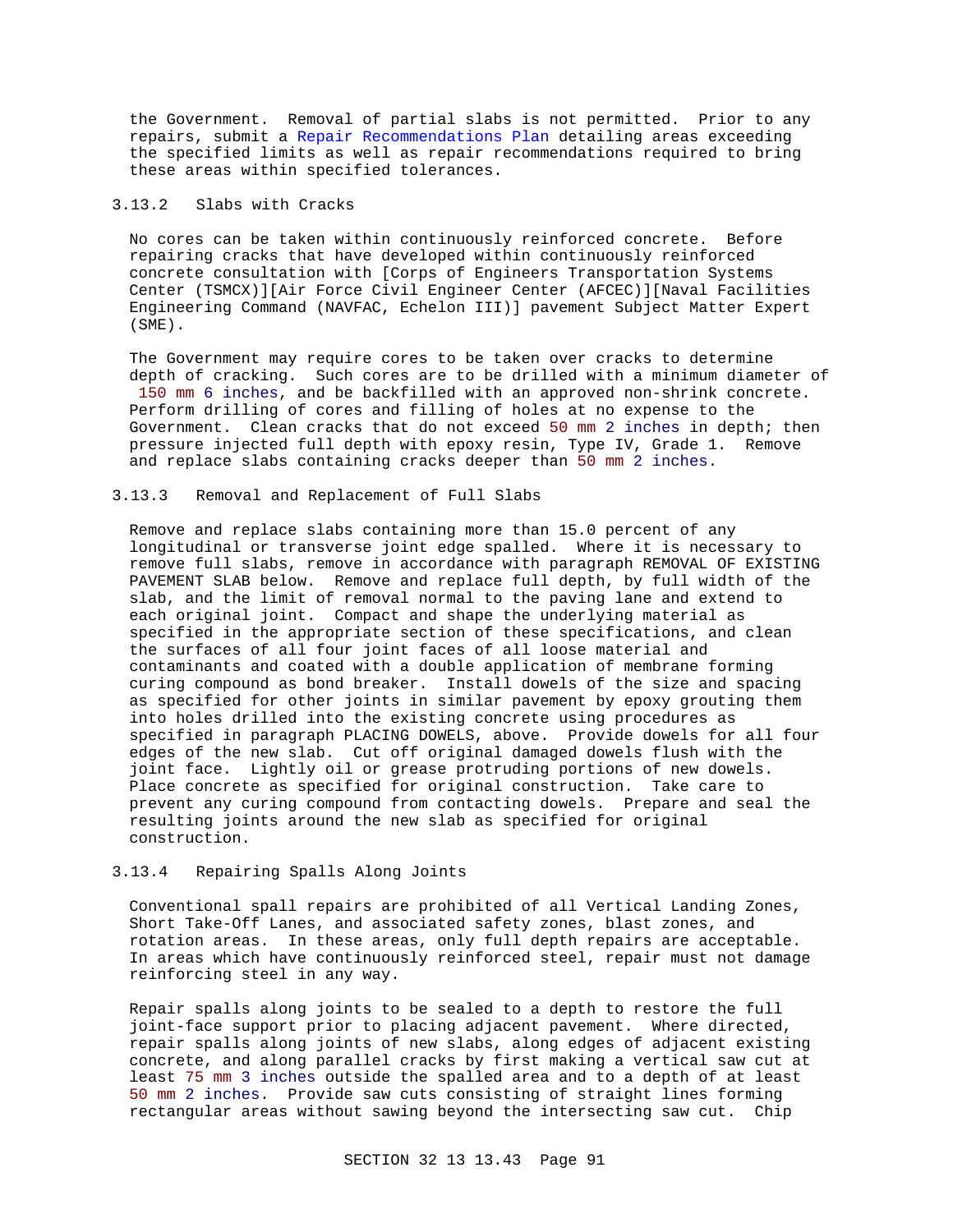out the concrete between the saw cut and the joint, or crack, to remove all unsound concrete and into at least 13 mm 1/2 inch of visually sound concrete. Thoroughly clean the cavity thus formed with high pressure water jets supplemented with oil-free compressed air to remove all loose material. Immediately before filling the cavity, apply a prime coat to the dry cleaned surface of all sides and bottom of the cavity, except any joint face. Apply the prime coat in a thin coating and scrubbed into the surface with a stiff-bristle brush. Provide prime coat for portland cement repairs consisting of a neat cement grout and for epoxy resin repairs consisting of epoxy resin, Type III, Grade 1. Fill the prepared cavity with material identified in the following table based on the cavity volume.

| Spall Repairs                                                                   |                                                               |  |
|---------------------------------------------------------------------------------|---------------------------------------------------------------|--|
| Volume of Prepared Cavity After Removal<br>Operations                           | Material                                                      |  |
| less than $0.00085$ cubic meter $0.03$ cubic<br>foot                            | epoxy resin mortar or epoxy resin or latex<br>modified mortar |  |
| $0.00085$ cubic meter $0.03$ cubic foot and<br>0.009 cubic meter 1/3 cubic foot | Portland cement mortar                                        |  |
| more than 0.009 cubic meter 1/3 cubic foot                                      | Portland cement concrete or latex modified<br>mortar          |  |

Provide portland cement concretes and mortars that consist of very low slump mixtures, 13 mm 1/2 inch slump or less, proportioned, mixed, placed, consolidated by tamping, and cured, all as directed. Provide epoxy resin mortars made with Type III, Grade 1, epoxy resin, using proportions and mixing and placing procedures as recommended by the manufacturer and approved. Proprietary patching materials may be used, subject to Government approval. Place the epoxy resin materials in the cavity in layers with a maximum thickness of 50 mm 2 inches. Provide adequate time between placement of additional layers such that the temperature of the epoxy resin material does not exceed 60 degrees C 140 degrees F at any time during hardening. Provide mechanical vibrators and hand tampers to consolidate the concrete or mortar. Remove any repair material on the surrounding surfaces of the existing concrete before it hardens. Where the spalled area abuts a joint, provide an insert or other bond-breaking medium to prevent bond at the joint face. Saw a reservoir for the joint sealant to the dimensions required for other joints. Thoroughly clean the reservoir and then sealed with the sealer specified for the joints.[ In lieu of sawing, spalls not adjacent to joints and popouts, both less than 150 mm 6 inches in maximum dimension, may be prepared by drilling a core 50 mm 2 inches in diameter greater than the size of the defect, centered over the defect, and 50 mm 2 inches deep or13 mm 1/2 inch into sound concrete, whichever is greater. Repair the core hole as specified above for other spalls.]

#### 3.13.5 Repair of Weak Surfaces

Weak surfaces are defined as mortar-rich, rain-damaged, uncured, or containing exposed voids or deleterious materials. Diamond grind slabs containing weak surfaces less than 6 mm 1/4 inch thick to remove the weak surface. Diamond grind in accordance with paragraph DIAMOND GRINDING OF PCC SURFACES. All diamond ground areas are required to meet the thickness, smoothness and grade criteria specified in PART 1 GENERAL.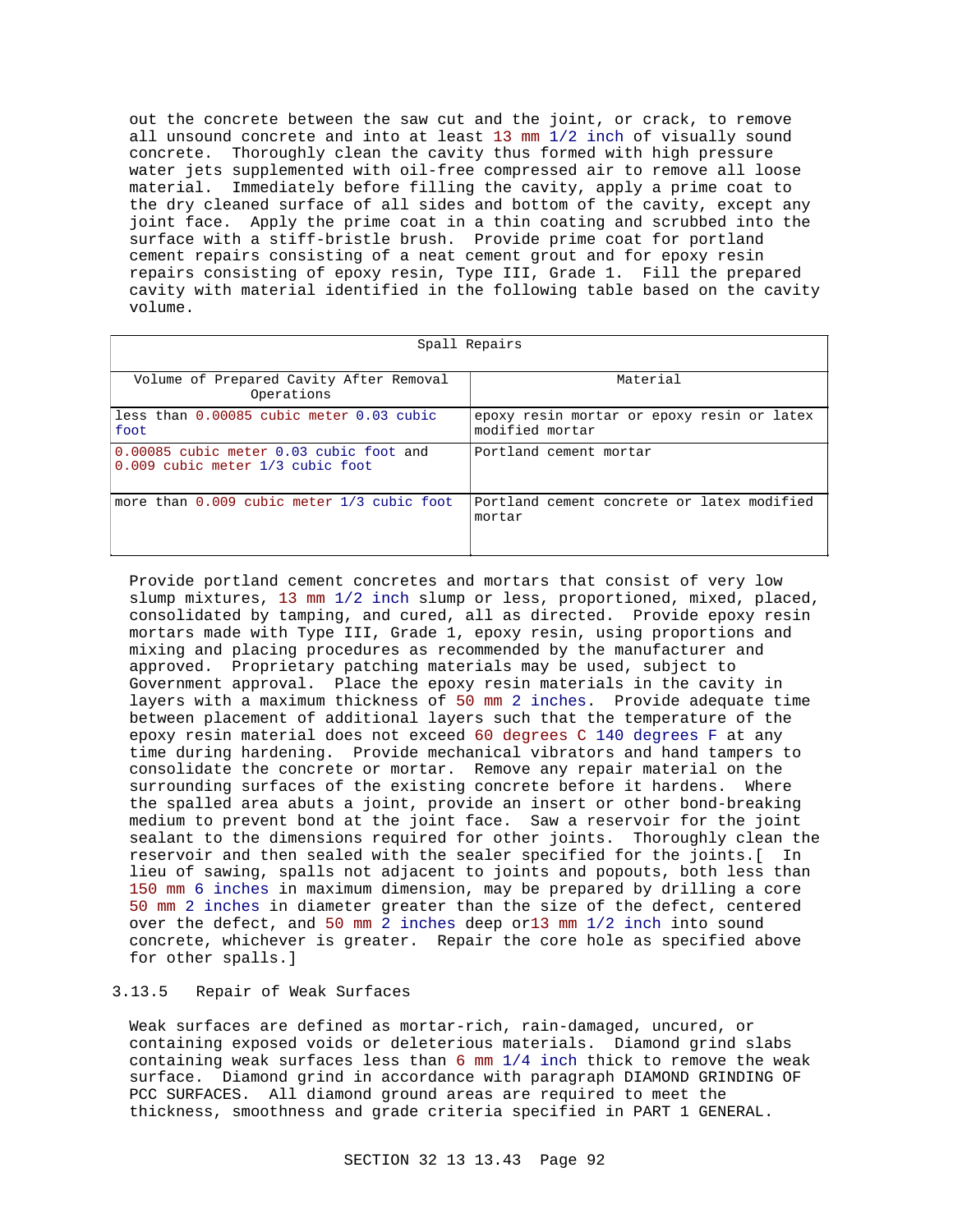Remove and replace slabs containing weak surfaces greater than 6 mm  $1/4$ inch thick.

 $3.13.6$ Repair of Pilot Lane Vertical Faces

Repair excessive edge slump and joint face deformation in accordance with paragraph EDGE SLUMP AND JOINT FACE DEFORMATION in PART 1. Repair inadequate consolidation (honeycombing or air voids) by saw cutting the face full depth along the entire lane length with a diamond blade. Obtain cores, as directed, to determine the depth of removal.

#### 3.14 EXISTING CONCRETE PAVEMENT REMOVAL AND REPAIR

#### 

NOTE: It is imperative that sufficient exploration be made (not just reference to as-built drawings) for the designer to know exactly what the in-place existing pavement thickness and load-transfer are at the jointing area--dowels, keys, tie bars, etc--and its condition. Normally, the joint between the new pavement and existing pavement should be made at an existing joint in the old pavement. Coordinate with Section 02 41 00 [DEMOLITION][ AND ][DECONSTRUCTION]. 

Remove existing concrete pavement at locations indicated on the drawings. Prior to commencing pavement removal operations, inventory the pavement distresses (cracks, spalls, and corner breaks) along the pavement edge to remain. After pavement removal, survey the remaining edge again to quantify any damage caused by removal operations. Perform both surveys in the presence of the Government. Perform repairs as indicated and as specified herein. Carefully control all operations to prevent damage to the concrete pavement and to the underlying material to remain in place. Perform all saw cuts perpendicular to the slab surface, forming rectangular areas. Perform all existing concrete pavement repairs prior to paving adjacent lanes.

#### Removal of Existing Pavement Slab  $3.14.1$

NOTE: The saw cut at a distance from the joint should be sawed with a wheel saw which produces a 38 mm 1-1/2 inches or wider kerf and better prevents stress from propagating across the saw cut. Specify wheel saw for Army and Air Force projects. Specify diamond saw for Navy projects. 

When existing concrete pavement is to be removed and adjacent concrete is to be left in place, perform the first full depth saw cut on the joint between the removal area and adjoining pavement to stay in place with a standard diamond-type concrete saw. Next, perform a full depth saw cut parallel to the joint that is at least 600 mm 24 inches from the joint and at least 150 mm 6 inches from the end of any dowels with a [wheel saw] [diamond saw] as specified in paragraph SAWING EQUIPMENT. Remove all pavement beyond this last saw cut in accordance with the approved demolition work plan. Remove all pavement between this last saw cut and the joint line by carefully pulling pieces and blocks away from the joint face with suitable equipment and then picking them up for removal. In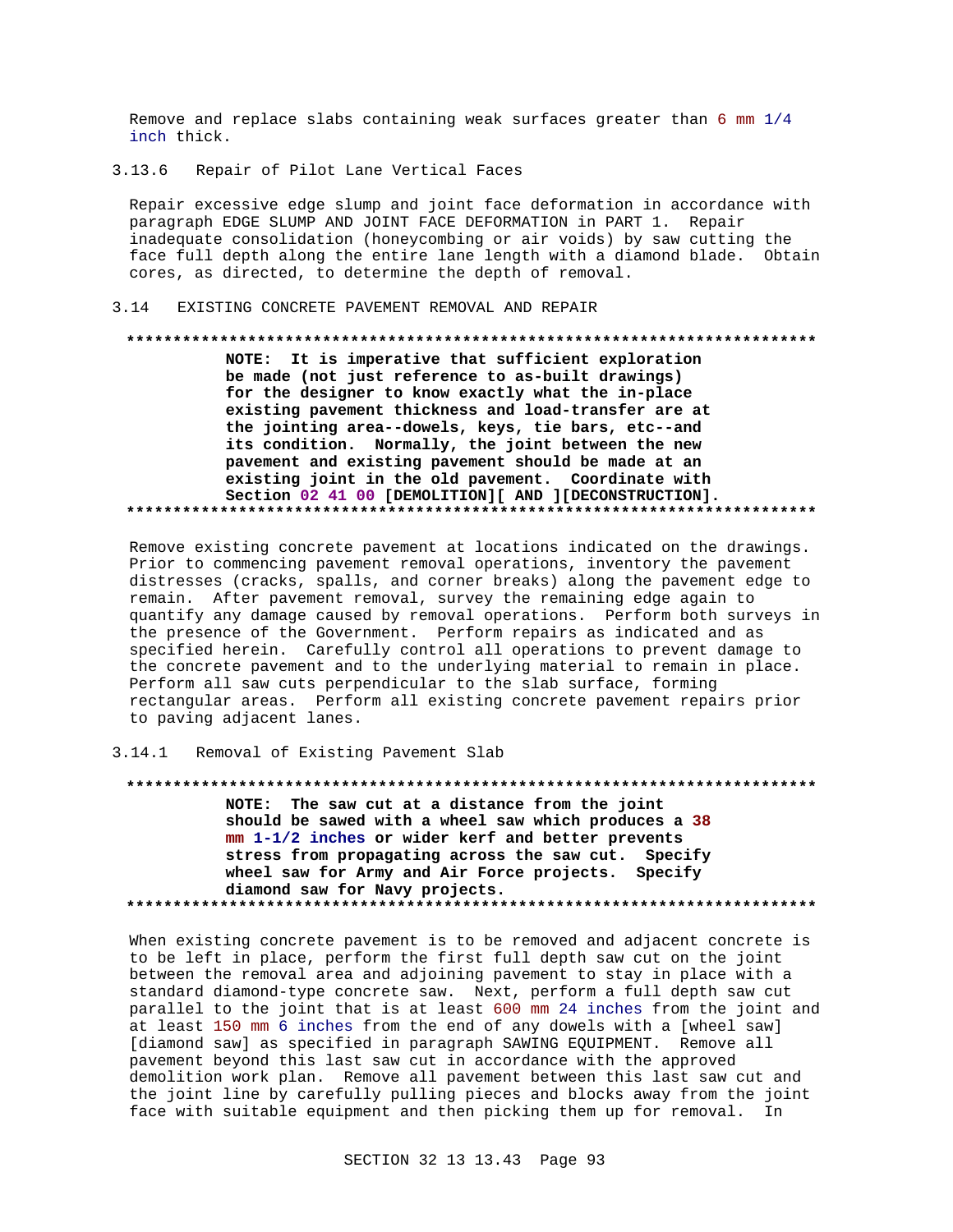lieu of this method, this strip of concrete may be carefully broken up and removed using hand-held jackhammers, 14 kg 30 lb or less, or other approved light-duty equipment which does not cause stress to propagate across the joint saw cut and cause distress in the pavement which is to remain in place. In lieu of the above specified removal method, the slab may be sawcut full depth to divide it into several pieces and each piece lifted out and removed. Use suitable equipment to provide a truly vertical lift, and safe lifting devices used for attachment to the slab.

## 3.14.2 Edge Repair

Protect the edge of existing concrete pavement against which new pavement abuts from damage at all times. Remove and replace slabs which are damaged during construction as directed at no cost to the Government. Repair of previously existing damage areas is considered a subsidiary part of concrete pavement construction. Saw off all exposed keys and keyways full depth.

## 3.14.2.1 Spall Repair

Conventional spall repairs are prohibited of all Vertical Landing Zones, Short Take-Off Lanes, and associated safety zones, blast zones, and rotation areas. In these areas, only full depth repairs are acceptable. In areas which have continuously reinforced steel, repair must not damage reinforcing steel in any way.

Not more than 15.0 percent of each slab's edge is allowed to be spalled. Provide a full depth saw cut on the exposed face to remove the spalled face of damaged slabs with spalls exceeding this quantity, regardless of spall size. Provide repair materials and procedures as previously specified in paragraph REPAIRING SPALLS ALONG JOINTS.

#### 3.14.2.2 Underbreak and Underlying Material

Repair all underbreak by removal and replacement of the damaged slabs in accordance with paragraph REMOVAL AND REPLACEMENT OF FULL SLABS above. Protect the underlying material adjacent to the edge of and under the existing pavement which is to remain in place from damage or disturbance during removal operations and until placement of new concrete, and be shaped as shown on the drawings or as directed. Maintain sufficient underlying material in place outside the joint line to completely prevent disturbance of material under the pavement which is to remain in place. Remove and replace any slab with underlying material that is disturbed or loses its compaction.

## 3.15 PAVEMENT PROTECTION

Protect the pavement against all damage prior to final acceptance of the work by the Government. Placement of aggregates, rubble, or other similar construction materials on airfield pavements is not allowed. Exclude traffic from the new pavement by erecting and maintaining barricades and signs until the concrete is at least 14 days old, or for a longer period if so directed. As a construction expedient in paving intermediate lanes between newly paved pilot lanes, operation of the hauling and paving equipment is permitted on the new pavement after the pavement has been cured for 7 days and the joints have been sealed or otherwise protected, the concrete has attained a minimum field cured flexural strength of 3.8 MPa 550 psi and approved means are provided to prevent damage to the slab edge. Continuously maintain all new and existing pavement carrying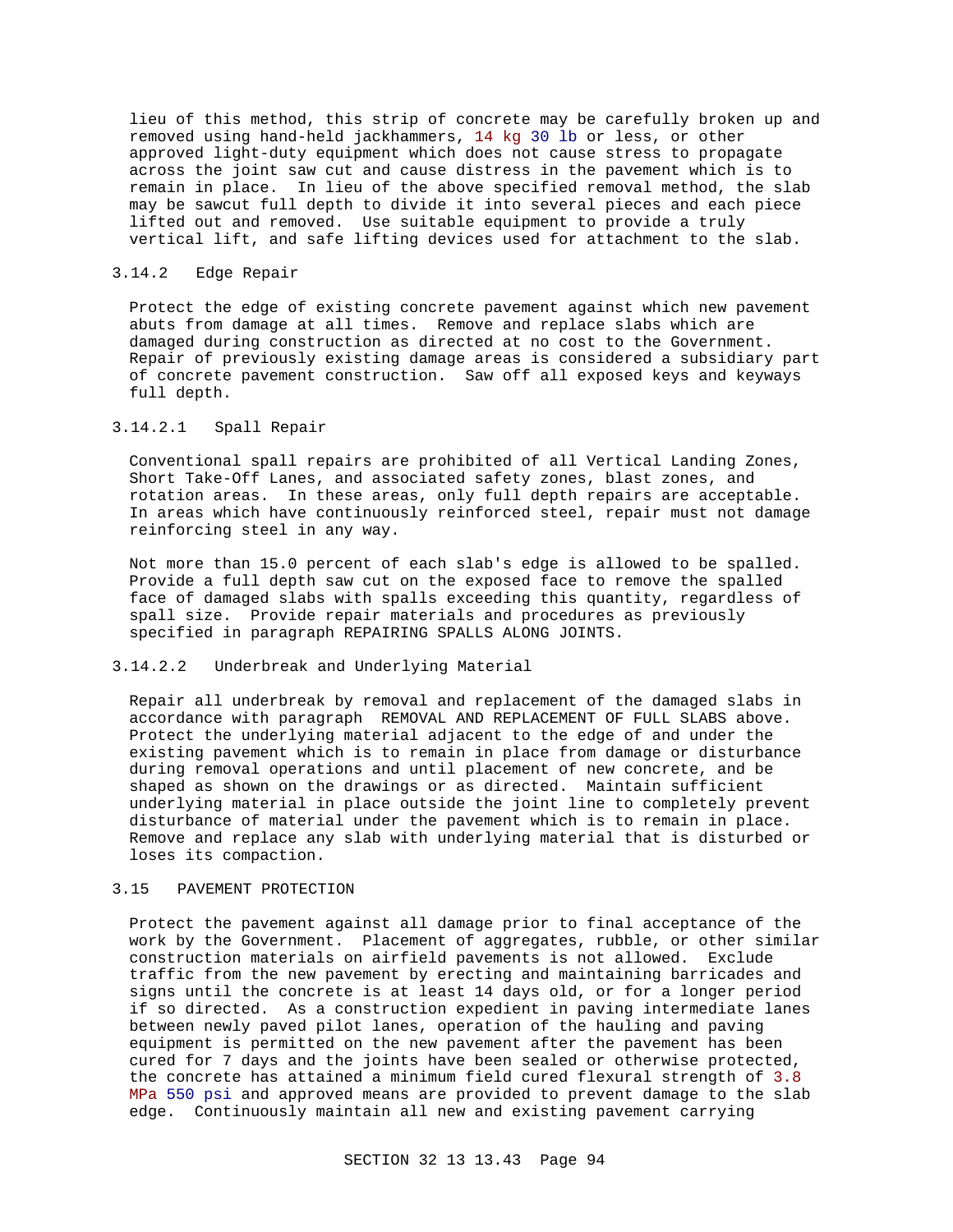construction traffic or equipment completely clean, and spillage of concrete or other materials cleaned up immediately upon occurrence. Take special care in areas where traffic uses or crosses active airfield pavement. Power broom other existing pavements at least daily when traffic operates. For fill-in lanes, provide equipment that does not damage or spall the edges or joints of the previously constructed pavement.

## 3.16 TESTING AND INSPECTION FOR CONTRACTOR QUALITY CONTROL

3.16.1 Testing and Inspection by Contractor

During construction, perform sampling and testing of aggregates, cementitious materials (cement, slag cement, and pozzolan), and concrete to determine compliance with the specifications. Provide facilities and labor as may be necessary for procurement of representative test samples. Furnish sampling platforms and belt templates to obtain representative samples of aggregates from charging belts at the concrete plant. Obtain samples of concrete at the point of delivery to the paver. Testing by the Government in no way relieves the specified testing requirements. Perform the inspection and tests described below, and based upon the results of these inspections and tests, take the action required and submit reports as required. Perform this testing regardless of any other testing performed by the Government, either for pay adjustment purposes or for any other reason.

#### 3.16.2 Testing and Inspection Requirements

Perform CQC sampling, testing, inspection and reporting in accordance with the following Table.

| TARLE 6<br>TESTING AND INSPECTION REQUIREMENTS   |                                               |                                                           |                                            |
|--------------------------------------------------|-----------------------------------------------|-----------------------------------------------------------|--------------------------------------------|
| Frequency                                        | Test Method                                   | Control Limit                                             | Corrective Action                          |
|                                                  | Fine Aggregate Gradation and Fineness Modulus |                                                           |                                            |
| 2 per lot                                        | ASTM C136/C136M<br>sample at belt             | 9 of 10 tests must vary<br>less than 0.15 from<br>average | Retest, resolve, retest                    |
|                                                  |                                               | Outside limits on any<br>sieve                            | Retest                                     |
|                                                  |                                               | 2nd gradation failure                                     | Stop, resolve, retest                      |
| 1 per 10<br>gradations                           | ASTM C117                                     | Outside limits on any<br>sieve                            | <b>Retest</b>                              |
|                                                  |                                               | 2nd gradation failure                                     | Stop, repair, retest                       |
| Coarse Aggregate Gradation (each aggregate size) |                                               |                                                           |                                            |
| 2 per lot                                        | <b>ASTM C136/C136M</b><br>sample at belt      | Outside limits on any<br>sieve                            | Retest                                     |
|                                                  |                                               | 2nd gradation failure                                     | report to COR, correct                     |
|                                                  |                                               | 2 consecutive averages of<br>5 tests outside limits       | report to COR, stop ops,<br>repair, retest |

## TABLE 6 5 4 CONTRACTOR TESTING AND INSPECTION REQUIREMENTS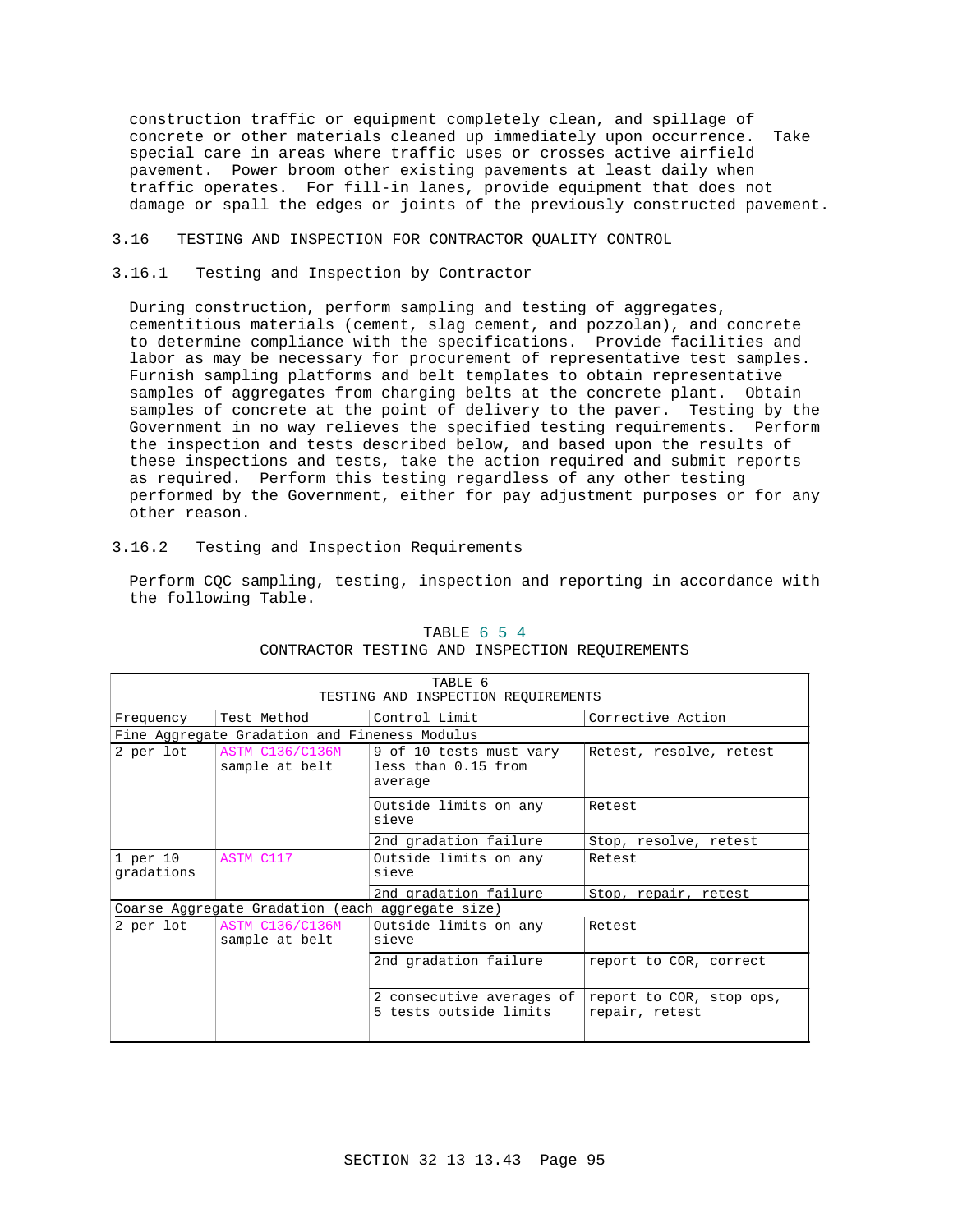| TABLE 6<br>TESTING AND INSPECTION REQUIREMENTS                                                                                        |                                               |                                                                                                                                                                                                                                                                                                                                                        |                                                                                                                          |
|---------------------------------------------------------------------------------------------------------------------------------------|-----------------------------------------------|--------------------------------------------------------------------------------------------------------------------------------------------------------------------------------------------------------------------------------------------------------------------------------------------------------------------------------------------------------|--------------------------------------------------------------------------------------------------------------------------|
| Frequency                                                                                                                             | Test Method                                   | Control Limit                                                                                                                                                                                                                                                                                                                                          | Corrective Action                                                                                                        |
| 1 per 10<br>qradations                                                                                                                | ASTM C117                                     | Outside limits on any<br>sieve                                                                                                                                                                                                                                                                                                                         | Retest                                                                                                                   |
|                                                                                                                                       |                                               | 2nd gradation failure                                                                                                                                                                                                                                                                                                                                  | report to COR, correct                                                                                                   |
|                                                                                                                                       |                                               | 2 consecutive averages of<br>5 tests outside limits                                                                                                                                                                                                                                                                                                    | report to COR, stop ops,<br>repair, verify all<br>operations                                                             |
|                                                                                                                                       |                                               | Workability Factor and Coarseness Factor Computation                                                                                                                                                                                                                                                                                                   |                                                                                                                          |
| Same as<br>C.A. and<br>F.A.                                                                                                           | see paragraph<br>AGGREGATES                   | Use individual C.A. and<br>F.A. gradations.<br>Combine using batch<br>ticket percentages.<br>Tolerances: plus or minus<br>3 points on WF;<br>plus or minus 5 points on<br>CF from approved adjusted<br>mix design values; only<br>the portion of the<br>tolerance box within the<br>parallelogram is<br>available for use<br>2 consecutive averages of | Check batching tolerances,<br>re-calibrate scales<br>Stop production paving,                                             |
|                                                                                                                                       |                                               | 5 tests outside limits                                                                                                                                                                                                                                                                                                                                 | report to COR, and revise<br>materials and operations<br>to be in compliance prior<br>to restarting production<br>paving |
|                                                                                                                                       | Aggregate Deleterious, Quality, and ASR Tests |                                                                                                                                                                                                                                                                                                                                                        |                                                                                                                          |
| First test<br>no later<br>than time<br>оf<br>uniformity<br>testing and<br>then every<br>[30][60]<br>days of<br>concrete<br>production | see paragraph<br>AGGREGATES                   |                                                                                                                                                                                                                                                                                                                                                        | Stop production, retest,<br>replace aggregate.<br>Increase testing interval<br>to 90 days if previous 2<br>tests pass    |
|                                                                                                                                       | Plant - Scales, Weighing Accuracy             |                                                                                                                                                                                                                                                                                                                                                        |                                                                                                                          |
| Monthly                                                                                                                               | NRMCA OC 3                                    |                                                                                                                                                                                                                                                                                                                                                        | Stop plant ops, repair,                                                                                                  |
|                                                                                                                                       |                                               |                                                                                                                                                                                                                                                                                                                                                        | re-calibrate                                                                                                             |
|                                                                                                                                       | Plant - Batching and Recording Accuracy       |                                                                                                                                                                                                                                                                                                                                                        |                                                                                                                          |
| Weekly                                                                                                                                | Record/Report                                 | Record<br>required/recorded/actual<br>batch mass                                                                                                                                                                                                                                                                                                       | Stop plant ops, repair,<br>re-calibrate                                                                                  |
| Plant - Batch Plant Control                                                                                                           |                                               |                                                                                                                                                                                                                                                                                                                                                        |                                                                                                                          |

Plant - Batch Plant Control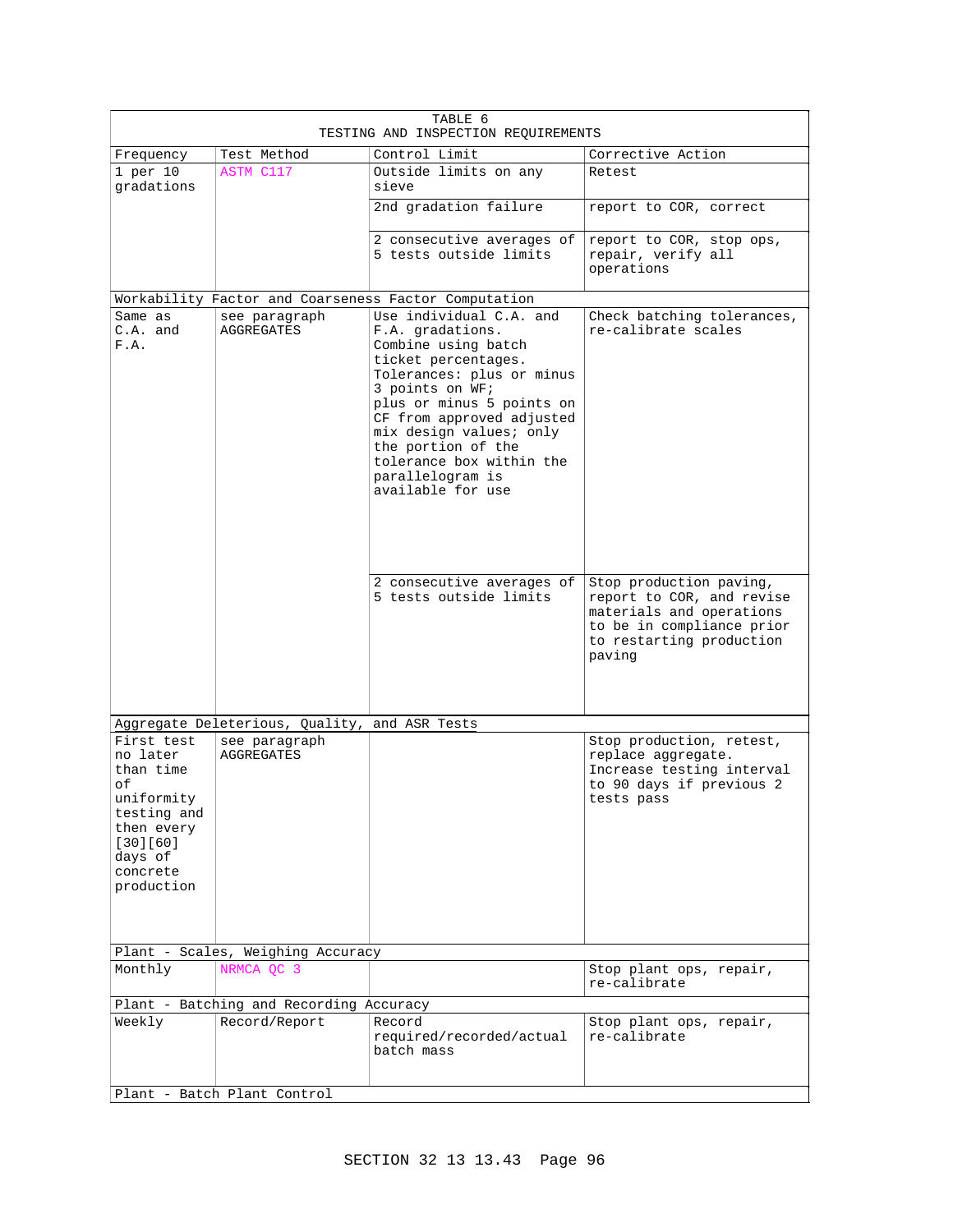| TABLE 6<br>TESTING AND INSPECTION REQUIREMENTS                                                                                                   |                                                                                        |                                                                                                 |                                                                                                             |
|--------------------------------------------------------------------------------------------------------------------------------------------------|----------------------------------------------------------------------------------------|-------------------------------------------------------------------------------------------------|-------------------------------------------------------------------------------------------------------------|
| Frequency                                                                                                                                        | Test Method                                                                            | Control Limit                                                                                   | Corrective Action                                                                                           |
| Every lot                                                                                                                                        | Record/Report                                                                          |                                                                                                 | Record type and amount of<br>each material per lot                                                          |
|                                                                                                                                                  | Plant - Mixer Uniformity - Stationary Mixers                                           |                                                                                                 |                                                                                                             |
| Every 4<br>months<br>during<br>paving                                                                                                            | COE CRD-C 55                                                                           | After initial approval,<br>use abbreviated method                                               | Increase mixing time,<br>change batching sequence,<br>reduce batch size to bring<br>into compliance. Retest |
|                                                                                                                                                  | Plant - Mixer Uniformity - Truck Mixers                                                |                                                                                                 |                                                                                                             |
| Every 4<br>months<br>during<br>paving                                                                                                            | ASTM C94/C94M                                                                          | Random selection of truck. Increase mixing time,                                                | change batching sequence,<br>reduce batch size to bring<br>into compliance. Retest                          |
|                                                                                                                                                  | Concrete Mixture - Air Content                                                         |                                                                                                 |                                                                                                             |
| <b>ASTM C231/C231M</b><br>When test<br>specimens<br>sample at point<br>of discharge<br>prepared<br>plus 2<br>within the paving<br>random<br>lane | Individual test control<br>chart: Warning plus or<br>minus 1.0                         | Adjust AEA, retest                                                                              |                                                                                                             |
|                                                                                                                                                  | Individual test control<br>chart: Action plus or<br>minus 1.5                          | Halt operations, repair,<br>retest                                                              |                                                                                                             |
|                                                                                                                                                  | Range between 2<br>consecutive tests:<br>Warning plus 2.0                              | Re-calibrate AEA dispenser                                                                      |                                                                                                             |
|                                                                                                                                                  |                                                                                        | Range between 2<br>consecutive tests: Action<br>plus 3.0                                        | Halt operations, repair,<br>retest                                                                          |
|                                                                                                                                                  | Concrete Mixture - Unit Weight and Yield                                               |                                                                                                 |                                                                                                             |
| Same as Air<br><b>ASTM C138/C138M</b><br>sample at point<br>Content<br>of discharge<br>within the paving<br>lane                                 |                                                                                        | Individual test basis:<br>Warning Yield minus 0 or<br>plus 1 percent                            | Check batching tolerances                                                                                   |
|                                                                                                                                                  | Individual test basis:<br>Action Yield minus 0 or<br>plus 5 percent                    | Halt operations                                                                                 |                                                                                                             |
| Concrete Mixture - Slump                                                                                                                         |                                                                                        |                                                                                                 |                                                                                                             |
| When test<br>specimens<br>prepared<br>plus 4<br>random                                                                                           | <b>ASTM C143/C143M</b><br>sample at point<br>of discharge<br>within the paving<br>lane | Individual test control<br>chart: Upper Warning minus max W/C ratio<br>13 mm 1/2 inch below max | Adjust batch masses within                                                                                  |
|                                                                                                                                                  |                                                                                        | Individual test control<br>chart: Upper Action at<br>maximum allowable slump                    | Stop operations, adjust,<br>retest                                                                          |
|                                                                                                                                                  |                                                                                        | Range between each<br>consecutive test: 38 mm<br>$1-1/2$ inches                                 | Stop operations, repair,<br>retest                                                                          |
| Concrete Mixture - Temperature                                                                                                                   |                                                                                        |                                                                                                 |                                                                                                             |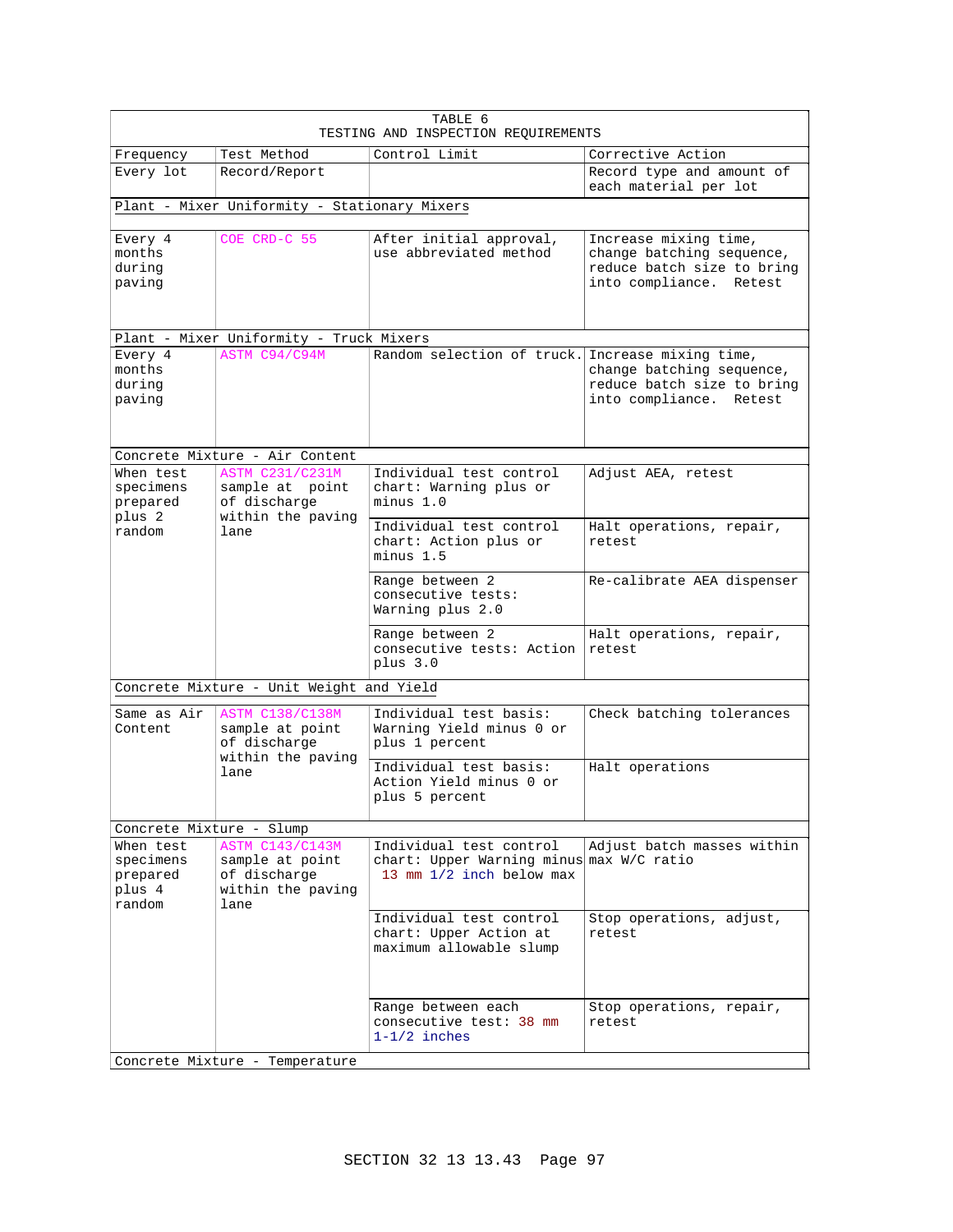| TABLE 6<br>TESTING AND INSPECTION REQUIREMENTS |                                                                               |                                                                                                                                                                                                |                                                                      |
|------------------------------------------------|-------------------------------------------------------------------------------|------------------------------------------------------------------------------------------------------------------------------------------------------------------------------------------------|----------------------------------------------------------------------|
| Frequency                                      | Test Method                                                                   | Control Limit                                                                                                                                                                                  | Corrective Action                                                    |
| When test<br>specimens<br>prepared             | <b>ASTM C1064/C1064M</b><br>sample at point<br>of discharge                   | See paragraph WEATHER LIMITATIONS                                                                                                                                                              |                                                                      |
|                                                | within the paving<br>lane                                                     |                                                                                                                                                                                                |                                                                      |
|                                                | Concrete Mixture - Strength                                                   |                                                                                                                                                                                                |                                                                      |
| 8 per lot                                      | ASTM C31/C31M<br>sample at point<br>of discharge<br>within the paving<br>lane | See paragraph CONCRETE STRENGTH TESTING for CQC<br>Perform fabrication of strength specimens and initial<br>cure outside the paving lane and within 300 m 1,000<br>feet of the sampling point. |                                                                      |
|                                                | Paving - Inspection Before Paving                                             |                                                                                                                                                                                                |                                                                      |
| Prior to<br>each paving<br>operation           | Report                                                                        | Inspect underlying<br>materials, construction<br>joint faces, forms,<br>reinforcing, dowels, and<br>embedded items                                                                             |                                                                      |
|                                                | Paving - Inspection During Paving                                             |                                                                                                                                                                                                |                                                                      |
| During<br>paving<br>operation                  |                                                                               | Monitor and control<br>paving operation,<br>including placement,<br>consolidation,<br>finishing, texturing,<br>curing, and joint sawing.                                                       |                                                                      |
| Paving - Vibrators                             |                                                                               |                                                                                                                                                                                                |                                                                      |
| Weekly<br>during<br>paving                     | COE CRD-C 521                                                                 | Test frequency (in<br>concrete), and amplitude<br>(in air), average<br>measurement at tip and<br>head.                                                                                         | Repair or replace<br>defective vibrators.                            |
| Moist Curing                                   |                                                                               |                                                                                                                                                                                                |                                                                      |
| 2 per lot,<br>min 4 per<br>day                 | Visual                                                                        |                                                                                                                                                                                                | Repair defects, extend<br>curing by 1 day                            |
| Membrane Compound Curing                       |                                                                               |                                                                                                                                                                                                |                                                                      |
| Daily                                          | Visual                                                                        | Calculate coverage based<br>on quantity/area                                                                                                                                                   | Respray areas where<br>coverage defective.<br>Re-calibrate equipment |
| Cold Weather Protection                        |                                                                               |                                                                                                                                                                                                |                                                                      |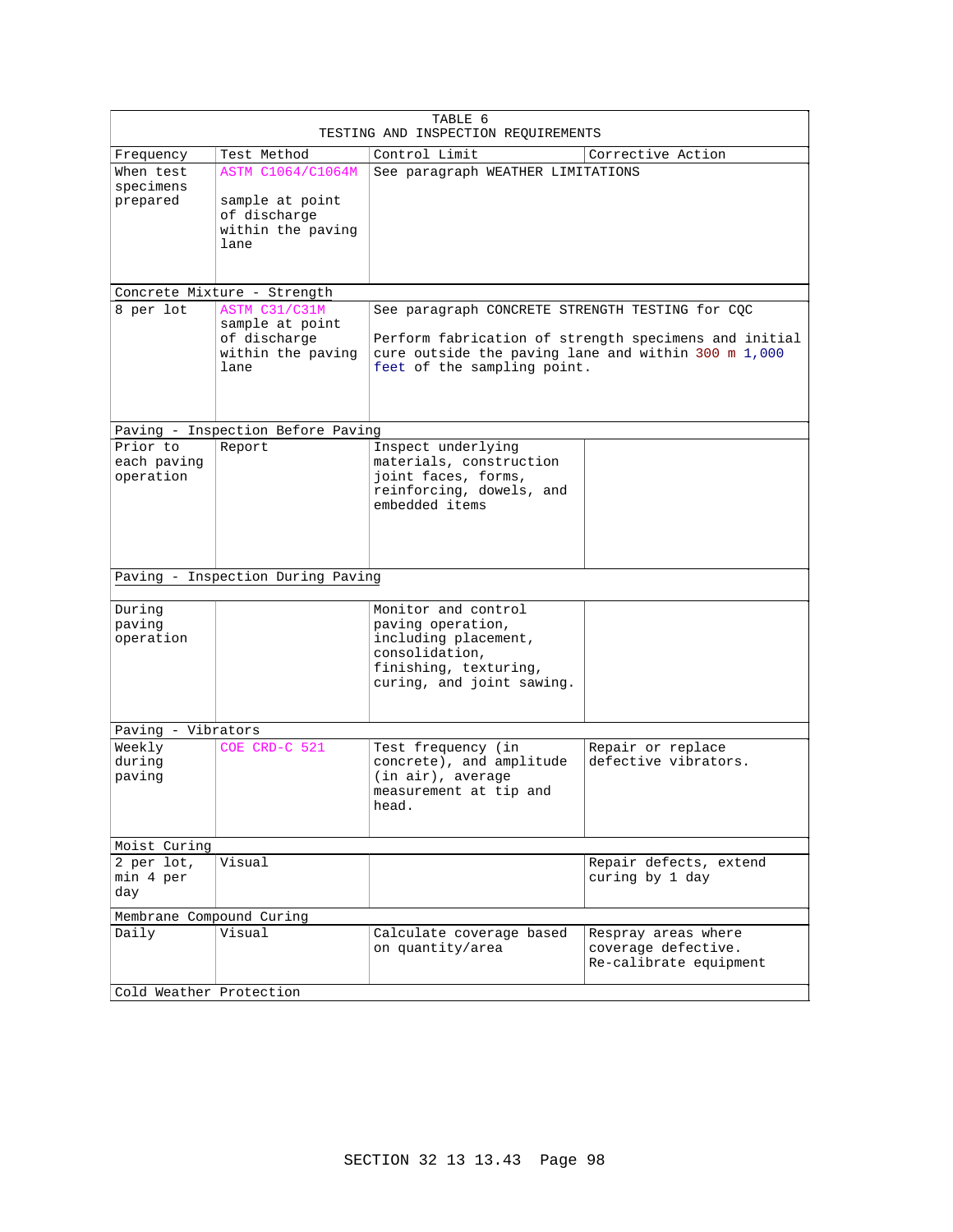| TABLE 6<br>TESTING AND INSPECTION REQUIREMENTS |             |               |                                             |
|------------------------------------------------|-------------|---------------|---------------------------------------------|
| Frequency                                      | Test Method | Control Limit | Corrective Action                           |
| Once per day Visual                            |             |               | Repair defects, report<br>conditions to COR |

3.16.3 Concrete Strength Testing for CQC

## NOTE: If paragraph FLEXURAL STRENGTH AND THICKNESS is based on 28-day flexural strength for acceptance, modify this subparagraph to match it. The first option "Cylinders/Beams" includes items a through g; the second option "Beams" includes listing a through f.

Perform Contractor Quality Control operations for concrete strength consisting of the following steps:

- [ a. Take samples for strength tests at the paving site. Fabricate and cure test cylinders in accordance with ASTM C31/C31M; test them in accordance with ASTM C39/C39M.
	- b. Fabricate and cure 2 test cylinders per sublot from the same batch or truckload and at the same time acceptance cylinders are fabricated and test them for compressive strength at 7-day age.
	- c. Average all 8 compressive tests per lot. Convert this average 7-day compressive strength per lot to equivalent [28] [90]-day flexural strength using the Correlation Ratio determined during mixture proportioning studies.
	- d. Compare the equivalent [28] [90]-day flexural strength from the conversion to the Average Flexural Strength Required for Mixtures from paragraph of same title.
	- e. If the equivalent average [28][90]-day strength for the lot is below the Average Flexural Strength Required for Mixtures by 138 kPa 20 psi flexural strength or more, at any time, adjust the mixture to increase the strength, as approved.
	- f. Fabricate and cure two beams for every 1500 cubic meters 2000 cubic yards of concrete placed. Fabricate and cure in accordance with ASTM C31/C31M; test at 14-days of age in accordance with ASTM C78/C78M. Use the flexural strength results to verify the cylinder-beam acceptance correlation ratio.
	- g. Maintain up-to-date control charts for strength, showing the 7-day CQC